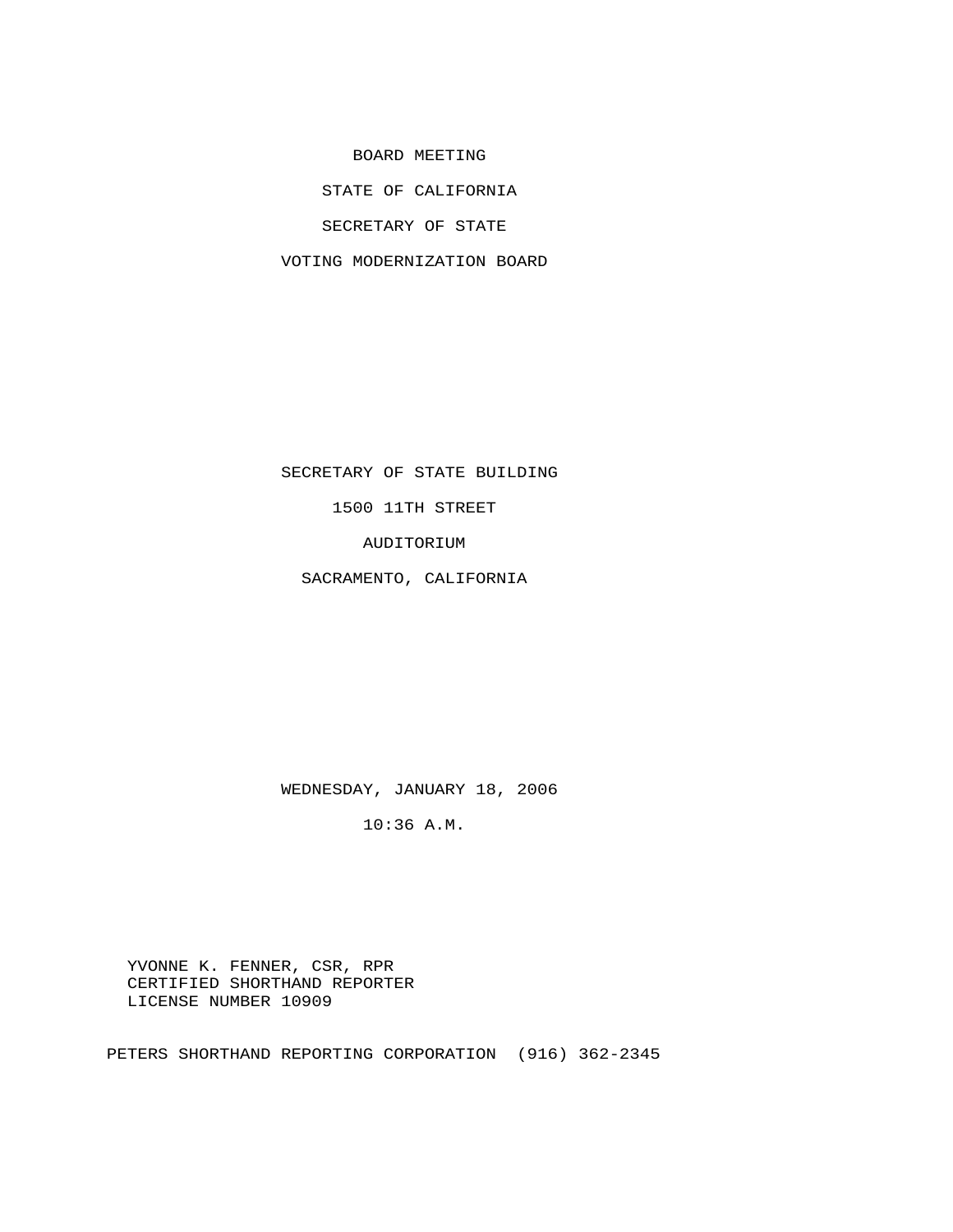## APPEARANCES

## BOARD MEMBERS

Mr. John A. Pérez, Chairperson

Mr. Stephen Kaufman, Vice Chairperson (via teleconference)

Mr. Michael Bustamante (via teleconference)

Mr. Tal Finney

Mr. Carl Guardino (via teleconference)

## STAFF

Mr. Michael Kanotz, Staff Counsel

Ms. Jana Lean

Ms. Katherine Montgomery

## ALSO PRESENT

Mr. George Allen, Amador County

Ms. Joan Bechtel, Sutter County

Ms. Terry Hansen, Yuba County

Mr. Vernon McDonald, Tulare County

Ms. Sheree Noell, Sequoia Voting Systems

Ms. Hiley Wallis, Tulare County

PETERS SHORTHAND REPORTING CORPORATION (916) 362-2345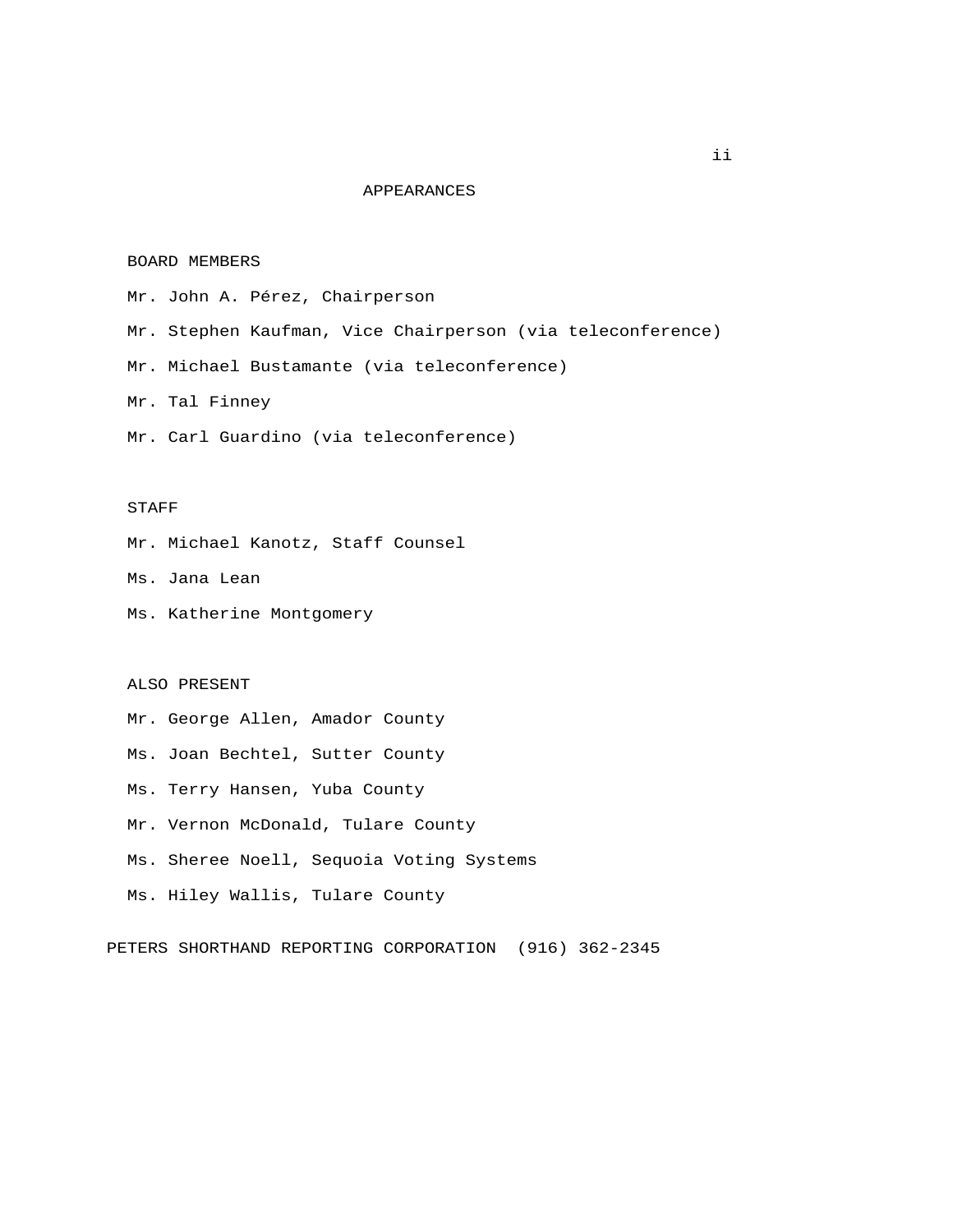INDEX

| I.   | Call to Order                                                                                                              | $\mathbf{1}$   |
|------|----------------------------------------------------------------------------------------------------------------------------|----------------|
| II I | Roll Call and Declaration of Quorum                                                                                        | 1              |
| TTT  | Public Comment                                                                                                             | $\mathfrak{D}$ |
| IV   | Adoption of November 16, 2005 and December 5,<br>2005 Actions & Meeting Minutes                                            | 2              |
| V    | Project Documentation Package Review and<br>Funding Award Approval: Receive staff report<br>for approval of funding awards | 2              |
|      | (A) Amador County                                                                                                          | 3              |
|      | (B) Sutter County                                                                                                          | 11             |
|      | (C) Tulare County                                                                                                          | 37             |
|      | (D) Yuba County                                                                                                            | 56             |
| VI   | Other Business                                                                                                             | 91             |
| VII  | Adjournment                                                                                                                | 91             |
|      | Reporter's Certificate                                                                                                     | 93             |

PETERS SHORTHAND REPORTING CORPORATION (916) 362-2345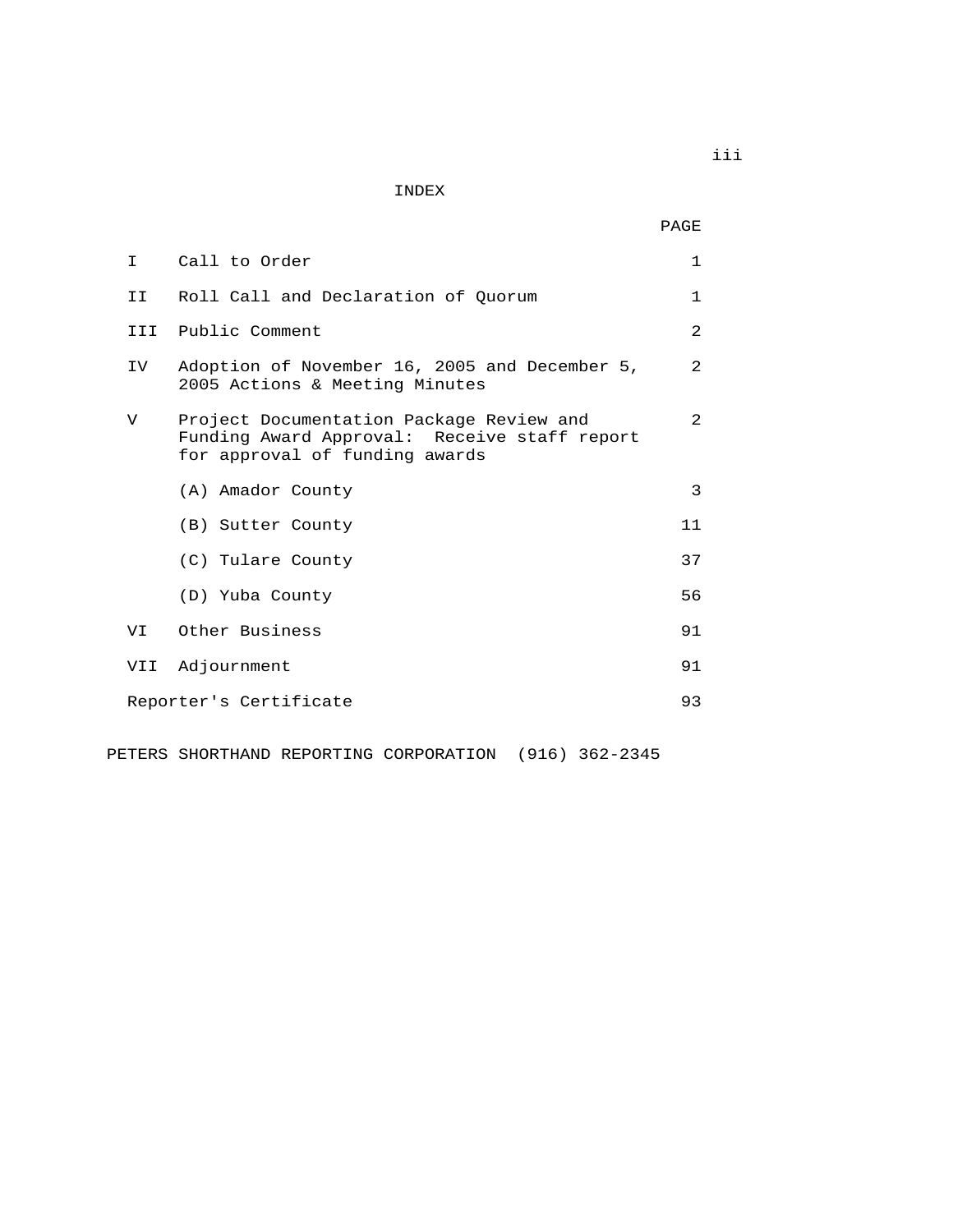1 PROCEEDINGS 2 CHAIRPERSON PÉREZ: Good afternoon. Thank you 3 for joining us. I'd like to call to order the meeting of 4 the Voting Modernization Board for Wednesday, 5 January 18th, 2006. 6 The first item before us is a declaration of 7 quorum. I heard amazingly -- let's call the roll. 8 MS. MONTGOMERY: All right. John Pérez. 9 CHAIRPERSON PÉREZ: Here. 10 MS. MONTGOMERY: Stephen Kaufman. 11 VICE CHAIRPERSON KAUFMAN: Here. 12 MS. MONTGOMERY: Michael Bustamante. 13 BOARD MEMBER BUSTAMANTE: Here. 14 MS. MONTGOMERY: Tal Finney. 15 BOARD MEMBER FINNEY: Here. 16 MS. MONTGOMERY: Carl Guardino. 17 BOARD MEMBER GUARDINO: Here. 18 CHAIRPERSON PÉREZ: Okay. We have -- we have a 19 hundred-percent attendance. 20 And Mr. Finney is playing with your microphone, 21 gentlemen, so -- there we go. 22 Okay. Since the three of you are all on the line 23 by phone, if you would -- as is my usual habit, I'll call 24 upon you individually, but if you want to insert 25 something in when you're not called upon, if you'd just

PETERS SHORTHAND REPORTING CORPORATION (916) 362-2345

 $\mathbf 1$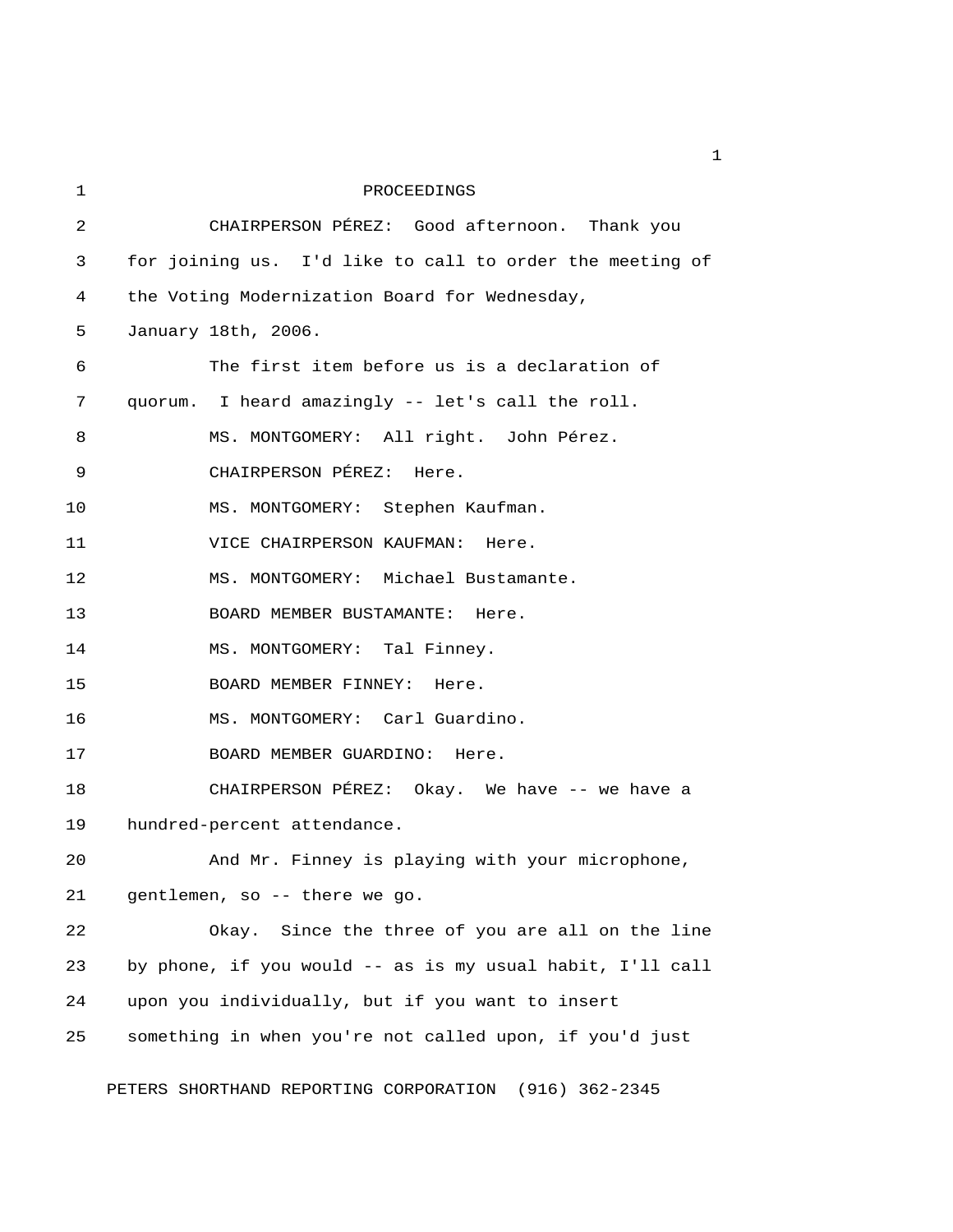1 identify yourself by name again, just so the reporter can 2 capture that.

 3 The next item before us is item 3, public comment 4 for items that are not specifically on our agenda. Do we 5 have any cards for item 3? 6 MS. LEAN: No, sir. 7 CHAIRPERSON PÉREZ: Okay. Item 4, adoption of 8 the November 16 and December 5th, 2006 minutes, an action 9 item. At our last meeting we didn't have enough time to 10 review the November action item and minutes, and we 11 deferred it to today. So has everybody had a chance to 12 review both the November and December? 13 And do I see -- hear a motion from Mr. Finney? 14 BOARD MEMBER FINNEY: Sure. I'll move to adopt 15 the minutes. 16 BOARD MEMBER BUSTAMANTE: I'll second that. It's 17 Michael. 18 CHAIRPERSON PÉREZ: Michael Bustamante seconds. 19 Any discussion? 20 Hearing none, all in favor, signify by saying 21 "aye." 22 MULTIPLE SPEAKERS: Aye. 23 CHAIRPERSON PÉREZ: And aye. 24 We've got a unanimous consent there. 25 Next before us is item 5, project documentation

PETERS SHORTHAND REPORTING CORPORATION (916) 362-2345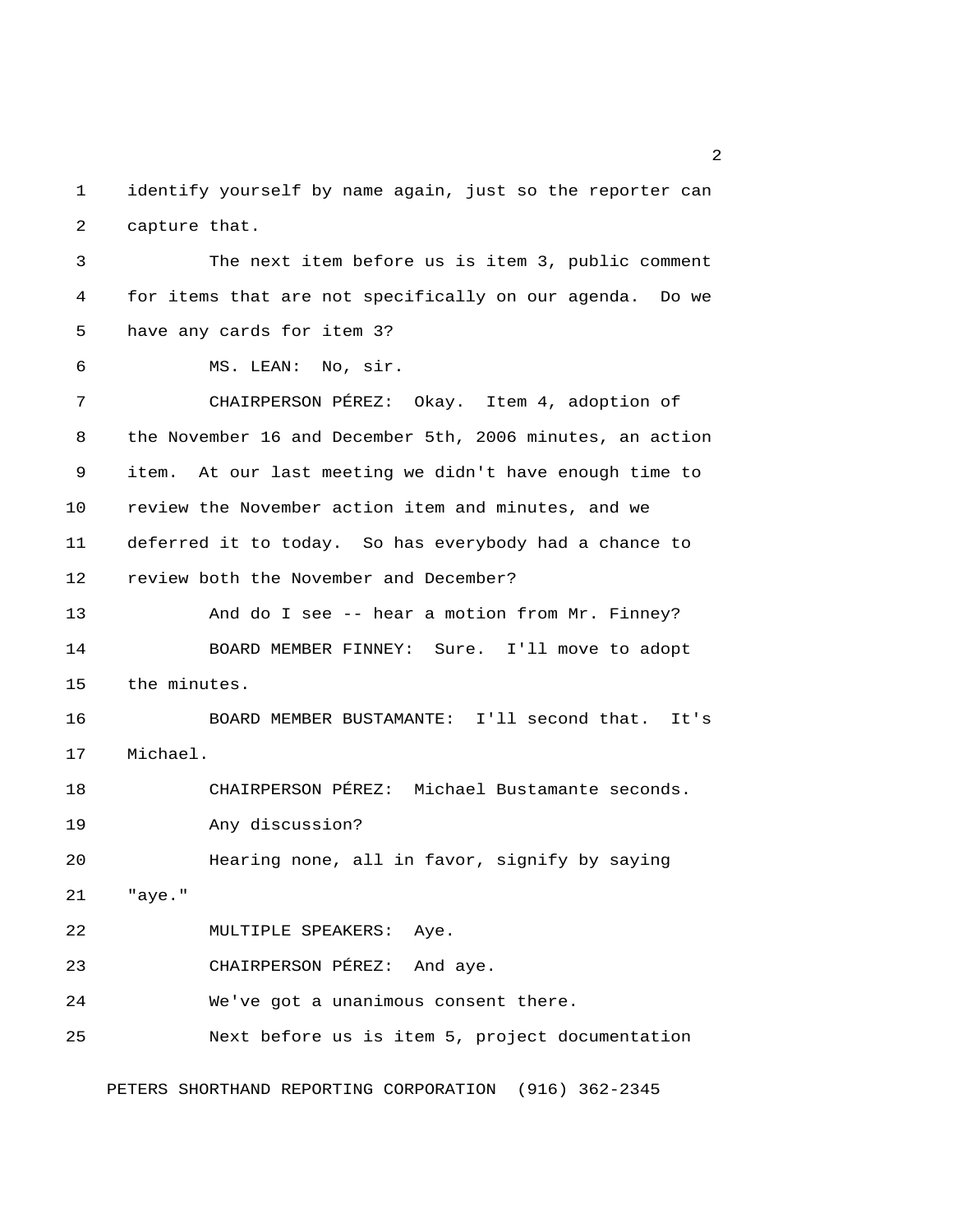1 package review and funding award approval. The first of 2 four Counties to come before us is Amador County. And 3 Jana, if you would walk us through Amador County, please. 4 MS. LEAN: Amador County submitted a project 5 documentation plan. The staff recommends funding of a 6 full allocation of \$335,363.98. They are purchasing the 7 ES&S Model 100 precinct ballot counters, 40 units, and 8 the ES&S AutoMARK voter assisted terminals for -- 9 VICE CHAIRPERSON KAUFMAN: Actually, if we could 10 get a little more volume on -- 11 MS. LEAN: Okay. Stephen, can you hear me a 12 little better now? 13 VICE CHAIRPERSON KAUFMAN: Barely. 14 CHAIRPERSON PÉREZ: Why don't we do this, Jana, 15 let's get you to come up here and sit with us, if you 16 would. 17 MS. LEAN: Okay. Can you hear me now? 18 VICE CHAIRPERSON KAUFMAN: Yes. 19 BOARD MEMBER BUSTAMANTE: Oh, yeah. 20 MS. LEAN: Okay. Good. 21 Okay. The Amador County project documentation 22 package, I'll start again. Staff is recommending their 23 full allocation of 335,363.98. They are purchasing the 24 ES&S Model 100 precinct ballot counters, 40 units, and 25 the ES&S AutoMARK voter assisted terminals, 40 units.

PETERS SHORTHAND REPORTING CORPORATION (916) 362-2345

 $\overline{\mathbf{3}}$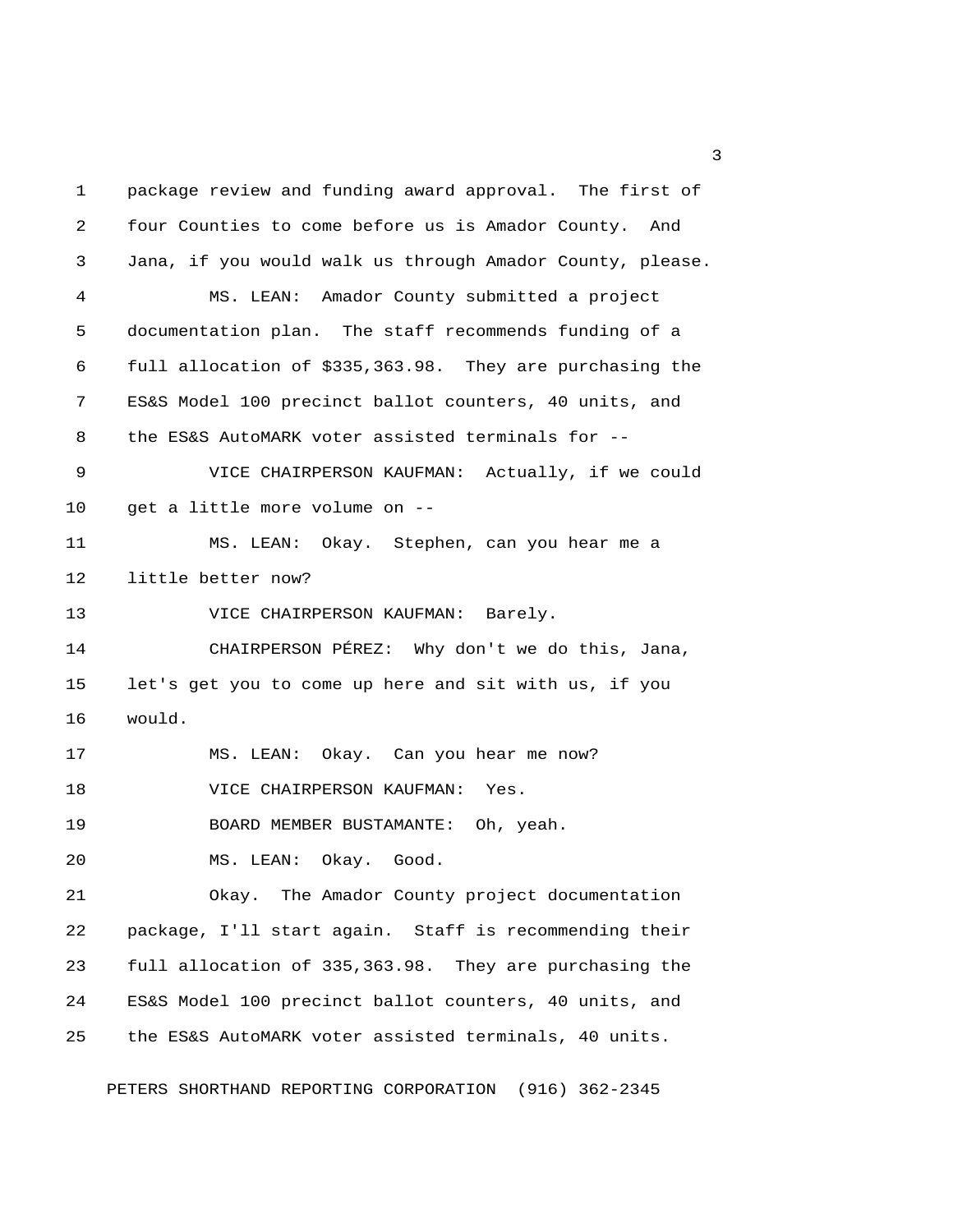1 Also listed on your staff report, they are 2 purchasing five iVotronic terminals, DREs, which are not 3 certified at this time, and I will go into that at 4 greater length in the report later on. 5 Amador County anticipates receiving their new 6 voting equipment between mid December of 2005 through 7 April of 2006, and the County plans to begin using this 8 equipment for the June 6th, 2006 primary. 9 The voter verified paper audit trail requirement 10 does not apply to this voting system as the system is a 11 paper-based optical scan voting system. 12 Amador County's project documentation plan meets 13 the requirements for completeness; however, I wanted to 14 identify that the five iVotronic terminals, DREs, listed 15 in the vendor contract are not currently certified for 16 use in California. Amador County did not indicate in 17 their project documentation plan that they planned to 18 implement and use the iVotronic units as part of their 19 voting system upgrade.

20 I just wanted to point out that Elections Code 21 section 19201(b) prohibits any County from purchasing or 22 contracting for a voting system, in whole or in part, 23 unless it has received the approval for its use from the 24 Secretary of State. As such, iVotronic terminals would 25 not be allowed for reimbursement under Proposition 41 and

PETERS SHORTHAND REPORTING CORPORATION (916) 362-2345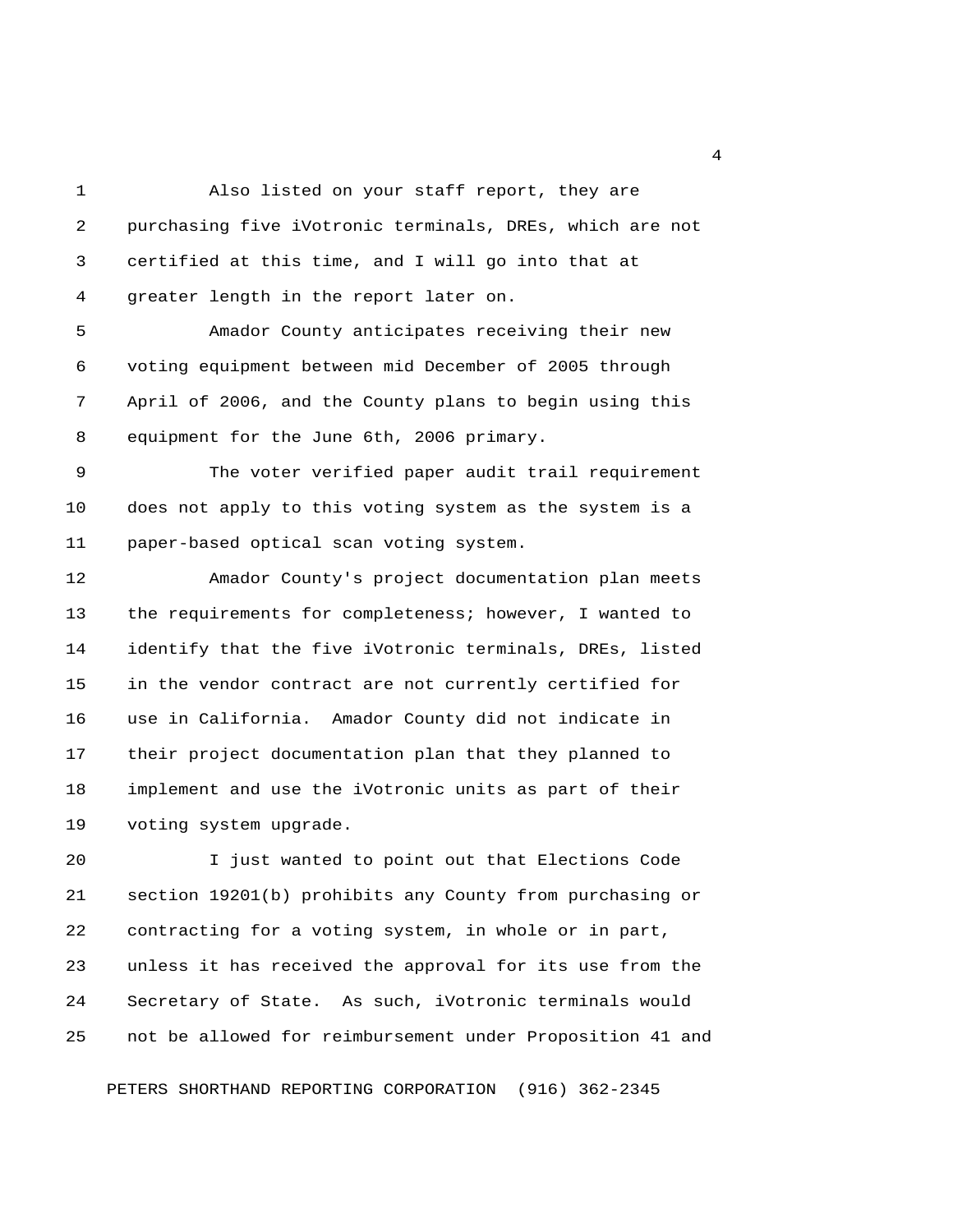1 should not be approved as part of Amador County's project 2 documentation plan.

 3 The ES&S Model 100 optical scan units and the 4 ES&S AutoMARK voter assisted terminals are certified for 5 use in California. And as I said earlier, they do plan 6 to implement the Model 100s and the AutoMARKs for the 7 June 6, 2006 primary.

 8 Amador County is conducting an extensive outreach 9 program to introduce the new voting system to Amador 10 voters. The County plans to hold demonstrations at 11 elderly centers, community events and meetings, provide 12 demonstrations to individuals, and involve the local 13 media to promote their new voting system. And the County 14 also is considering offering early voting using the 15 Model 100s and the AutoMARKs at elderly centers and in 16 their office.

17 Amador County believes that the deployment of the 18 Model 100 optical scan units combined with the AutoMARK 19 voter assisted terminals will bring the County into 20 compliance with the Help America Vote Act, HAVA, and 21 state accessibility requirements.

22 Amador County will only receive VMB payments once 23 they have submitted detailed invoices for their certified 24 voting equipment. Please note that the staff proposed 25 funding award is based upon allowable reimbursement under

PETERS SHORTHAND REPORTING CORPORATION (916) 362-2345

 $\sim$  5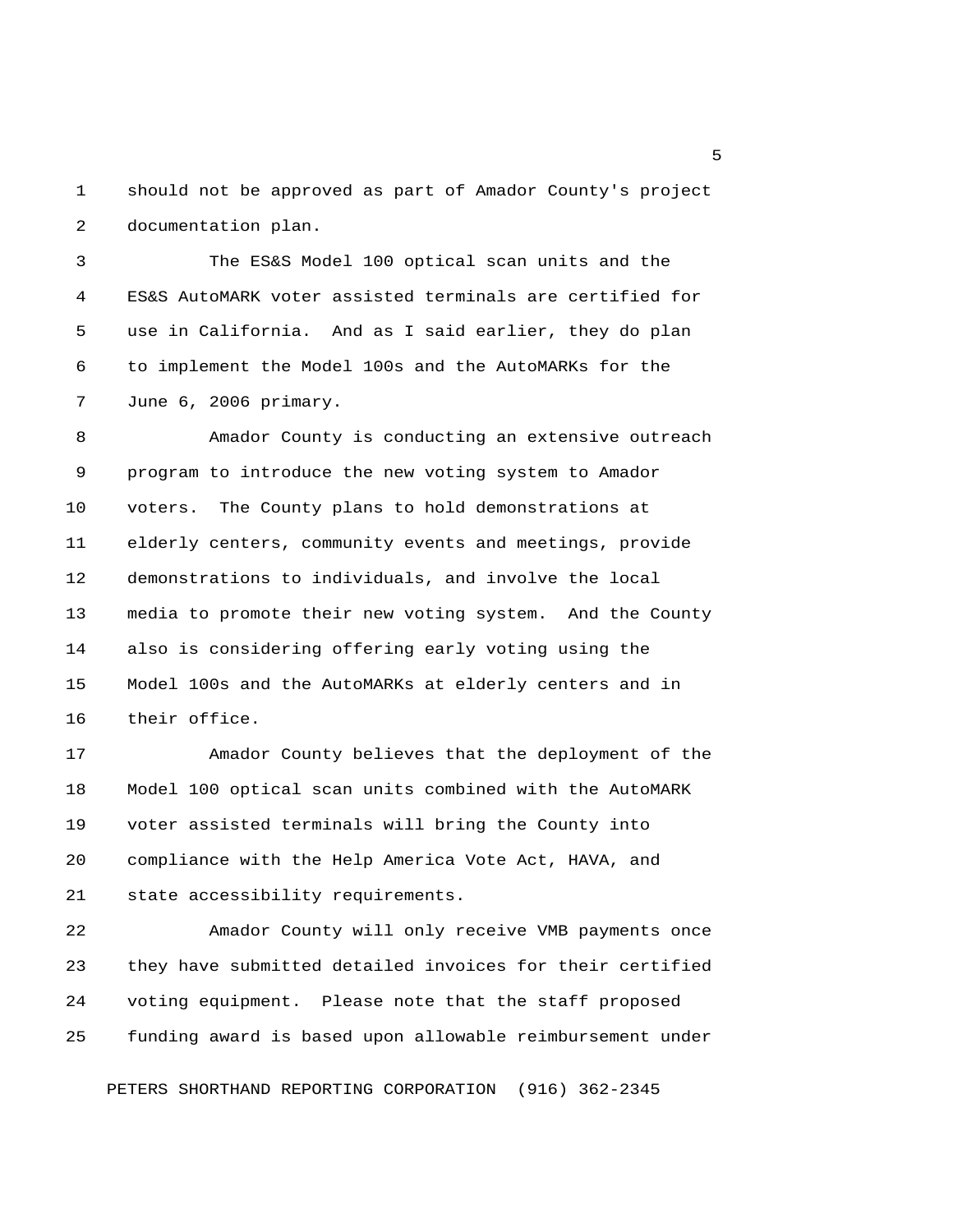1 Prop 41 for voting system equipment hardware and software 2 only. The election support services, installation, and 3 performance bond line items listed in Amador County's 4 contract with ES&S would not be covered as reimbursable 5 claims under Proposition 41.

 6 It is staff's recommendation that Amador County's 7 project documentation plan be approved and a final award 8 letter be issued in the amount of 335,363.98 to purchase 9 the 40 ES&S Model 100 precinct ballot counters and the 40 10 ES&S AutoMARK voter assisted terminals and associated 11 software.

12 Any questions?

13 CHAIRPERSON PÉREZ: Mr. Kaufman, any questions 14 from you?

15 VICE CHAIRPERSON KAUFMAN: Looks like we're kind 16 of going down a little different path here than we had 17 done before, and I guess I'm just trying to understand 18 the certification status. I guess I just want a little 19 more clarification on the DRE units and the certification 20 issue. Because I guess unlike these other ones that 21 we're going to see where the -- there's conditional 22 certification on the software, these DREs specifically 23 are not certified for use; correct? 24 MS. LEAN: That is correct. 25 VICE CHAIRPERSON KAUFMAN: And so unless someone

PETERS SHORTHAND REPORTING CORPORATION (916) 362-2345

 $6<sup>6</sup>$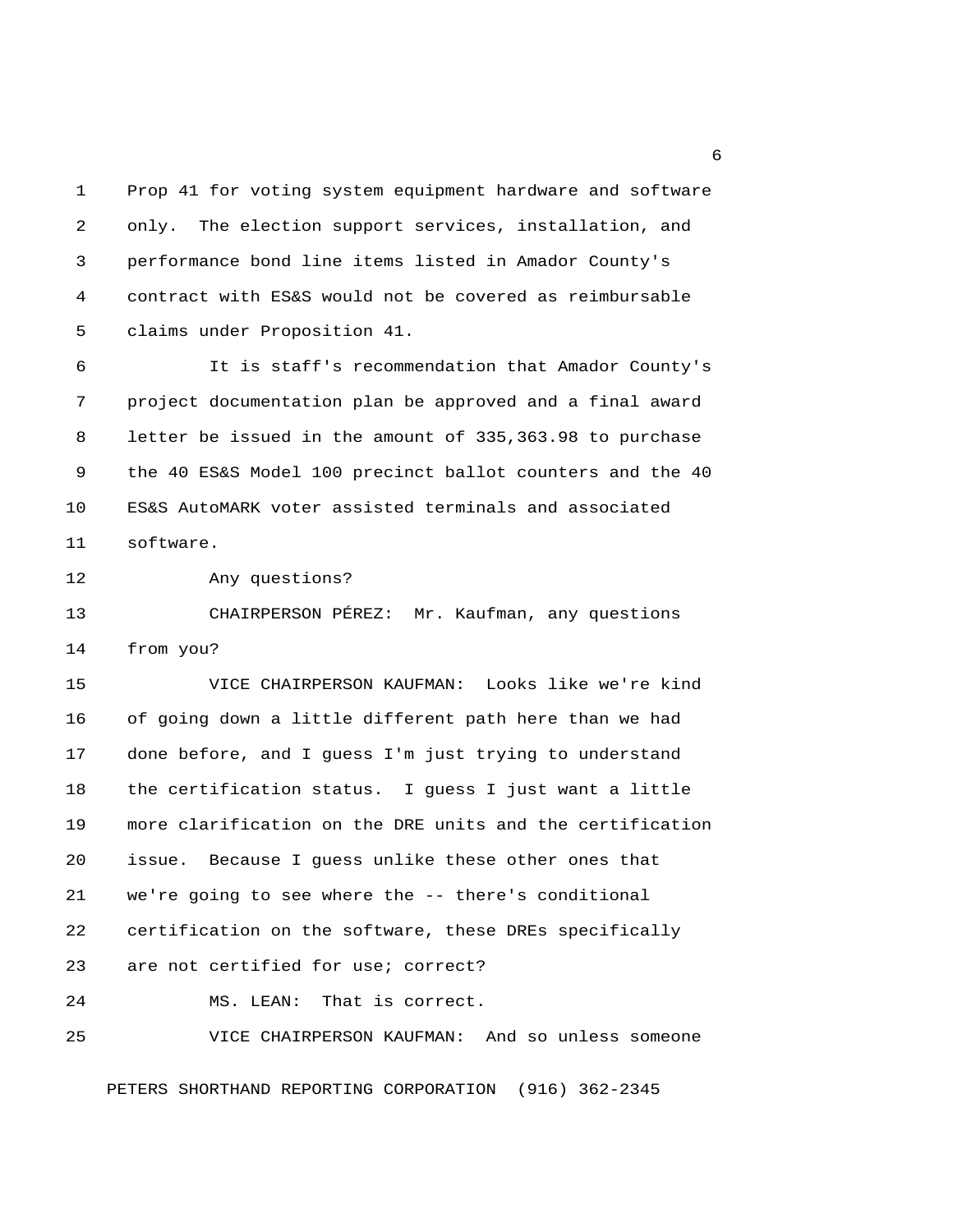1 is applying -- unless -- is there an application pending 2 for this particular system? 3 MS. LEAN: According to the information that I 4 have from our voting system -- the new voting system 5 office, they do plan to submit an application for 6 certification for the iVotronic units. 7 BOARD MEMBER FINNEY: That's separate than what's 8 going on right now. 9 CHAIRPERSON PÉREZ: Right. It's separate than 10 what's going on right now. The staff recommendation 11 specifically carved out those DREs, and so none of the 12 recommendation amount would cover any portion of the 13 purchase of the five DREs. 14 BOARD MEMBER BUSTAMANTE: Right. So there's no 15 reimbursement of those at all; right? 16 MS. LEAN: Correct. 17 BOARD MEMBER BUSTAMANTE: Okay. 18 CHAIRPERSON PÉREZ: Thank you, Mr. Bustamante. 19 Mr. Guardino? 20 BOARD MEMBER GUARDINO: No, I'm fine. 21 CHAIRPERSON PÉREZ: Mr. Finney? 22 BOARD MEMBER FINNEY: I'd actually -- do we have 23 anybody here from Amador County? 24 CHAIRPERSON PÉREZ: If you'd come forward and... 25 MR. ALLEN: My name is George Allen. I'm the

PETERS SHORTHAND REPORTING CORPORATION (916) 362-2345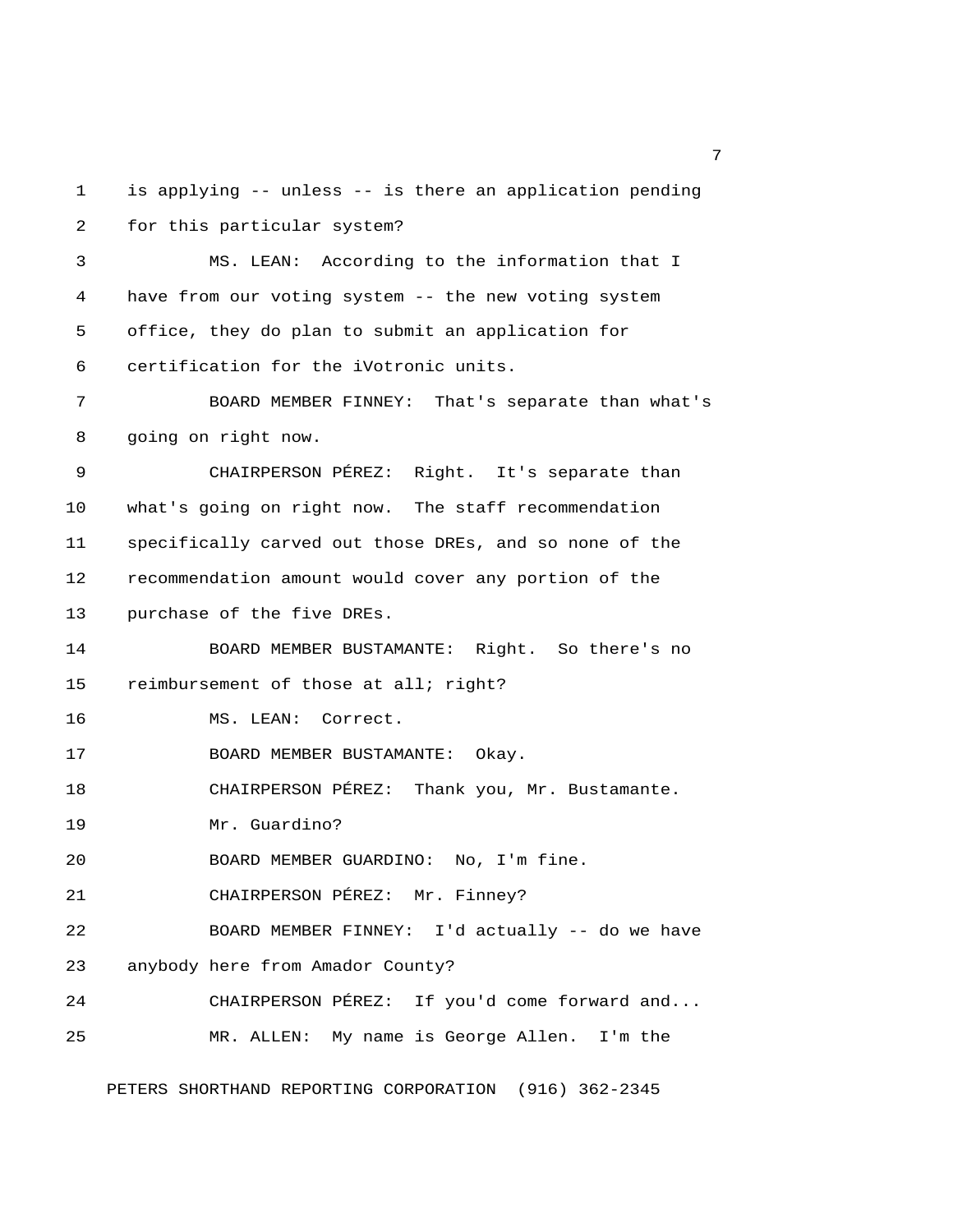1 deputy registrar of voters.

 2 CHAIRPERSON PÉREZ: Thank you for joining us 3 today.

 4 Obviously, the staff recommendation is for 5 awarding the full amount that we had previously allocated 6 to the County to cover the precinct ballot counters and 7 the AutoMARK terminals. We do have a little bit of an 8 interest, a curiosity, even though there's not VMB money 9 associated with the five DREs, and I was wondering 10 whether you might be able to help us understand how you 11 were planning to incorporate those five DREs with the 12 rest of the system that you've outlined here.

13 MR. ALLEN: Let me back up a little bit. Where 14 we acquired the DREs is when we formed a committee to 15 help us evaluate voting systems. And part of the 16 committee was disabled individuals and a couple members 17 were from the grand jury, one of whom knew a little bit 18 about computers. And he felt that in order for us to 19 keep in touch with the system and what was going on and 20 everything, that we should at least purchase the DREs, so 21 that's where the idea came from.

22 We would obviously not be able to buy them until 23 they're certified by the State. I believe we can't even 24 take delivery of them until they're certified by the 25 State.

PETERS SHORTHAND REPORTING CORPORATION (916) 362-2345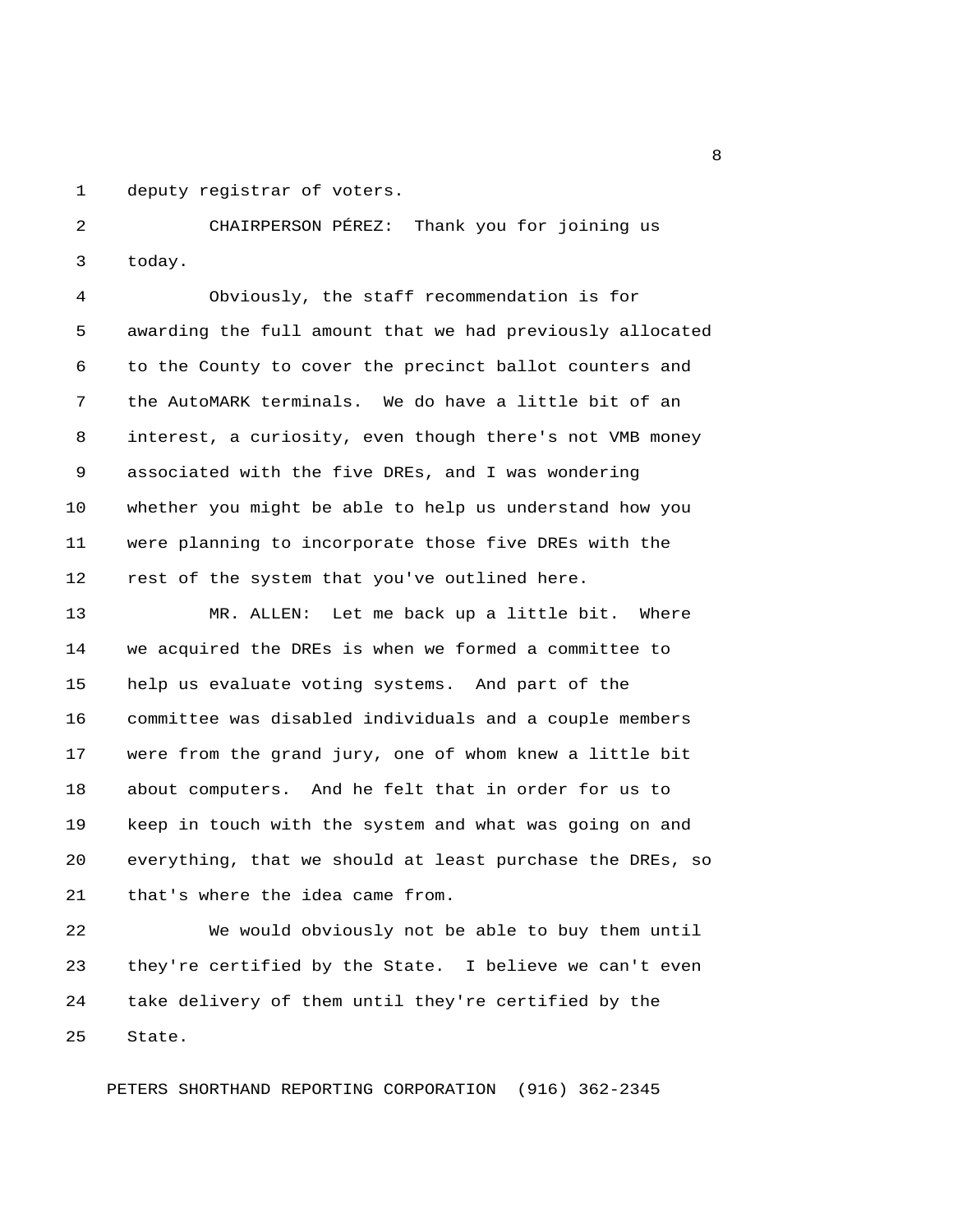1 What we liked about them is they're a little bit 2 different than the AutoMARK. You know, it's a little bit 3 different concept, and it's something we felt, number 4 one, we should be used to, and number two, it would 5 assist us in our early voting. So that's... 6 CHAIRPERSON PÉREZ: Okay. Thank you. 7 I'm just going to run down the line to see if 8 anybody has any questions. 9 Mr. Kaufman? 10 VICE CHAIRPERSON KAUFMAN: No. 11 CHAIRPERSON PÉREZ: Mr. Bustamante? 12 BOARD MEMBER BUSTAMANTE: Just one. Do they plan 13 on coming back to us for a reimbursement of those DREs? 14 CHAIRPERSON PÉREZ: Well, actually, they would 15 have -- they would have maximized the first round 16 allocation, so they couldn't come back to us if, in fact, 17 they fully expend the amount of money that we allocate 18 today. 19 BOARD MEMBER BUSTAMANTE: Got it. 20 CHAIRPERSON PÉREZ: Mr. Guardino? 21 BOARD MEMBER GUARDINO: I don't have any 22 questions, but once again, I don't know if my colleagues 23 are having a hard time hearing, but it's really difficult 24 to hear the speakers. 25 CHAIRPERSON PÉREZ: Okay.

PETERS SHORTHAND REPORTING CORPORATION (916) 362-2345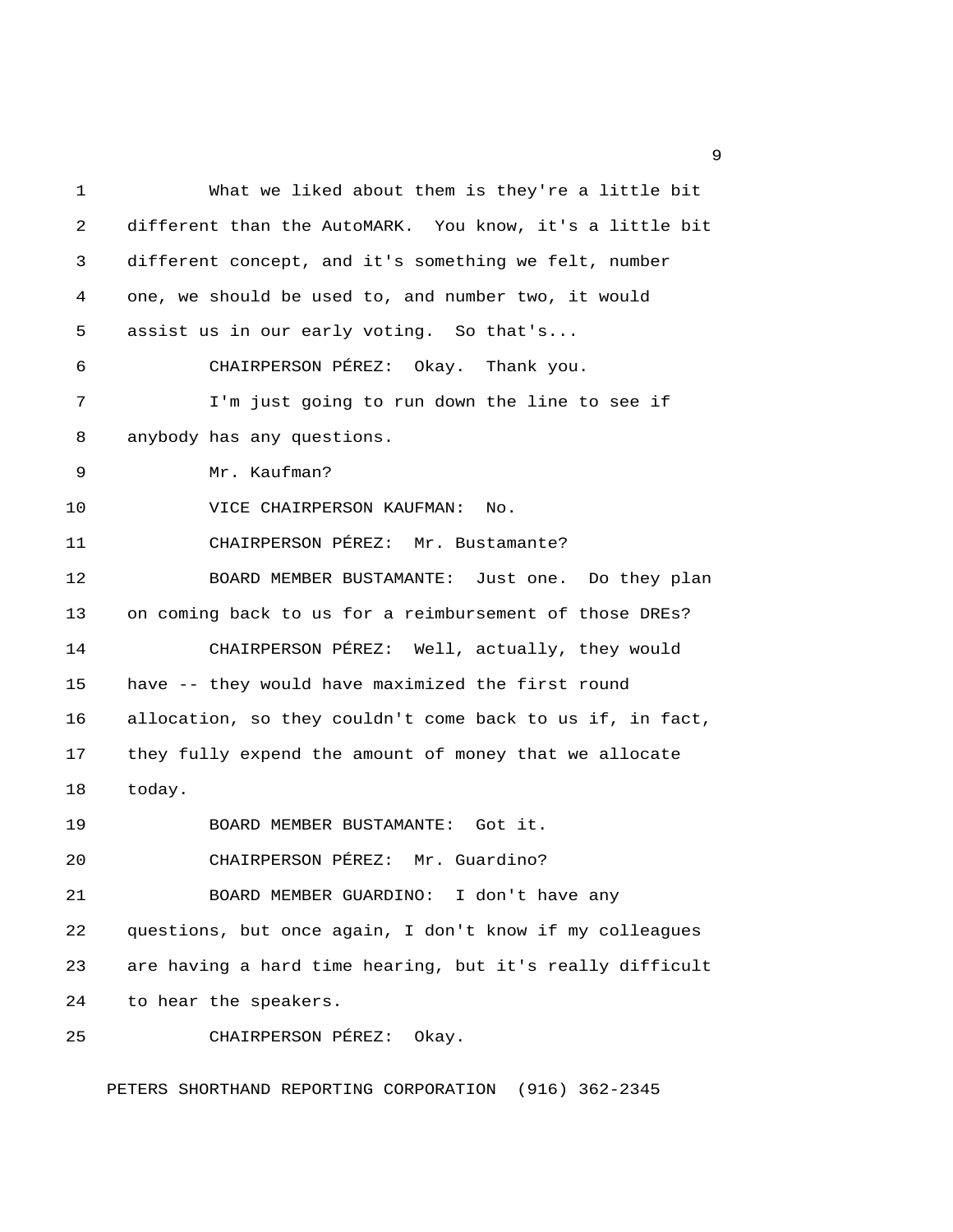1 Mr. Finney?

 2 BOARD MEMBER FINNEY: No questions. 3 CHAIRPERSON PÉREZ: Okay. Is there a motion? 4 BOARD MEMBER FINNEY: I'll move approval. 5 VICE CHAIRPERSON KAUFMAN: And I'll second. 6 CHAIRPERSON PÉREZ: Mr. Finney moves, Mr. Kaufman 7 seconds, approval of the staff recommendation and issuing 8 a funding award letter in the amount of \$335,363.98. 9 On the question -- 10 BOARD MEMBER FINNEY: Technically it's 99 cents, 11 Mr. Chair. 12 CHAIRPERSON PÉREZ: Ninety-nine cents? 13 BOARD MEMBER FINNEY: Right. We're not going to 14 rip them off that extra penny. 15 MR. ALLEN: We appreciate that. 16 CHAIRPERSON PÉREZ: Mr. Finney, I appreciate 17 that. I guess your years of service in the Controller's 18 Office -- 19 BOARD MEMBER FINNEY: Absolutely. 20 CHAIRPERSON PÉREZ: -- have finally proven 21 useful. Every penny counts. 22 On the question, if you'd call the roll, please. 23 MS. MONTGOMERY: John Pérez? 24 CHAIRPERSON PEREZ: Aye. 25 MS. MONTGOMERY: Stephen Kaufman? PETERS SHORTHAND REPORTING CORPORATION (916) 362-2345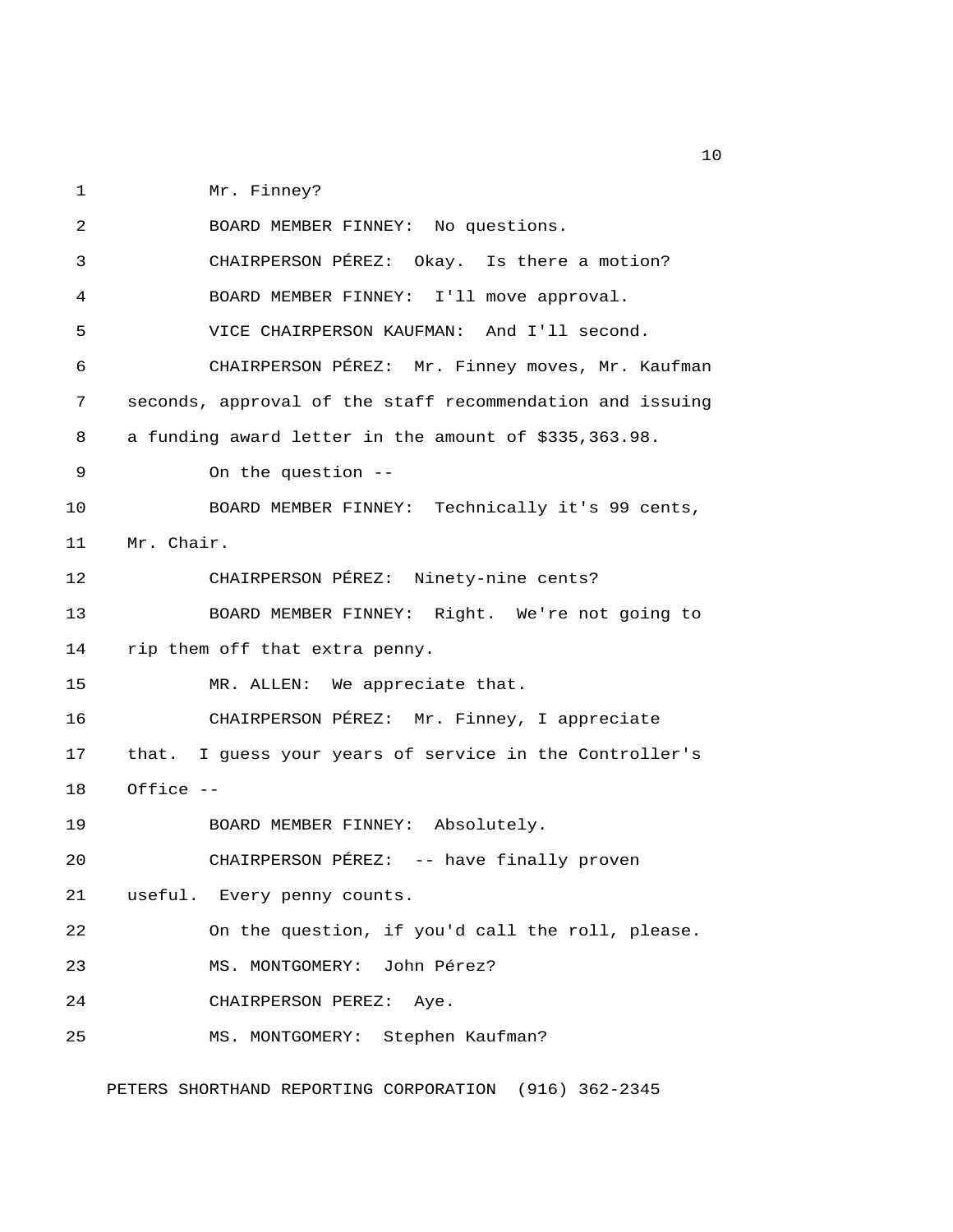1 VICE CHAIRPERSON KAUFMAN: Aye.

 2 MS. MONTGOMERY: Michael Bustamante? 3 BOARD MEMBER BUSTAMANTE: Aye. 4 CHAIRPERSON PÉREZ: Tal Finney? 5 BOARD MEMBER FINNEY: Aye. 6 MS. MONTGOMERY: Carl Guardino? 7 BOARD MEMBER GUARDINO: Aye. 8 CHAIRPERSON PÉREZ: Very good, thank you. 9 MR. ALLEN: Thank you. 10 CHAIRPERSON PÉREZ: The next item before us is 11 Sutter County, a slightly different situation. 12 And Jana, if you'd walk us through Sutter County. 13 MS. LEAN: Sutter County -- Sutter County has 14 submitted a project documentation, and the staff is 15 recommending the funding approval of their full 16 allocation of \$497,078.20. They are purchasing the 17 Sequoia voting system AVC Edge II DREs, 225 units, and 18 the VeriVote DRE printers, 295 units. For their absentee 19 system, they're purchasing the Optech 400-C ballot 20 counters, one unit, and the Optech Insight precinct 21 ballot counters, two units. 22 Sutter County's plan estimates delivery of their 23 voting system in April of 2006. The actual delivery 24 terms of their vendor contract are more ambiguous. The 25 contract language states that the delivery and setup date

PETERS SHORTHAND REPORTING CORPORATION (916) 362-2345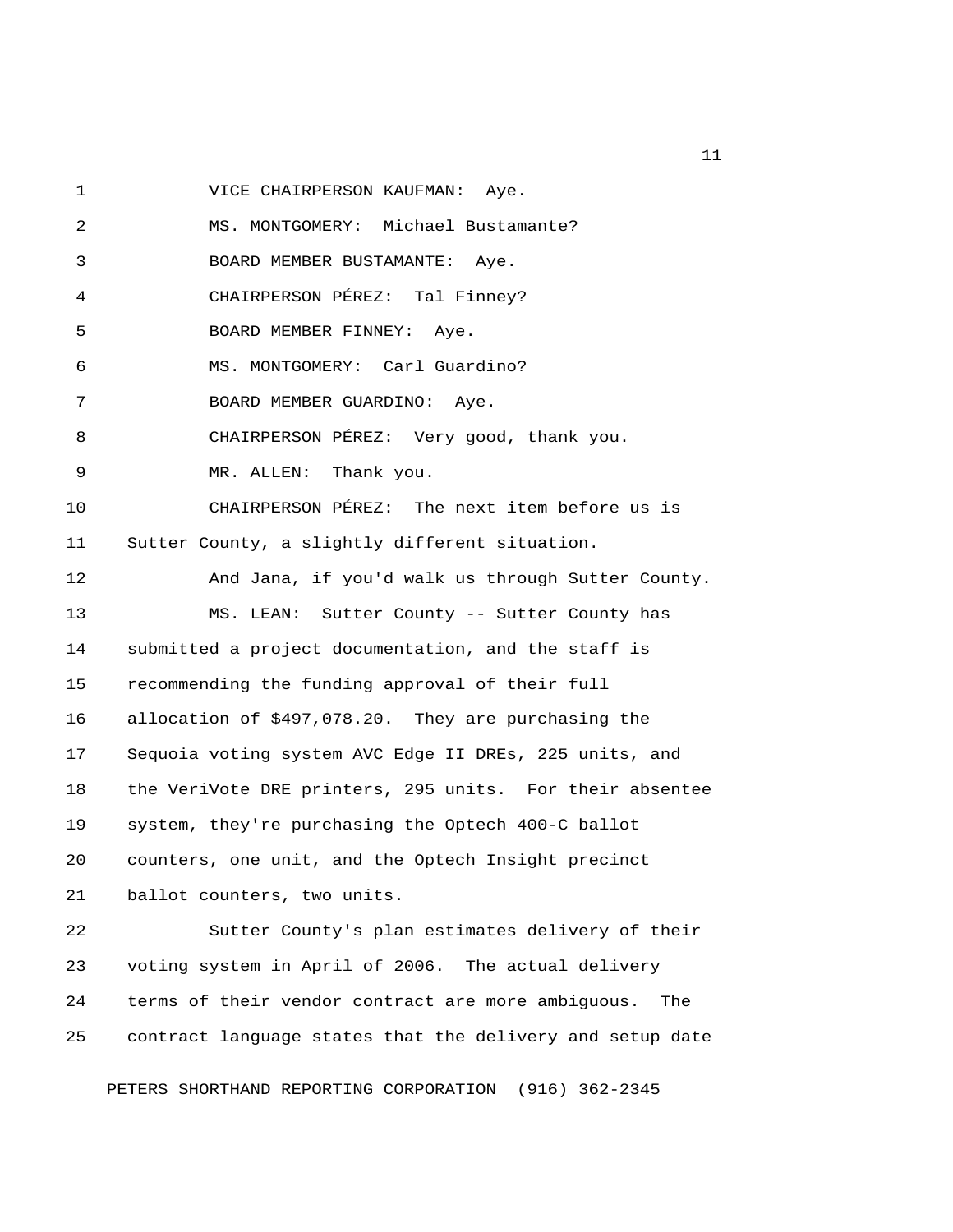1 is estimated to be completed within four months from the 2 date of the contract.

 3 The County plans to begin using this equipment in 4 the June 6, 2006 primary election.

 5 The voter verified paper audit trail is fulfilled 6 by this new voting system as the VeriVote printer is a 7 VVPAT component.

 8 Sutter County's project documentation plan meets 9 the minimum requirements for completeness, and the staff 10 also recommends requesting that an additional acquisition 11 schedule and project time line be provided once the 12 County and the vendors have established actual delivery 13 dates.

14 I do want to let the Board members know that in 15 their packets today I've provided a schedule that Sutter 16 County has submitted to the members. I will e-mail it to 17 the other members. Sorry about that. I anticipated more 18 attendance here.

19 The Sequoia AVC Edge II DRE, the VeriVote 20 printers, the Optech Insight units, and the Optech 400-C 21 units are certified for use in California. The software 22 used to run the AVC Edge units currently has a 23 conditional certification for its use as the software 24 cannot be used in a primary election. This condition is 25 expected to be resolved prior to the June 6th, 2006

PETERS SHORTHAND REPORTING CORPORATION (916) 362-2345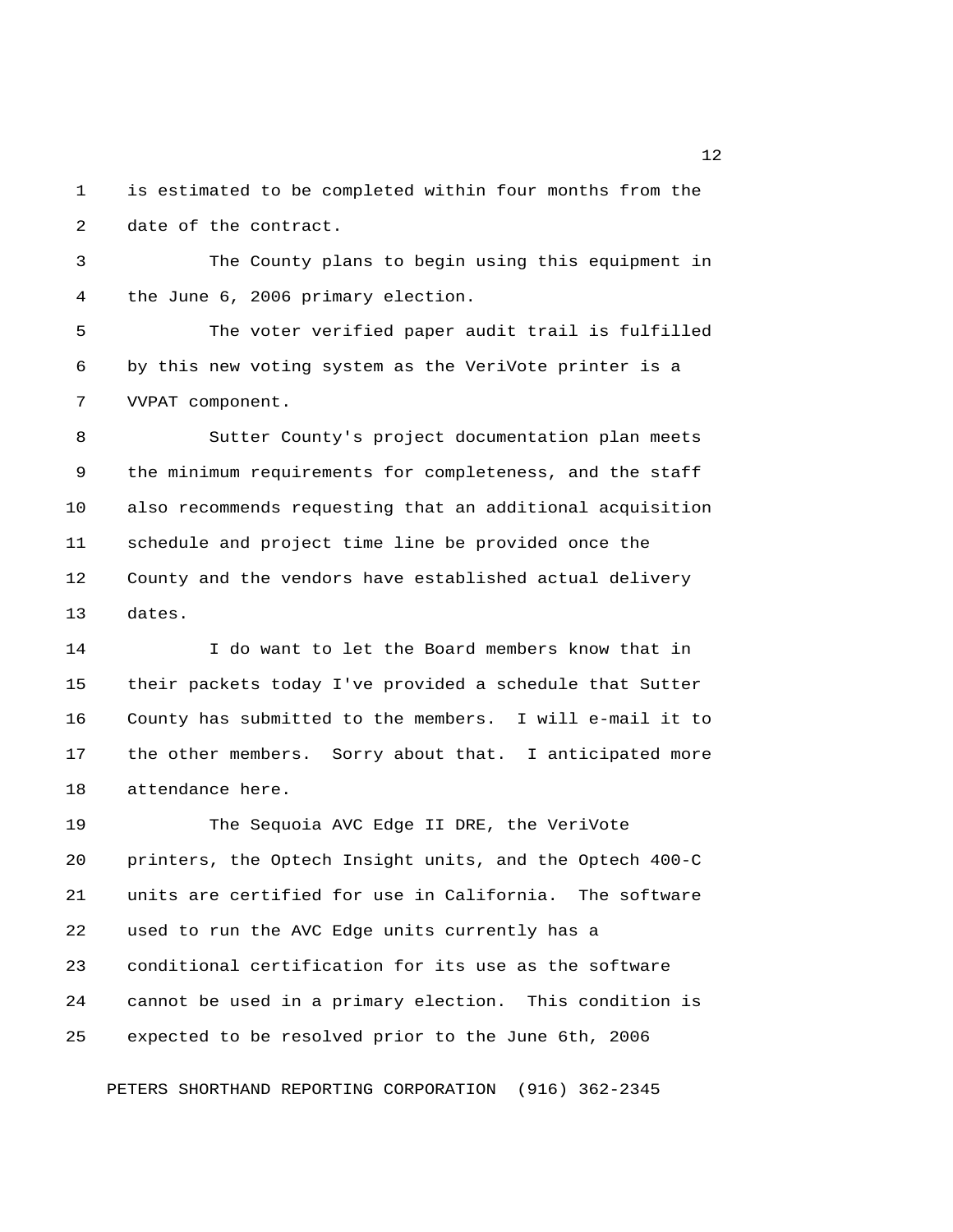1 primary. However, no application has yet been received 2 by the Secretary of State's Office for the condition of 3 the updated system, and unless such an application is 4 brought forward by the vendor before the end of January, 5 it appears unlikely that the Sequoia AVC Edge DRE units 6 with the VeriVote printer would be able to be used during 7 the June 6, 2006 primary.

 8 Sutter County will be converting from the 9 Mark-A-Vote optical scan voting system. Sutter County 10 will use the Optech 400-C optical scan as their absentee 11 and plans to use Optech Insight optical scan machines as 12 backup to the 400-C. The County will be implementing the 13 AVC Edge DRE units as their precinct-based system in all 14 of their polling locations during the June 6, 2006 15 primary.

16 Sutter County believes that the deployment of the 17 DRE units in all of the polling places will bring the 18 County into full compliance with the requirements of the 19 Help America Vote Act as the DRE provides access to those 20 voters with disabilities and it also satisfies 21 second-chance voting requirements by not allowing 22 overvotes and identifying undervotes to each voter.

23 The County is aware that the change to the new 24 voting system will require an outreach, voter outreach 25 and education program and will necessitate significant

PETERS SHORTHAND REPORTING CORPORATION (916) 362-2345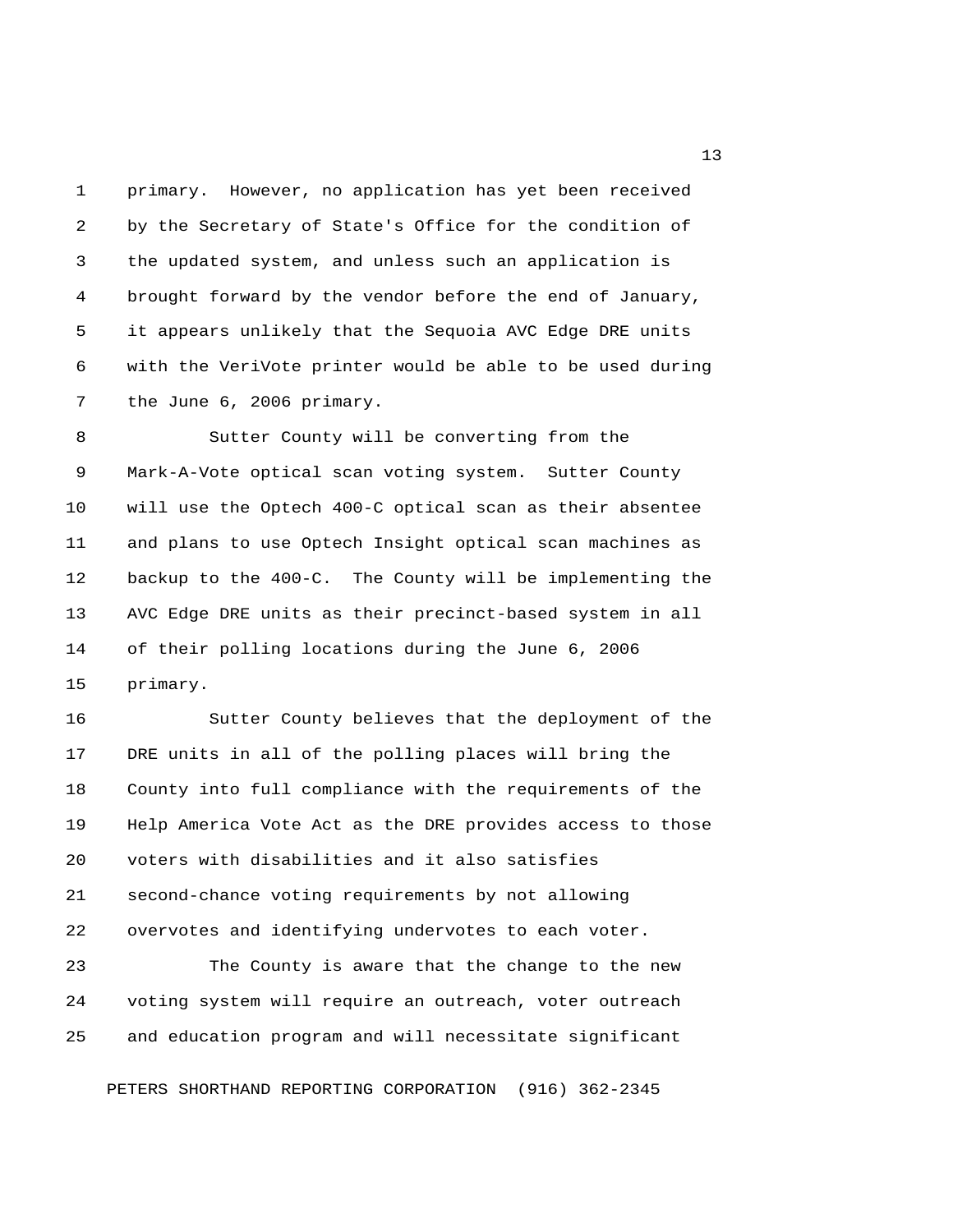1 changes in staff and poll worker training. Sutter County 2 plans to contract with an outside consultant to assist in 3 the development and implementation of the project plan to 4 fully implement the new system.

 5 Sutter County will only receive VMB payments once 6 they have submitted invoices for the purchase of the 7 voting system.

 8 Please note that the staff-proposed funding award 9 is based upon allowable reimbursement under 10 Proposition 41 for voting equipment hardware and software 11 only. The installation, training, and outreach costs 12 listed in Sutter County's plan would not be covered as a 13 reimbursable claim under Proposition 41.

14 And as I stated earlier, the staff is 15 recommending requesting additional acquisition schedule 16 and project time line. If the Board chooses to accept 17 what they have submitted -- I'm sorry the three of you do 18 not have that in front of you, but I'll let the other two 19 members discuss that. If they decide that that's fine, 20 then this condition can be taken off. But we do request 21 that once the County and the vendors have established the 22 actual deadline dates, that they submit that as part of 23 their package.

24 It is our recommendation at that the staff -- 25 sorry, that Sutter County's project documentation plan be

PETERS SHORTHAND REPORTING CORPORATION (916) 362-2345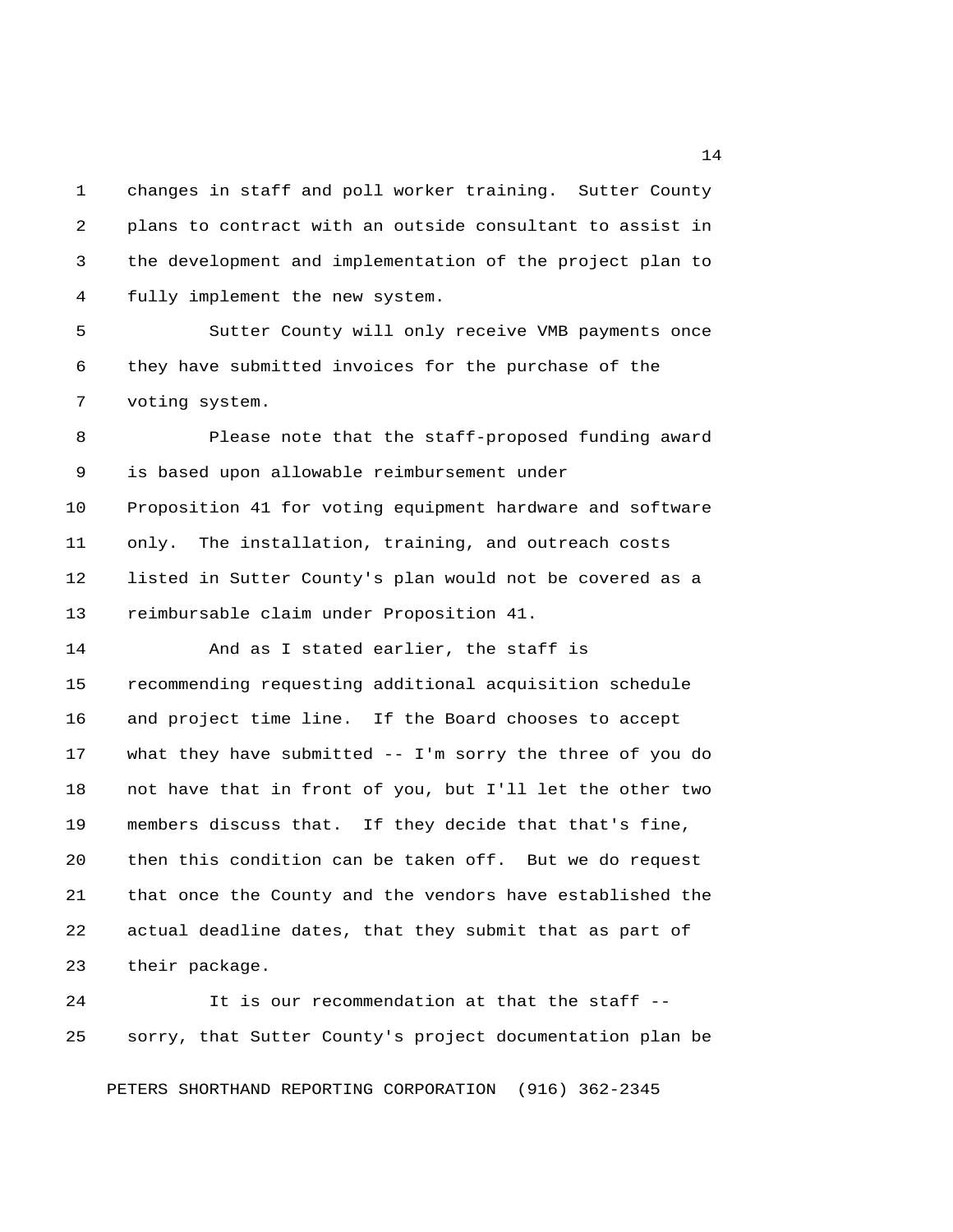1 approved and a funding award letter be issued in the 2 amount of \$497,078.20. 3 Any questions? 4 CHAIRPERSON PÉREZ: Let me just interject here. 5 I anticipate that some of you on the call, as I do, have 6 questions about the status of Sequoia's AVC Edge II, 7 because I think this has now come before us in probably 8 each of the last six meetings. And it's been kind of a 9 rolling deadline. So what I want to do is divide this 10 item up for a second. 11 Do people have questions on anything unrelated to 12 the certification question in Jana's report first? If we 13 can deal with those issues, then we can get to the 14 question of the status of the Edge. 15 So any other kinds of questions, Mr. Kaufman? 16 VICE CHAIRPERSON KAUFMAN: No. And I'm assuming 17 that the -- I'm assuming that the delivery date issues on 18 this all kind of relate to the same issue. 19 CHAIRPERSON PÉREZ: Yeah. 20 Mr. Bustamante? 21 BOARD MEMBER BUSTAMANTE: No. 22 CHAIRPERSON PÉREZ: Mr. Guardino? 23 BOARD MEMBER GUARDINO: No. 24 CHAIRPERSON PÉREZ: Mr. Finney? 25 BOARD MEMBER FINNEY: I was just going to point PETERS SHORTHAND REPORTING CORPORATION (916) 362-2345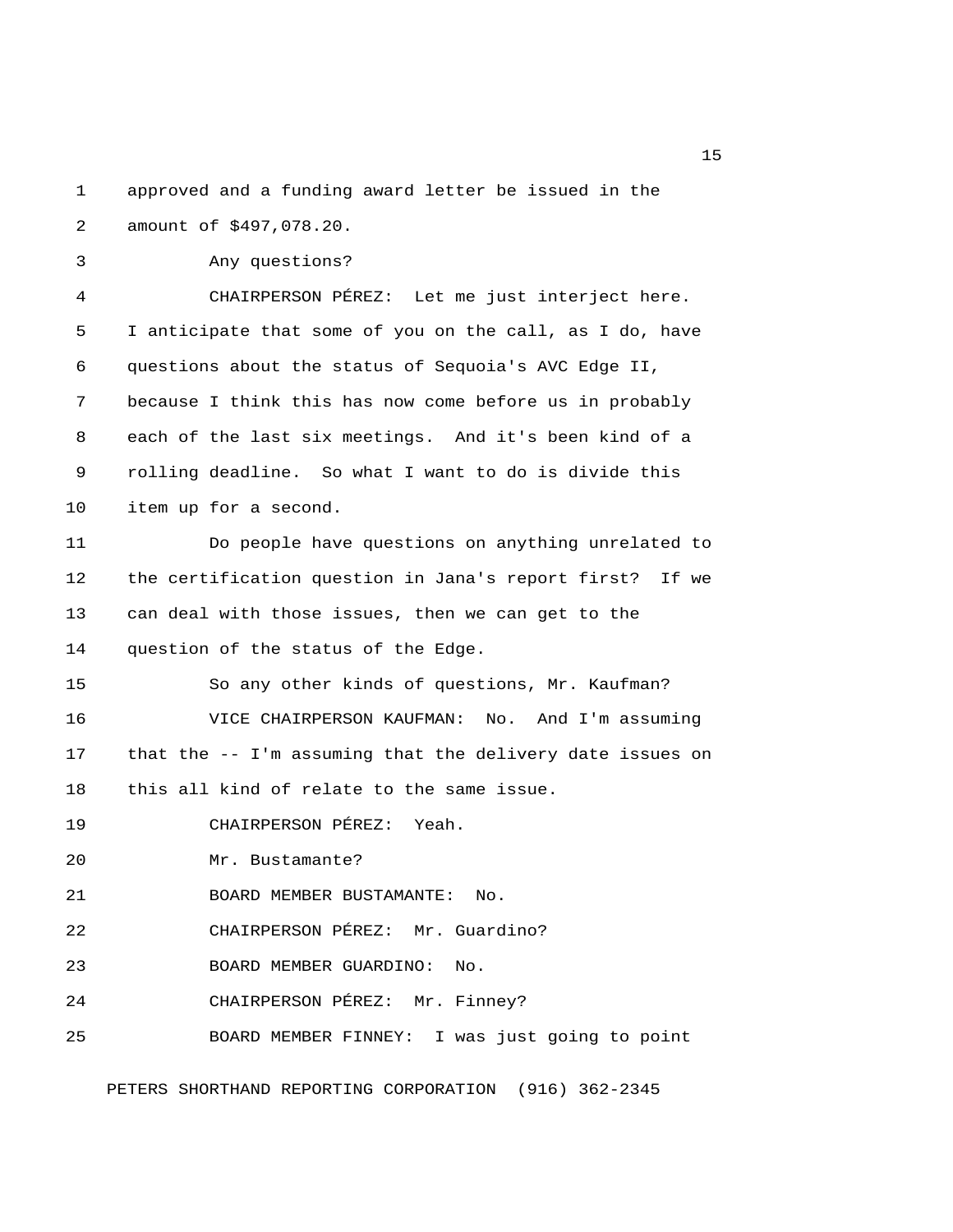1 out that the Sutter implementation plan provided to us by 2 the staff -- which you guys will probably get via, what, 3 mail or e-mail or something -- is actually pretty 4 thorough. It lays out very specifically over the course 5 of the next six months how they are going to proceed with 6 implementation. 7 CHAIRPERSON PÉREZ: It's very thorough, and it's 8 also very tight. 9 BOARD MEMBER FINNEY: Yes. 10 CHAIRPERSON PÉREZ: What I want to do because we 11 have some logistical problems here, if you speak at the 12 podium, our three Board members who are on the phone 13 can't hear you, so if I could have you come forward up to 14 the main table here and identify yourself. And then 15 we'll kind of play a little bit of musical chairs. 16 MS. NOELL: Sheree Noell with Sequoia Voting 17 Systems. 18 While I'm not here to speak on behalf of 19 certification, I did want to point out that I received a 20 copy of an e-mail last night where Sequoia did submit for 21 certification to Mr. McDannold. 22 CHAIRPERSON PÉREZ: Okay. Very good. Let's have 23 you just standby, and I want to ask a representative of 24 Sutter to come forward. 25 All the way up here, because we're having some

PETERS SHORTHAND REPORTING CORPORATION (916) 362-2345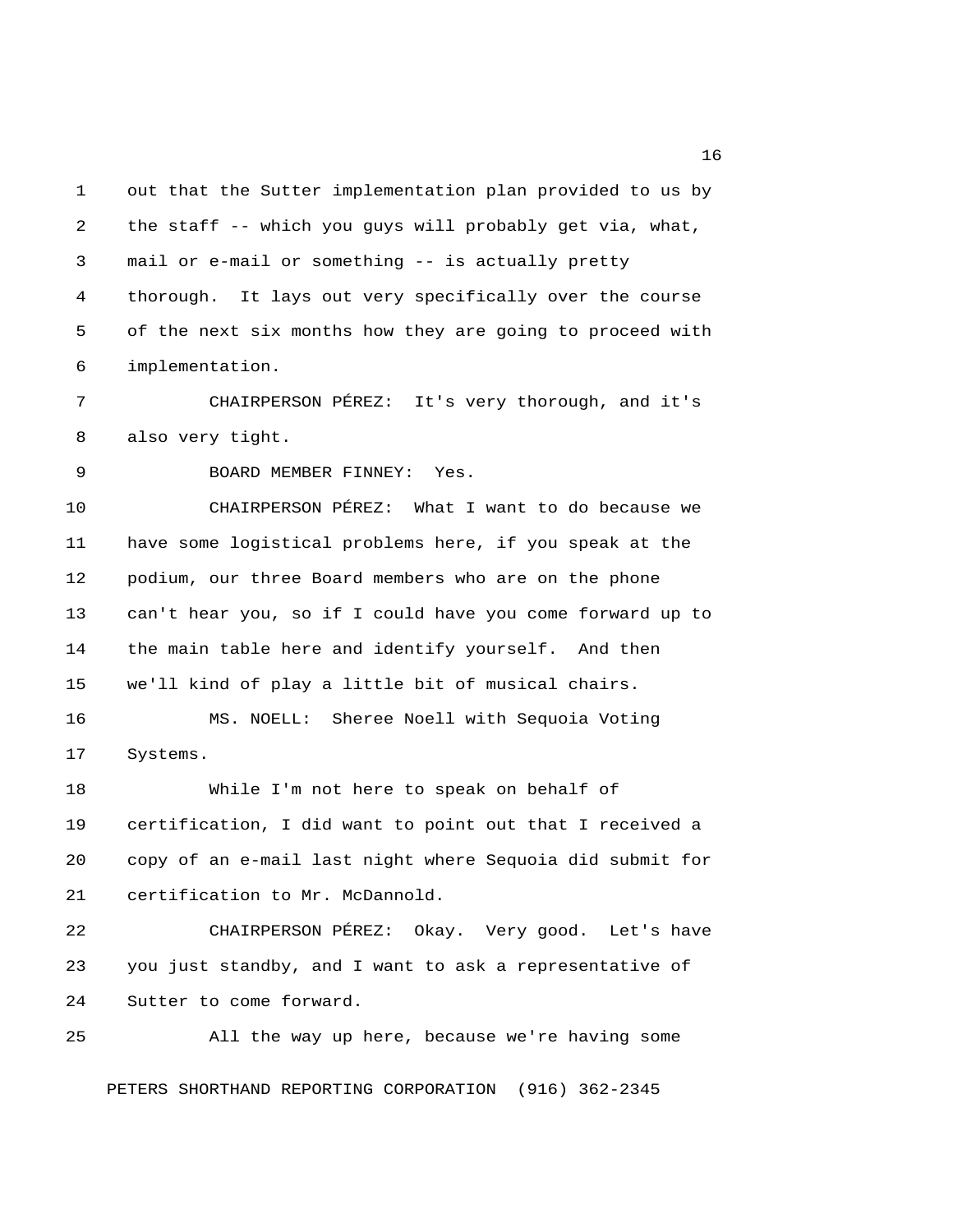1 technical issues.

 2 Michael, can you actually get us another chair 3 maybe so  $-$  4 BOARD MEMBER FINNEY: And then we're going to 5 take a picture at some point when everybody is up here. 6 CHAIRPERSON PÉREZ: Right. 7 (Laughter.) 8 CHAIRPERSON PÉREZ: And if you'd just kind of 9 speak generally in the direction of this as well. 10 MS. BECHTEL: Oh, next to that one. 11 CHAIRPERSON PÉREZ: That way they can pick you up 12 on the phone. 13 MS. BECHTEL: Okay. 14 CHAIRPERSON PÉREZ: Okay. If you would identify 15 yourself for the court reporter. 16 MS. BECHTEL: I'm Joan Bechtel, Sutter County 17 clerk of court and registrar of voters. 18 BOARD MEMBER BUSTAMANTE: And I can hear her 19 perfectly. Thank you, Mr. Chairman. 20 CHAIRPERSON PÉREZ: No problem. Thank you. 21 We have -- and I don't mean to presuppose 22 everybody's line of questioning, but I think that over 23 the last several meetings we've expressed a real concern 24 about this conditionally-certified system, especially 25 since the condition is about its first application, which PETERS SHORTHAND REPORTING CORPORATION (916) 362-2345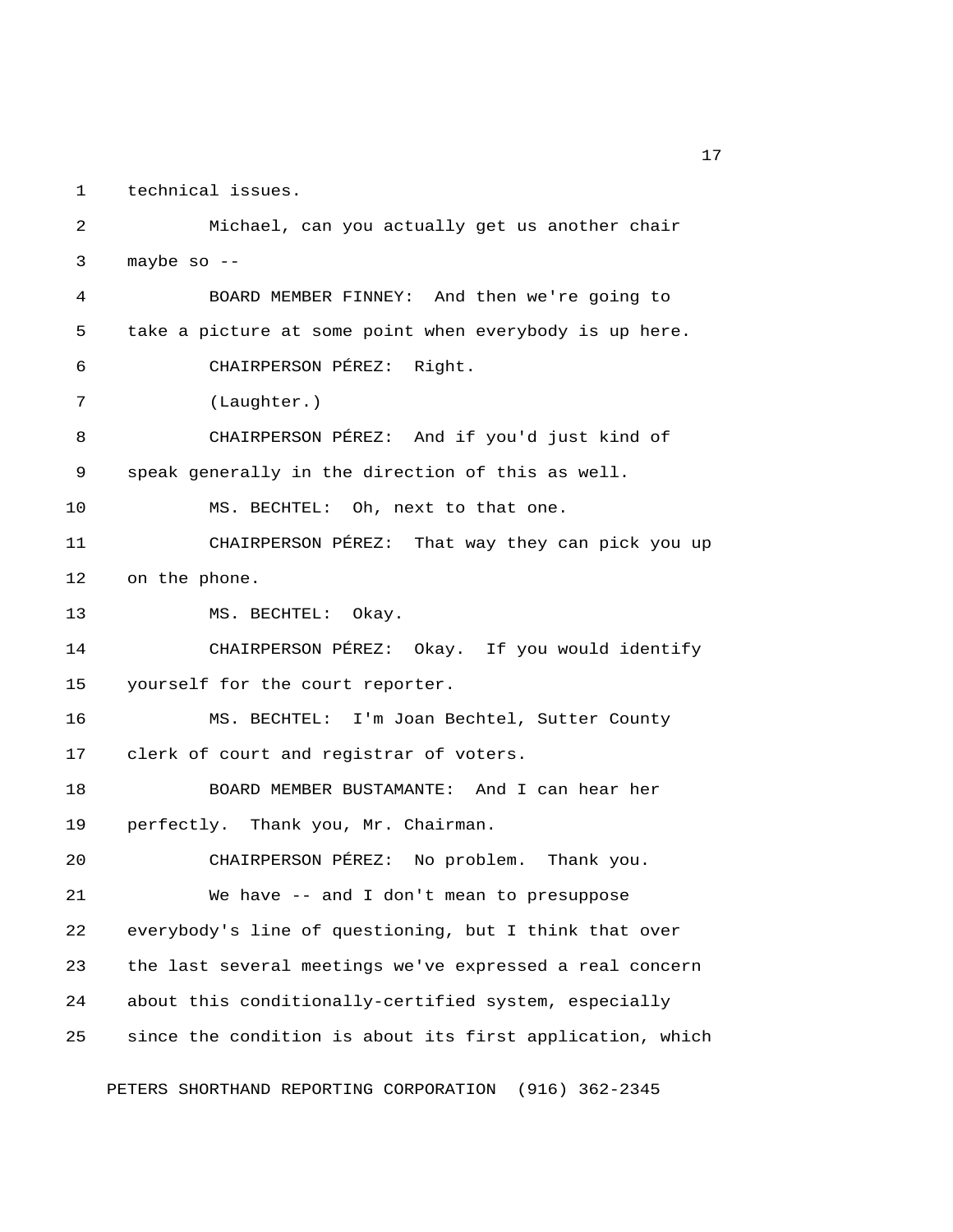1 is the primary election in June of 2006. And as I look 2 through your -- the staff report with respect to this, 3 you were first intending to use this new system in the 4 June 2006 primary. And my concern is whether -- what 5 you'll do if that -- if that condition doesn't get 6 replaced, first of all, and then, second of all, where 7 you think you are with respect to that condition.

 8 MS. BECHTEL: That's a serious concern of ours. 9 And what we thought we would do is probably implement 10 the -- what we were going to use as the absentee ballot 11 system, the optical system, and we would go ahead and 12 implement that for the June primary election, which is 13 our fallback position. This is not what we want to do. 14 And then hopefully that would give time for the 15 certification so that we would have been -- have 16 implemented that first step as implementing the optical 17 scan system, and then we would implement the DREs in the 18 November election.

19 That's the only option we -- actually at this 20 moment we see open to us if there should not be 21 certification. And I just have to express to you my 22 frustration in that when we went out and made our 23 selection, Sequoia was listed as certified with a 24 condition, which I represented to my members of my 25 County, members of my board of supervisors. And then all

PETERS SHORTHAND REPORTING CORPORATION (916) 362-2345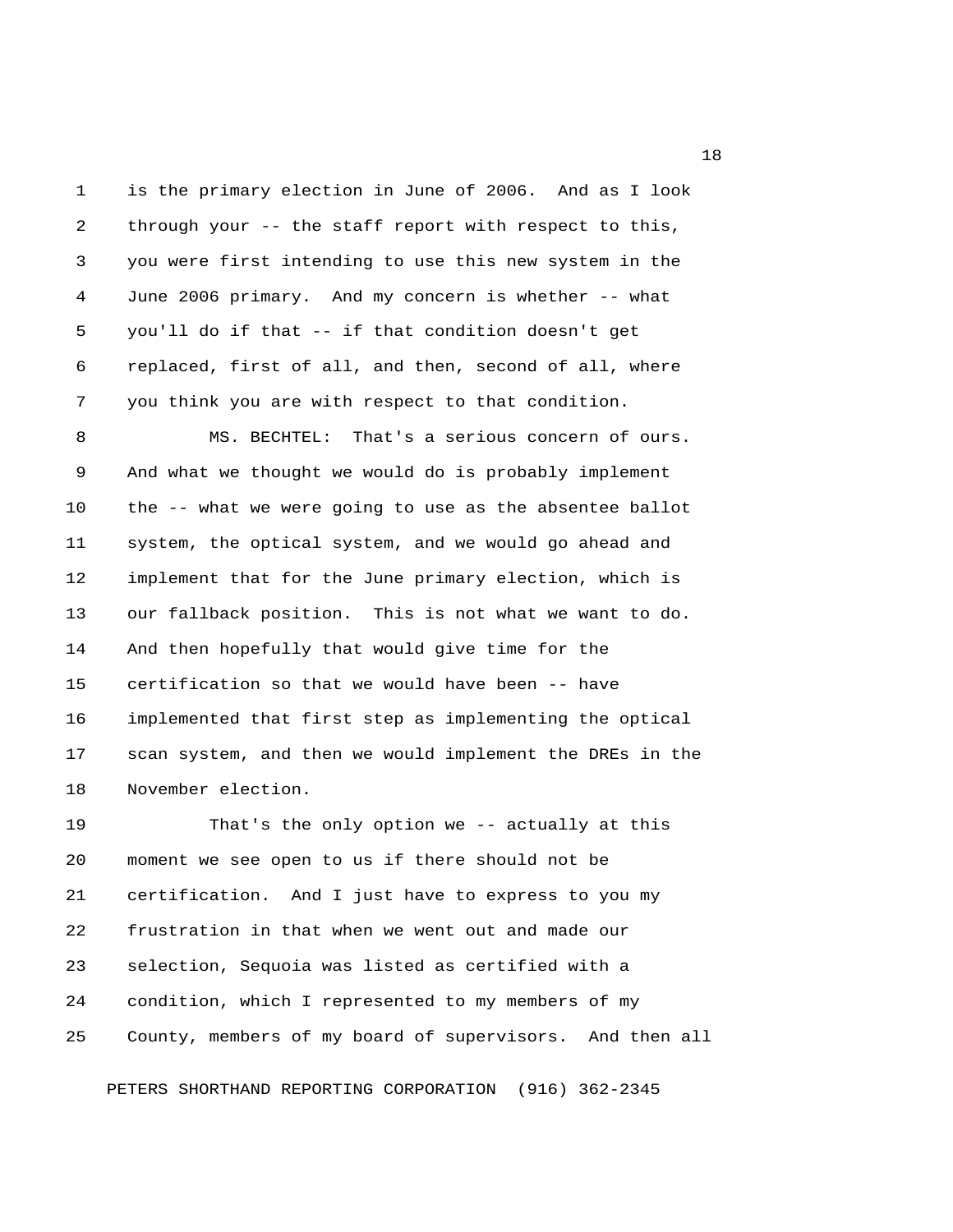1 of a sudden -- it seems to me all of a sudden -- I'm 2 seeing it's not just a condition, but that the Sequoia 3 system has not been certified. And even in this report 4 it says that the system is certified. Obviously we're 5 not going to be able to implement a system that is not 6 certified, but at this point we have serious concerns 7 because of our time deadlines, and we see as the option 8 open to us -- it will not make us HAVA compliant, but we 9 could at least show that we are taking steps to implement 10 a system and to become HAVA compliant.

11 The Mark-A-Vote system that I'm currently on is 12 not going to -- is not making any new developments to 13 meet HAVA requirements, so I'm going to have to go to 14 another system. As a matter of fact, I can't even buy 15 new voter readers, card readers, for the election. I 16 bought two used ones, actually, from Riverside County. 17 And in the last election I had -- I have four of them 18 now -- two did not work, and I was down to two. So I 19 have to go to another system, and this seems like the 20 most logical step for me to do --

21 CHAIRPERSON PÉREZ: Okay.

22 MS. BECHTEL: -- at this point.

23 CHAIRPERSON PÉREZ: So your fallback position is 24 if the certification doesn't have its condition removed 25 for the June primary, that you'd go to -- to basically

PETERS SHORTHAND REPORTING CORPORATION (916) 362-2345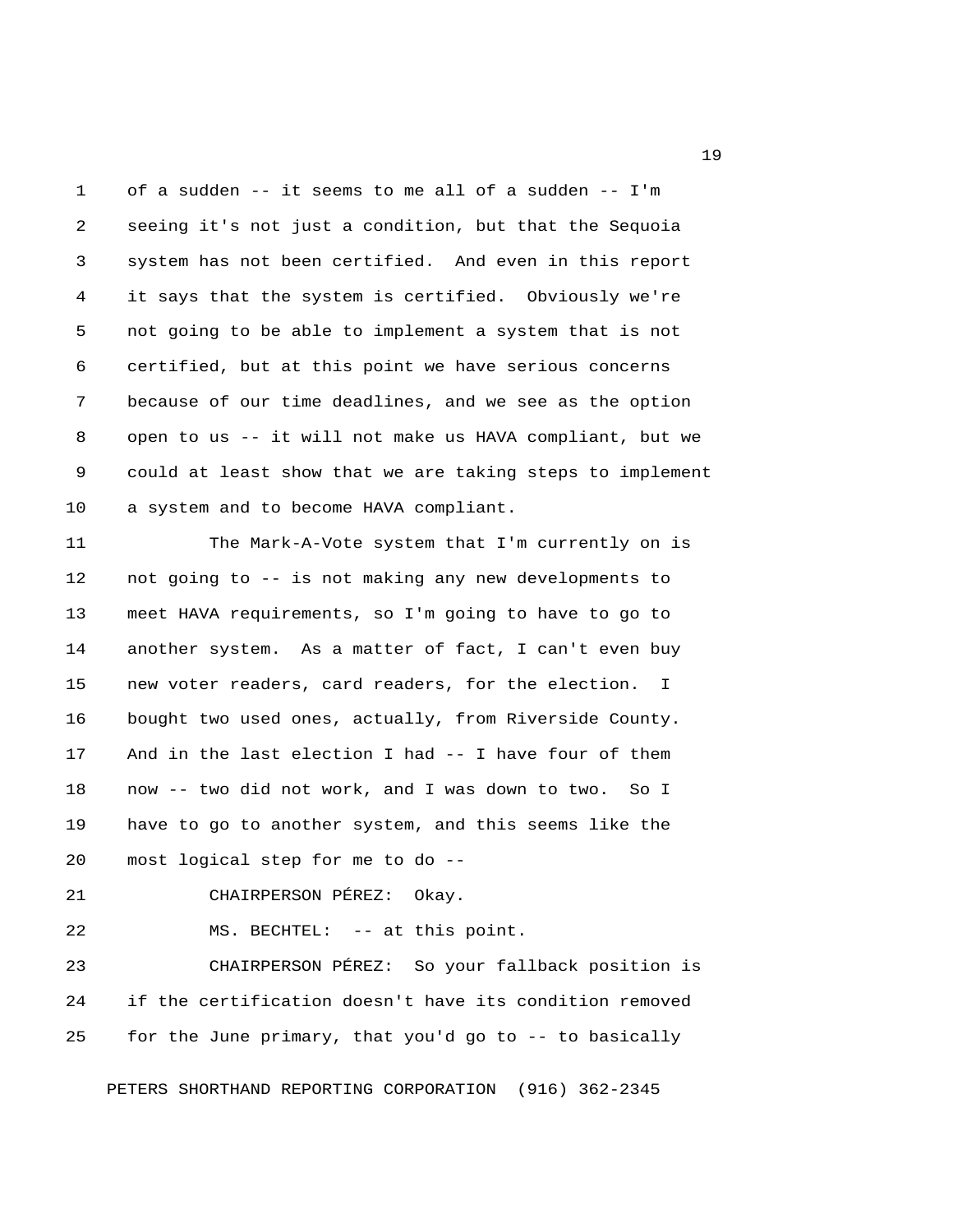1 the optical scan system --

 3 system. 4 CHAIRPERSON PÉREZ: -- at the polling location in 5 addition to it at the -- the absentee system. 6 MS. BECHTEL: And using the absentee system. 7 CHAIRPERSON PÉREZ: What I want to do is now go 8 across each of the Board members that are on by phone and 9 ask them if they have any questions. 10 So Mr. Kaufman? 11 VICE CHAIRPERSON KAUFMAN: I don't have any 12 additional questions. 13 CHAIRPERSON PÉREZ: Mr. Bustamante? And when I 14 say questions, I use "questions" in the way that we 15 traditionally use them here. Comments are fine, too. 16 VICE CHAIRPERSON KAUFMAN: Statements. 17 BOARD MEMBER BUSTAMANTE: No, I don't have 18 anything else. 19 CHAIRPERSON PÉREZ: Mr. Guardino? 20 BOARD MEMBER GUARDINO: No, not at this time. 21 CHAIRPERSON PÉREZ: Mr. Finney? 22 BOARD MEMBER FINNEY: No questions at this time. 23 CHAIRPERSON PÉREZ: Okay. I've got a couple of 24 questions for Sequoia. If you would, just stay with us 25 up here just in case we ask you to come back.

2 MS. BECHTEL: We'd implement the optical scan

PETERS SHORTHAND REPORTING CORPORATION (916) 362-2345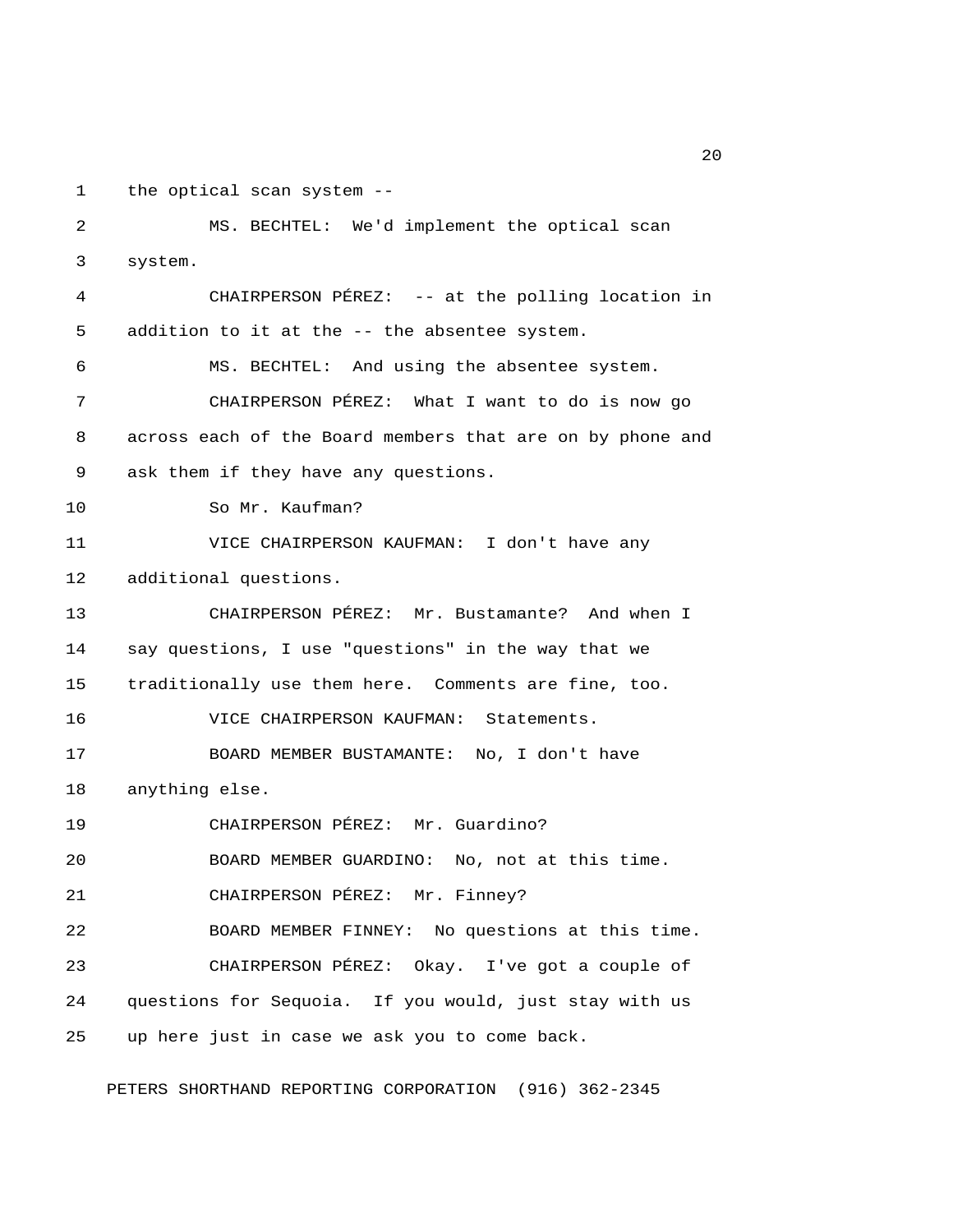1 This is a divided process. We're not the board 2 that grants certification. We're the board that has to 3 review the information and approve funding based on what 4 is or what is not certified. And we have serious 5 limitations put on us as they're structured in 6 Proposition 41.

7 But quite frankly, I for one, am incredibly 8 frustrated that we have been here for at least six 9 meetings, in many cases funding this system, having 10 Counties go forward basically allocating our limited 11 resources with an expectation that this issue would have 12 been resolved, and we kept on having rolling deadlines of 13 when to anticipate -- when to anticipate you folks 14 applying for and the State being able to review your new 15 product to see if it meets the California primary 16 requirements.

17 What can you say to us to give us any confidence 18 that we're actually going to be able to resolve this in a 19 way that will allow for this system for the three 20 Counties that are before us today to be able to be used 21 in the June primary? Because quite frankly, if it can't 22 be used in the June primary, then I see no urgency 23 whatsoever for us to fund these or to allocate money 24 today.

25 MS. NOELL: Okay. First let me say that I'm a

PETERS SHORTHAND REPORTING CORPORATION (916) 362-2345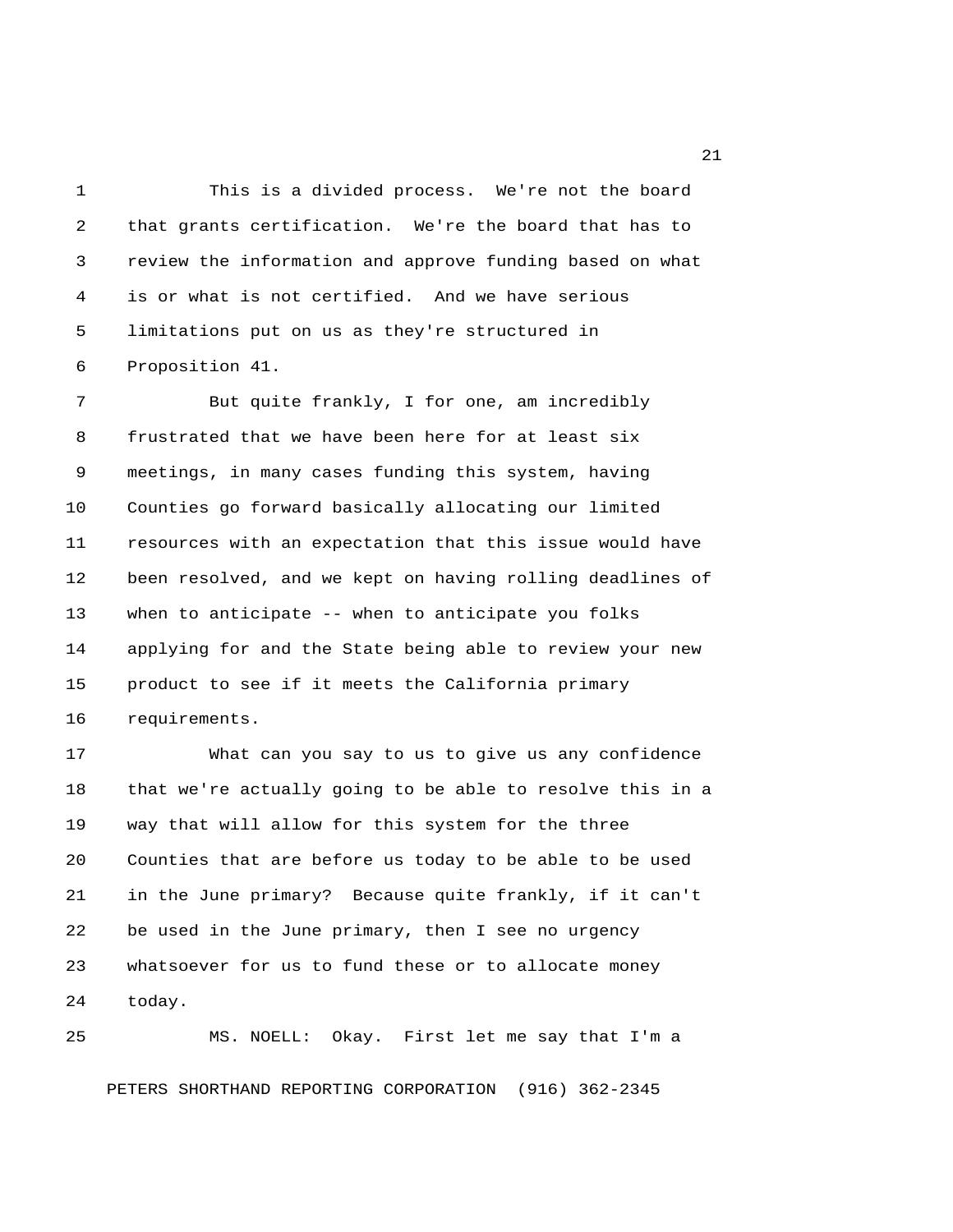1 salesperson. I'm not responsible for the certification 2 process. While I empathize with your situation with the 3 certification process, I also experience that same 4 situation.

 5 Sequoia has successfully implemented primaries in 6 California before. The -- the change is the way the 7 Secretary now requires the reports to read. So the only 8 change that we are making is for the decline to state 9 report. So Sequoia can successfully implement a primary, 10 just as we have done in the past. The only change to the 11 certification is the way we report the decline to state.

12 CHAIRPERSON PÉREZ: Michael, is that a 13 requirement of law, or is that a regulation, or is that 14 just a change in interpretation by the Secretary?

15 MR. KANOTZ: You know, I don't have the technical 16 expertise to really go into that, but what I can speak to 17 is that although this system is certified, it's not 18 certified -- it's certified with the condition that it 19 cannot be used in a primary. So in its current form, it 20 could not be used in the June primary. It could, for 21 example, be used in the November general election. But 22 really until the system is certified -- is recertified 23 for use in a primary election, it couldn't be used in 24 June.

25 CHAIRPERSON PÉREZ: Were those of you on the PETERS SHORTHAND REPORTING CORPORATION (916) 362-2345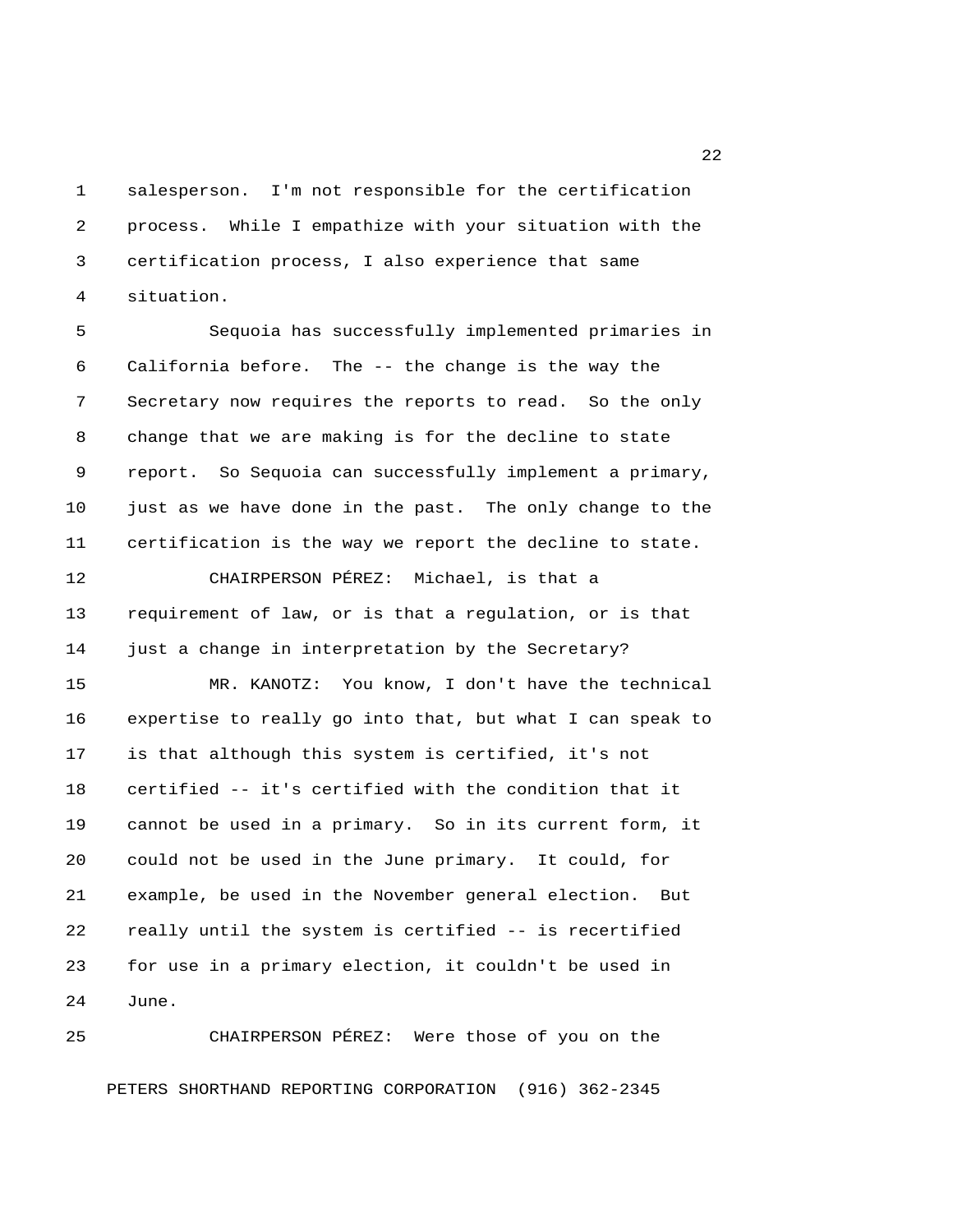1 phone able to get the main points of his response? 2 Basically that the system is certified but it can't -- 3 it's not certified to be used in the June primary. It is 4 certified to be used in a November general election. 5 BOARD MEMBER FINNEY: Technically the hardware is 6 certified. The software in not certified in the June 7 primary. 8 CHAIRPERSON PÉREZ: Correct. 9 You were going to add? 10 MS. NOELL: I was going to that, again, we did 11 submit -- I saw an e-mail last night from a member of our 12 certification team to Bruce McDannold, and we did submit 13 the application last night to the California Secretary of 14 State's Office, so -- while this report was generated 15 yesterday. After the fact, that report was submitted. 16 MS. LEAN: Bruce -- this is Jana. 17 Bruce is unavailable at this time, so I can't 18 confirm that he received everything that they need. I 19 know that they have to have a full application in order 20 for them to set up testing schedules. So I can't confirm 21 any of that at this point. 22 CHAIRPERSON PÉREZ: What's our expectation on 23 when Bruce will be available to -- is he expected in this 24 morning? Is he -- 25 MS. LEAN: He's at the meeting this morning --

PETERS SHORTHAND REPORTING CORPORATION (916) 362-2345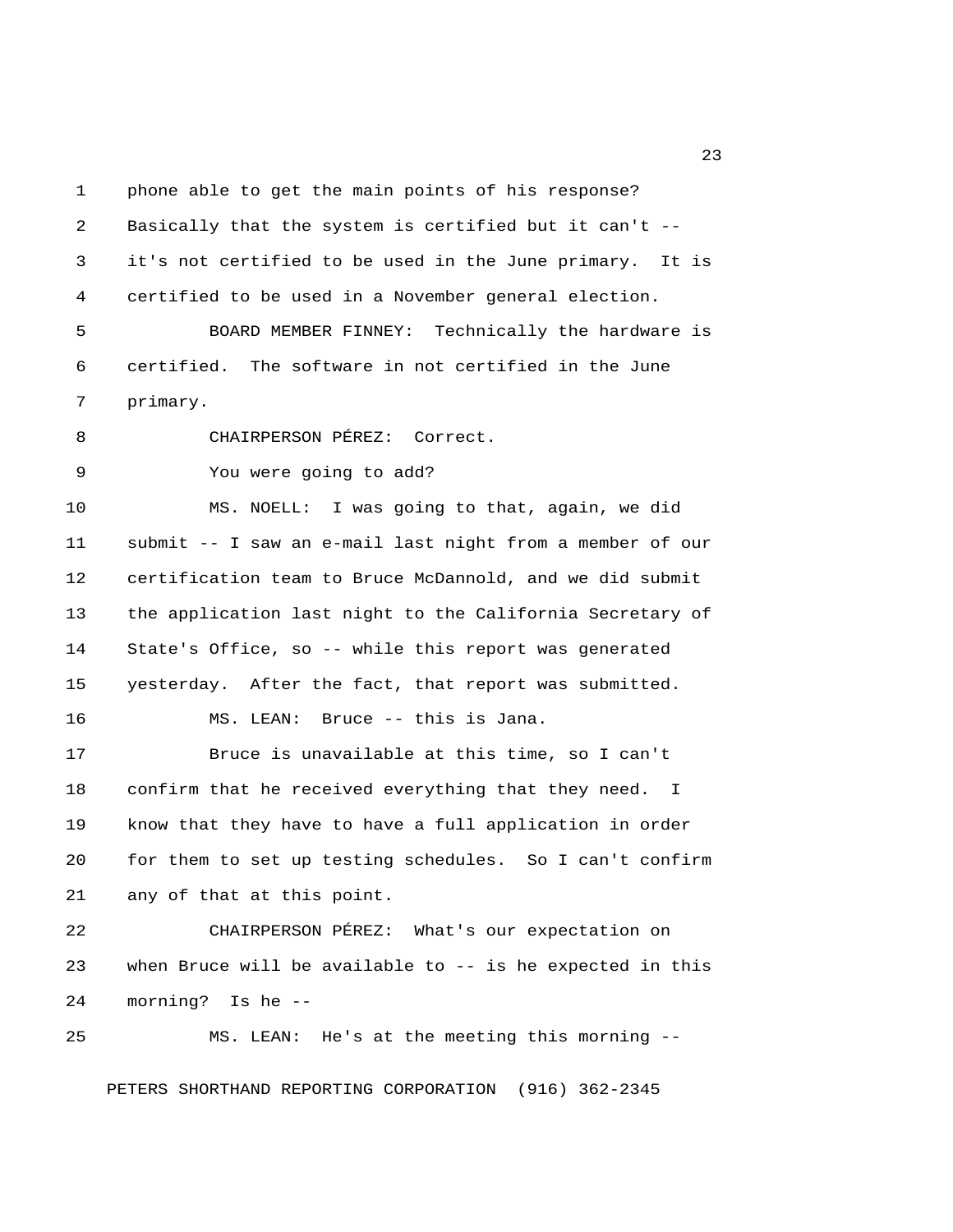1 CHAIRPERSON PÉREZ: Oh.

 2 MS. LEAN: -- in the legislature. They're 3 actually holding a meeting on voting systems in 4 California. And he might have to testify at the 5 legislature this morning, so he was unable to make 6 today's meeting. 7 CHAIRPERSON PÉREZ: Okay. Any more questions for 8 either the representative from Sequoia or Sutter County, 9 Mr. Kaufman? 10 VICE CHAIRPERSON KAUFMAN: No. 11 CHAIRPERSON PÉREZ: Mr. Bustamante? 12 Mr. Guardino? 13 BOARD MEMBER GUARDINO: No. 14 CHAIRPERSON PÉREZ: Mr. Finney? 15 BOARD MEMBER FINNEY: So if we approve the staff 16 recommendation today, we're voting consistent with what 17 we've done over -- consistently with what we've done over 18 the past six meetings or so? 19 CHAIRPERSON PÉREZ: Yes, but. Much -- much like 20 this is a certified system with a condition, my response 21 is somewhat conditional as well. Yes, the action would 22 technically be consistent because we've approved 23 allocations in the past for acquiring this technology. 24 The difference is this is the first time that the staff 25 report raised specific issues about the ability for the PETERS SHORTHAND REPORTING CORPORATION (916) 362-2345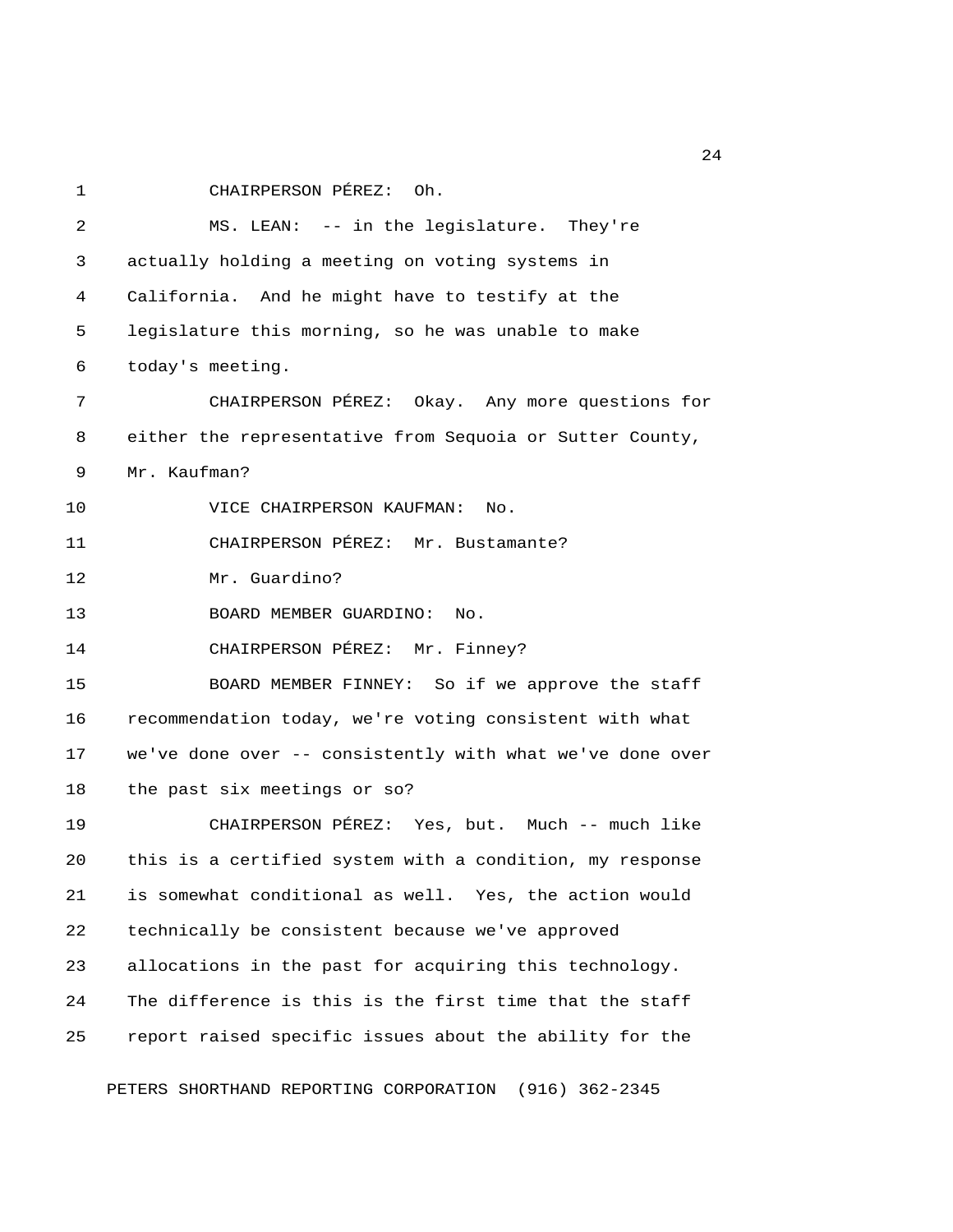1 system to, in fact, be implemented in time for the June 2 primary. On all previous items regarding this technology 3 that have come before us -- and I ask staff to correct me 4 where I'm wrong -- my understanding is that the -- the -- 5 the usability in a primary was at issue, but there was 6 never a flag to the fact that absent action by a date 7 specific it didn't look like it would be able to be 8 implemented.

 9 We're now at a point where the staff report 10 raises serious questions about the ability to move 11 forward if -- if Sequoia doesn't apply by the end of this 12 month, which is, you know, the next 12 days. We're 13 hearing from Sequoia that they applied last night via 14 e-mail. So I guess the real question is was that -- was 15 it sufficiently responsive to the needs of the Secretary 16 of State's Office in the package that they put together. 17 And if not, then I think there is a pretty substantive 18 difference between what's before us and what's been 19 before us in the past.

20 BOARD MEMBER FINNEY: And in the absence of 21 approval, we'd be approving a system that could be used 22 legally in the general election.

23 CHAIRPERSON PÉREZ: Correct.

24 BOARD MEMBER FINNEY: And I'd like to ask Sutter, 25 what do you do in the case where you can only use it in

PETERS SHORTHAND REPORTING CORPORATION (916) 362-2345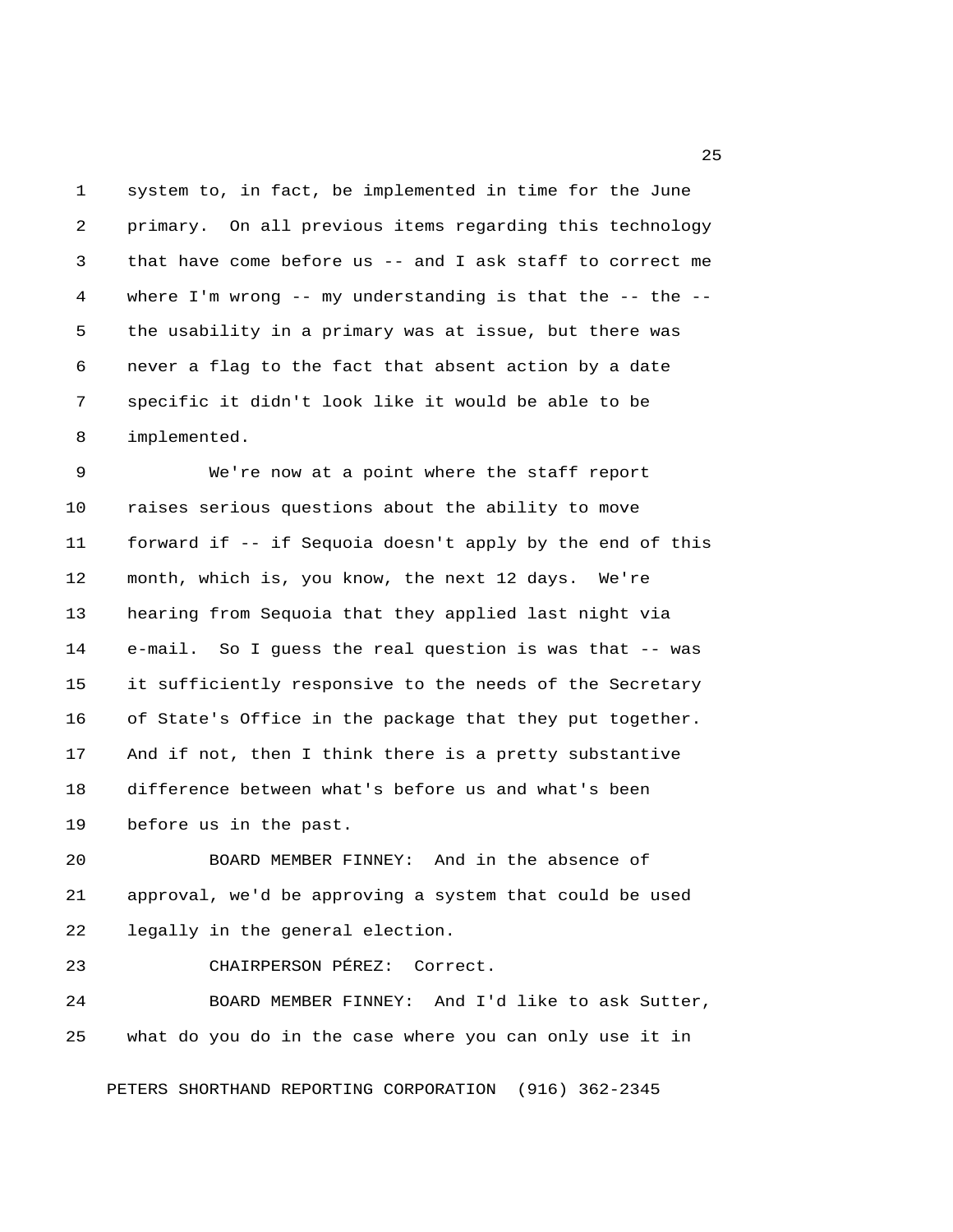1 the general, you can't use it in the primary?

 2 CHAIRPERSON PÉREZ: That was the answer you gave 3 us before by using the optical. 4 BOARD MEMBER FINNEY: The optical. 5 CHAIRPERSON PÉREZ: Do you want to add more to 6 that? If we can get you to -- we apologize. 7 Technical -- 8 MS. BECHTEL: I have to tell you I sincerely hope 9 that you will approve this because I have constantly 10 alluded to both my board of supervisors and to the 11 public -- and there's been great discussion about this -- 12 is that the Sequoia system was certified but had two 13 conditions on it. And any -- any indication or movement 14 by your Board that this system is not certifiable, you 15 know, really puts me in a very, very awkward position, 16 and then I really don't know what I would do for the June 17 primary election. I told you what my fallback position 18 is in the event that this should not be used. And 19 frankly, we're very anxious to meet all the requirements. 20 I mean, we've stuck ourselves out on a limb knowing 21 that -- in order that we can do that. 22 CHAIRPERSON PÉREZ: Let me ask you this question 23 because one of the issues that's at issue is whether or 24 not Sequoia has provided the Secretary of State's Office

PETERS SHORTHAND REPORTING CORPORATION (916) 362-2345

25 with the required information to evaluate its usability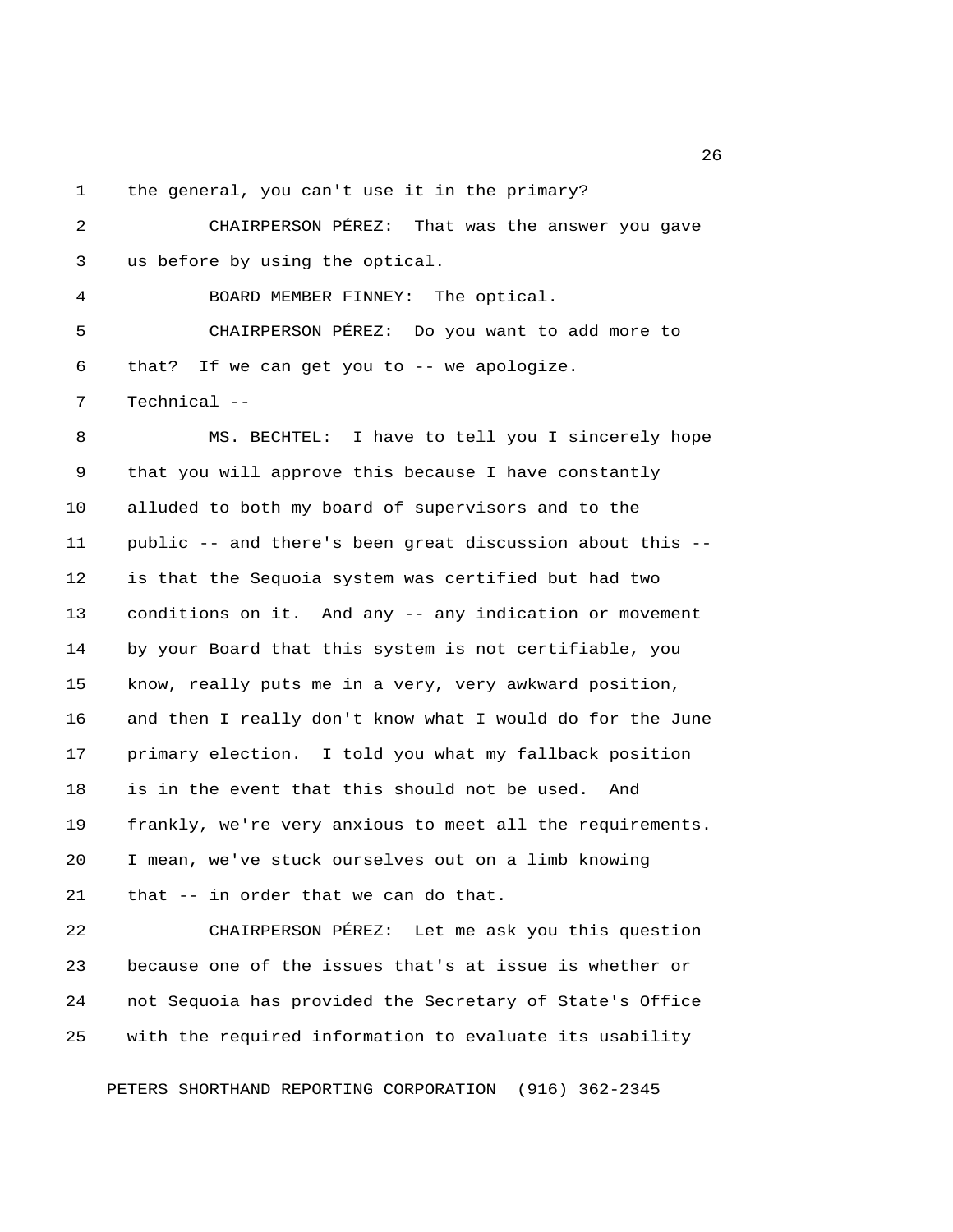1 in the June primary, what would be the harm done if 2 instead of voting up or down on this item today, if we 3 put it off to our February meeting, which still allows 4 you to move forward and would still, if everything is in 5 place, allow you to meet your June 6th requirement, is my 6 understanding? What would be the harm done if we put it 7 off to February?

 8 BOARD MEMBER FINNEY: If I could clarify real 9 quick, the Chairman's -- for the other members -- the 10 Chairman's alluding to the implementation plan, which has 11 the next step taking place on March 15th of '06, which is 12 the warehouse modifications completed. But I just want 13 to quickly add it is a very aggressive and tight schedule 14 from that point forward.

15 MS. BECHTEL: It is.

16 BOARD MEMBER FINNEY: Yeah. So, sorry.

17 MS. BECHTEL: It is. I'll tell you honestly, I 18 think, just personally, I would be in a place in my own 19 community -- because I have relied on the fact that 20 Sequoia is certified with a condition. And I have been 21 challenged on that because when they now go to the 22 Secretary of State's website and it lists who is 23 certified, Sequoia is shown as not being certified, and 24 people are saying that I misrepresented, and I did not. 25 CHAIRPERSON PÉREZ: No, you absolutely --

PETERS SHORTHAND REPORTING CORPORATION (916) 362-2345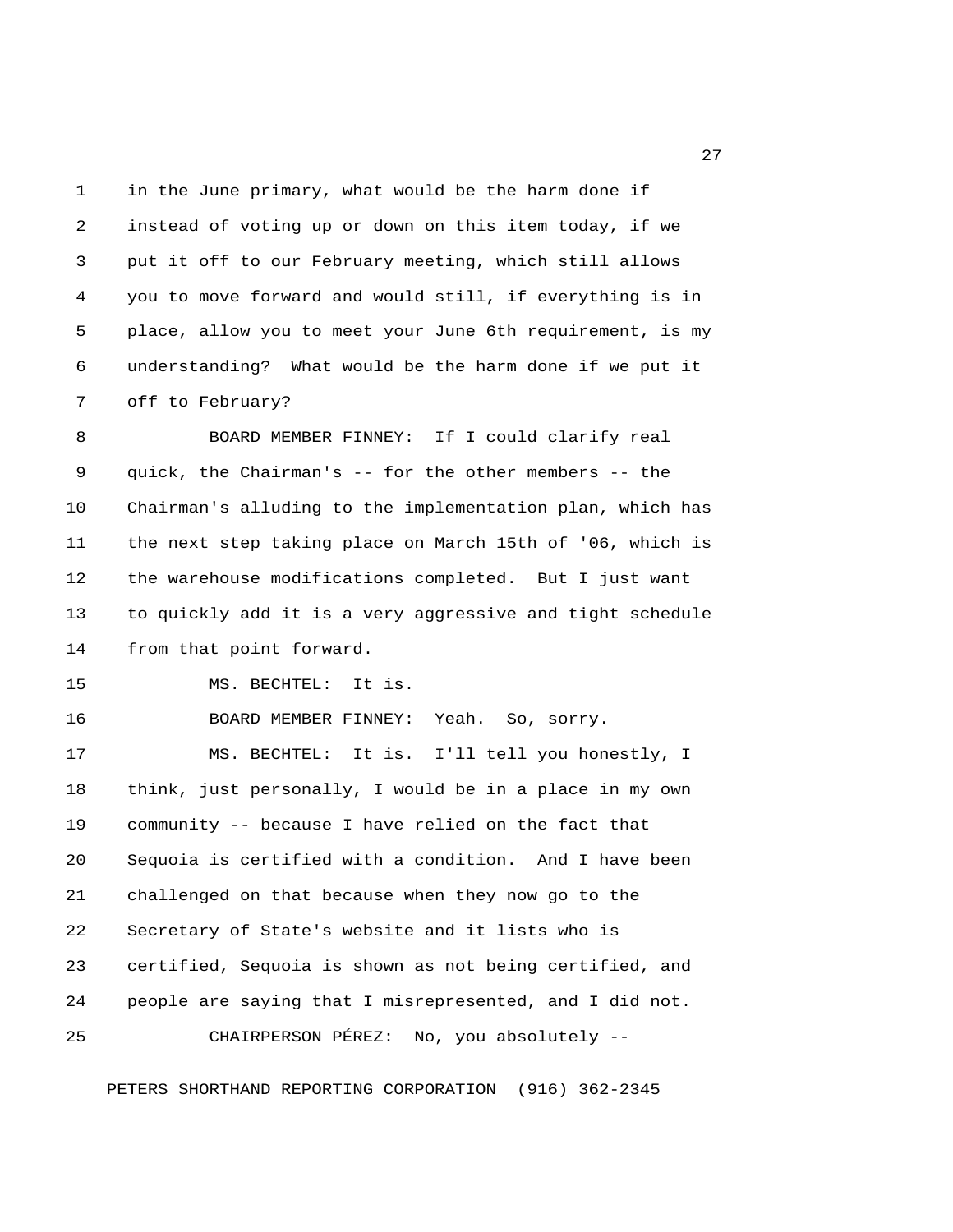1 MS. BECHTEL: I represented --

| 2  | CHAIRPERSON PÉREZ: -- represented what was --             |
|----|-----------------------------------------------------------|
| 3  | what's always been represented to us and what's always    |
| 4  | been represented publicly, that is absolutely a certified |
| 5  | system. The only questions is -- is the condition with    |
| 6  | respect to its use in a primary election.                 |
| 7  | MS. BECHTEL: And if you would, you know, delay            |
| 8  | this, what I would go back and be facing is people        |
| 9  | saying, "See? We told you so." And I want to do what's    |
| 10 | right here, but also if you don't, then I can't move      |
| 11 | forward on the primary election.                          |
| 12 | CHAIRPERSON PÉREZ: Let ask you a different                |
| 13 | approach. With at least two other Counties we -- we       |
| 14 | issued funding conditioned upon meeting certain           |
| 15 | deadlines. And had those deadlines not been met, our      |
| 16 | approval would have sunsetted. How would you view         |
| 17 | something like that, which allowed us to take action      |
| 18 | today but allowed us to have our approval sunset if       |
| 19 | Sequoia, in fact, didn't meet the end-of-January deadline |
| 20 | that's alluded to here in terms of providing the          |
| 21 | Secretary of State with all the information necessary?    |
| 22 | That wouldn't -- that wouldn't preclude you from coming   |
| 23 | back to us at a future date once they did supply the      |
| 24 | information, but it would -- it would allow our approval  |
| 25 | to be sunsetted.                                          |

PETERS SHORTHAND REPORTING CORPORATION (916) 362-2345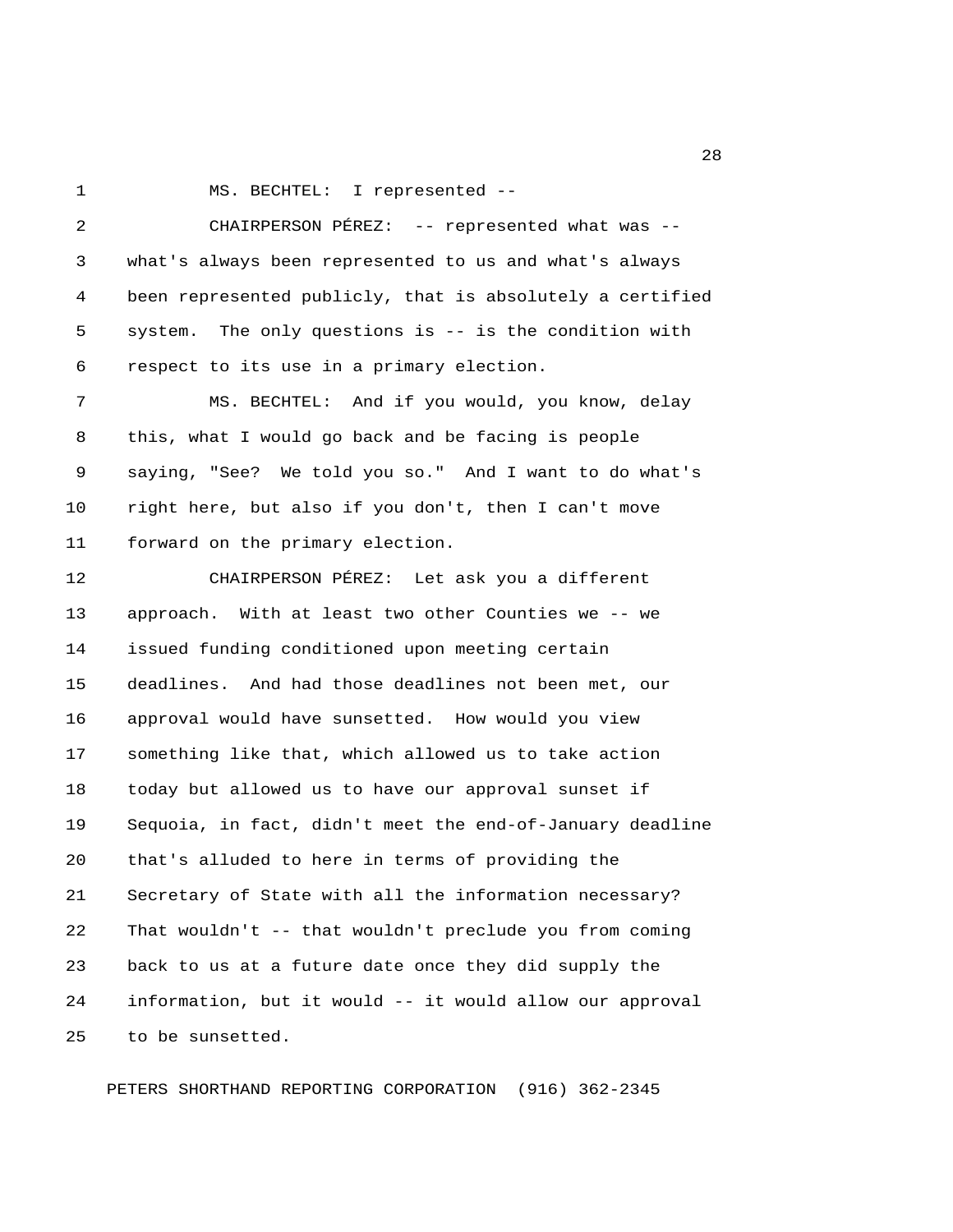1 BOARD MEMBER FINNEY: Yeah, approval with 2 conditions subsequent. 3 CHAIRPERSON PÉREZ: Correct. 4 MS. BECHTEL: Well, let me ask you this: If I do 5 not have your approval to move forward for funding with 6 my board -- and my understanding and certainly my hope is 7 that by the November election -- we're in a very short 8 time frame -- 9 CHAIRPERSON PÉREZ: Absolutely. 10 MS. BECHTEL: -- that is true. As a matter of 11 fact, we have just as -- my board did approve last night 12 signing a contract with Forefront to help us implement 13 this, because we're a small county. We realize that 14 there's a short time schedule. 15 I guess I'm saying to you I've done everything I 16 believe on my part in good faith to make sure in 17 representing to my County that we would get this funding 18 and that -- and if you would delay it or sunset it, then 19 I'm not sure how I can go forward to even purchase 20 something for the November election. I mean, it's just 21 sort of back to -- 22 BOARD MEMBER FINNEY: How about this, 23 Mr. Chairman: How about if we approve this with a 24 condition that the County not use the DRE system for the 25 primary if its -- if the system is not approved in time PETERS SHORTHAND REPORTING CORPORATION (916) 362-2345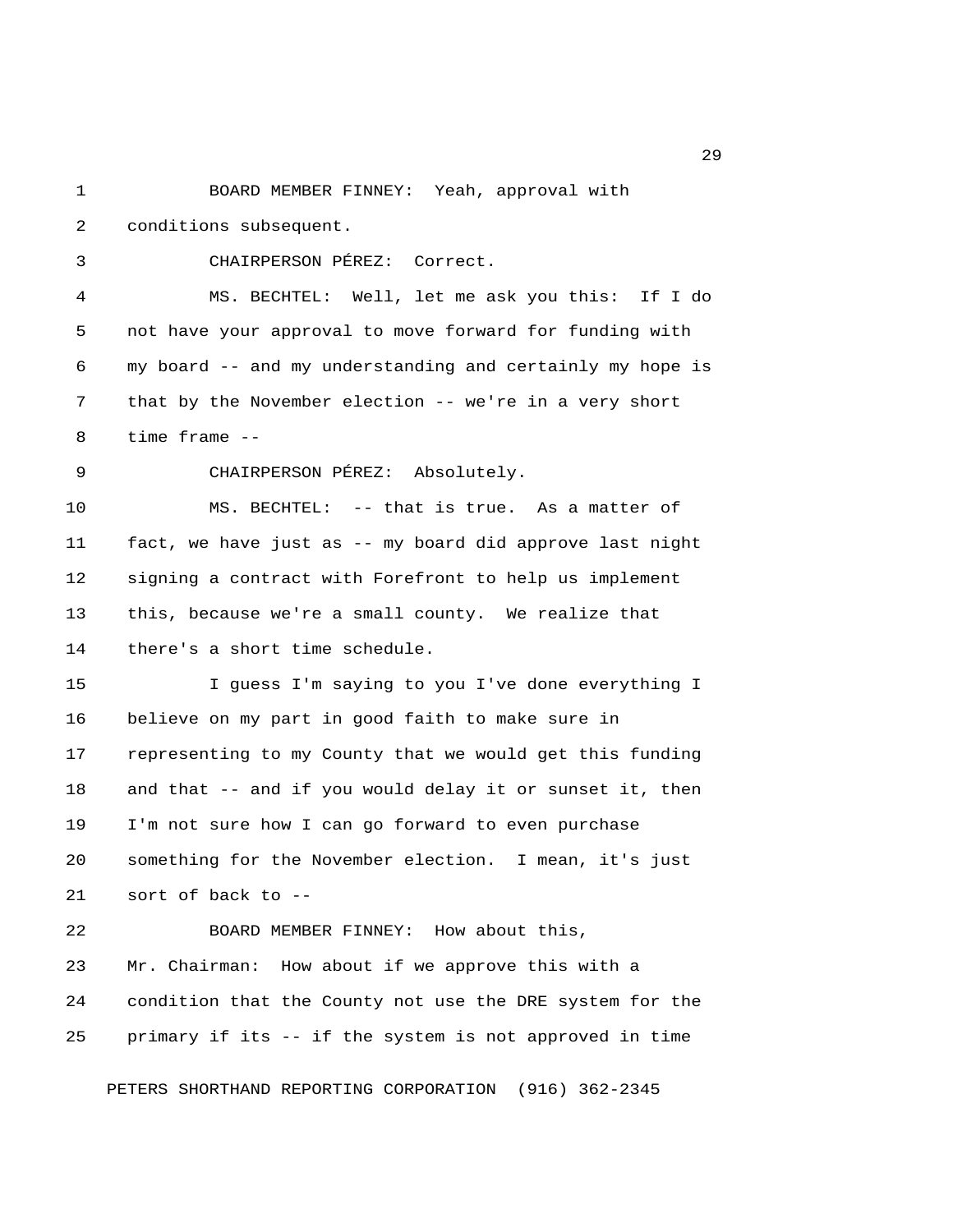1 for the primary, that you do rely on the optical for the 2 primary, but then it's approved for the general, which 3 it's perfectly, you know, approved -- I mean it's been 4 certified for.

 5 CHAIRPERSON PÉREZ: But that's consistent with 6 what the County said from the outset, regardless of 7 whether or not we created any caveats, any conditions, 8 any modifications.

 9 BOARD MEMBER FINNEY: Yeah, that's what I was 10 suggesting.

11 CHAIRPERSON PÉREZ: So it's only committing to 12 writing what the County had already offered to do as what 13 they thought would be the most prudent course of action. 14 BOARD MEMBER FINNEY: Committing to writing in 15 order to obtain the -- acquire the money from us. 16 CHAIRPERSON PÉREZ: I'm not positively

17 predisposed to that, but I'd like to hear from the 18 others.

19 Here's -- here's quite frankly my concern because 20 I absolutely empathize with where you're coming from, 21 because I think that you submitted a very thorough plan 22 and it shows the diligence and the work that you and your 23 staff went through in getting to this point today. So my 24 concerns are not in any way a reflection on the efforts 25 of your County. My concerns are a reflection and a

PETERS SHORTHAND REPORTING CORPORATION (916) 362-2345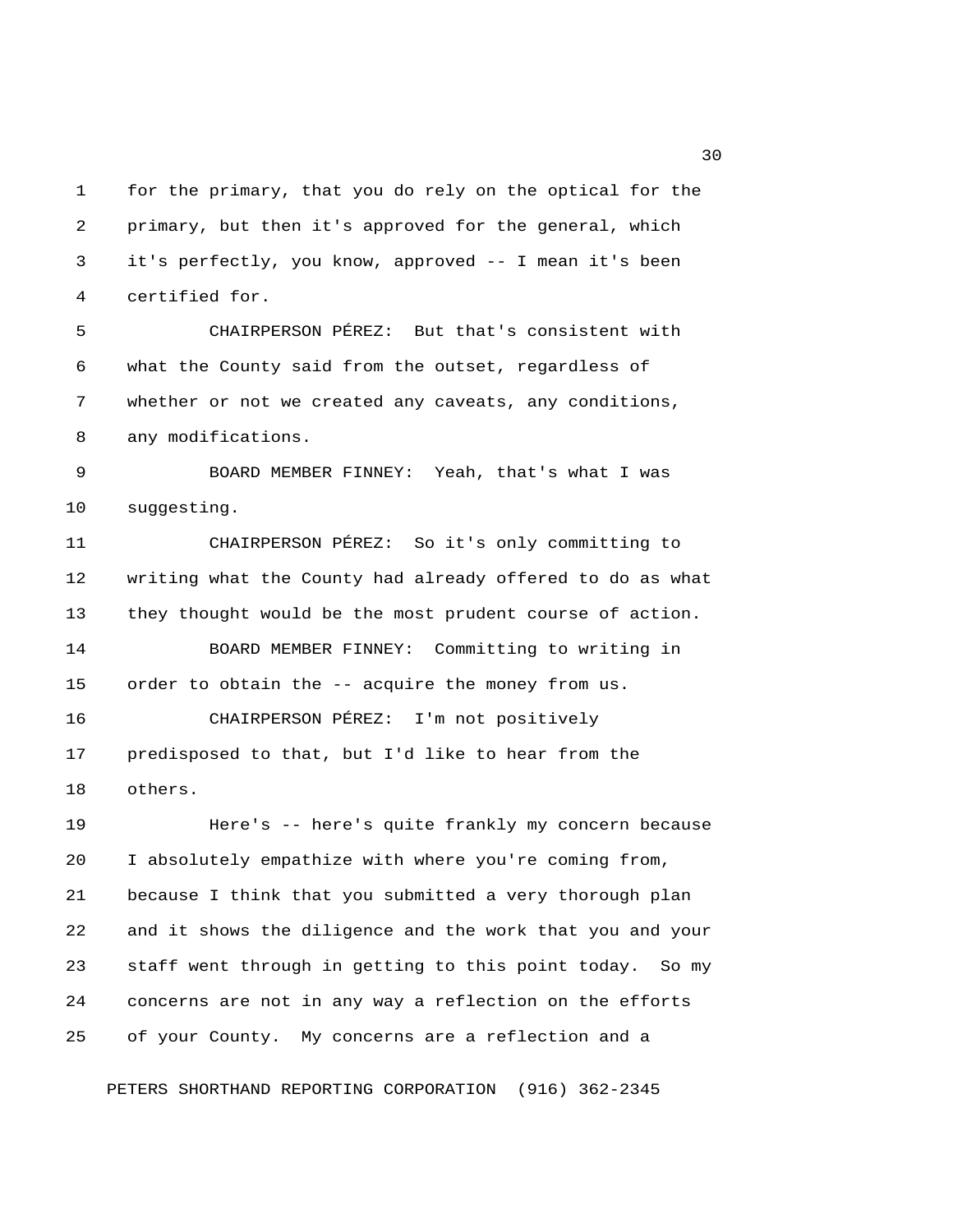1 concern about where we are technologically and the fact 2 that, quite frankly, if Sequoia doesn't move forward in 3 this time line, there may be other systems that are 4 there, and I guess it speaks to my frustration about how 5 long it's taken for us to close this last gap. 6 So if I could get each of your senses of what we 7 should do here, Mr. Kaufman first, then Mr. Bustamante, 8 then Mr. Guardino. Because the next two Counties to come 9 before us are in a very similar situation as well. 10 So Mr. Kaufman? 11 VICE CHAIRPERSON KAUFMAN: Well, I guess I'm as 12 perplexed as everybody else. And I don't know if the 13 other Counties coming have the same type of time schedule 14 that you all have before you that Sutter has put forth. 15 Is that the case or no? 16 CHAIRPERSON PÉREZ: Well, if it would be helpful, 17 what we can do is basically move on to hear the staff 18 recommendations for Tulare and Yuba, allow the 19 representatives from Tulare and Yuba to speak as well, 20 and then figure out if the three Counties are similarly 21 situated or if there's any -- if there's any value in 22 looking at specific differences between them. 23 VICE CHAIRPERSON KAUFMAN: I think that would be 24 a good idea because I hate to -- I think we should be

PETERS SHORTHAND REPORTING CORPORATION (916) 362-2345

25 dealing with everybody that's involved in the same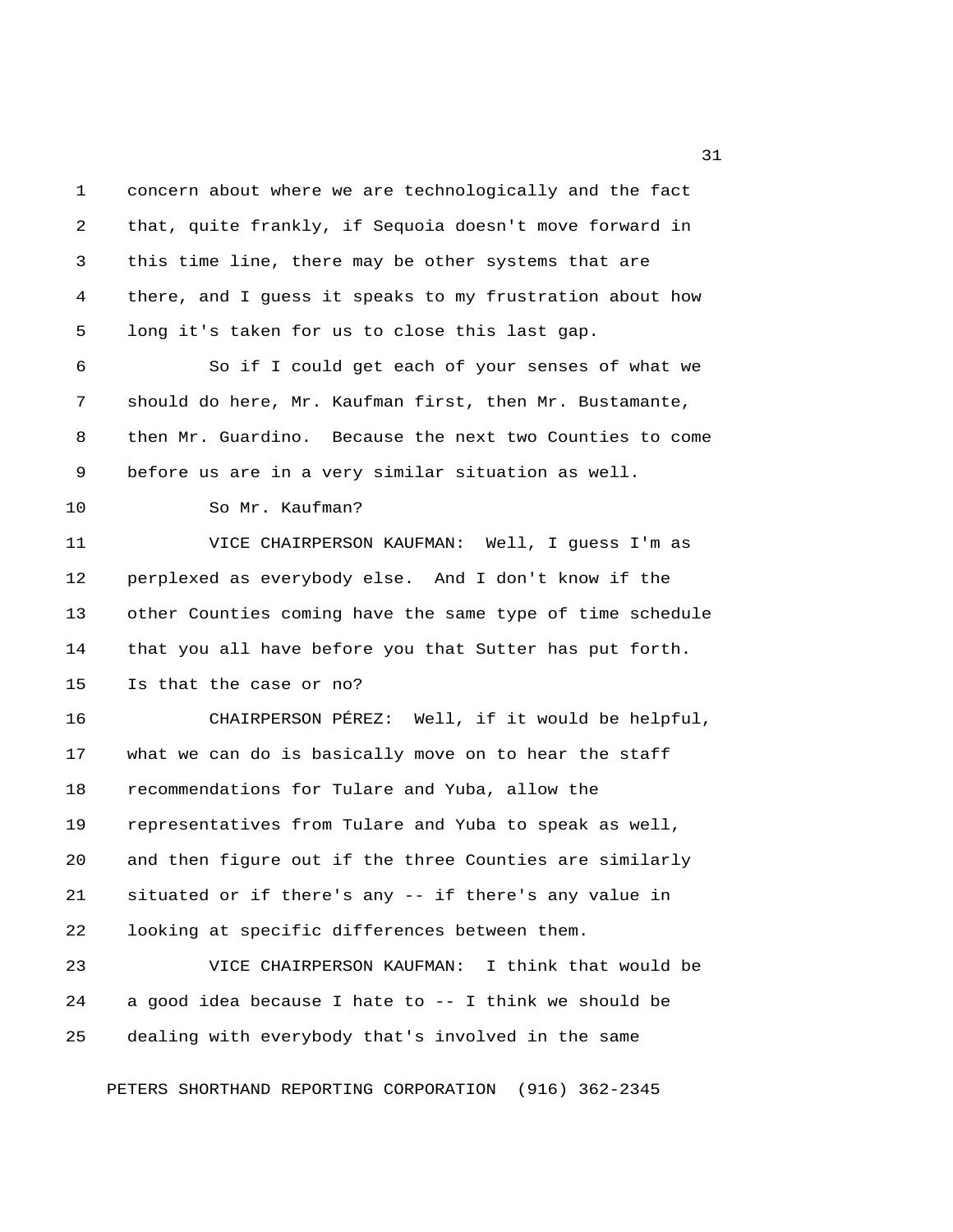1 category as one.

 2 CHAIRPERSON PÉREZ: Okay. Mr. Bustamante, are 3 you comfortable with us moving forward on that same 4 track? 5 BOARD MEMBER BUSTAMANTE: Well, but Tulare has a 6 different system than the Sequoia system; correct? So 7 how is there similarities? 8 MS. LEAN: No, they actually have the same. 9 CHAIRPERSON PÉREZ: Yeah, Tulare has the AVC -- 10 BOARD MEMBER BUSTAMANTE: Oh, you're right, 11 you're right, you're right. 12 CHAIRPERSON PÉREZ: -- Edge II DRE, 126 units. 13 BOARD MEMBER BUSTAMANTE: Yeah, yeah, I'm sorry. 14 I saw the Optech Insight. 15 VICE CHAIRPERSON KAUFMAN: Yeah, they have a 16 different optical scan system. 17 CHAIRPERSON PÉREZ: Right, but the same DRE. 18 BOARD MEMBER BUSTAMANTE: I have a -- I have a 19 question actually of Sequoia. 20 CHAIRPERSON PÉREZ: Go ahead. 21 BOARD MEMBER BUSTAMANTE: Well, my question is, 22 you know, there were media reports that talked about 23 deadlines for state testing. In the same media reports, 24 the Secretary of State said that he wanted testing done 25 before the end of January. And Sequoia representatives

PETERS SHORTHAND REPORTING CORPORATION (916) 362-2345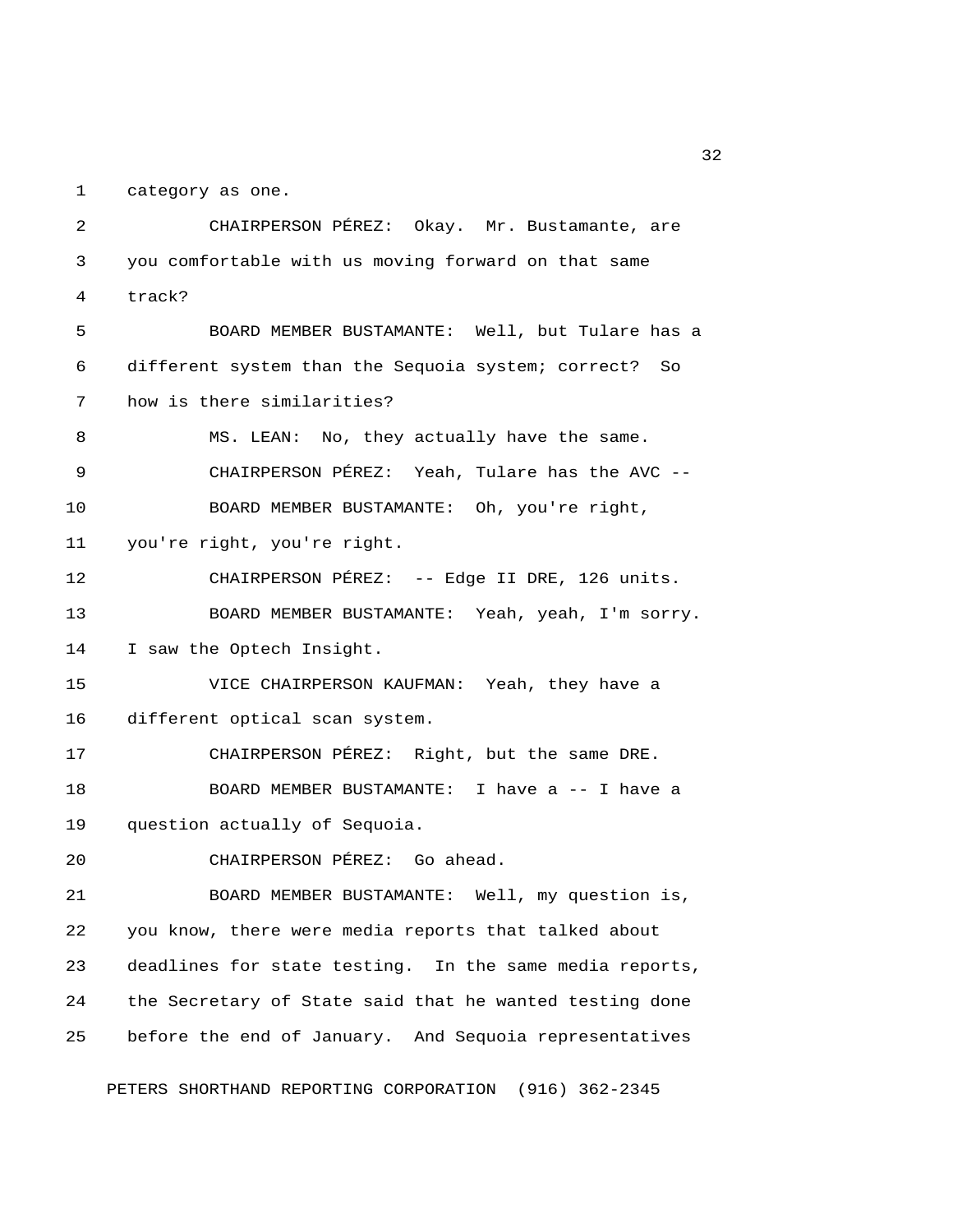1 had indicated they wouldn't be doing theirs until 2 February. And the Secretary of State in the media 3 reports indicated that if it hadn't been completed by 4 January, that they wouldn't be certified by March, which 5 wouldn't allow them to be available for the primary. So 6 I'd like the Sequoia representative to kind of reconcile 7 her previous statements with the media reports. 8 MS. NOELL: First of all, let me state that I'm 9 not on the certification team. But as I understand it, 10 the indication from the Secretary of State's Office has 11 been that the application had to be received in January. 12 BOARD MEMBER BUSTAMANTE: I see. I'm just

13 reading from the media reports, and it just says that 14 according to the Secretary of State that U.S. makers of 15 voting machinery be finished with national testing and 16 ready for state testing by the end of January.

17 MS. NOELL: And again, let me again -- I keep 18 qualifying myself that I'm not on the certification team, 19 but as I understand it --

20 CHAIRPERSON PÉREZ: Well, do you have anybody 21 else from your company with you?

22 MS. NOELL: No.

23 CHAIRPERSON PÉREZ: Do you have anybody from your 24 testing team who could be here in the next hour? 25 MS. NOELL: No.

PETERS SHORTHAND REPORTING CORPORATION (916) 362-2345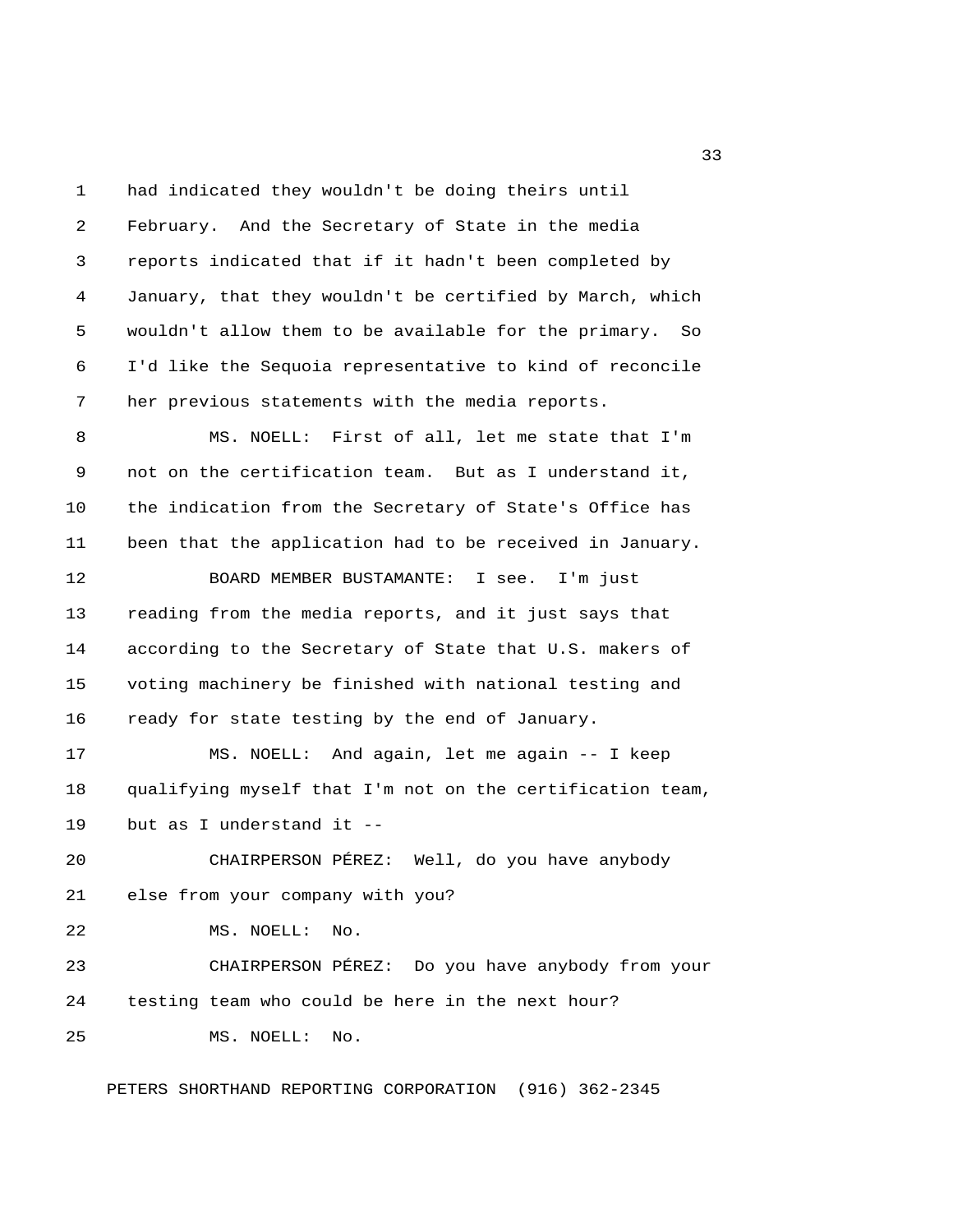1 BOARD MEMBER BUSTAMANTE: Forgive me for a 2 second, your name is Michelle; right? 3 MS. NOELL: No, this is Sheree Noell. 4 BOARD MEMBER BUSTAMANTE: Oh, Sheree, I'm sorry. 5 Okay. 6 MS. NOELL: Michelle is, in fact -- 7 BOARD MEMBER BUSTAMANTE: Your spokesperson, 8 Michelle Shafer, said that -- that apparently that you 9 would be doing this sometime in February. 10 MS. NOELL: Correct. 11 BOARD MEMBER BUSTAMANTE: So I'm just kind of 12 curious, how do you reconcile those two? 13 MS. NOELL: Well, the information that we have 14 received is that the application has to be received in 15 January and then the date for testing following that. 16 BOARD MEMBER BUSTAMANTE: So -- 17 MS. NOELL: And that's the communication as I 18 understand it between Sequoia and Mr. McDannold. 19 BOARD MEMBER BUSTAMANTE: So Jana, is there 20 somebody from the Secretary of State's Office that can 21 clarify what's been reported to the press versus what the 22 Sequoia representative is saying? 23 MS. LEAN: Actually, I can. I can give you a 24 little more information. There was a meeting yesterday 25 in the office of Voting Systems Technology Assessment.

PETERS SHORTHAND REPORTING CORPORATION (916) 362-2345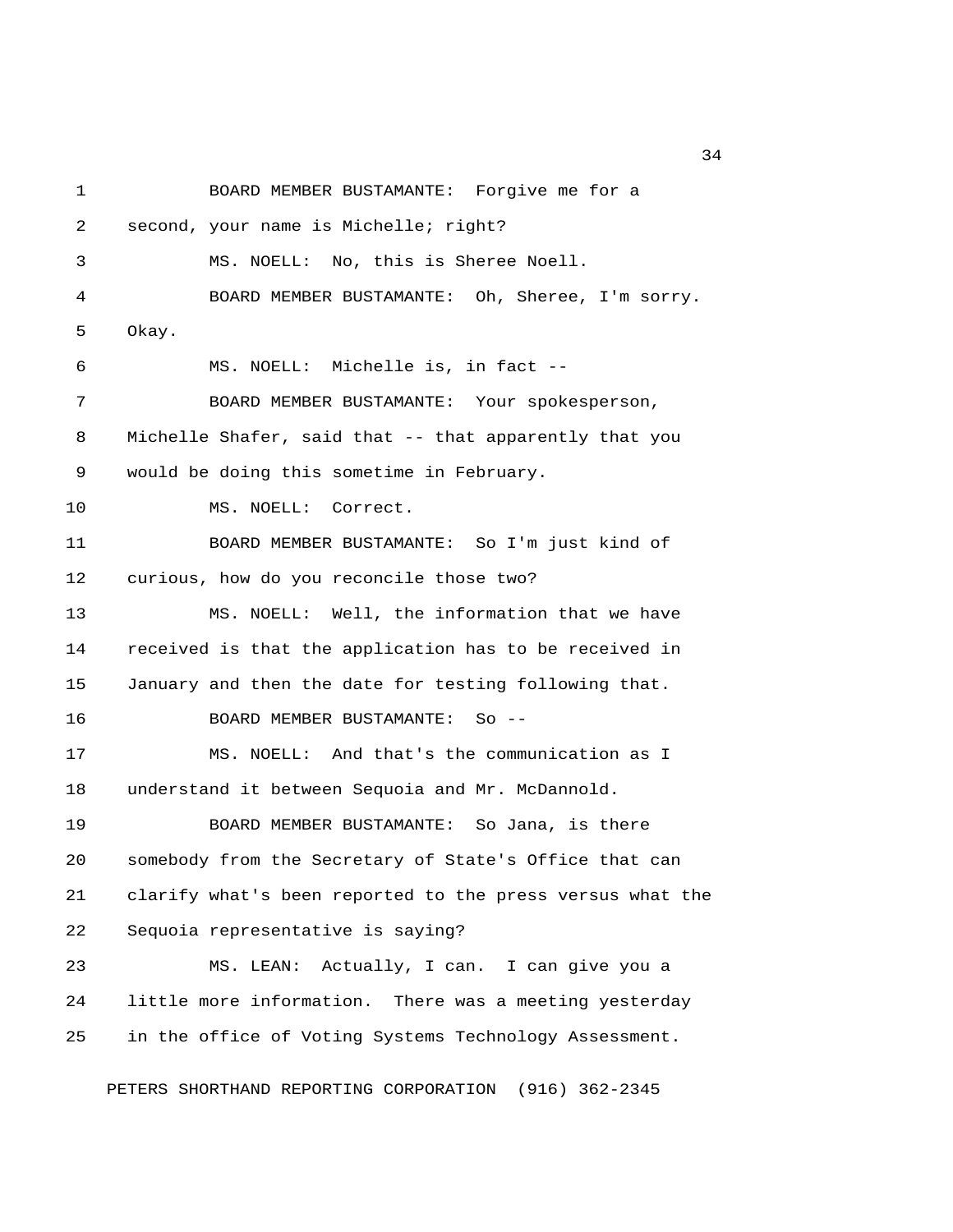1 And in that meeting they did indicate to staff that the 2 vendor informed us last week that they anticipate 3 completing federal testing by the end of this month and 4 they also anticipated submitting an application by the 5 end of this month in order to move forward and get the 6 certification for the June 2006 primary. And that was 7 information that we had as of yesterday.

 8 BOARD MEMBER BUSTAMANTE: My question is the 9 Secretary of State was reported to have said that 10 testing, state testing, needed to have been completed by 11 the end of January, which I guess is inconsistent with 12 Sequoia's plans, and so I'm just wondering what that 13 does.

14 MS. LEAN: Actually, we did send a letter to some 15 of the voting system vendors, and Sequoia was one of 16 them. The Secretary did submit a letter and said that in 17 order to have timely certification, they must have -- a 18 complete package must be received by January 20th and 19 that federal testing must be completed by January 31st of 20 this year.

21 BOARD MEMBER BUSTAMANTE: What about the state 22 testing? 23 MS. LEAN: State testing would be scheduled after 24 that. That's why it's such a tight time frame.

PETERS SHORTHAND REPORTING CORPORATION (916) 362-2345

25 CHAIRPERSON PÉREZ: So the key date there then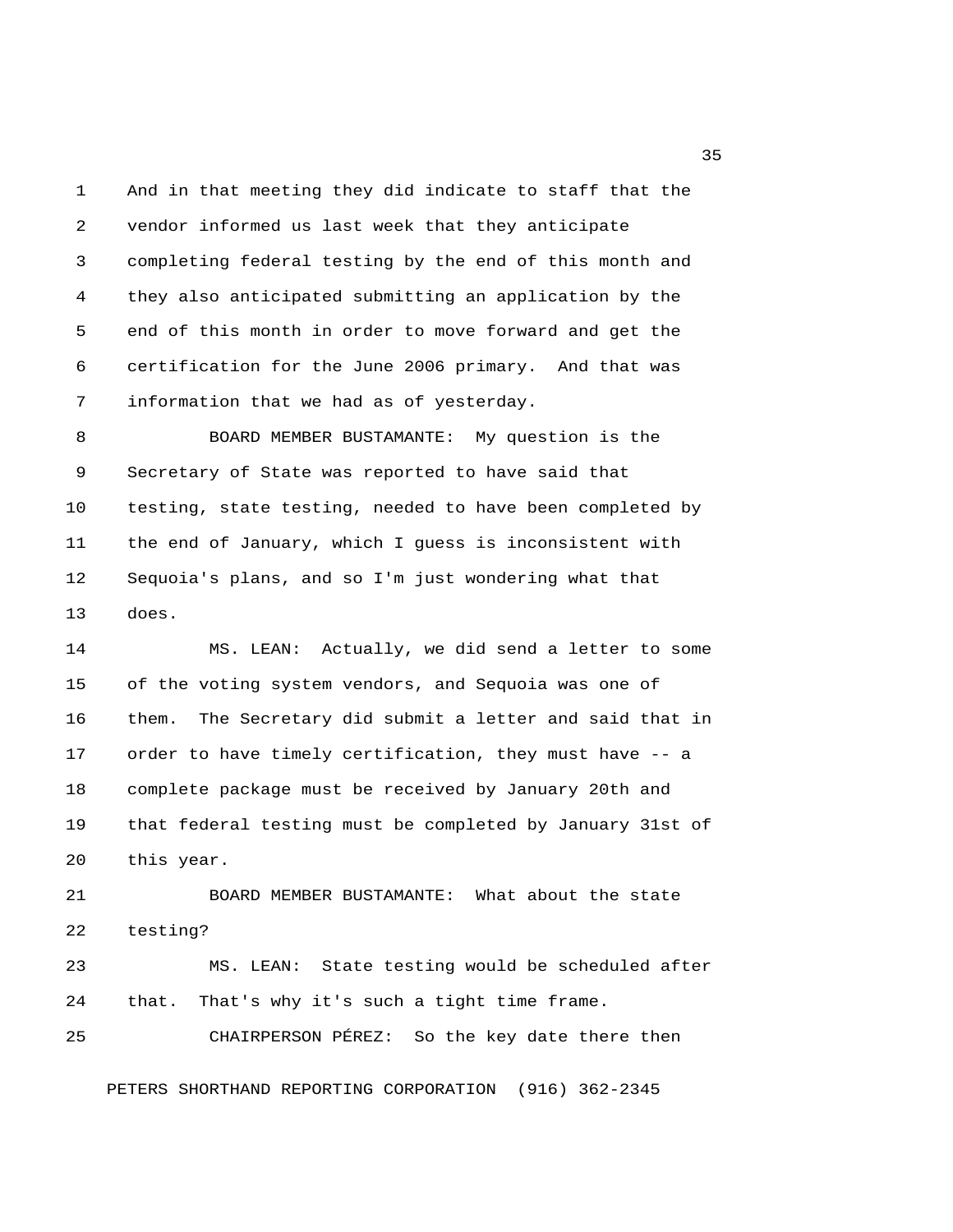1 would be the January 20th date, which is the day after 2 tomorrow, and that's the complete package, which is in 3 question now, whether, in fact, what the Sequoia 4 representative asserts was sent last night has been 5 received and, if so, whether or not it was a complete 6 package, which would lend itself to evaluation. 7 BOARD MEMBER BUSTAMANTE: Got it. 8 MS. LEAN: I do apologize for not having a voting 9 system person here to address your questions but -- 10 BOARD MEMBER BUSTAMANTE: No, I think that 11 clarifies it for me. 12 MS. LEAN: Okay. 13 CHAIRPERSON PÉREZ: Mr. Guardino? 14 BOARD MEMBER GUARDINO: No, I'm fine. 15 CHAIRPERSON PÉREZ: Mr. Finney? 16 BOARD MEMBER FINNEY: No questions. 17 CHAIRPERSON PÉREZ: Okay. Then what I'd like to 18 do is take a little bit of a break here from Sutter, 19 receive the staff report for Tulare and Yuba, and then 20 have the representatives of Tulare and Yuba come up and 21 talk to us as well, and then we can figure out how to 22 evaluate this together. 23 So if you would walk us through item five C, 24 Tulare County. 25 Let's just take a one quick second break.

PETERS SHORTHAND REPORTING CORPORATION (916) 362-2345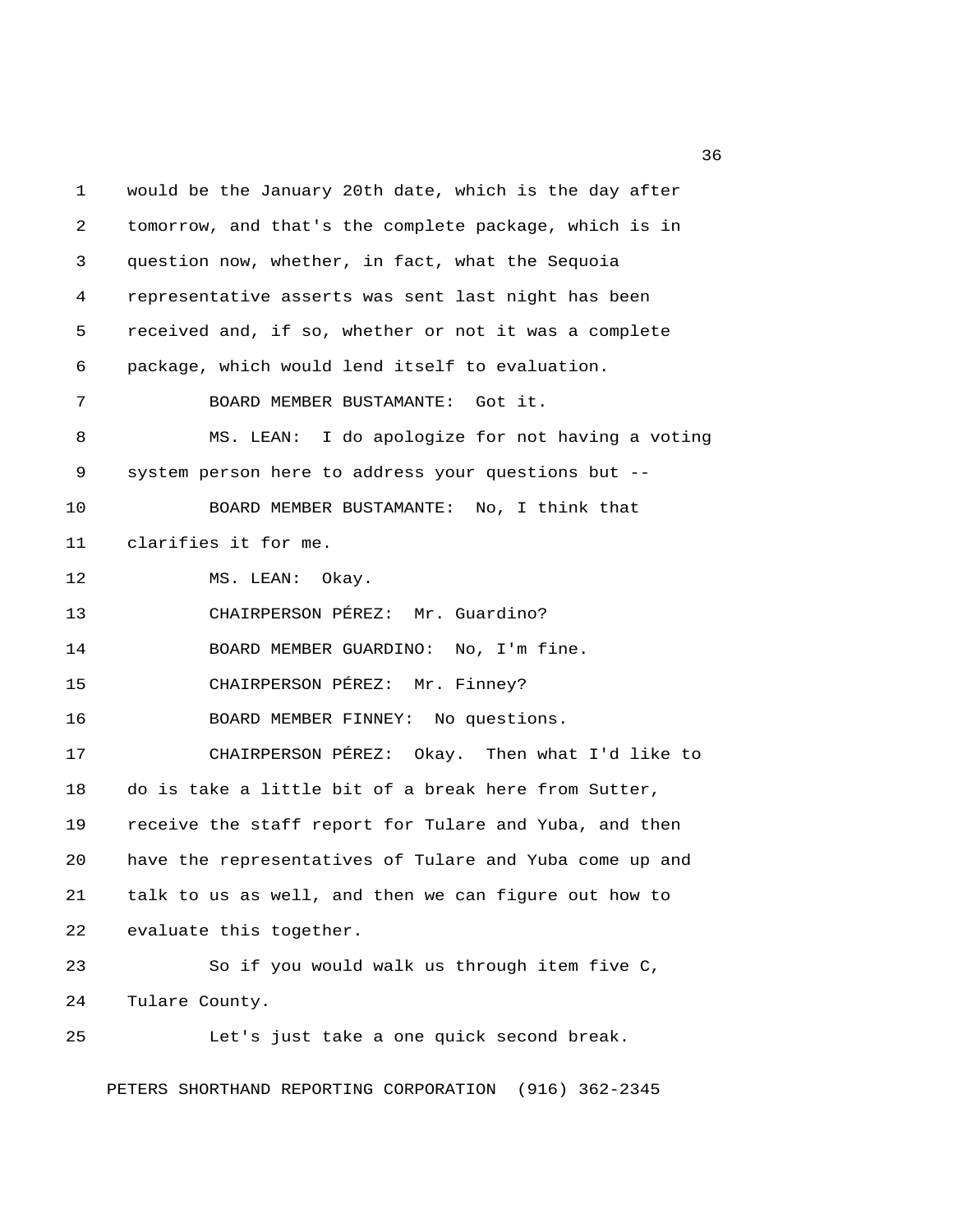1 MS. LEAN: Sorry about that.

 2 Okay. Tulare County. Their project 3 documentation is a little bit different than Sutter and 4 Yuba, but Tulare County submitted a project documentation 5 plan, and the staff is recommending a funding award that 6 is not their entire allocation. The funding award the 7 staff is recommending is \$1,389,047.14. Tulare County 8 will be purchasing the Optech Insight precinct ballot 9 counters, 115 units, and also the AVC Edge II DRE, 126 10 units, with the VeriVote, 160 units. They also plan to 11 purchase the Optech 400-C ballot counters as their 12 absentee system, two units. 13 Tulare County's plan indicates an expectation to 14 begin receiving their new equipment in January of 2006 15 and delivery to be complete by the end of March 2006. 16 The actual delivery terms of the vendor contract are more 17 ambiguous, as was in the last staff report. The contract 18 language estimates delivery date at or about five months 19 from the date of the contract with a caveat on delivery 20 of two potentially different Optech Insight model 21 versions. The County plans to begin using this equipment 22 in the June 6, 2006 primary. 23 And the AVC Edge DRE units do have a printer, the 24 VeriVote printer, which is a VVPAT component. 25 Tulare County's project documentation meets all

PETERS SHORTHAND REPORTING CORPORATION (916) 362-2345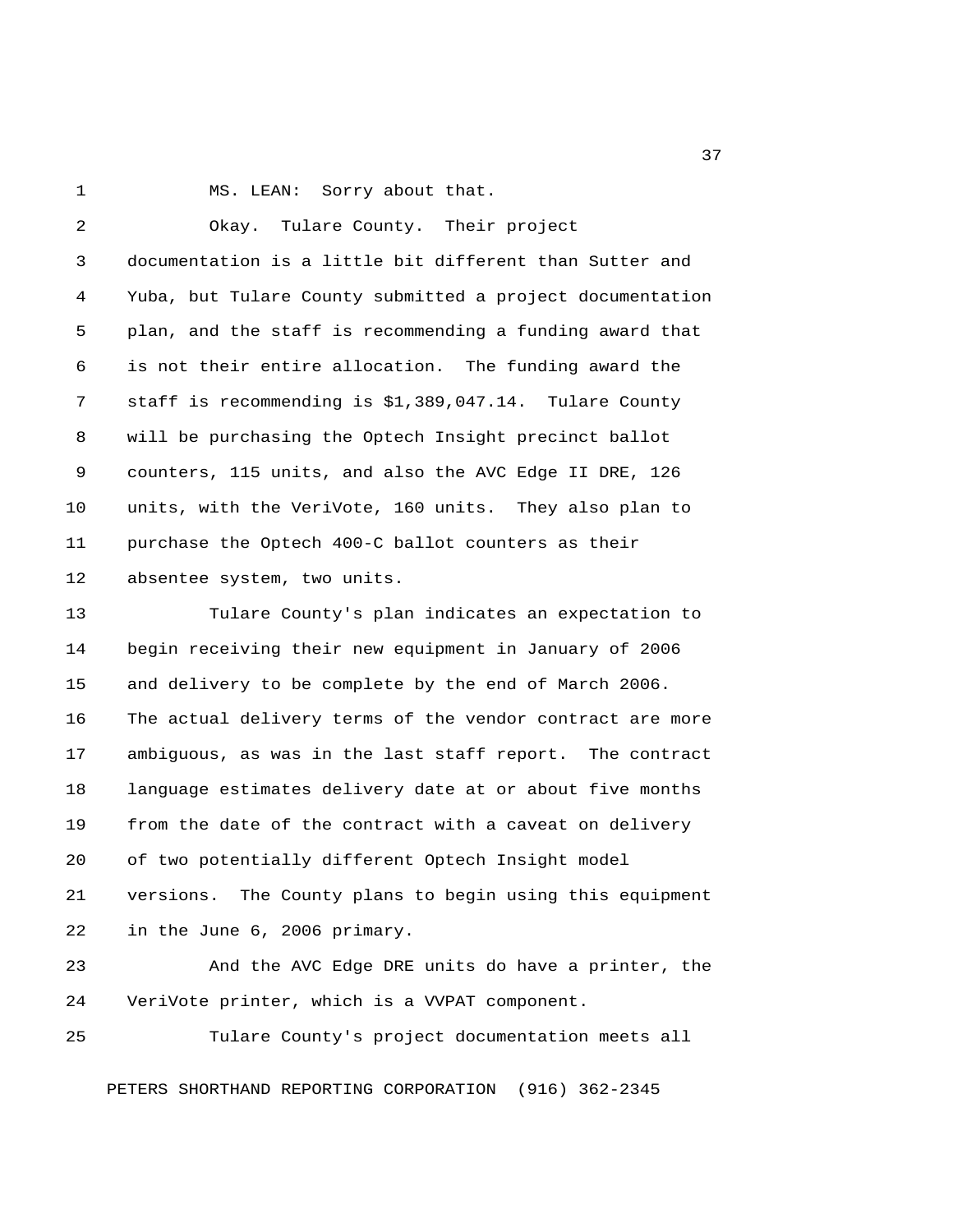1 the requirements for completeness. The Sequoia AVC 2 units, Edge II DRE units with the VeriVote printers, the 3 Optech Insight units, and the Optech 400-C units are 4 certified for use in California.

 5 The software used to run the AVC Edge units 6 currently has a condition, as we've been talking about, 7 on the certification for its use, as the software cannot 8 be used in the primary election. The condition is 9 expected to be resolved prior to the June 6th, 2006 10 primary. As we stated earlier, however, no application 11 has yet been received by the Secretary of State's Office 12 to accomplish that. And unless an application is brought 13 forward by the vendor before the end of January, it 14 appears unlikely that the Sequoia AVC Edge DRE units with 15 the VeriVote printers would be certified for use during 16 the June 6, 2006 primary.

17 Tulare County will be converting from the Diebold 18 AccuVote optical scan. Tulare County believes that the 19 deployment of one DRE unit and one optical scan unit in 20 all of its polling places will bring the County into full 21 compliance with the requirements of the Help America Vote 22 Act. The DRE units will provide access to voters with 23 disabilities and will also satisfy the second-chance 24 voting requirements by not allowing overvotes and 25 identifying undervotes.

PETERS SHORTHAND REPORTING CORPORATION (916) 362-2345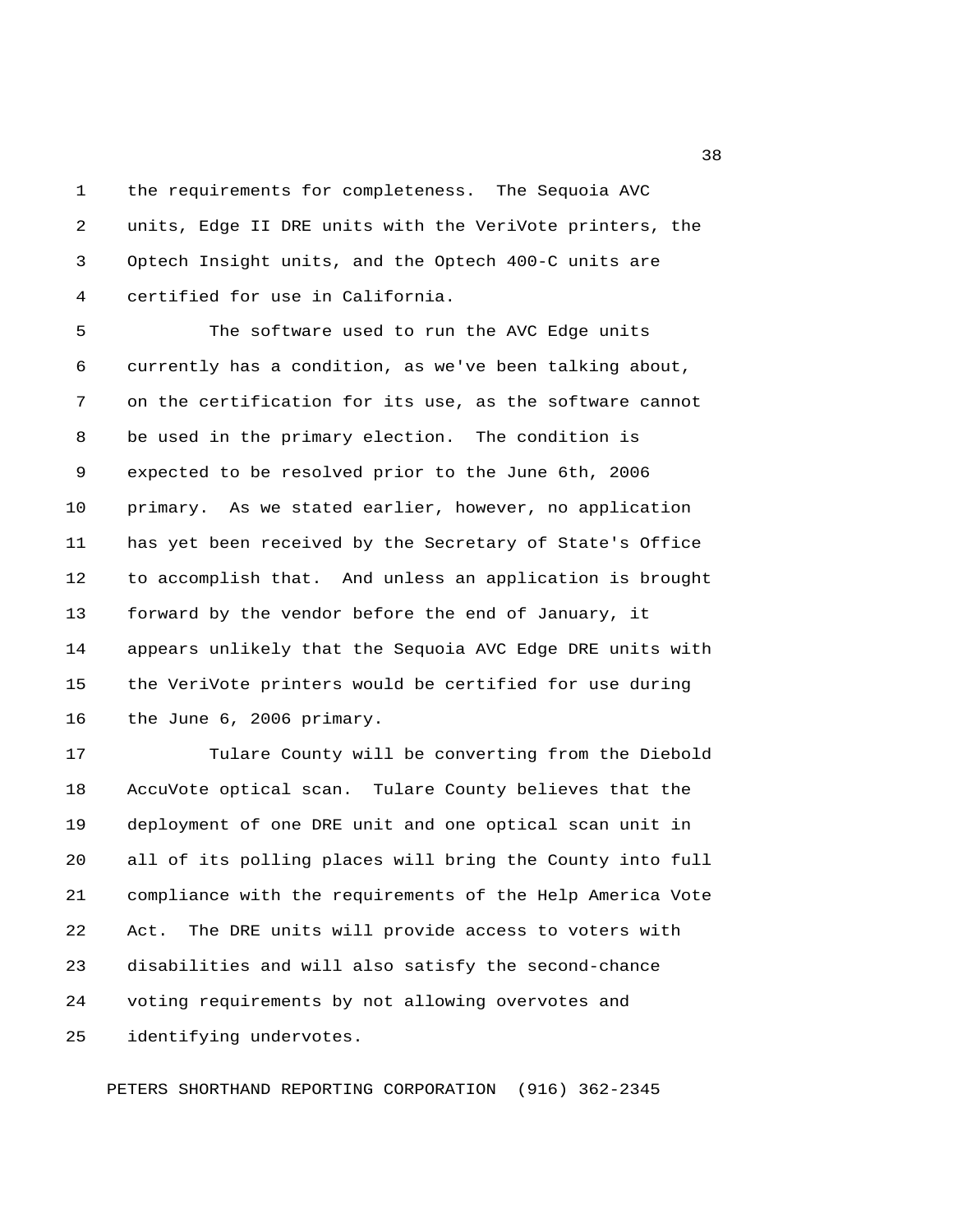1 Tulare County plans to conduct a rigorous public 2 relations program to educate voters on both the new 3 optical scan ballots and the DREs.

 4 Tulare County's vendor contract contains a 5 provision that allows for receipt of two different models 6 of the Optech Insight optical scan voting equipment 7 contingent upon the vendor gaining certification on its 8 newest version of the Optech Insight with an LCD 9 component.

10 The ambiguity of the delivery terms appears to be 11 tied to this provision. It appears that if at the time 12 of the delivery of the equipment the Optech Insight with 13 the LCD component is certified for use in California, 14 this equipment will be delivered to Tulare County. 15 However, because Election Code section 19234(b) requires 16 Voting Modernization funds to be expended only on 17 certified voting systems, the currently certified Optech 18 Insight optical scan equipment identified in Tulare 19 County's project documentation plan without the LCD 20 component is the only version of this equipment that the 21 Voting Modernization Board may approve for reimbursement 22 at this time.

23 The funding award must be based upon allowable 24 reimbursement under Proposition 41 for the voting 25 equipment hardware and software only. The installation,

PETERS SHORTHAND REPORTING CORPORATION (916) 362-2345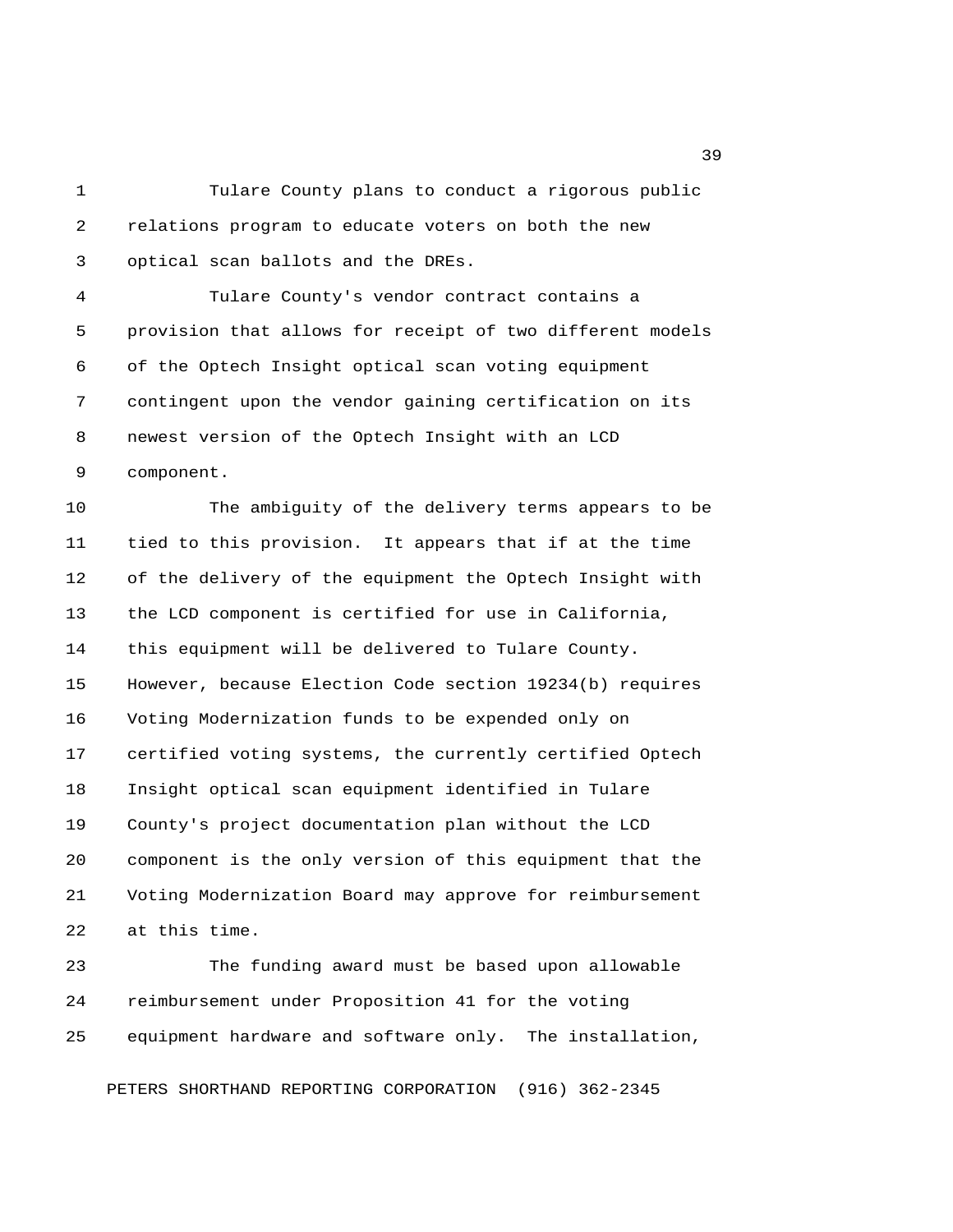1 training, outreach, and extended warranty costs listed in 2 Tulare County's plan would not be covered as reimbursable 3 claims under Proposition 41. These nonallowable expenses 4 equate to approximately \$475,000 of the County's overall 5 voting system costs.

 6 As the contract between Tulare and Sequoia Voting 7 Systems is written at this time, Tulare County may not be 8 eligible to receive their entire VMB-approved allocation 9 amount taking into account the County's three to one 10 match. Tulare County will only receive VMB payments once 11 they have submitted invoices for their certified voting 12 equipment.

13 It is our recommendation that Tulare County's 14 project documentation plan be approved with the condition 15 that this approval extends to equipment currently 16 certified for use in California. If upon its 17 certification Tulare County wishes to instead purchase 18 Optech Insight with the LCD component, the County may 19 submit an amendment to this application for consideration 20 by the Board. Therefore we recommend a funding award be 21 issued for allowable expenses only in amount of 22 \$1,389,047.14.

23 Any questions?

24 CHAIRPERSON PÉREZ: Any questions on the report, 25 other than the questions that we already anticipate?

PETERS SHORTHAND REPORTING CORPORATION (916) 362-2345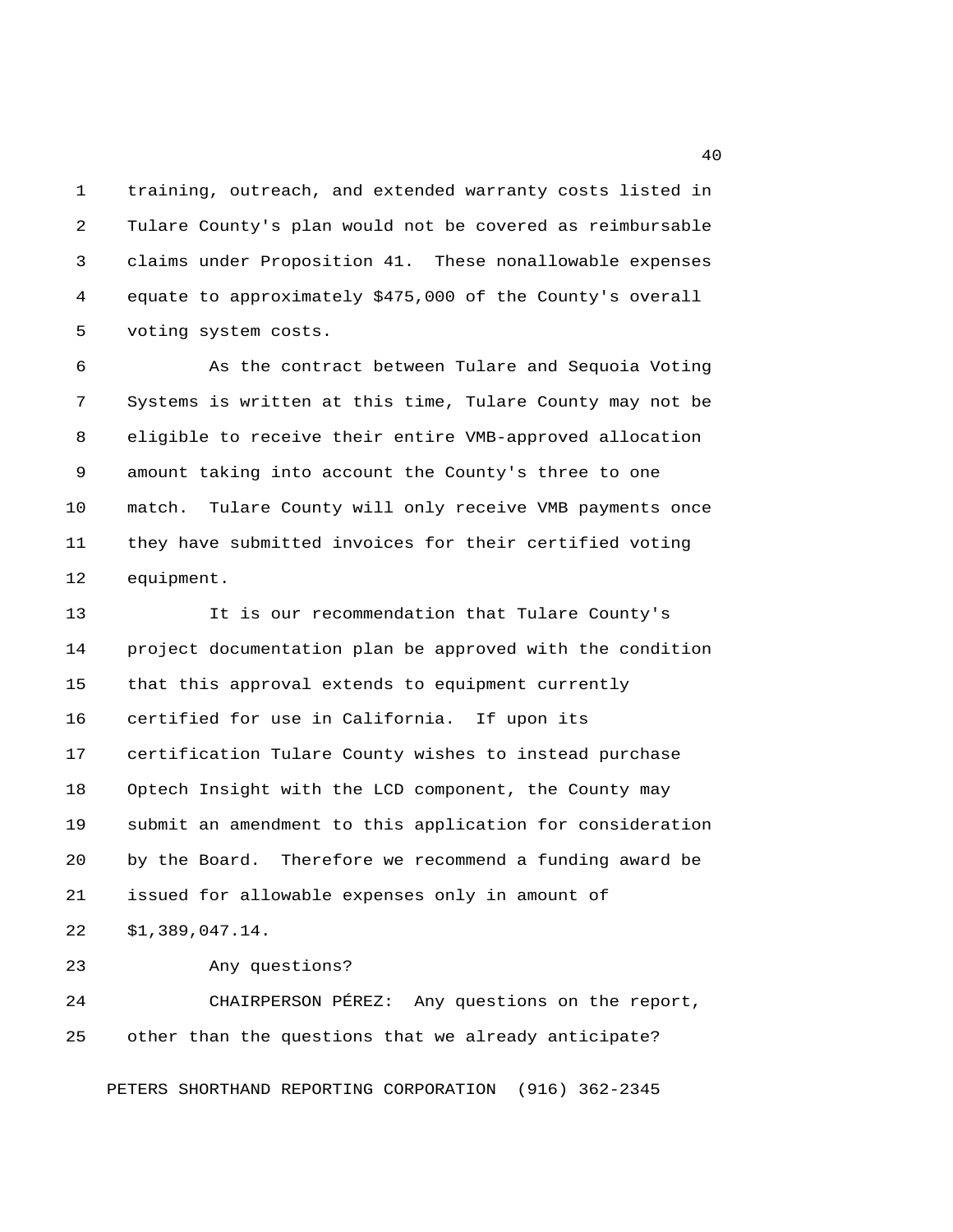1 VICE CHAIRPERSON KAUFMAN: Well, actually, yes, I 2 had a question. I was getting a little confused by the 3 two options for the two different models. 4 CHAIRPERSON PÉREZ: With the LCD and without the 5 LCD? 6 VICE CHAIRPERSON KAUFMAN: Yeah. I guess I'm 7 reading the words, but I'm having a little trouble 8 understanding what the -- what one will do that the other 9 won't in the event that -- that the other system isn't 10 certified. 11 MS. LEAN: That wasn't clear in the contract. I 12 just -- I noticed that this was a provision of the 13 contract, that they receive one or the other. We do have 14 the voting system vendor here today. If they could 15 provide some light on that, I would appreciate that. 16 VICE CHAIRPERSON KAUFMAN: Okay. 17 CHAIRPERSON PÉREZ: Okay. Let's wait for a 18 second because I've got the same concern, Mr. Kaufman. 19 Does it mean they'll get their choice of the two systems? 20 Does it mean they'll get the vendor's choice of the two 21 systems? Does it mean we'll ever actually find out what 22 system they got and whether or not we funded the 23 appropriate thing? 24 VICE CHAIRPERSON KAUFMAN: Right. 25 MS. NOELL: Sheree Noell with Sequoia Voting

PETERS SHORTHAND REPORTING CORPORATION (916) 362-2345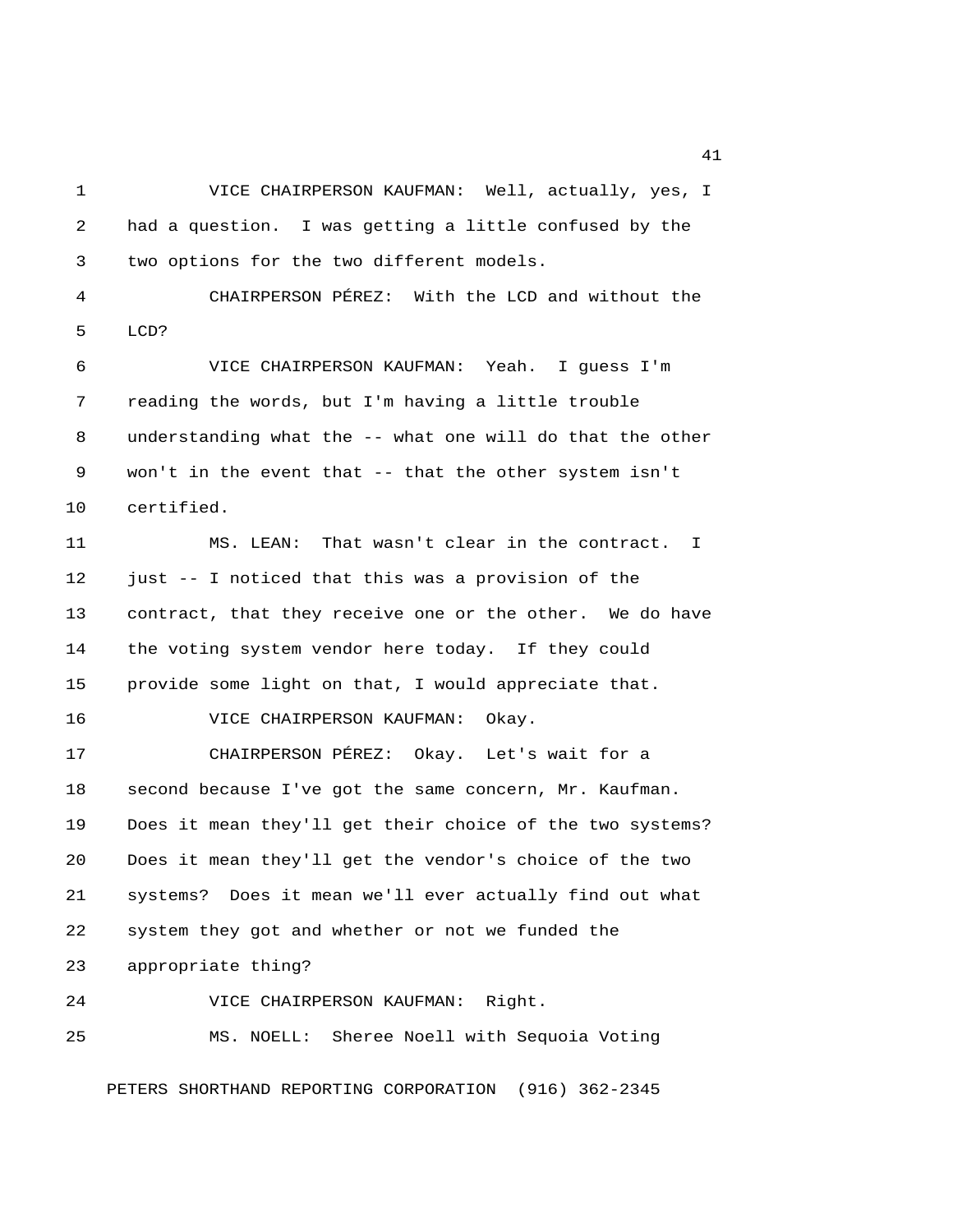1 Systems, again.

| 2  | The options were such that we understood we,             |
|----|----------------------------------------------------------|
| 3  | the -- Sequoia and the County, that they could not       |
| 4  | purchase a system that had not been certified, so --     |
| 5  | excuse me -- there was an option in the contact -- there |
| 6  | is an option in the contract that if the new Insight LCD |
| 7  | is certified in time for the June primary, that that's   |
| 8  | the product that would be delivered. And it was part of  |
| 9  | the application that was submitted last night.           |
| 10 | CHAIRPERSON PÉREZ: And what's the difference in          |
| 11 | the functionality of the new versus --                   |
| 12 | MS. NOELL: It's all a printout. It's the LCD             |
| 13 | printout on the front of the machine. The functionality  |
| 14 | doesn't change. It's just the way it is displayed that   |
| 15 | changes. But, of course, as we understand, any change    |
| 16 | needs, you know, certification. That's what it is.<br>It |
| 17 | is an LCD display on the front of the machine.           |
| 18 | CHAIRPERSON PÉREZ: As opposed to?                        |
| 19 | MS. NOELL: As opposed to not an LCD. There's no          |
| 20 | display on the other one.                                |
| 21 | CHAIRPERSON PÉREZ:<br>Okay.                              |
| 22 | VICE CHAIRPERSON KAUFMAN: So -- so we're                 |
| 23 | actually talking about two different systems that are -- |
| 24 | this is a system that's seeking certification as opposed |
| 25 | to the -- the AVC Edge units which have a condition      |
|    |                                                          |

PETERS SHORTHAND REPORTING CORPORATION (916) 362-2345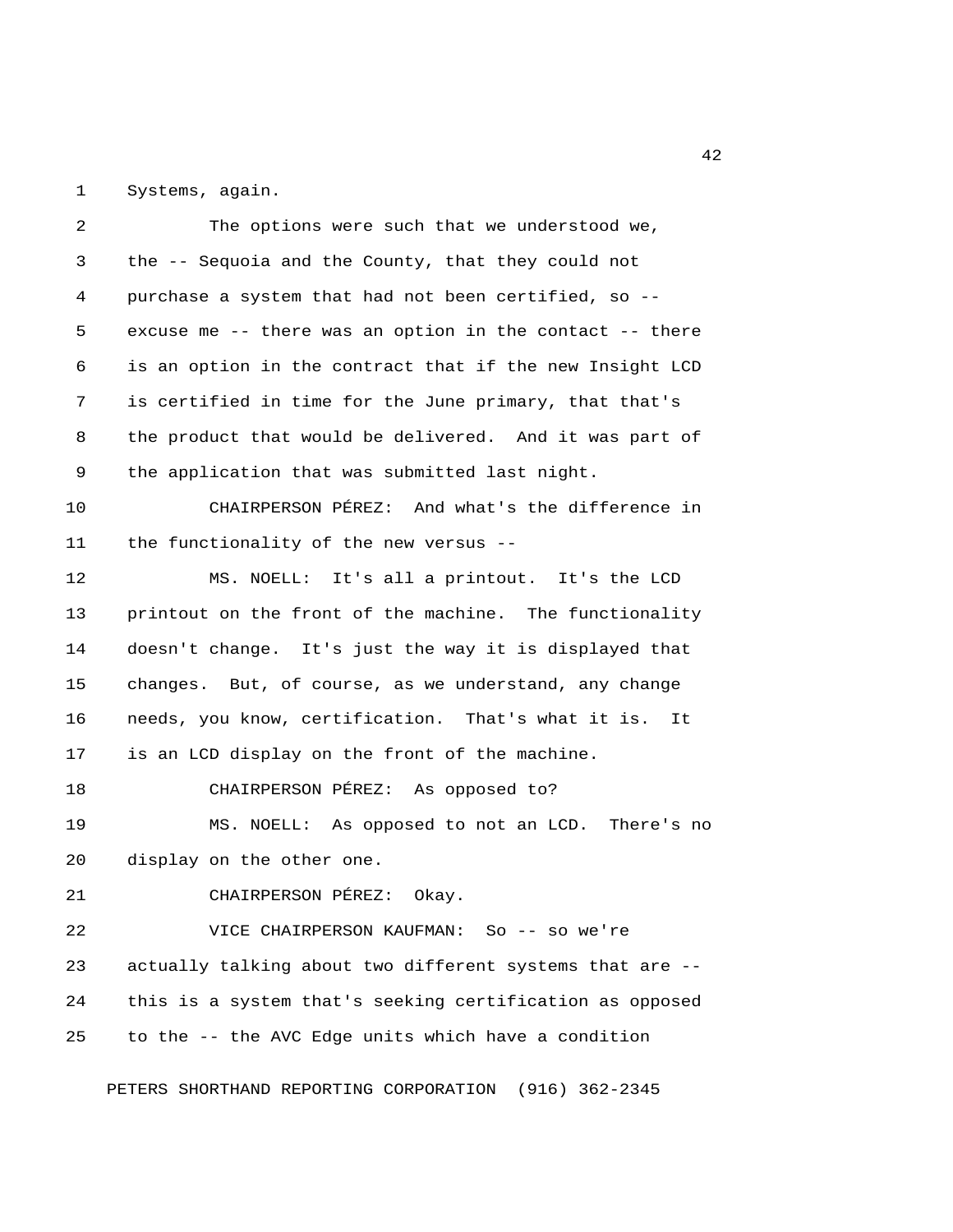1 attached to them?

 2 CHAIRPERSON PÉREZ: That's right, Mr. Kaufman. 3 MS. NOELL: As I understood it -- 4 VICE CHAIRPERSON KAUFMAN: This is a wholly 5 separate issue with respect to the optical scan unit from 6 the certification of the -- 7 CHAIRPERSON PÉREZ: Correct. Correct. So we've 8 got two -- we've got two variables here whereas in Sutter 9 we had one variable. Here we have the variable of the 10 software certification for the primaries, and then we 11 have the variable of whether or not the new LCD optical 12 scan machine is certified, and if so that would be what 13 went to the County, which would then necessitate the 14 County coming back to us, whereas if they weren't 15 certified and went forward with a previously certified 16 system, then the County would not necessarily need to 17 come back before us. 18 VICE CHAIRPERSON KAUFMAN: Correct. And so none

19 of the -- the whole issue about providing one or the 20 other has nothing to do with the first issue, which is 21 the certification of the -- the Edge units because that 22 decision does not impact the optical scan system that's 23 selected?

24 CHAIRPERSON PÉREZ: Correct.

25 MS. LEAN: That is correct. It's my

PETERS SHORTHAND REPORTING CORPORATION (916) 362-2345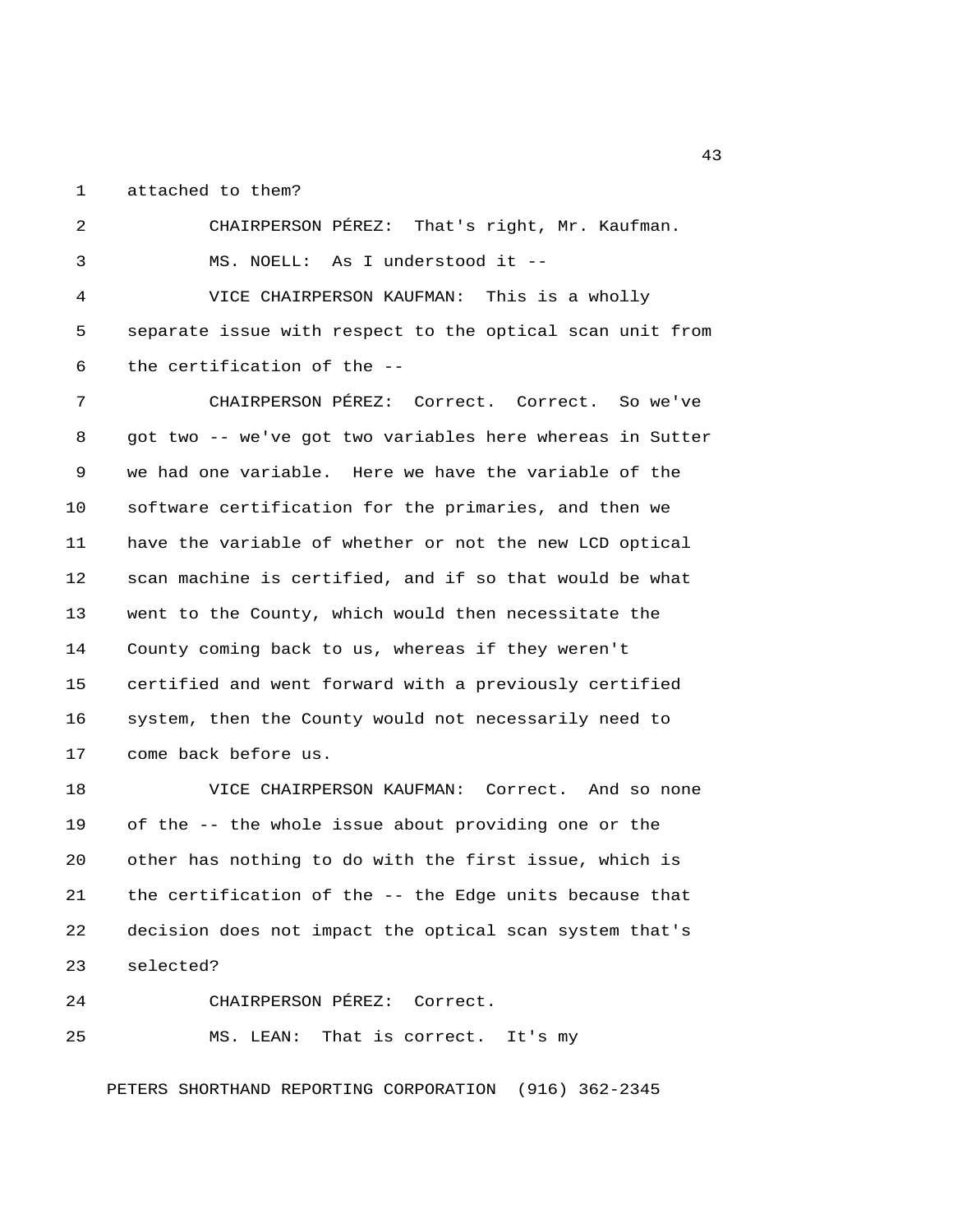1 understanding from Bruce McDannold that Sequoia was going 2 to present this in one big package, that they would 3 present an application for the DRE AVC Edge with the -- 4 taking the certification condition off and also with the 5 new optical scan precinct ballot counters are all part of 6 the whole application to move forward from federal 7 testing. 8 VICE CHAIRPERSON KAUFMAN: And it sounds like 9 what may have been done since she represented in 10 reference to the application from last night again. 11 Was that correct? 12 MS. NOELL: Yes. 13 CHAIRPERSON PÉREZ: Okay. Mr. Bustamante? 14 BOARD MEMBER BUSTAMANTE: No questions. 15 CHAIRPERSON PÉREZ: Mr. Guardino? 16 BOARD MEMBER GUARDINO: No. 17 CHAIRPERSON PÉREZ: Mr. Finney. 18 BOARD MEMBER FINNEY: Just to hear from the 19 County on this issue. 20 CHAIRPERSON PÉREZ: Very good. If we could have 21 a representative of Tulare come forward. And we're being 22 joined by Hiley Wallis from Tulare. 23 MS. WALLIS: Hiley Wallis, Tulare County 24 elections manager. 25 CHAIRPERSON PÉREZ: So, I mean you heard our PETERS SHORTHAND REPORTING CORPORATION (916) 362-2345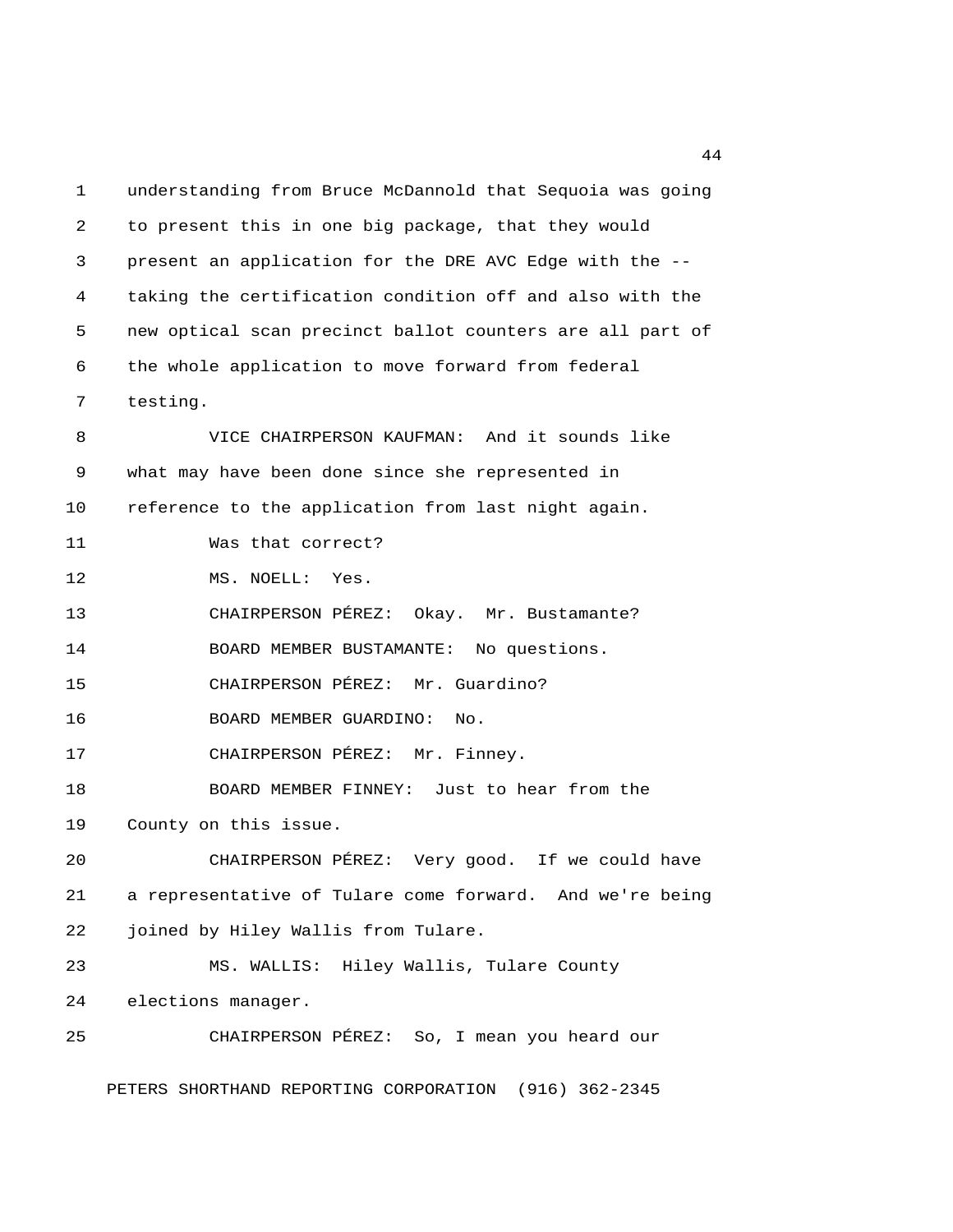1 exchange with Sutter. And I guess given that exchange, 2 if there's anything you want to tell us first, and then 3 we'll open to the Board members to ask you any follow-up 4 questions.

 5 But my questions were, you know, what if we put 6 off till February? What if we created a condition that 7 if we didn't receive the documentation by the end of this 8 month, that our approval sunsets? What if we split the 9 baby, in your case, between your optical scan and your 10 DRE?

11 MS. WALLIS: Okay. Well --

12 CHAIRPERSON PÉREZ: And what are you planning to 13 do -- what are you planning to do for your primary, I 14 guess. This is the most important question. What are 15 you planning to do for your primary if, in fact, the DRE 16 isn't approved for a primary?

17 MS. WALLIS: Well, you know, we're -- Tulare 18 County anticipates going paper based and that the DRE is 19 just a HAVA compliant machine that's going to be at each 20 polling site, so whether we deploy those or not is not 21 our main emphasis in the election or buying the new 22 equipment.

23 My concern with any kind of stipulation today 24 would be that you're -- No. 1, you're giving us 25 something -- in my understanding, you're telling us one

PETERS SHORTHAND REPORTING CORPORATION (916) 362-2345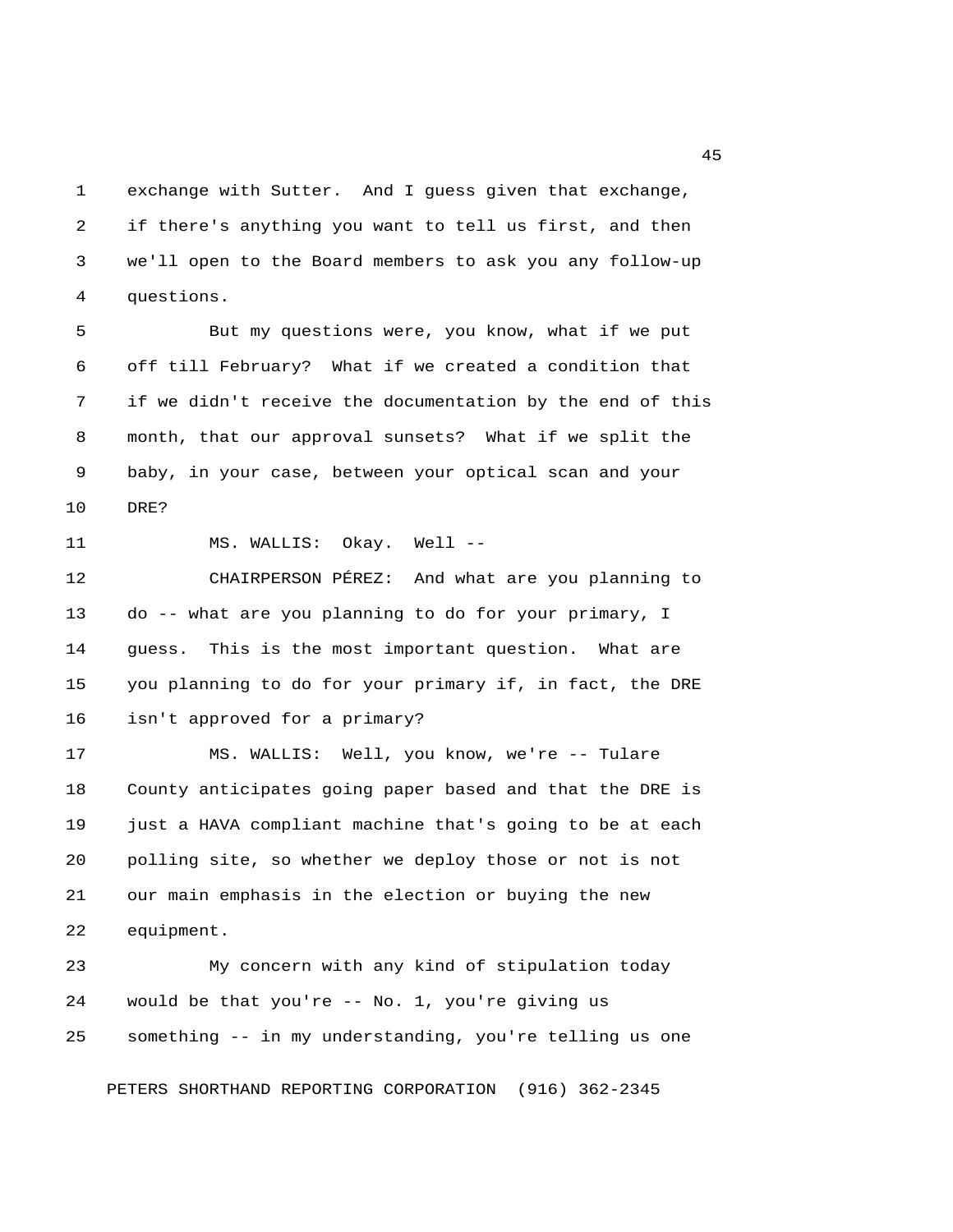1 thing and you've already approved numerous other Sequoia 2 counties to do something, and you're telling us we can't. 3 So that doesn't seem equitable to me.

 4 And secondly, you know, we do have a deadline. 5 Every County has a deadline in elections. And we're just 6 right up against it, and we've waited as long as we could 7 to allow anybody, you know -- or to allow who we felt was 8 our best choice to become compliant. And we -- we have 9 every faith that they will. And so we need to move 10 forward, and we would hope that you would too.

11 CHAIRPERSON PÉREZ: Okay. Let me take the first 12 crack at this. I mean, we have \$200 million. That's it. 13 We have a one-time approval from the voters. And we were 14 created as a board to act in the interest of the voters 15 in figuring out how to distribute that money.

16 We went through a very exhaustive process that 17 enabled us to come up with a funding allocation formula 18 that initially allocated 1.75 million to your County. We 19 did that understanding that these were very important 20 questions and that the Counties would match us with one 21 dollar for every three we put in. And so I, for one, 22 take very seriously the protection of that public money 23 in expending it.

24 And I think I stated earlier the difference 25 between how I view where we're at at this moment versus

PETERS SHORTHAND REPORTING CORPORATION (916) 362-2345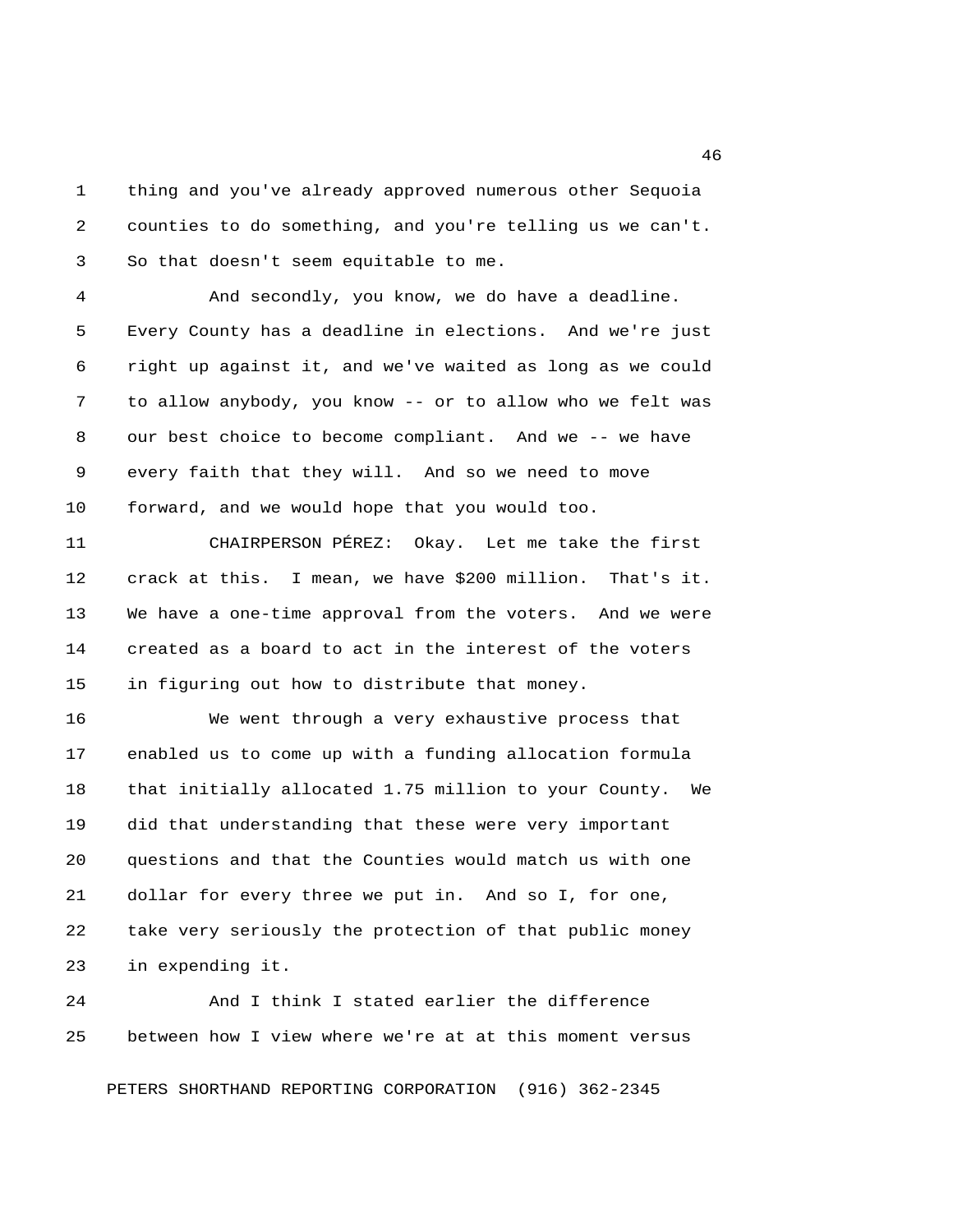1 where we were previously is because the deadline has 2 gotten to a point where it's a more and more critical 3 consideration. And so my concern is that not putting 4 some sort of condition allows for the expenditure of 5 money that, in fact, may be expended in a way that's more 6 beneficial to the voters in this ever-changing world.

 7 So I don't want to create unreasonable situations 8 for the Counties any more so than anybody else has, but I 9 also want to make sure that we hold these vendors 10 accountable for providing the equipment that they have 11 sold to you and basically convinced us all that they were 12 going to be able to deliver.

13 So you're more than welcome to respond to that. 14 If not, I'll open it up to the other Board members.

15 MS. WALLIS: Well, so do you anticipate going 16 back to the other Counties you've already approved? I 17 mean, what do you anticipate doing? There's only one 18 theoretical vendor that's totally certified at this 19 point, so what about -- what about all the ones that 20 you've already approved, whether it's Sequoia or ES&S -- 21 or not ES&S, but Diebold or Hart? You know, everybody 22 else is on this list.

23 CHAIRPERSON PÉREZ: Right. That actually informs 24 my concern, because quite frankly we have expended money 25 and then the rules have changed, and some Counties have

PETERS SHORTHAND REPORTING CORPORATION (916) 362-2345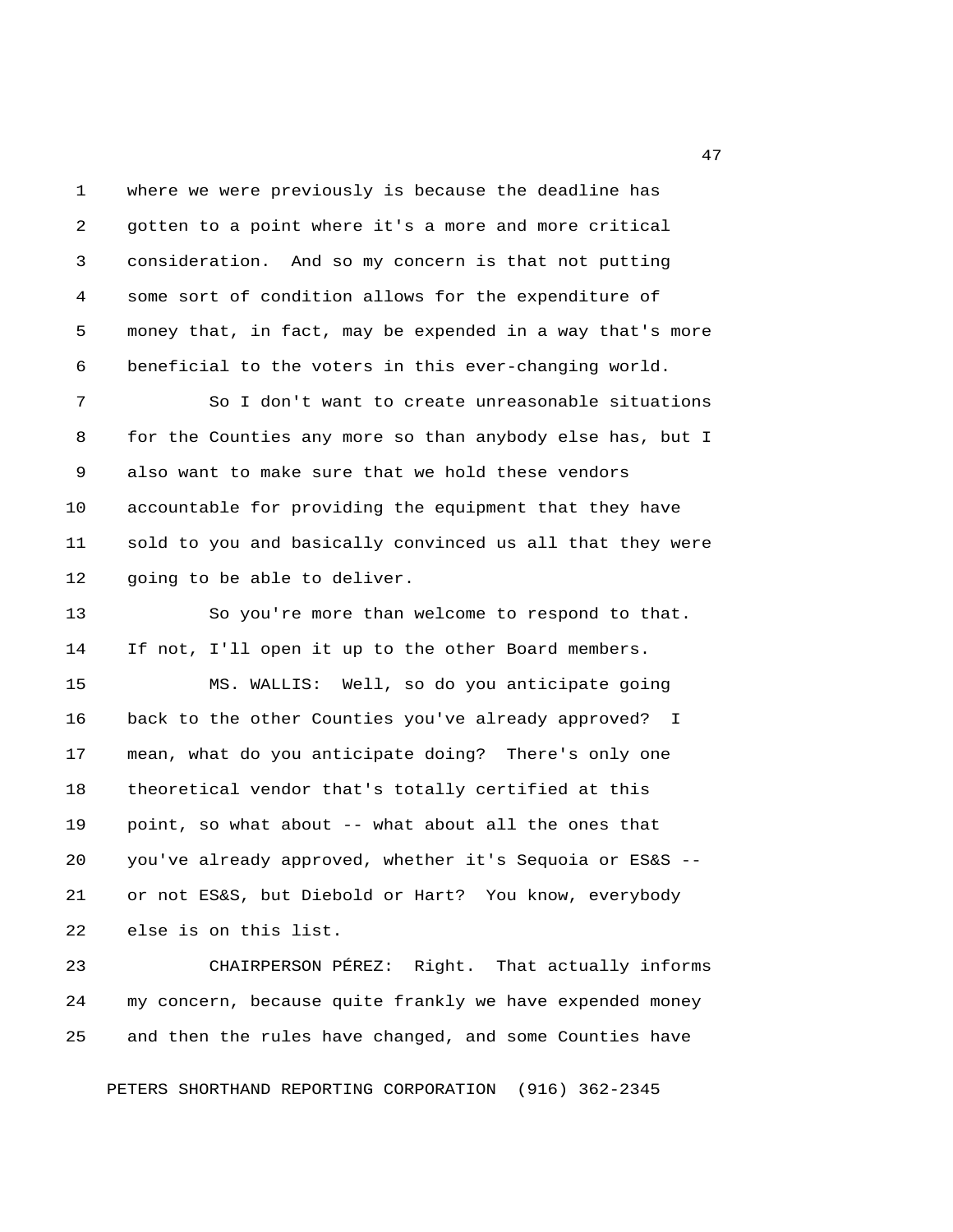1 actually purchased equipment that isn't going to be 2 usable, and they're in the very difficult situation of 3 being able to figure out whether they can come back to us 4 again for money. And quite frankly, my concern is the 5 County is spending their one dollar for the three that we 6 put in on a system that at the end of the day may not 7 serve their needs. And so that's what informs my 8 thinking. 9 Mr. Kaufman? 10 VICE CHAIRPERSON KAUFMAN: Well, Mr. Chair, I 11 think you've pretty well expressed this. I'm not sure I 12 have anything to add. 13 CHAIRPERSON PÉREZ: Mr. Bustamante? 14 BOARD MEMBER BUSTAMANTE: I would say the same. 15 CHAIRPERSON PÉREZ: Mr. Guardino? 16 BOARD MEMBER GUARDINO: Likewise. 17 CHAIRPERSON PÉREZ: Mr. Finney? 18 BOARD MEMBER FINNEY: In some cases we also did 19 put a condition, like a sunset-type of condition on our 20 approval. 21 CHAIRPERSON PÉREZ: In at least two Counties. 22 BOARD MEMBER FINNEY: But what happened was, as 23 the Chairman is stating, the rules changed. We were 24 moving at a pretty clipped pace, and things dramatically 25 shifted. And now the question becomes if ultimately, God

PETERS SHORTHAND REPORTING CORPORATION (916) 362-2345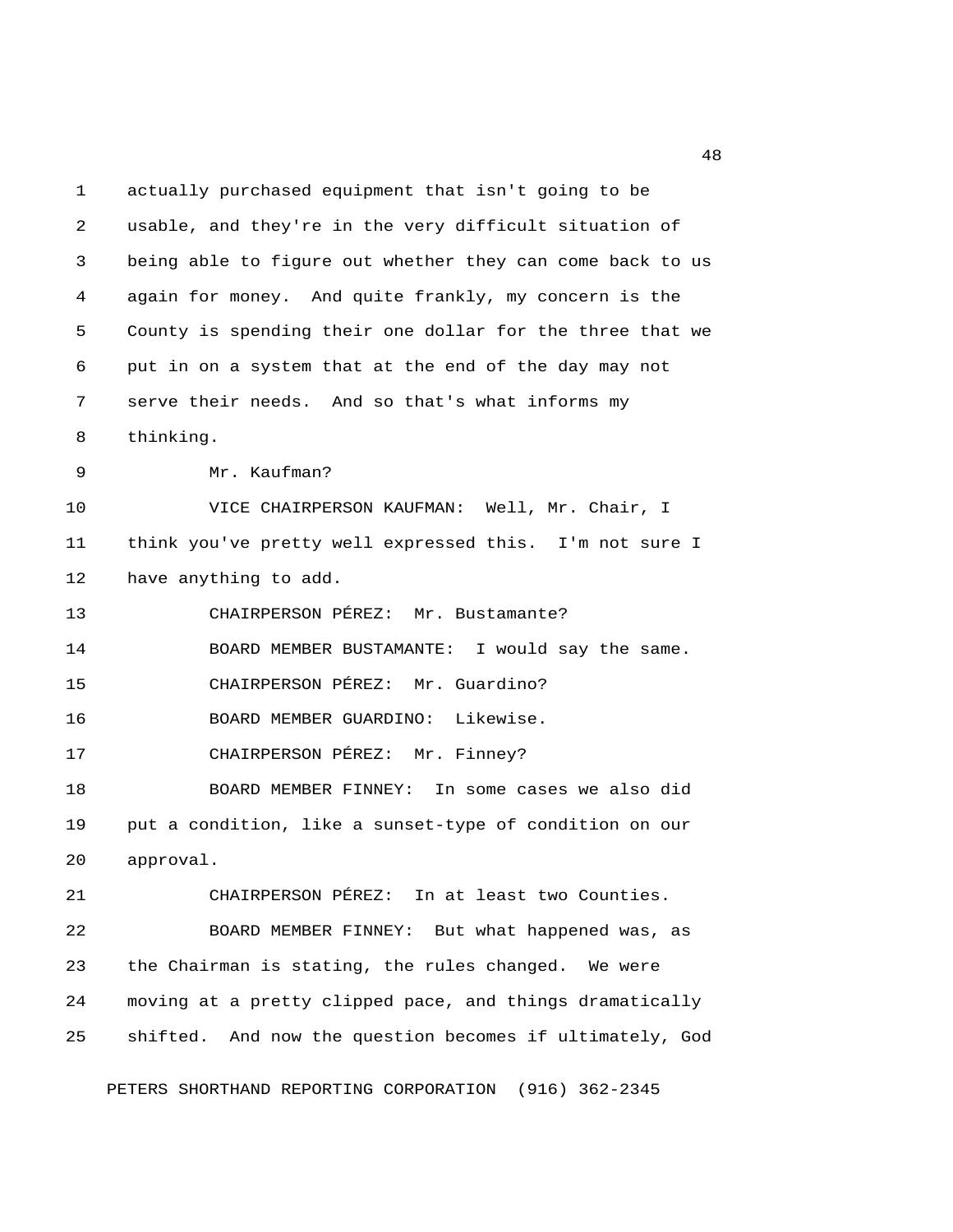1 forbid, the system you've chosen doesn't get approved and 2 at some point in time you feel, you know, the County 3 desires to try to come back and get additional moneys, if 4 those moneys went into the -- were approved and expended 5 on the machines you couldn't ultimately use, there's 6 simply no money left to come back to get. That's the 7 risk that's being run by the Counties in this 8 circumstance.

 9 Now, in this case, it's once again the same 10 machine, which means it's approved for the general. I 11 want to reemphasize that. This machine for both hardware 12 and software purposes can be used by all these Counties, 13 at least the three before us and the others that have it, 14 in the general election. And from a hardware 15 perspective, it's been approved. It seems to be one part 16 of the software or one aspect of the software as it 17 relates to -- we have to look at the legal side of it -- 18 probably a regulation that's been promulgated by the -- 19 by the agency that relates to how to address decline to 20 state voters and the reporting side of it.

21 And I can't speak to unfortunately whether that's 22 going to pass or not. We know the application is now in. 23 I imagine that there would be a fairly quick turnaround 24 on the part of Sequoia if the Secretary of State's Office 25 comes back and says it isn't quite enough information for

PETERS SHORTHAND REPORTING CORPORATION (916) 362-2345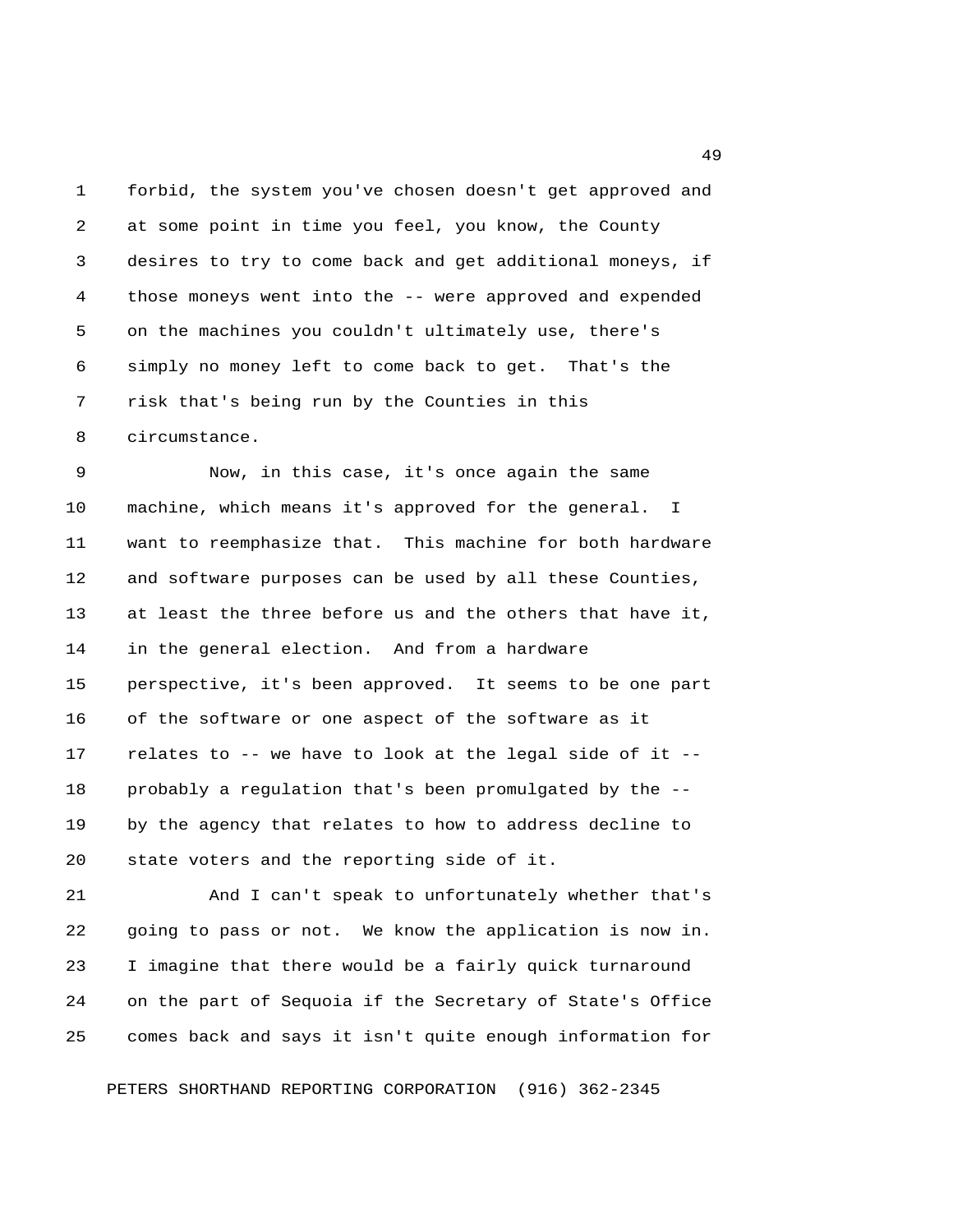1 us. I mean, this is a real tricky one here.

 2 CHAIRPERSON PÉREZ: Let me ask a question of 3 Hiley, because I understand your frustration, and I'm 4 sure you feel like you're being bounced around from 5 agency to agency between the federal standards, the state 6 standards, the certification process, and then us 7 ultimately allocating the money, and believe me, I 8 emphasize with that experience. 9 So I guess I'd come back to you with the first 10 question that I asked Sutter, if we put this off, if we 11 just defer consideration of this until the February 12 meeting so that the answer is there for us, what harm is 13 done to your County? 14 MS. WALLIS: Well, outside of we don't know -- 15 well... 16 CHAIRPERSON PÉREZ: I'm happy to have Sequoia 17 answer the question -- 18 MS. WALLIS: Okay. 19 CHAIRPERSON PÉREZ: -- from their perspective. 20 Well, if it was her perspective, she can address it. 21 MS. WALLIS: Well, it all -- it all boils down to 22 time. If you put my money off until February, which 23 starts the 113 days, the nomination period, where I 24 should be setting up my equipment and I have no equipment 25 to set up, you know, I don't -- I don't have -- it makes

PETERS SHORTHAND REPORTING CORPORATION (916) 362-2345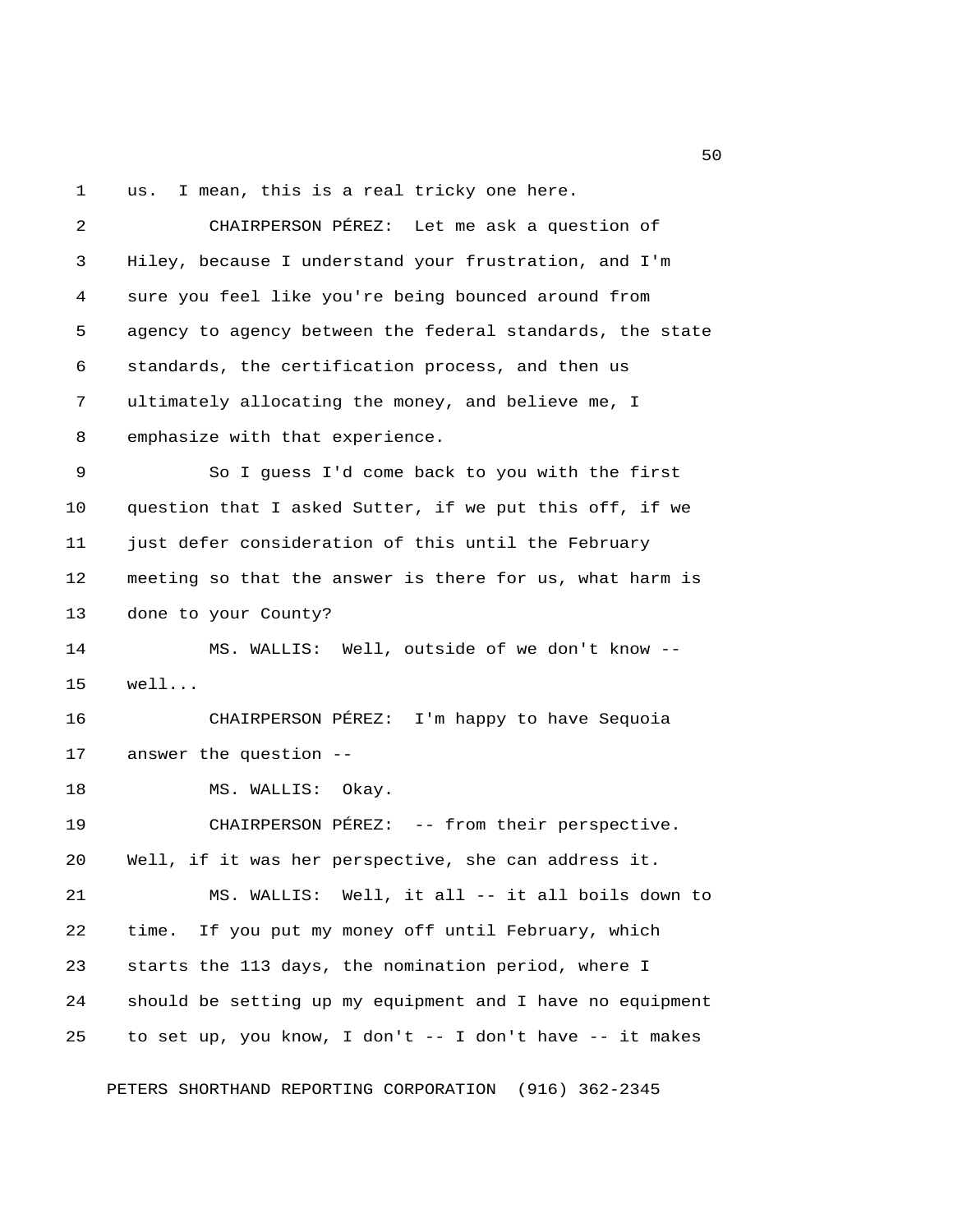1 that chance of getting to the June deadline even further. 2 And since my main stay is the paper ballot, which I 3 understand the optical scan section of this equipment is 4 approved --

 5 CHAIRPERSON PÉREZ: Given that your main stay is 6 the paper ballot, what if we bifurcated your approval --

7 VICE CHAIRPERSON KAUFMAN: And what if we --

8 CHAIRPERSON PÉREZ: -- approved -- approved that 9 portion of the money that's -- that's allocatable to your 10 paper ballot system and put off your DRE consideration 11 until February? So that allows you to move forward with 12 the implementation that you need for your paper ballot 13 system, and quite frankly allows you to do everything but 14 pay for your DRE system. If, in fact, they act in a way 15 consistent with the requirements of the Secretary of 16 State, then it's just a matter of quick approval on 17 February 15th. So if we bifurcate that, give you your 18 money for your paper ballot system now, what's the harm 19 that's done?

20 MS. WALLIS: Well, if --

21 BOARD MEMBER GUARDINO: Mr. Chairman? 22 BOARD MEMBER BUSTAMANTE: Yes, Mr. Guardino. 23 BOARD MEMBER GUARDINO: Mr. Chairman, this is 24 Carl Guardino. With apologies, I have to step into 25 another board meeting for a board on which I serve. The

PETERS SHORTHAND REPORTING CORPORATION (916) 362-2345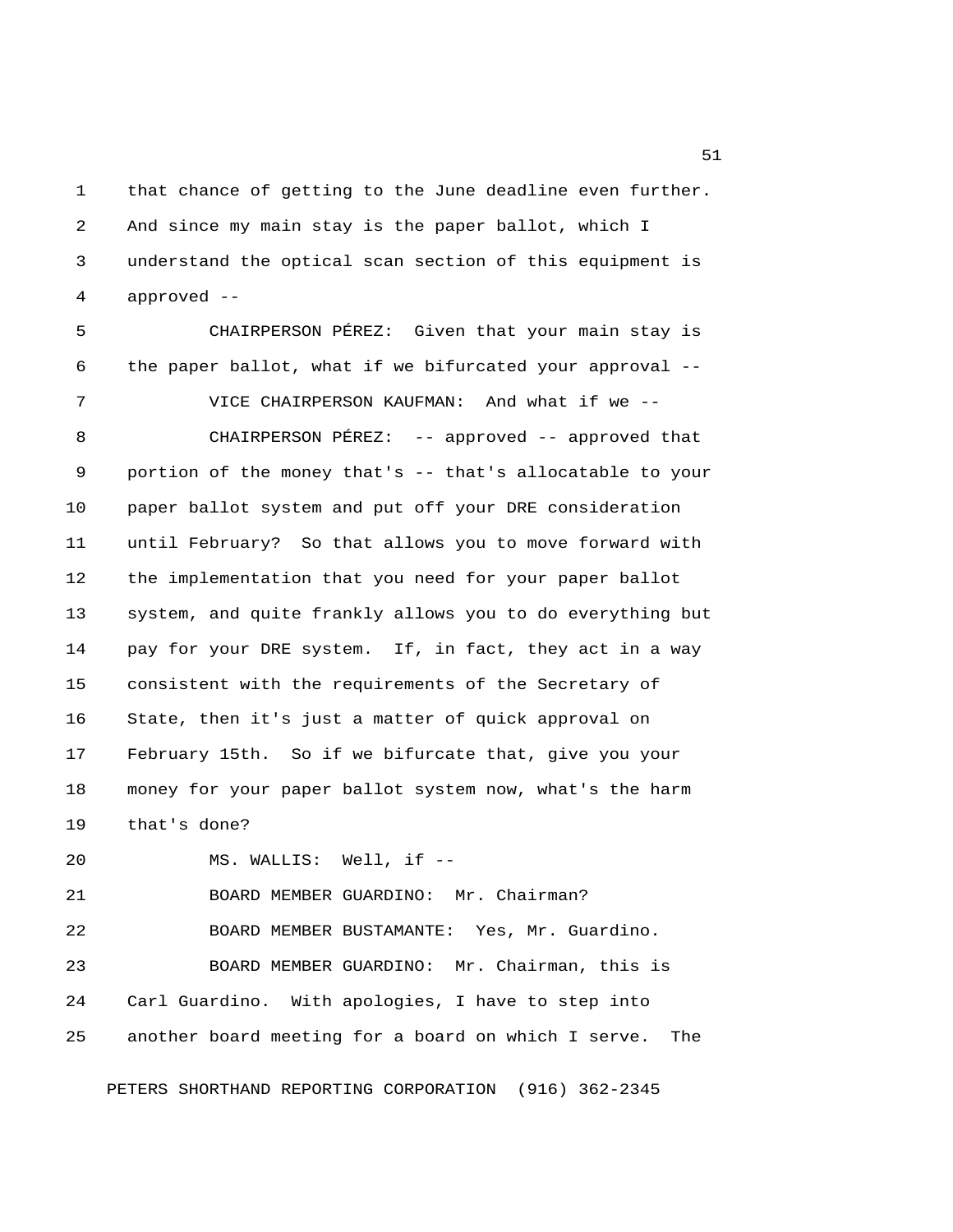1 direction that you are suggesting is well within my 2 comfort level.

 3 CHAIRPERSON PÉREZ: Thank you, Mr. Guardino, and 4 thank you for joining us.

5 BOARD MEMBER GUARDINO: Thank you, sir.

 6 CHAIRPERSON PÉREZ: And we still maintain our 7 quorum with four member present.

 8 MS. WALLIS: Well, if you're going to give me one 9 or the other, I would prefer that you give me a sunset on 10 my -- on the contract so that we're not back here next 11 month if, in fact, everything does go through as I, you 12 know, pray to God it does. So, you know, that would not 13 take another one of my days and -- you know, because I am 14 getting very time sensitive.

15 CHAIRPERSON PÉREZ: I absolutely understand that. 16 MS. WALLIS: Okay. So if I have to choose, I'd 17 rather have a sunset than nothing.

18 CHAIRPERSON PÉREZ: Okay. Thank you.

19 Any other questions for Ms. Wallis from Tulare?

20 VICE CHAIRPERSON KAUFMAN: Just so I'm clear --

21 CHAIRPERSON PÉREZ: Mr. Kaufman.

22 VICE CHAIRPERSON KAUFMAN: -- Ms. Wallis would 23 rather have a -- you'd rather look at it from the sunset 24 perspective rather than bifurcate?

25 MS. WALLIS: Okay. If --

PETERS SHORTHAND REPORTING CORPORATION (916) 362-2345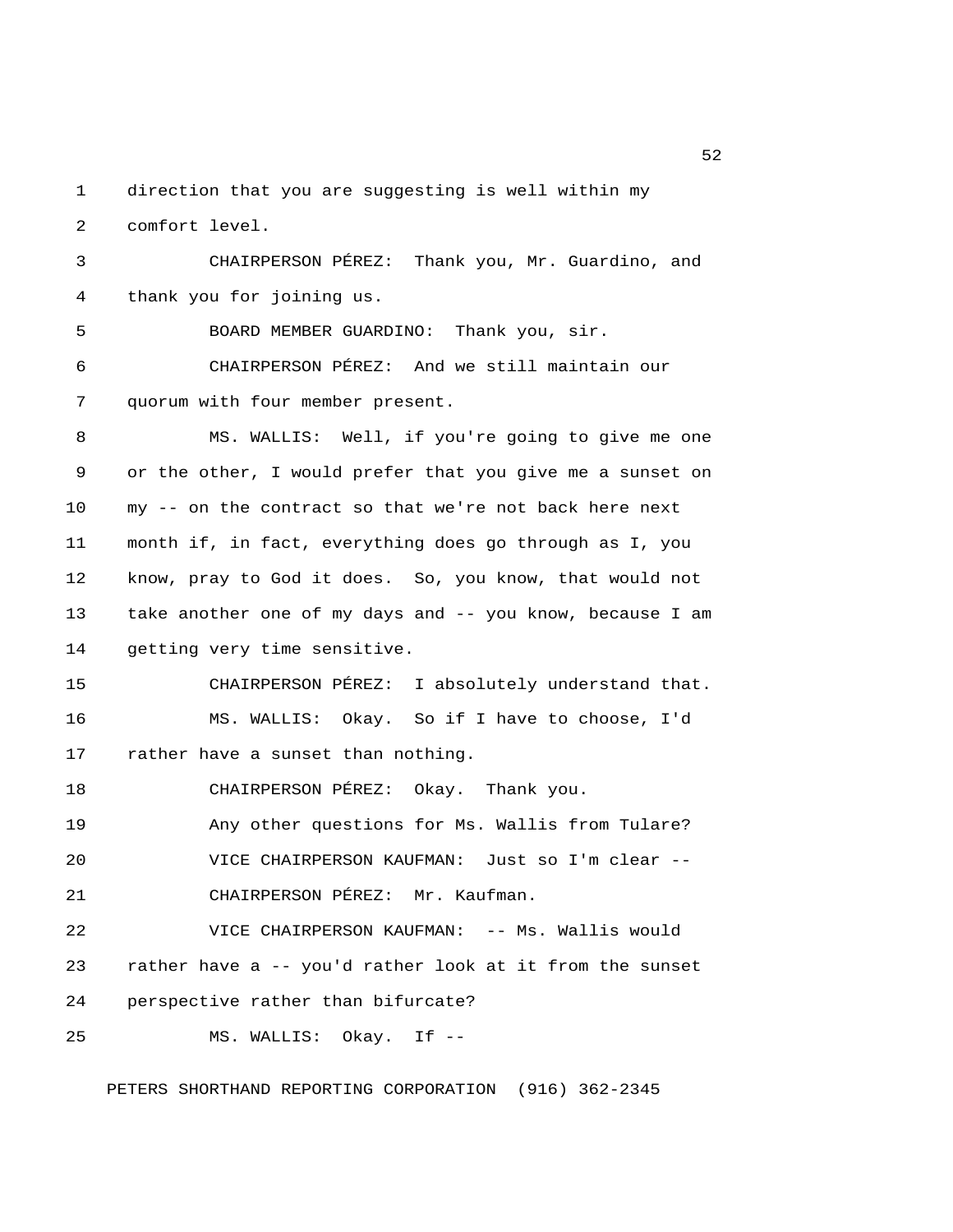1 CHAIRPERSON PÉREZ: You're okay with bifurcation 2 either way because bifurcation allows us to fund your 3 entire paper ballot system now, and then the question 4 becomes what we do with the other half. And you're 5 comfortable with -- you're more comfortable, not 6 comfortable. You're more comfortable with us creating a 7 sunset for the DRE money as opposed to requiring you to 8 come back in February for DRE money; am I correct? 9 MS. WALLIS: If -- yes. That means you're 10 approving all of it based on future actions. 11 CHAIRPERSON PÉREZ: Correct. 12 VICE CHAIRPERSON KAUFMAN: Okay. But only -- 13 MS. WALLIS: I'd rather have a sunset. 14 VICE CHAIRPERSON KAUFMAN: But only as to that 15 second component. 16 CHAIRPERSON PÉREZ: Correct. 17 VICE CHAIRPERSON KAUFMAN: Okay. 18 CHAIRPERSON PÉREZ: Correct. 19 MS. NOELL: This is Sheree with Sequoia. 20 I do have something I'd like to point out, in 21 that when you're referring to the February -- 22 CHAIRPERSON PÉREZ: Now, is this your perspective 23 or Tulare's perspective? 24 MS. NOELL: This is my perspective. 25 CHAIRPERSON PÉREZ: Okay.

PETERS SHORTHAND REPORTING CORPORATION (916) 362-2345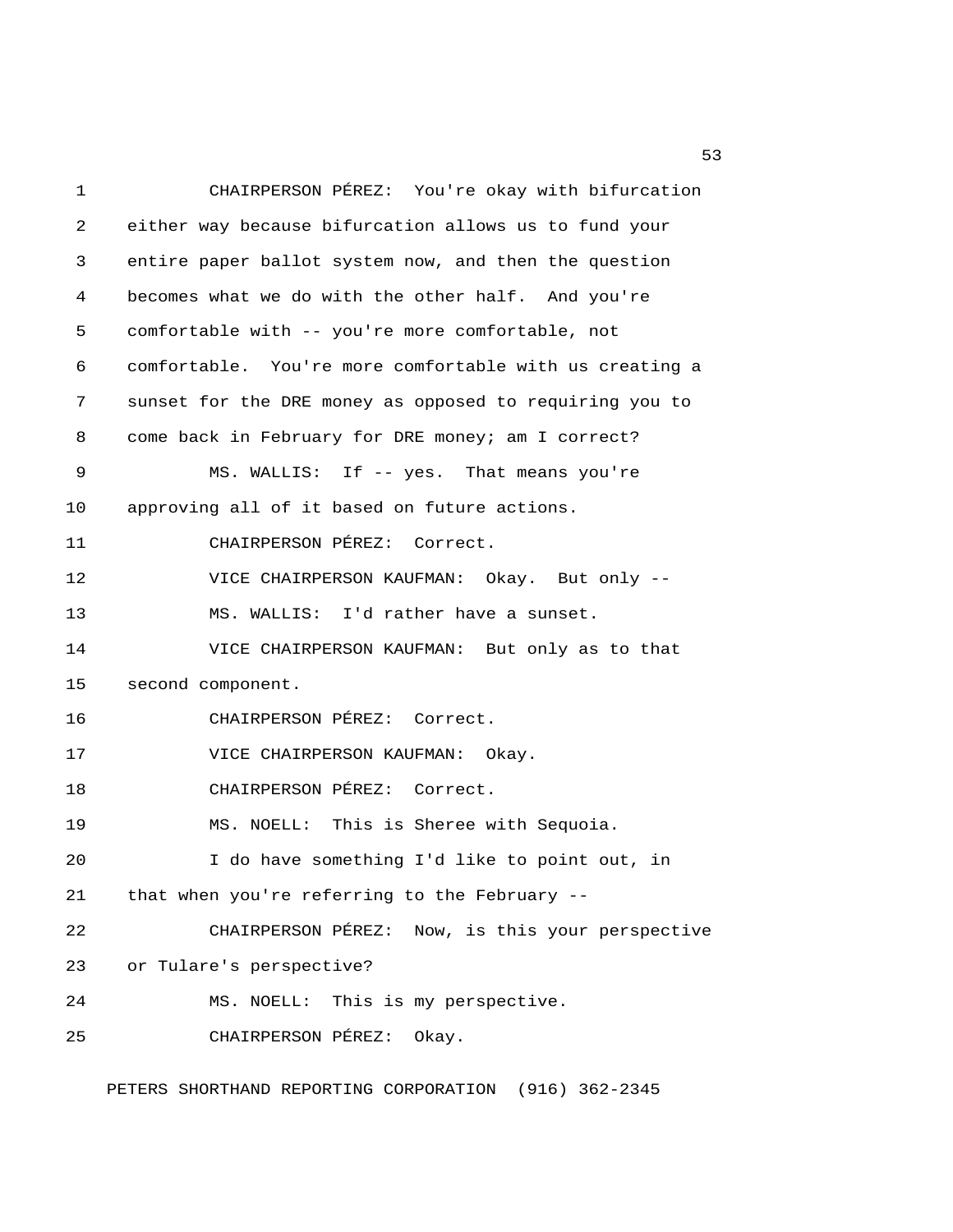1 MS. NOELL: The February date that you're 2 referring to, as I understand it from the State's 3 perspective regarding certification, Sequoia may begin 4 its testing in February, but the State of California has 5 a 55-day window by which they will certify. So by 6 February 15th, the testing may well be done, but the 7 State nay not have given the proper paperwork. 8 CHAIRPERSON PÉREZ: That's not the issue I 9 raised. 10 MS. NOELL: Okay. 11 CHAIRPERSON PÉREZ: What I raised was whether or 12 not your company provided a complete package consistent 13 with the letter from the Secretary on January 13th. 14 MS. NOELL: Okay. 15 CHAIRPERSON PÉREZ: So it's not a question of the 16 action or the outcome of that process -- 17 MS. NOELL: Just the action. 18 CHAIRPERSON PÉREZ: -- but the action from your 19 side which you can be held responsible for with respect 20 to the completeness of the package that is then available 21 for review. 22 MS. NOELL: Understood. I just want to make sure 23 that I'm on the same page. 24 CHAIRPERSON PÉREZ: Okay. Thank you very much, 25 Ms. Wallis. If it meets with everybody's approval, I'd PETERS SHORTHAND REPORTING CORPORATION (916) 362-2345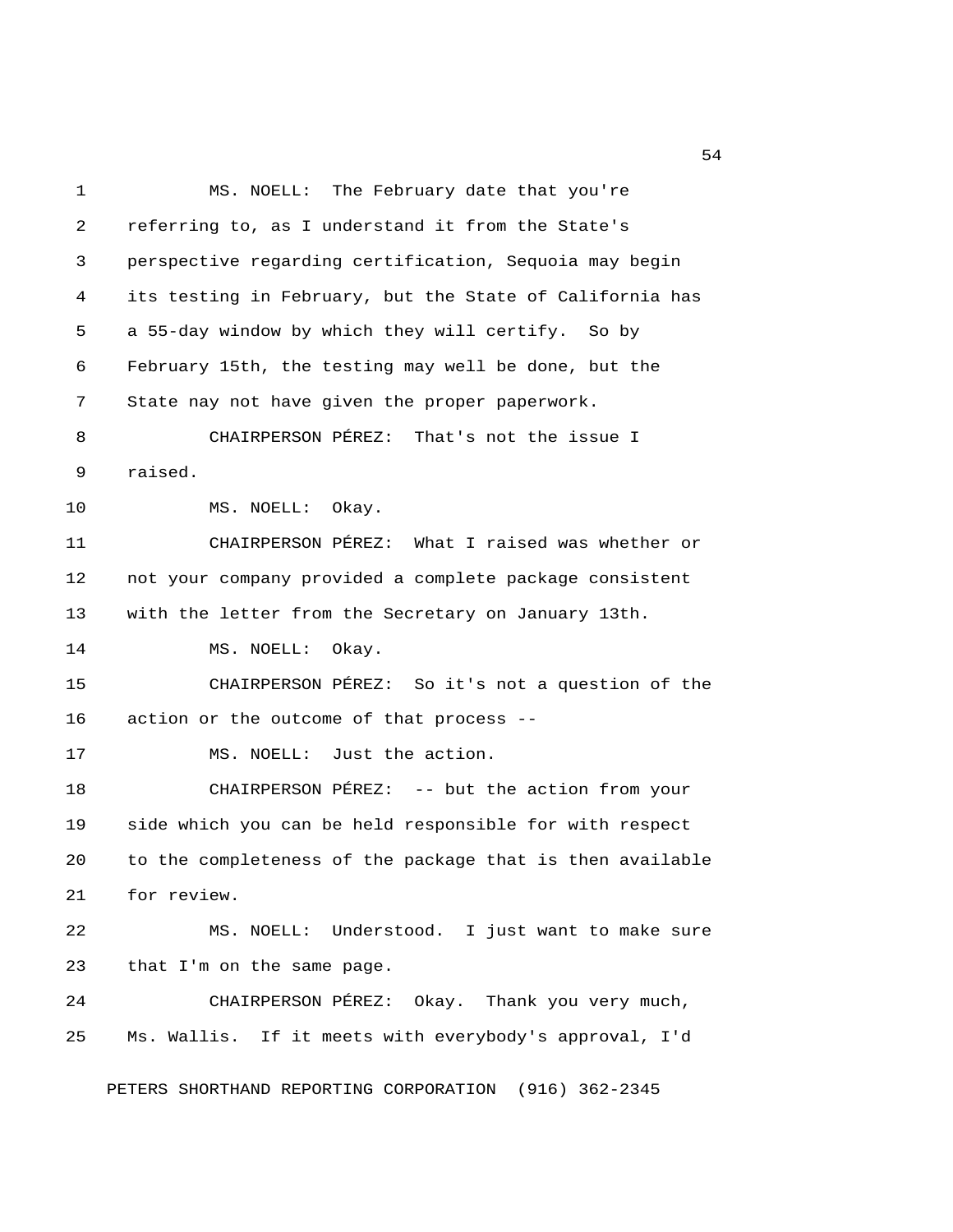1 like to hold off taking specific action on Tulare and now 2 hear the staff report for Yuba County and then a 3 representative from Yuba County come forward as well. 4 BOARD MEMBER FINNEY: Thank you. 5 CHAIRPERSON PÉREZ: Thank you very much. 6 We really aren't trying to create more road 7 blocks, even though it feels that way. 8 Actually, can we take a two-or-three-minute 9 break? Is that okay with everybody? Or do you want to 10 just take over the chair for two or three minutes? 11 BOARD MEMBER FINNEY: I can do that. 12 CHAIRPERSON PÉREZ: Why don't you take over the 13 chair for two or three minutes, Mr. Finney. 14 BOARD MEMBER FINNEY: All right. 15 CHAIRPERSON PÉREZ: Go ahead. 16 BOARD MEMBER FINNEY: Okay. 17 CHAIRPERSON PÉREZ: I've read your staff report, 18 right. 19 BOARD MEMBER FINNEY: Okay. Actually, let's have 20 the staff report. I'll sub in for Mr. Kaufman who's the 21 formal vice chair only because I'm sitting here in 22 person, I guess. 23 VICE CHAIRPERSON KAUFMAN: You have my 24 authorization. 25 BOARD MEMBER FINNEY: Great.

PETERS SHORTHAND REPORTING CORPORATION (916) 362-2345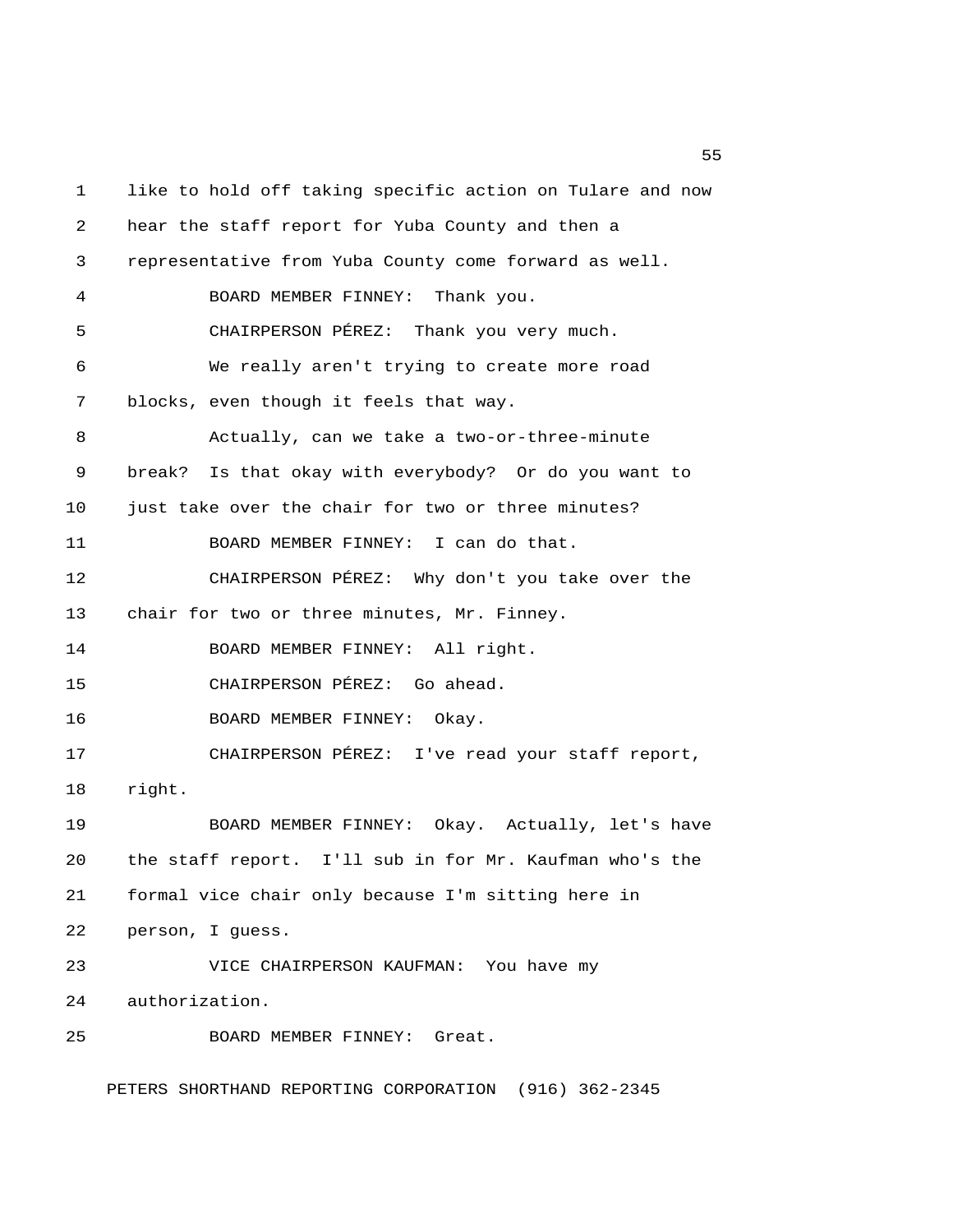1 VICE CHAIRPERSON KAUFMAN: You're in a much 2 better position.

 3 BOARD MEMBER BUSTAMANTE: Fine with me. 4 BOARD MEMBER FINNEY: Okay. Please proceed. 5 MS. LEAN: Yuba County's project documentation 6 plan has been submitted. Staff recommends allocating a 7 full allocation of \$339,538. They are purchasing the 8 Sequoia AVC Edge DRE units, 140 units, with the VeriVote 9 printers, 157 units, and the Optech Insight ballot 10 counters, two units. 11 And as we talked about before, the acquisition 12 schedule, the actual delivery terms of the vendor 13 contract are ambiguous. The contract language estimates 14 delivery at or about four months from the date of the 15 contract, and the County plans to begin using the 16 equipment in the June 6, 2006 primary. 17 The AVC Edge DRE with the VeriVote, it does have 18 a voter verified paper audit trail component. 19 Yuba County's project documentation plan meets 20 the plan for completeness. The staff recommends 21 requesting an additional acquisition schedule and project 22 documentation time line to be provided once the County 23 and the vendor have established actual delivery dates. 24 The Sequoia AVC Edge units with the VeriVote 25 printers, the Optech Insight units and the Optech 400 --

PETERS SHORTHAND REPORTING CORPORATION (916) 362-2345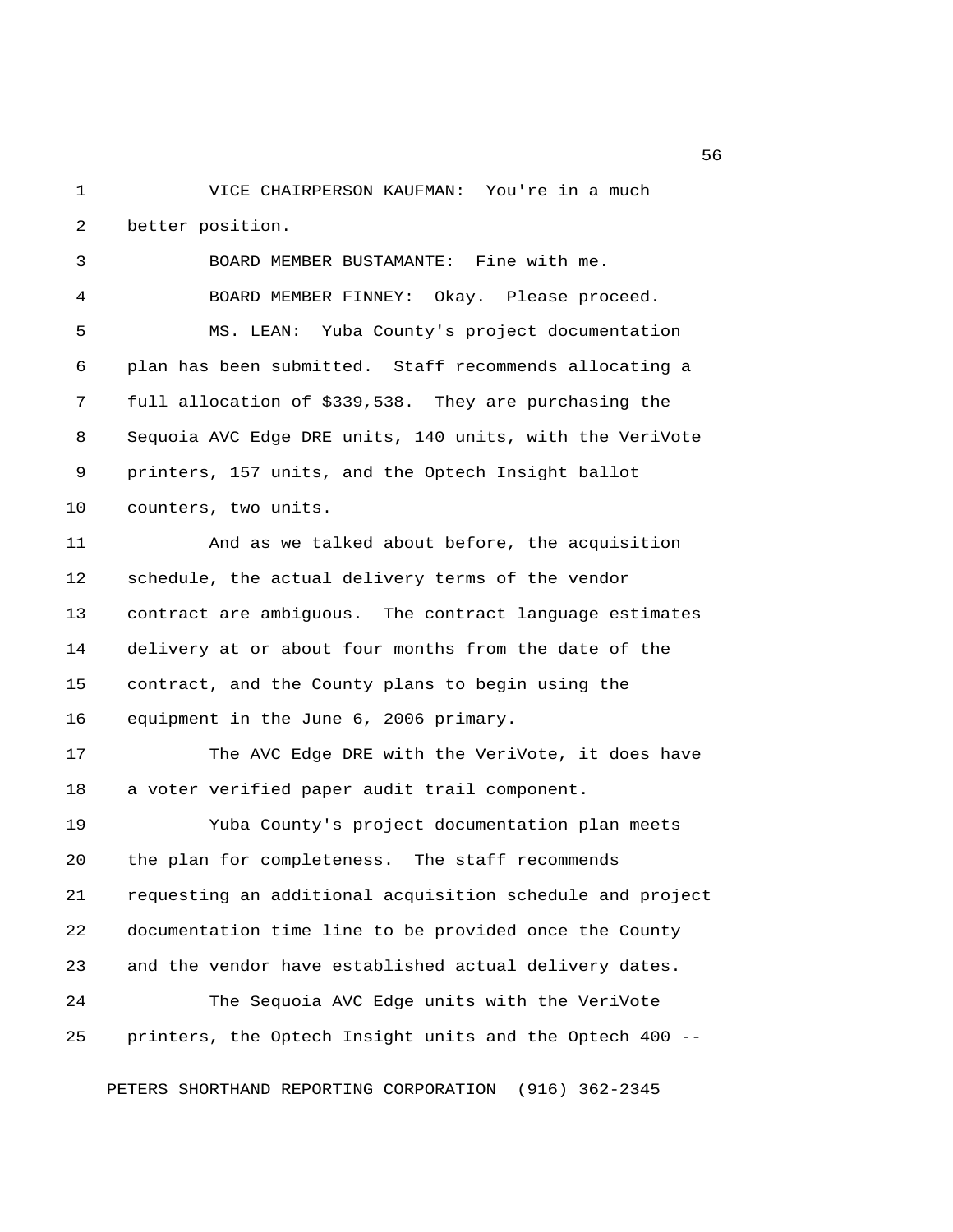1 let me see, I'm sorry -- and the Optech Insight units are 2 certified for use in California. The software used to 3 run the AVC Edge units, as we have talked about, 4 currently have a conditional certification for its use as 5 a software, cannot be used at a primary election. I will 6 continue reading. The condition is expected to be 7 resolved prior to the June 6, 2006 primary.

 8 However, no application for this upgrade has yet 9 been received by the Secretary of State's Office and 10 unless the application is brought forward by the vendor 11 before the end of January, it appears unlikely that the 12 Sequoia AVC Edge DRE units with the VeriVote printers 13 would be able to be certified for use during the June 6, 14 2006 primary.

15 Yuba County will be converting from the Datavote 16 punch card system. Yuba County will use the Optech 400-C 17 as their absentee system and will be implementing the AVC 18 Edge DRE units as their precinct-based voting system in 19 all of their polling places during the June 6, 2006 20 primary. Yuba County believes that the deployment of DRE 21 units in all the polling places will bring the County 22 into full compliance with the requirements of the Help 23 America Vote Act as well as provide greater accessibility 24 to voters who need special accommodations and voters who 25 desire to vote in Spanish.

PETERS SHORTHAND REPORTING CORPORATION (916) 362-2345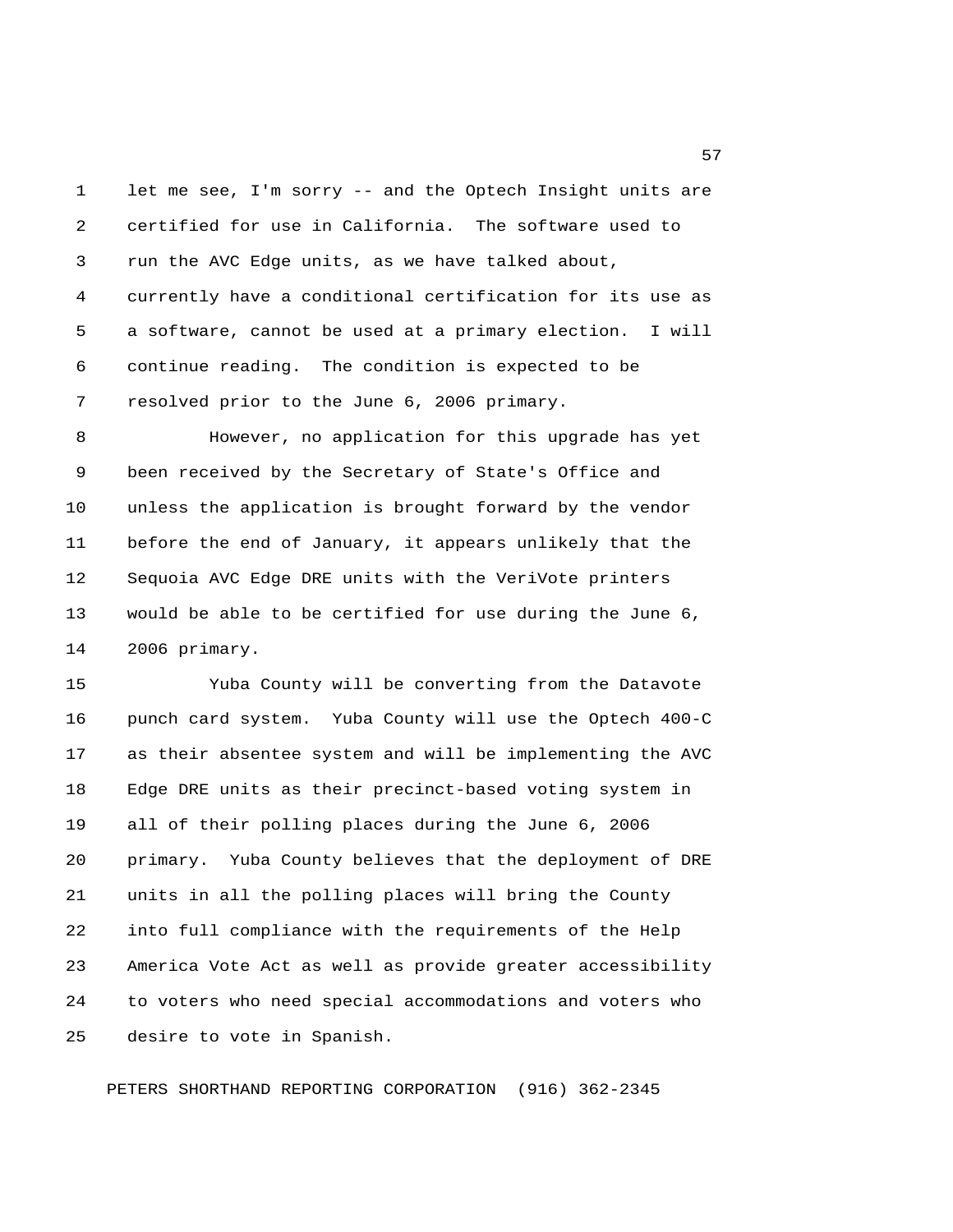1 Yuba County plans to conduct -- or sorry, plans 2 to contract with an outside consultant to assist in the 3 development and implementation of a project plan to fully 4 implement the new voting system. The County is currently 5 developing a voter outreach and education program for the 6 new voting equipment. And Yuba County plans to require 7 all staff and coworkers to complete a hands-on training 8 to become familiar with the voting units. 9 Yuba County will only receive VMB payments once 10 they have submitted invoices for the purchase of the 11 voting equipment. 12 Please note that the staff-proposed funding award 13 is based upon allowable reimbursement under 14 Proposition 41 for voting equipment hardware and software 15 only. The installation, training and poll worker -- the 16 installation, training and poll worker training, the 17 voter outreach costs listed in Yuba County's plan would 18 not be covered as a reimbursable claim under 19 Proposition 41. 20 Staff recommends requesting that an additional 21 acquisition schedule and project time line be provided 22 once the County and the vendor have established actual 23 delivery dates.

24 It is our recommendation that Yuba County's 25 project documentation plan be approved and a funding

PETERS SHORTHAND REPORTING CORPORATION (916) 362-2345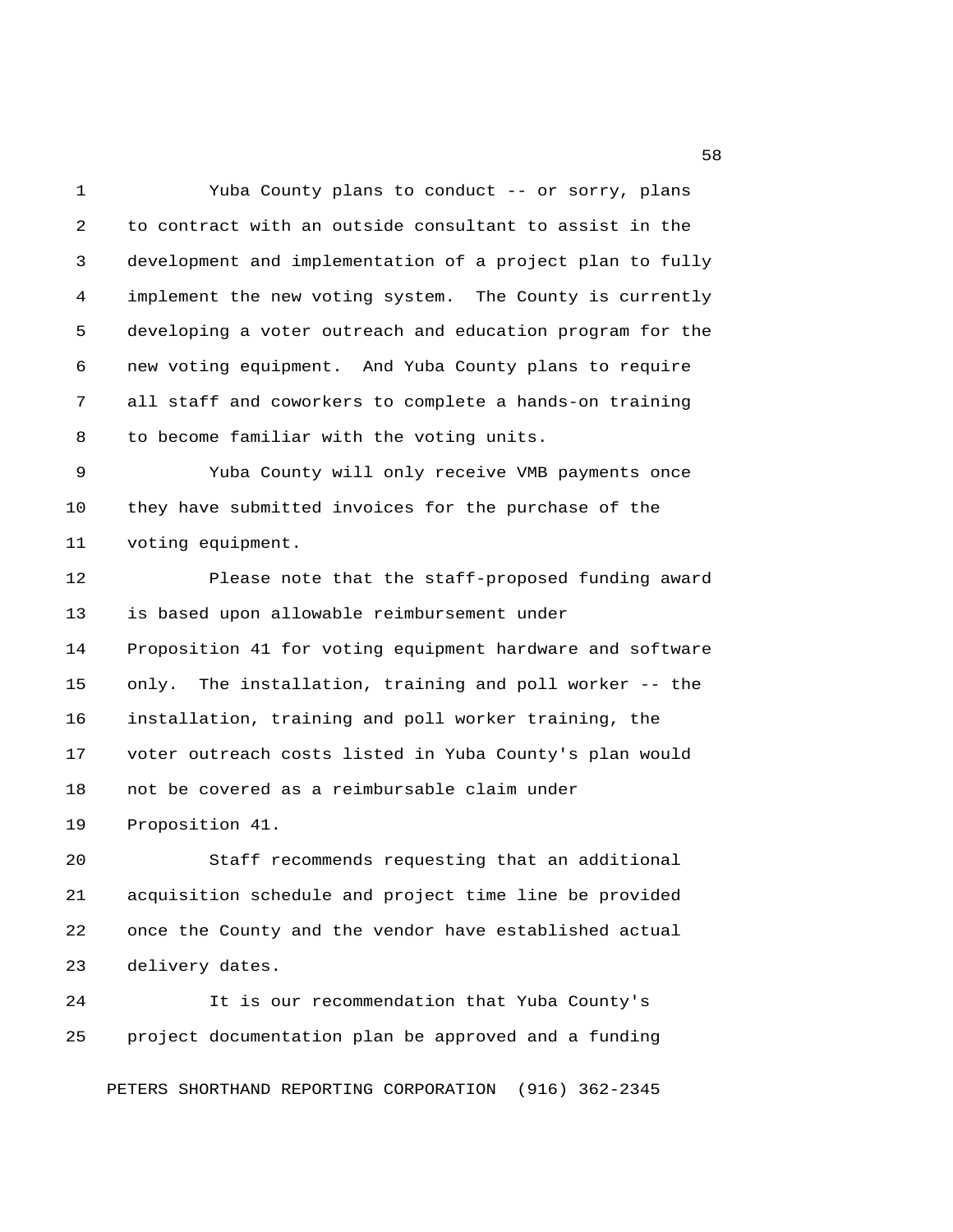1 award letter be issued in the amount of \$339,538.

 2 Any questions? 3 CHAIRPERSON PÉREZ: I think what we'll do is go 4 directly to the representative from Yuba, unless somebody 5 has a burning question. 6 If you would identify yourself, please. 7 MS. HANSEN: My name is Terry Hansen. I'm the 8 county clerk/registrar of voters in Yuba, California. 9 CHAIRPERSON PÉREZ: Thank you for joining us. 10 And I'm sure you feel as frustrated as your other 11 colleagues in terms of where we're at at this point. If 12 you could maybe answer first the question of should we 13 not -- should the system not be approved in time to be 14 used in the June primary, what system would you use in 15 the June primary? 16 MS. HANSEN: Well, we're on Datavote. Currently 17 we're a Datavote punch card system, so we do not have the 18 option of continuing. That isn't an option. We have got 19 to change voting systems for the June primary. Our 20 consideration would be to use the optical scan, as 21 indicated by Sutter County, in the -- in the June 22 primary. We would use it in all our polling places. 23 CHAIRPERSON PÉREZ: And so you -- but you'd have 24 to do it centralized with the two? 25 MS. HANSEN: We would do a centralized count;

PETERS SHORTHAND REPORTING CORPORATION (916) 362-2345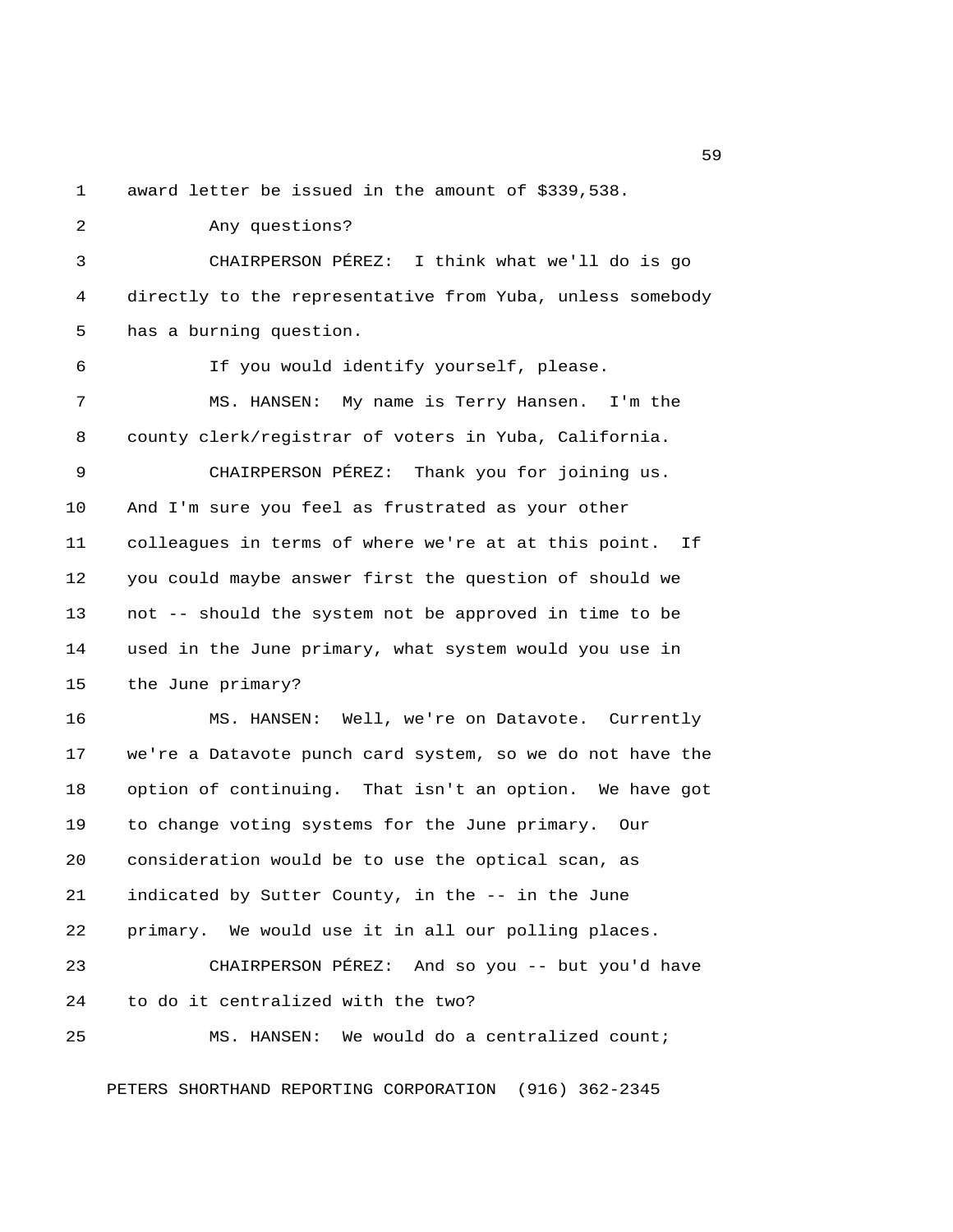1 that is correct.

 2 CHAIRPERSON PÉREZ: And that's a new system that 3 you need to acquire at this point as well? 4 MS. HANSEN: That's correct. We are brand-new 5 from beginning to end here because of our Datavote 6 status.

 7 CHAIRPERSON PÉREZ: If you could, maybe weigh in 8 on, you know, I think you've heard probably more from me 9 than you wanted to about the options as I see them, but 10 if you would weigh in on how you view the issue of coming 11 back before us or the issue of us doing conditional 12 approval and having a sunset date or what harm is done to 13 you if we do either of those two things.

14 MS. HANSEN: I guess what ideally I would like to 15 see is that the funding be awarded, because I do agree 16 that there's an equitability issue here. Other 17 Counties -- and I do -- I do sympathize with your 18 concerns, but I think we all need to be treated as much 19 as we can on any equal playing field.

20 And so with that said, I would like to see the 21 funding be approved today so that we can go forward. 22 Obviously reimbursement is not made unless we purchase 23 equipment that is certified, so we wouldn't be able to 24 submit an invoice for payment unless the equipment had 25 been certified.

PETERS SHORTHAND REPORTING CORPORATION (916) 362-2345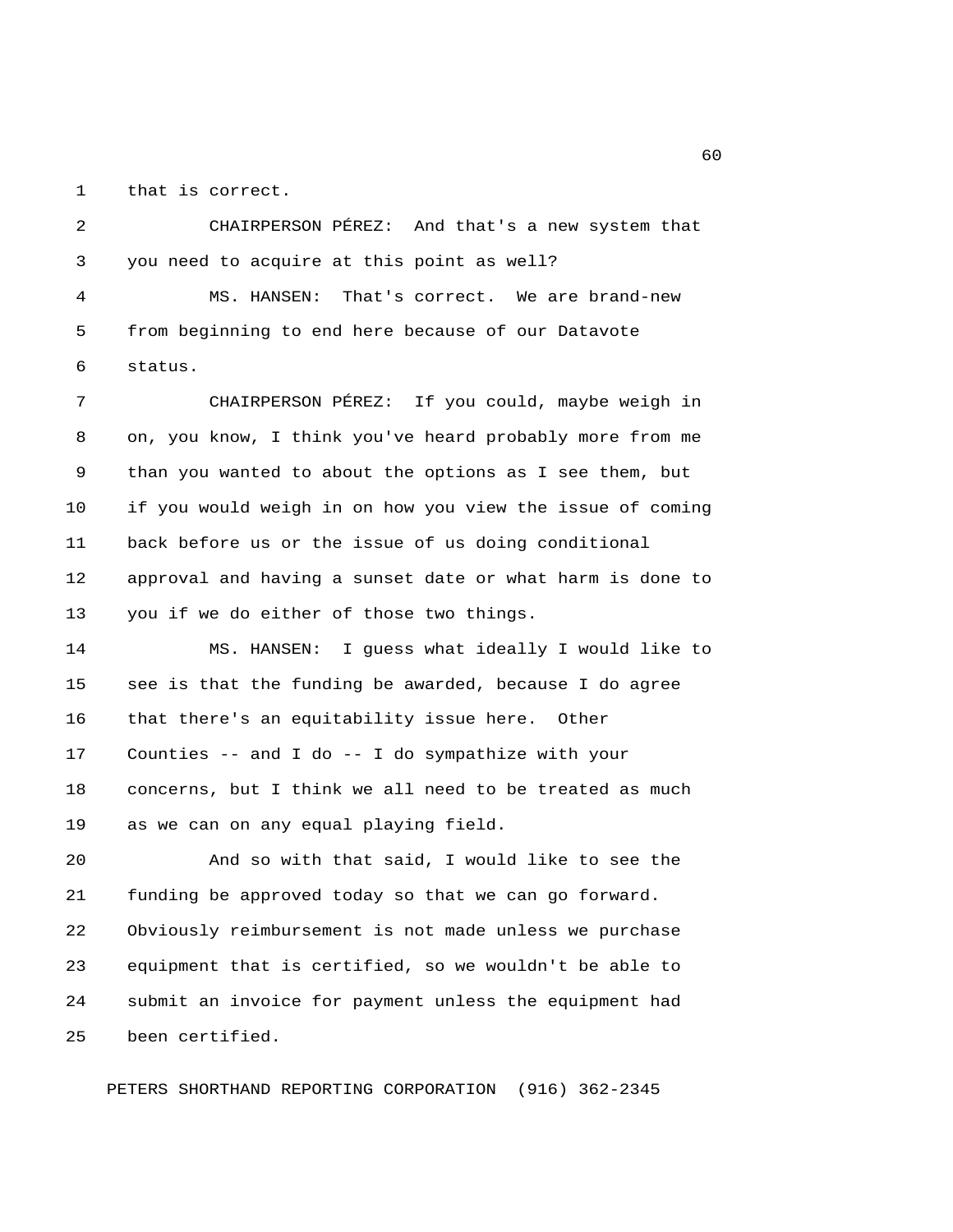1 CHAIRPERSON PÉREZ: Actually, let me ask a 2 question on that. Because the hardware is certified for 3 both primary and general but only the software is at 4 issue with respect to the primary, is Ms. Hansen correct 5 that she wouldn't be able to get reimbursement until that 6 primary software certification issue is resolved,

7 Mr. Kanotz?

 8 MR. KANOTZ: This is Michael Kanotz speaking. 9 My understanding is that the voting system is 10 actually certified as an entire system so that although 11 the issue is with the software in terms of a primary 12 election, the conditional certification that the system 13 has right now would have to be essentially reconsidered 14 in this application process and certified without that 15 condition for the system to be certified -- for the 16 system to be usable during the primary. It's a little 17 complicated because of the condition.

18 BOARD MEMBER FINNEY: So the primary then. So 19 for purposes of the general, they could submit for 20 reimbursement after the primary, if, once again God 21 forbid, it wasn't approved prior?

22 MS. LEAN: Well, technically the hardware is 23 certified.

24 BOARD MEMBER FINNEY: No, no, but he's saying 25 that the system is approved and certified as a whole,

PETERS SHORTHAND REPORTING CORPORATION (916) 362-2345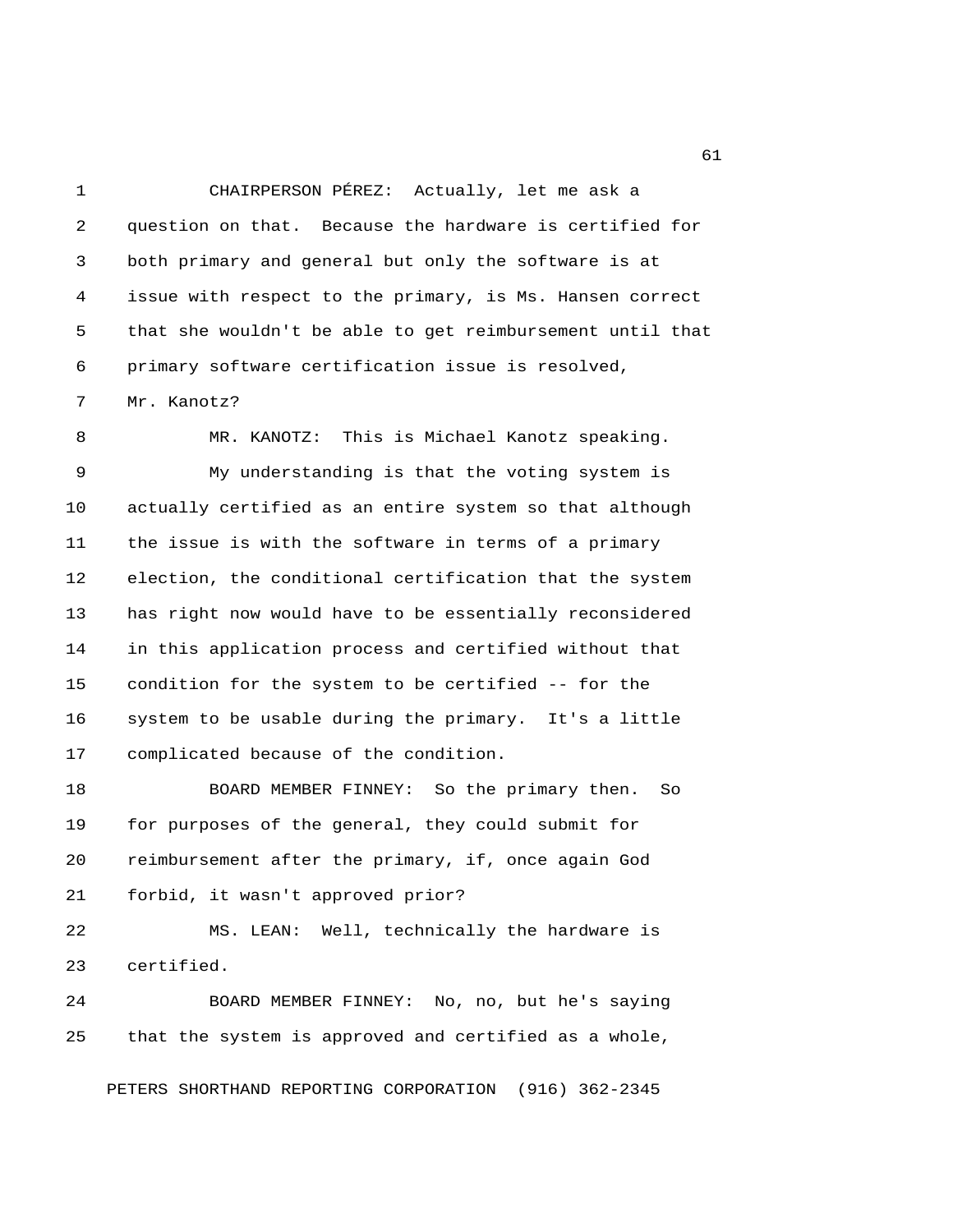1 meaning that they could not seek reimbursement for the 2 system for the primary if it is not ultimately certified 3 in the next couple of months, but that one could argue 4 then they could submit for reimbursement of the system 5 going into the general. 6 CHAIRPERSON PÉREZ: Unless there's still an

 7 unresolved question of certification for a primary in 8 2008.

 9 VICE CHAIRPERSON KAUFMAN: Except that -- correct 10 me if I'm wrong. We had Counties that used this system 11 last fall in the special election, in fact, I think we 12 heard from one a couple months ago.

13 MS. LEAN: That's correct.

14 CHAIRPERSON PÉREZ: Have we reimbursed those 15 Counties?

16 MR. KANOTZ: No, it gets a little technical 17 because of the condition. But this system is a certified 18 system, and it could be reimbursed for today under the 19 provisions of the Voting Modernization Act.

20 CHAIRPERSON PÉREZ: So --

21 MR. KANOTZ: Whether it can be used in the 22 primary is a different question. And because of the 23 condition, it -- as of -- as it stands today, it could 24 not be used in the primary.

25 CHAIRPERSON PÉREZ: So getting back to the

PETERS SHORTHAND REPORTING CORPORATION (916) 362-2345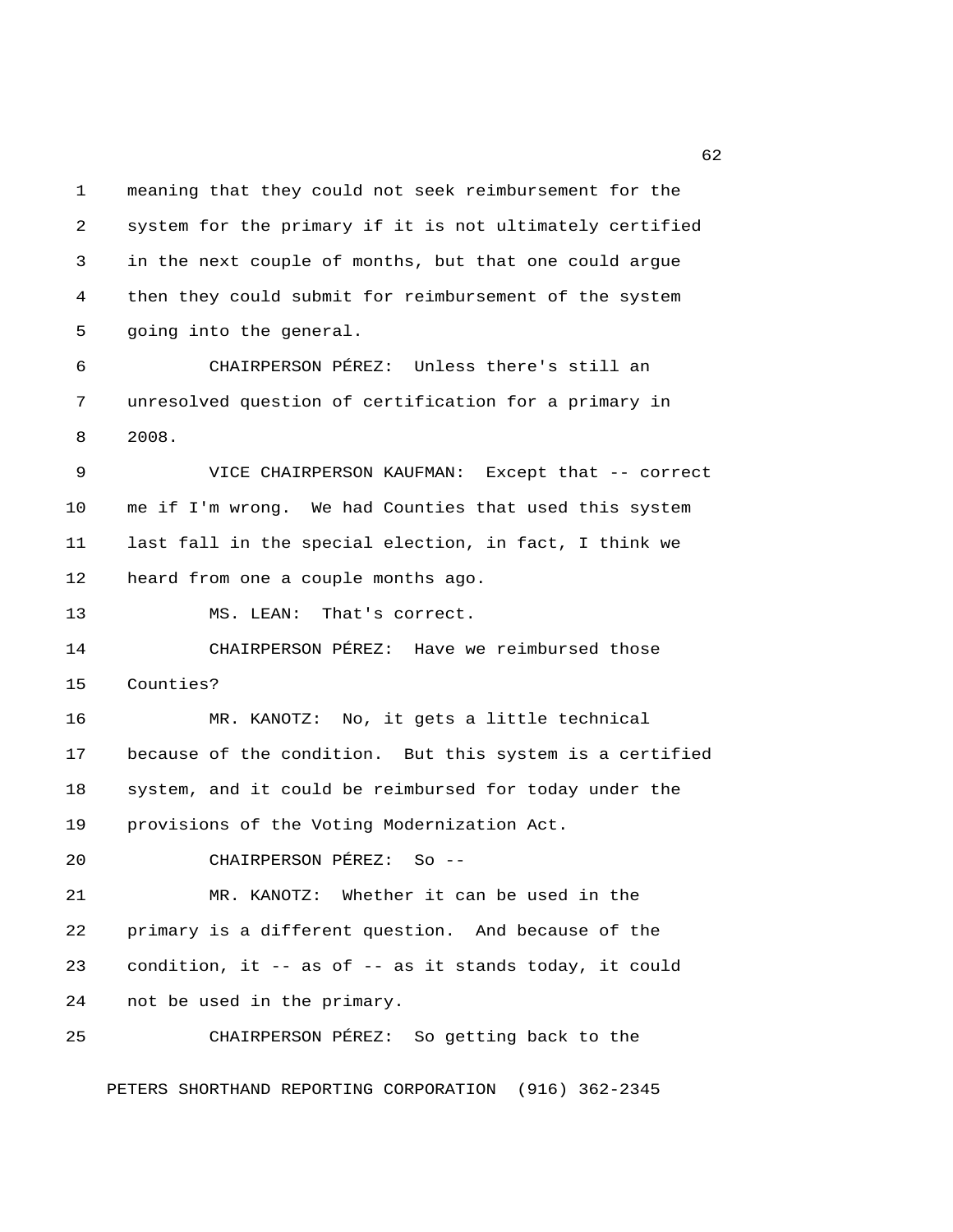1 statement that Ms. Wallis -- Ms. Hansen, I'm sorry, made 2 about them not being able to draw down the money until 3 the certification issue with respect to the primary 4 software was resolved, that's not your understanding; in 5 fact, they could draw down the money prior to that -- 6 prior to that resolution? It's just the usability of the 7 system that's at question? 8 MS. LEAN: I would agree with that assessment. 9 CHAIRPERSON PÉREZ: Okay. So you wouldn't have 10 to -- there would be no further check for the money -- 11 check not in the financial sense, check as in the checks 12 and balances sense -- if we were to approve today. 13 So how do you -- understanding that your ideal is 14 for us to approve the full amount consistent with the 15 staff report now, how would you view, first of all, 16 bifurcation so that we considered your paper ballot 17 system separate from your DRE system? And second, if we 18 go that way, would you prefer having to come back before 19 us in February or having a sunset on the allocation for 20 the DRE money?

21 MS. HANSEN: I would prefer leaving here today 22 knowing that the funding is available to me to purchase 23 my optical scan system. And as my compatriots before me 24 have said, we need to move forward. Yuba County is in 25 almost a desperate situation in that we cannot use our

PETERS SHORTHAND REPORTING CORPORATION (916) 362-2345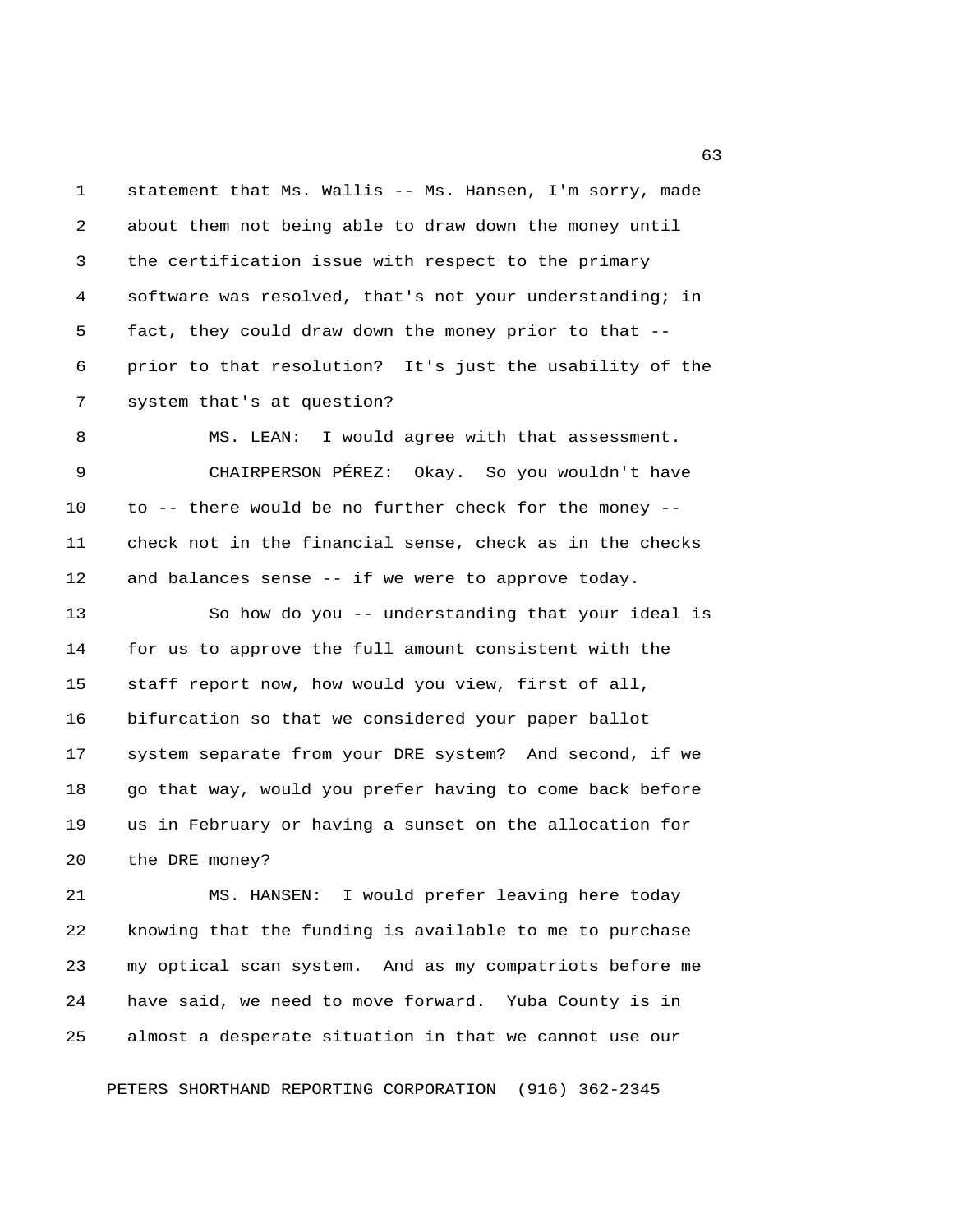1 system. We have no voting system.

 2 CHAIRPERSON PÉREZ: Okay. Mr. Kaufman? 3 VICE CHAIRPERSON KAUFMAN: I guess I don't think 4 I have any further questions for Ms. Hansen. 5 CHAIRPERSON PÉREZ: Mr. Bustamante? 6 BOARD MEMBER BUSTAMANTE: No, I think we've kind 7 of exhausted this whole issue. 8 CHAIRPERSON PÉREZ: Okay. I've got a couple of 9 questions for Sequoia. You're more than welcome to stay 10 up here just in case another question comes up, but 11 you're more than free to take your regular seat as well. 12 VICE CHAIRPERSON KAUFMAN: And Mr. Chair, I'll 13 have a question later as well. 14 CHAIRPERSON PÉREZ: Okay. So Mr. Bustamante 15 raised questions about both the federal process and the 16 state process and raised questions that were informed by 17 press reports about different interpretations of the time 18 line, some expressed by representatives of your company, 19 some expressed by the Secretary of State. So I have a 20 follow-up question along those lines. Has Sequoia 21 completed the federal testing process? 22 MS. NOELL: No. We are in the federal testing 23 process. And again, I'm not here to speak on behalf of 24 the certification team, but as I understand it from a 25 sales perspective --

PETERS SHORTHAND REPORTING CORPORATION (916) 362-2345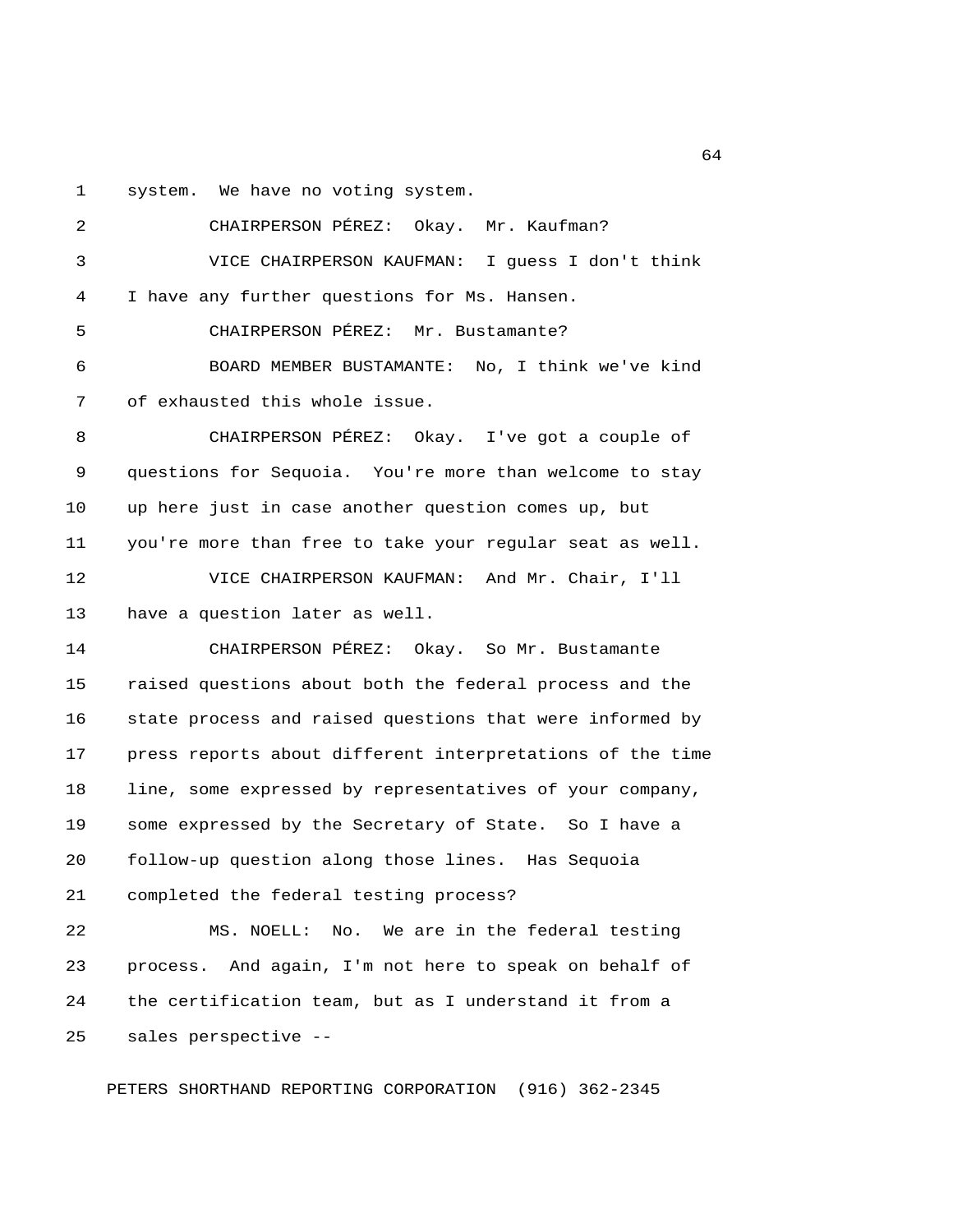1 CHAIRPERSON PÉREZ: Right, but you're the one 2 that's -- I don't want to get argumentative, but you've 3 made certain statements which have compelled these three 4 Counties to come forward and want to do business with 5 you.

6 MS. NOELL: Correct.

 7 CHAIRPERSON PÉREZ: And I feel at this point 8 incredibly frustrated by inconsistent sets of information 9 that I've received from your company and, quite frankly, 10 feel very uncomfortable committing the allocation of 11 state moneys based on these inconsistencies. My 12 understanding is, and perhaps somebody on the staff could 13 correct me, but federal qualification and having received 14 a federal qualification number is a precondition for the 15 state certification process. And therefore in order for 16 a packet to have been complete that was sent from your 17 company here, that it would require a federal 18 qualification number. Do you disagree with that 19 assessment?

20 MS. NOELL: Yes, I disagree. As I understand it, 21 the State of California requires me to pass a certain 22 milestone within the federal process. Once that 23 particular milestone is passed or is achieved, then you 24 can submit to the State of California and then become -- 25 or begin somewhat of a simultaneous testing.

PETERS SHORTHAND REPORTING CORPORATION (916) 362-2345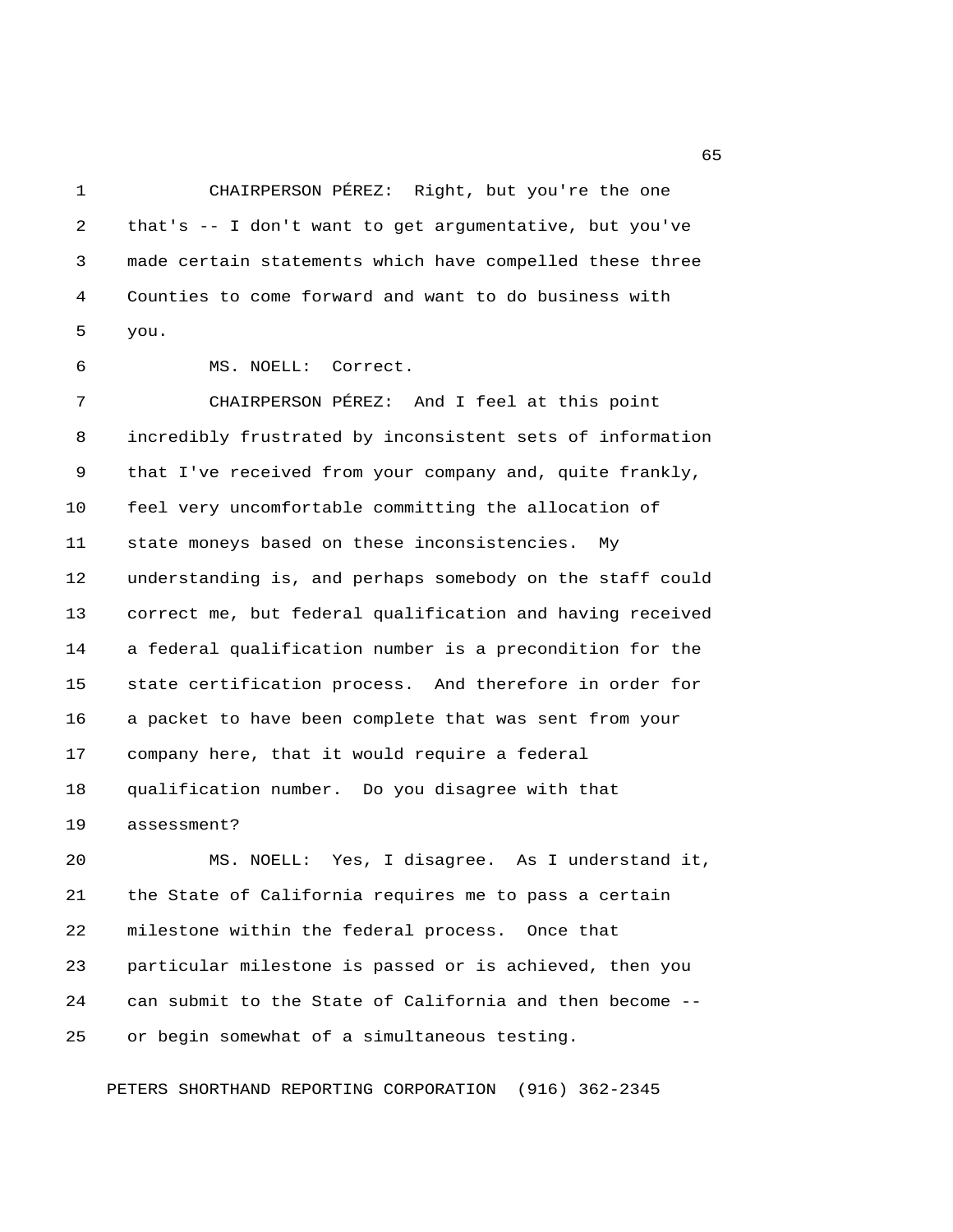1 CHAIRPERSON PÉREZ: How is that milestone 2 recorded?

 3 MS. NOELL: That is something that is -- that's 4 where I get into this gray area, that Bruce McDannold has 5 had specific conversations our team, and they are working 6 that out between them.

 7 CHAIRPERSON PÉREZ: Would it helpful to you to 8 take a five-minute break, talk to somebody on your team, 9 and help explain to me, after you've spoken to them, what 10 that milestone is and whether or not you've achieved it? 11 MS. NOELL: Yes. I could do that. 12 CHAIRPERSON PÉREZ: Then why don't we take a

13 five-minute recess.

14 MS. NOELL: I want to make sure I understand the 15 question. What is the milestone?

16 CHAIRPERSON PÉREZ: What's the milestone and how 17 do we know you've achieved it and how do we know, in 18 fact, you're at a point where you could have provided, as 19 you've asserted, a complete package to the Secretary of 20 State's Office for review, which is really fundamentally 21 what's at issue.

22 So we'll take roughly a five-minute break -- 23 MS. NOELL: Okay.

24 CHAIRPERSON PÉREZ: -- and reconvene at about 25 12:00 noon.

PETERS SHORTHAND REPORTING CORPORATION (916) 362-2345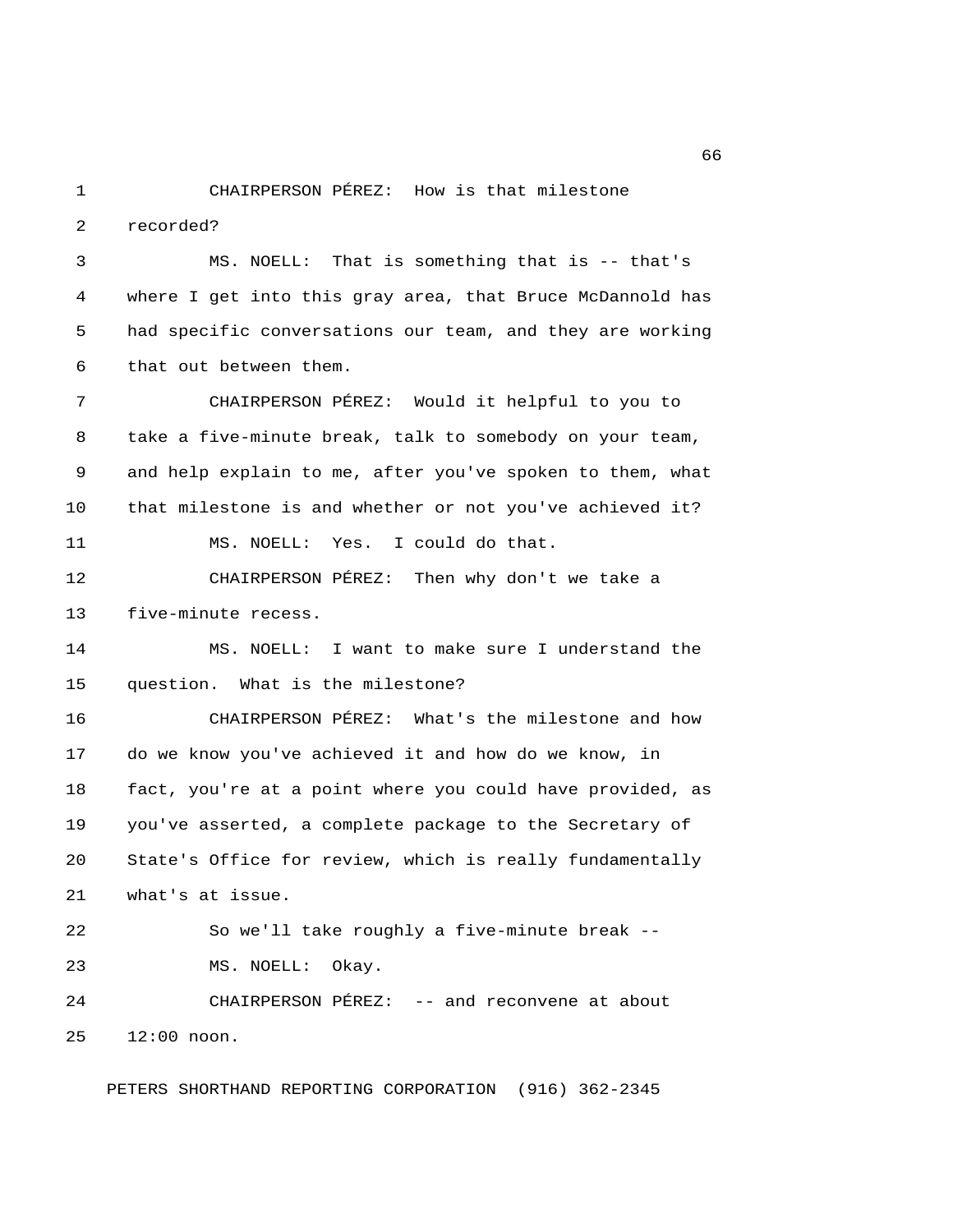1 (Recess taken.)

 2 CHAIRPERSON PÉREZ: Okay. We're back in session. 3 Go ahead. You wanted to -- 4 MS. NOELL: Okay. Sheree with Sequoia again. 5 The question as I understand it from Chairman 6 Pérez was what is the milestone and how does the State 7 know that we've achieved it? Let me answer the second 8 part first. I have no idea how the State knows. That's 9 a State question, not a Sequoia question. 10 The milestone -- 11 CHAIRPERSON PÉREZ: How do you report to the 12 State? 13 MS. NOELL: Well, actually let me -- and I'll 14 answer the first part, what is the milestone. As of the 15 letter of January 13th and subsequent conversations, as I 16 understand it, the invitation to submit is now absent of 17 any milestones. So again, we go back and forth between 18 what is the understanding and what is written. And I 19 asked for some guidance a little bit on the lawyerly side 20 because -- 21 CHAIRPERSON PÉREZ: So your answer is there is no 22 milestone. 23 MS. NOELL: As of now with that letter, there is 24 no milestone. 25 BOARD MEMBER FINNEY: What does that mean? PETERS SHORTHAND REPORTING CORPORATION (916) 362-2345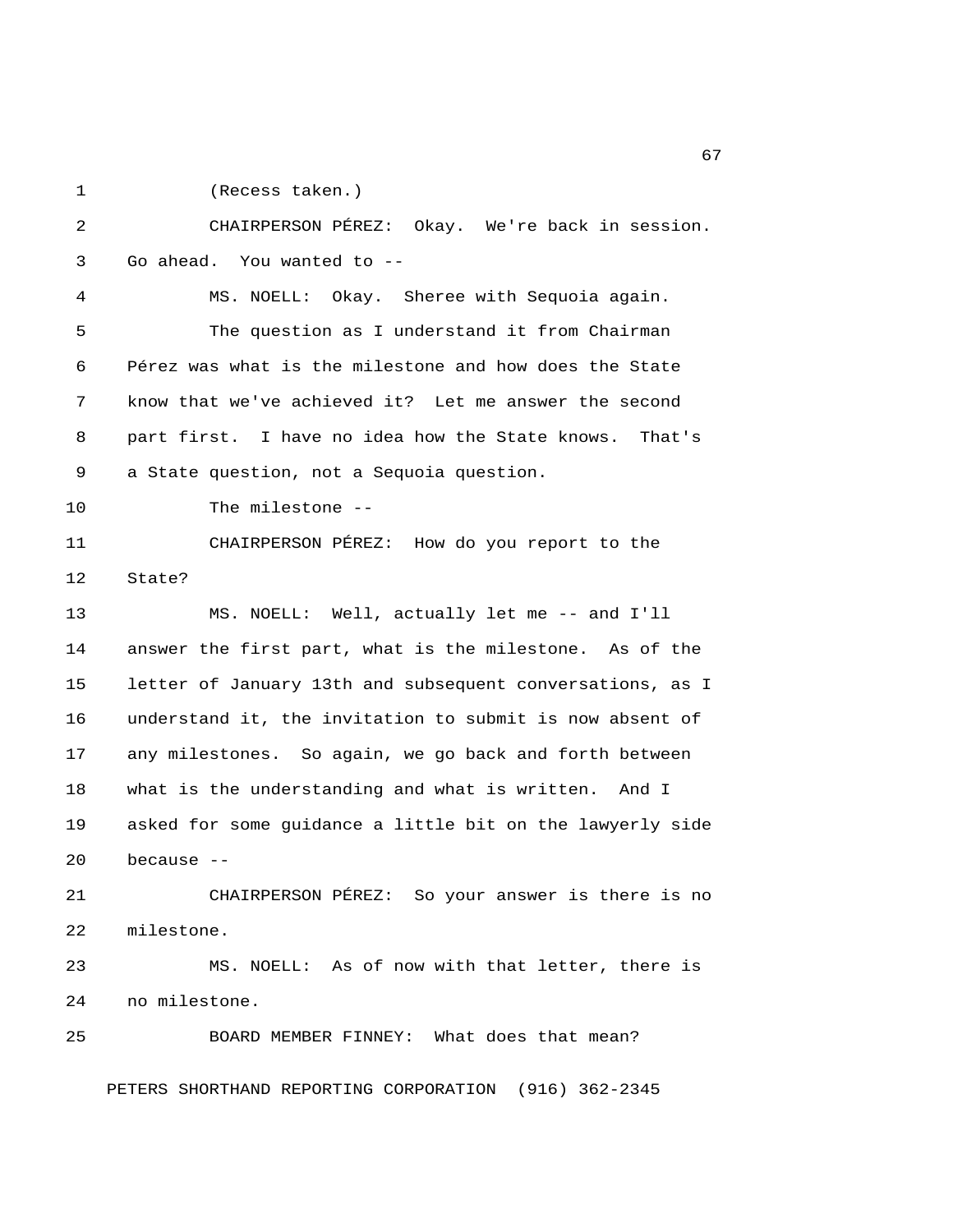1 CHAIRPERSON PÉREZ: There's no milestone. Okay. 2 There's no milestone. 3 MS. NOELL: The milestone was -- 4 CHAIRPERSON PÉREZ: That's fine. There's no 5 milestone. Thank you. I have no further questions for 6 you. 7 As you can probably tell, I have reached my point 8 of frustration. I would like to suggest that what we 9 do -- sure, Jana. 10 MS. LEAN: I understand that the Counties might 11 want to come up and give some additional comments at this 12 time, if you would like to entertain that. 13 CHAIRPERSON PÉREZ: I'm always willing to hear 14 from the Counties. And understanding that because we're 15 going to lose two members, the more concise we are, the 16 quicker we can resolve this hopefully in a way that's 17 acceptable to the Counties. 18 BOARD MEMBER FINNEY: I've got three chairs here, 19 ladies. 20 CHAIRPERSON PÉREZ: Like a barber shop, three 21 chairs, no waiting. 22 MS. BECHTEL: Joan Bechtel, Sutter County. 23 There's just two comments additionally that I 24 wanted to make, and I think I already made one, but I do 25 want to clarify again. You know, I was accused last

PETERS SHORTHAND REPORTING CORPORATION (916) 362-2345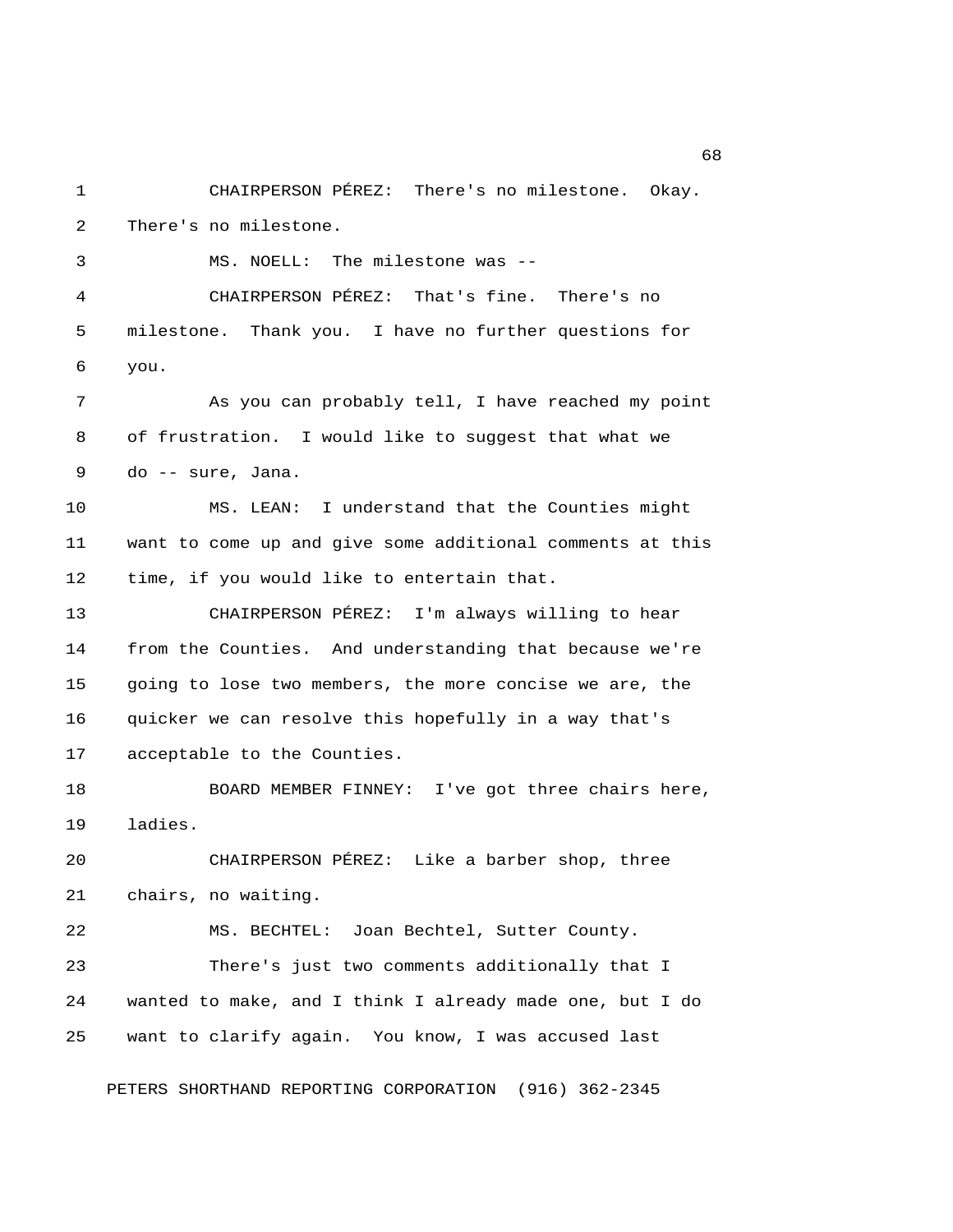1 night of -- at my board meeting by a member from the 2 public, actually more than one, that I had misrepresented 3 that Sequoia was certified. And I did not. I based that 4 on what I have received from the Secretary of State's 5 Office.

 6 It made the front page of the paper today. I 7 mean, I have to tell you this is -- this creates just an 8 extremely awkward situation for me because we've also 9 made our first payment, which was part of our contract. 10 We've made our first payment to Sequoia. And for us to 11 be treated differently than the other Counties already 12 have been, it looks like there is a major problem and 13 that I was somehow aware of it or wasn't -- didn't keep 14 up with information that was provided, and that 15 absolutely is not true. Because I have continually 16 relied on the fact of certification based -- even in this 17 report, that there was a condition, but that the system 18 was certified.

19 Thank you.

20 CHAIRPERSON PÉREZ: And I want to just speak to 21 that, because I think you and I work from the exact same 22 set of assumptions and that you absolutely represented 23 the system appropriately and thoughtfully to us and I'm 24 sure to the County, that you had every reason to believe 25 that this was a certified system. And quite frankly, it

PETERS SHORTHAND REPORTING CORPORATION (916) 362-2345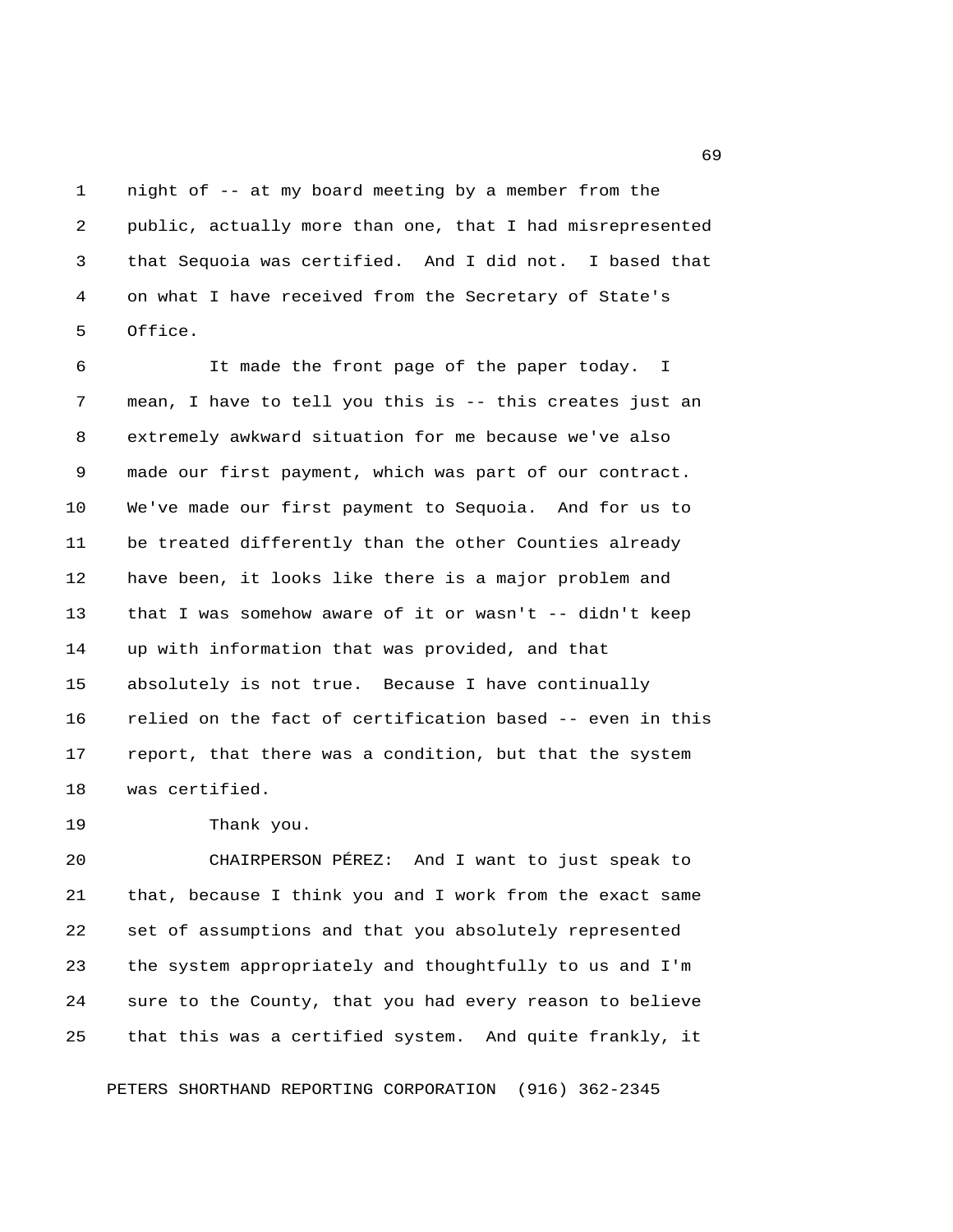1 still is. There's just a condition on the certification 2 with respect to its usability in a primary, and that's 3 what's of certain to me individually.

 4 MS. HANSEN: Terry Hansen from Yuba County. I'd 5 like to agree with what Joan just said. We've already 6 made our first payment out of our county general funds on 7 our contract amount with Sequoia. And I'm very 8 concerned, as I mentioned to you earlier, that we're able 9 to go forward and have some system. And as was conveyed 10 to us when we went for our RFP, that was our part of RFP 11 process early on so we could be in the process in a 12 timely manner and that we would not have a system that 13 was not certified. At the time that we did our RFP, 14 Sequoia was the only certified system in the game. ES&S 15 was not certified at that time. So we tried to comply 16 with the time lines put before us at that time.

17 And I appreciate your frustration with this. My 18 biggest concern is that we're able to have an election in 19 June, and I know that's your biggest concern also.

20 CHAIRPERSON PÉREZ: Absolutely.

21 MS. HANSEN: And without some sort of funding 22 mechanism, Yuba County will not be able to have equipment 23 of any sort to go forward with our primary preparation. 24 MS. WALLIS: My name is Hiley Wallis with Tulare 25 County. I just want to -- I'm sitting up here in

PETERS SHORTHAND REPORTING CORPORATION (916) 362-2345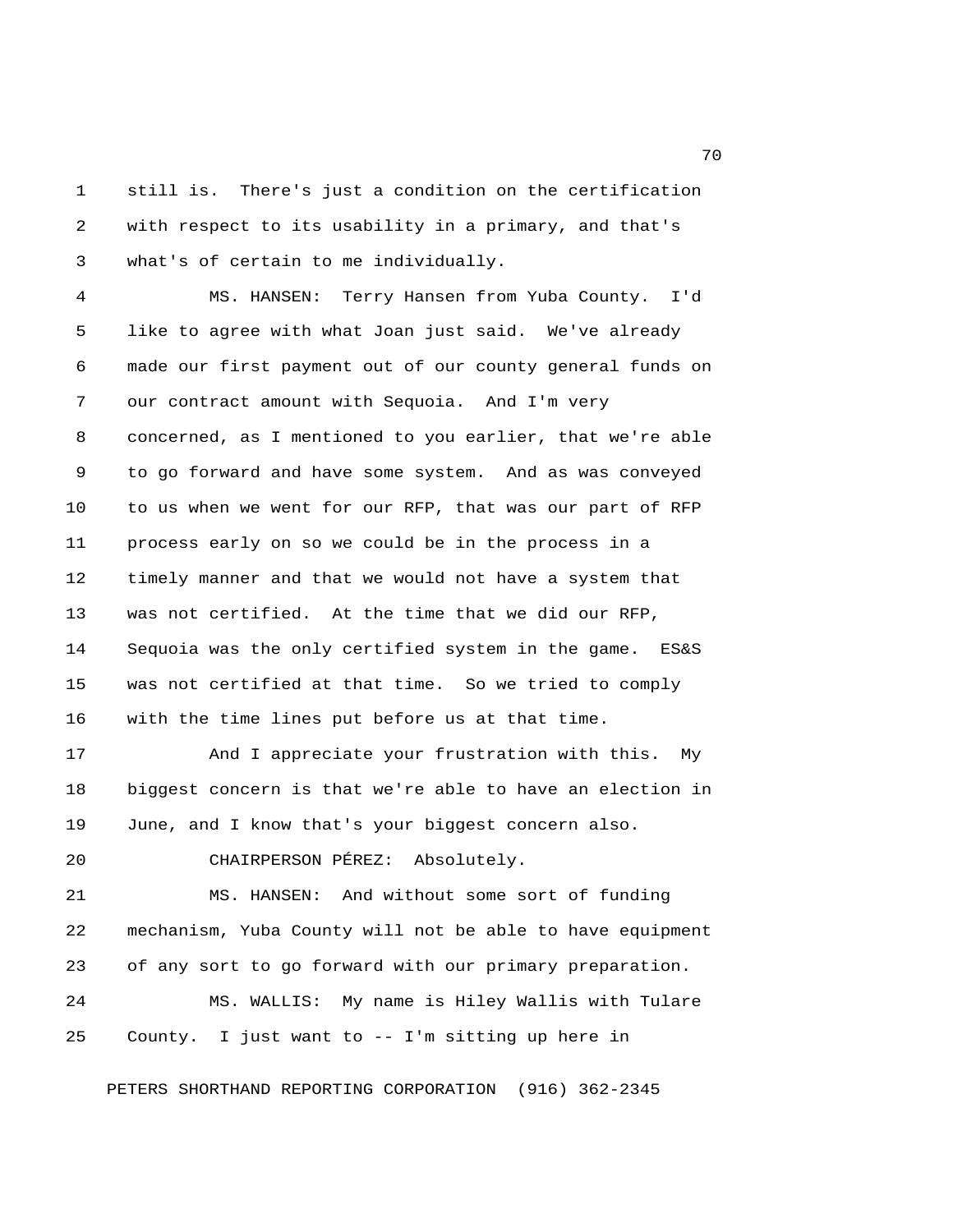1 support. I agree.

 2 CHAIRPERSON PÉREZ: Thank you, all three. What 3 we're going to do is we're going to consider each of them 4 hopefully in a way that's consistent or that you'll 5 appreciate our attempt at being consistent. As I make 6 some recommendations or as board members offer their 7 motions, you're more than welcome to speak again on the 8 specific proposals.

 9 So here is my sense, and I'd like to see people's 10 comfort level with it. To the extent that any of these 11 three Counties are looking for funding for nonDRE-based 12 expenditures, I think we should -- we should immediately 13 approve that amount of their funding award letter.

14 To the extent that the moneys in their

15 applications are for the AVC Edge II DRE system, I -- my 16 preference would be that we issue a funding award letter 17 to pay for that portion of their acquisition as well, but 18 that that portion have on it the following condition: 19 That they have a complete application to the Secretary of 20 State and that they have completed their federal testing 21 by January 31st, 2006. That requirement is informed by 22 the letter that the Secretary of State issued on 23 January 13th that required their application to be 24 complete by January 20th and that the federal testing be 25 completed by January 31st.

PETERS SHORTHAND REPORTING CORPORATION (916) 362-2345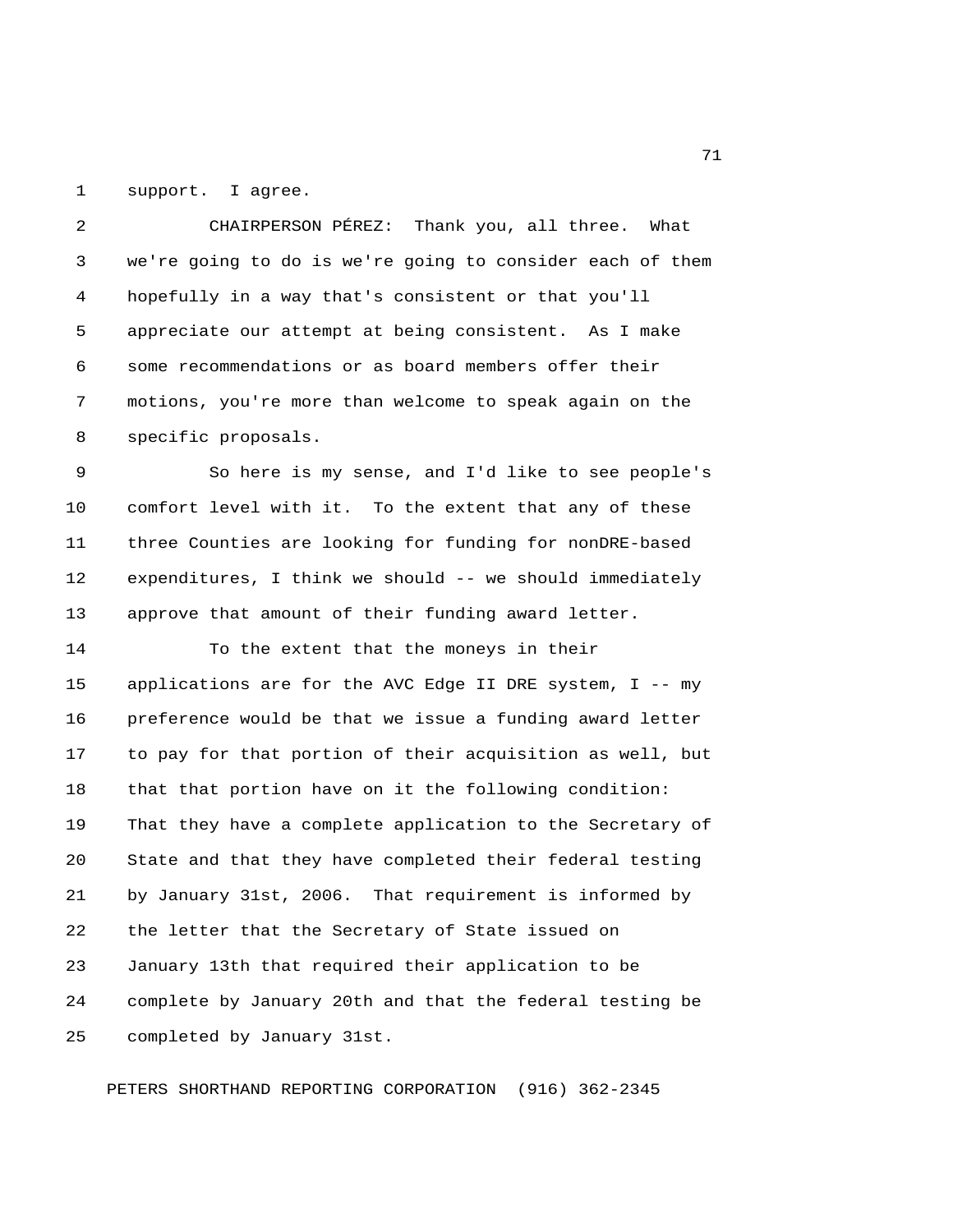1 I'm consolidating both of those with the same 2 deadline date of the 31st to afford the company the 3 furthest out date reasonable consistent with the staff 4 report. So it would be to approve the funding that the 5 Counties are seeking, but with that condition with 6 respect to the amount of money allocated to the DREs. 7 And I would suggest that we create a sunset date 8 for the DRE portion, either of the February or March 9 meeting. That would still allow for the Counties to come 10 back to us if they completed that process after our 11 January 31st deadline but -- and wanted to move forward 12 at that time. 13 So if I could have folks' sense of this concept, 14 and then we can take a motion. 15 Mr. Kaufman? 16 VICE CHAIRPERSON KAUFMAN: I generally agree with 17 you, Mr. Chair. I -- I absolutely think that we need to 18 move ahead right now on any funding that doesn't involve 19 this particular software. 20 I did have -- I did think that there was one 21 distinction with Yuba, and maybe we should just talk 22 about this, one concern I had that I actually meant to 23 ask somebody about, and that was the fact that Yuba 24 doesn't have any system right now. If the certification 25 doesn't take place, Yuba doesn't even have a backup PETERS SHORTHAND REPORTING CORPORATION (916) 362-2345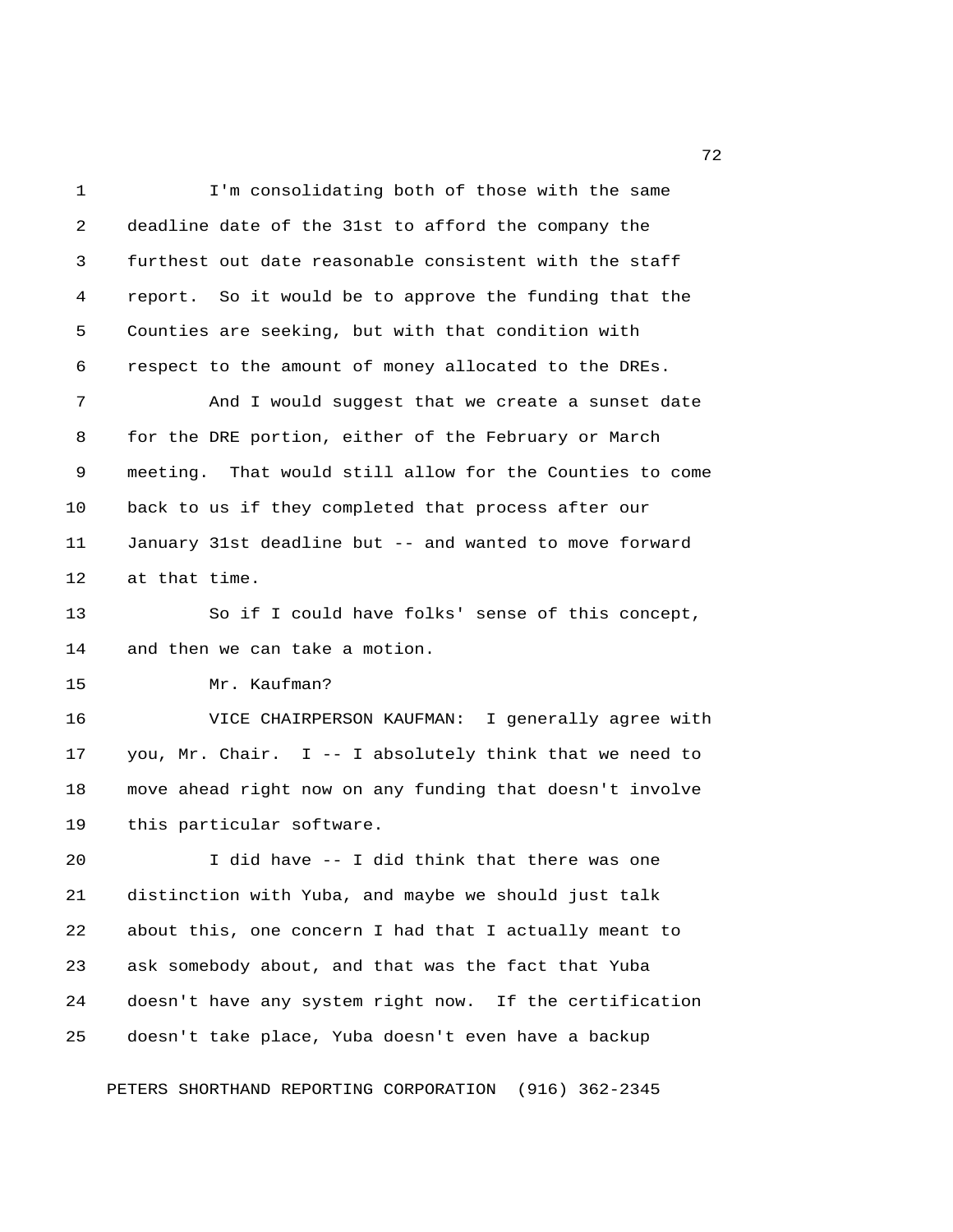1 system because they have to do away with the punch card 2 voting system.

 3 CHAIRPERSON PÉREZ: And my understanding of the 4 presentation of Ms. Hansen -- and please correct me where 5 I'm inconsistent with your presentation -- is that Yuba's 6 fallback position, should the DRE not be approved for use 7 in the June primary, is that at the polling locations 8 they would use a system that's consistent with their 9 absentee ballot system that they're seeking funding for, 10 which is an optical scan HPX140 APX206, yada, yada, yada, 11 yada.

12 VICE CHAIRPERSON KAUFMAN: Right, but which they 13 would have to then purchase.

14 CHAIRPERSON PÉREZ: Right, but their

15 application --

16 VICE CHAIRPERSON KAUFMAN: Unless -- unless 17 Sequoia has any provisions, you know, in the contract for 18 making the County whole until such time as the system is 19 certified.

20 CHAIRPERSON PÉREZ: Right. But what their -- 21 their approach was that they were going to acquire two of 22 these units as a central count for absentee ballots and 23 if the AVC Edge II DRE wasn't certified for use in the 24 primary, that they were then going to optical scan voting 25 in the polling locations, but do central count using the

PETERS SHORTHAND REPORTING CORPORATION (916) 362-2345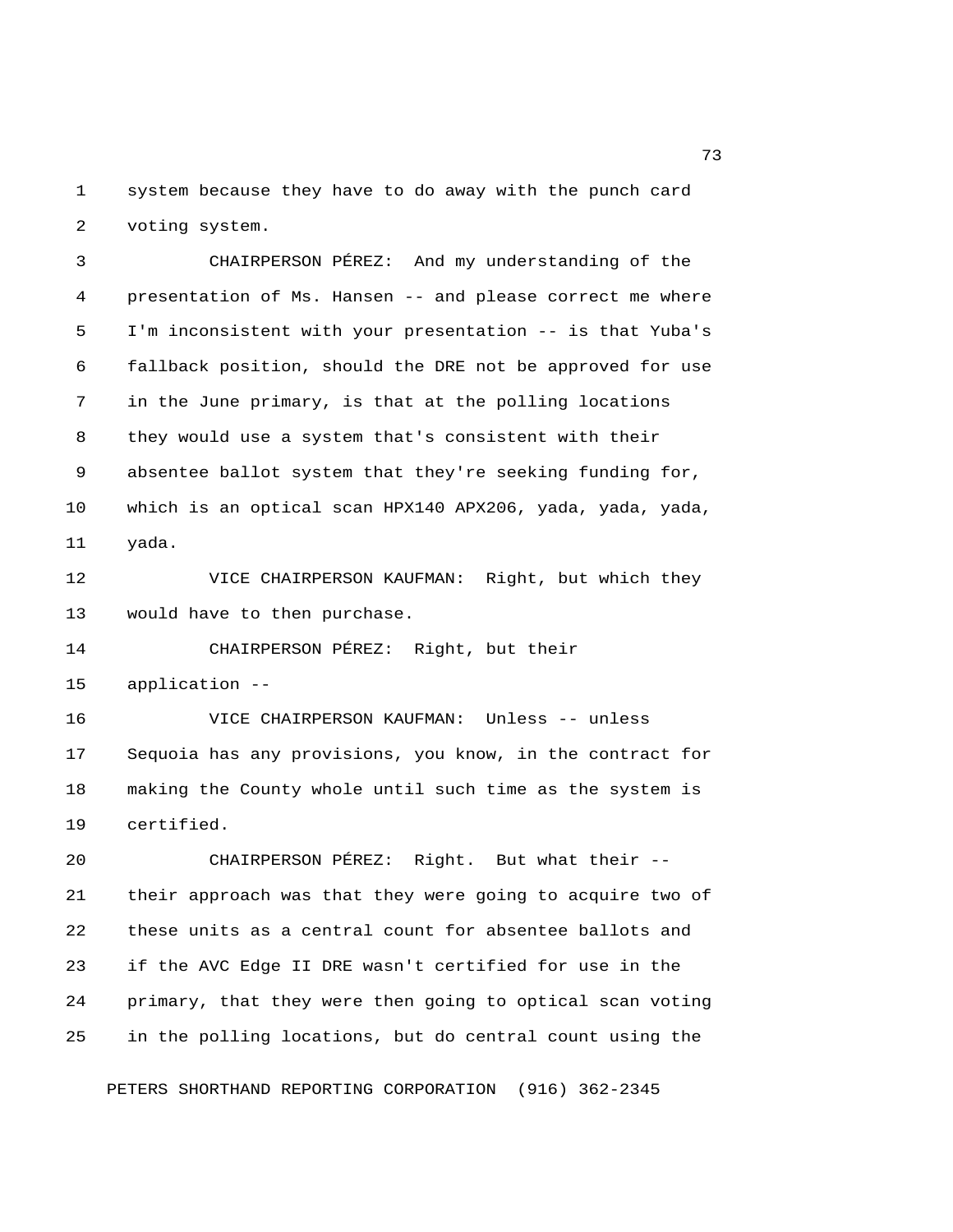1 same system that they were using for the absentees.

 2 Am I correct, Ms. Hansen? 3 MS. HANSEN: Yes, that is correct. 4 CHAIRPERSON PÉREZ: That's -- that's Ms. Hansen's 5 assertion as well. 6 VICE CHAIRPERSON KAUFMAN: Okay. Okay. 7 CHAIRPERSON PÉREZ: We actually do listen. 8 VICE CHAIRPERSON KAUFMAN: And then -- all right. 9 So, you know, that being the case, as long as we're 10 not -- I would -- I would adopt your approach in 11 bifurcating these and moving forward with a sunset date. 12 I think that's a reasonable way to go at this point in 13 time. It may not be completely in line with what we have 14 done in the past, but, as you said, the goalposts keep 15 shifting, and I think under the circumstances it's the 16 best we can do. And, you know, I think it's to the 17 Counties' benefits in many ways as well. 18 CHAIRPERSON PÉREZ: Right. 19 Mr. Bustamante? 20 BOARD MEMBER BUSTAMANTE: Yeah, I would -- I 21 think what we have to do is probably have to wait until 22 March, certainly, to be able to -- hold on, I'm sorry. 23 CHAIRPERSON PÉREZ: We lost Mr. Bustamante for a 24 second. 25 How about you, Mr. Finney? PETERS SHORTHAND REPORTING CORPORATION (916) 362-2345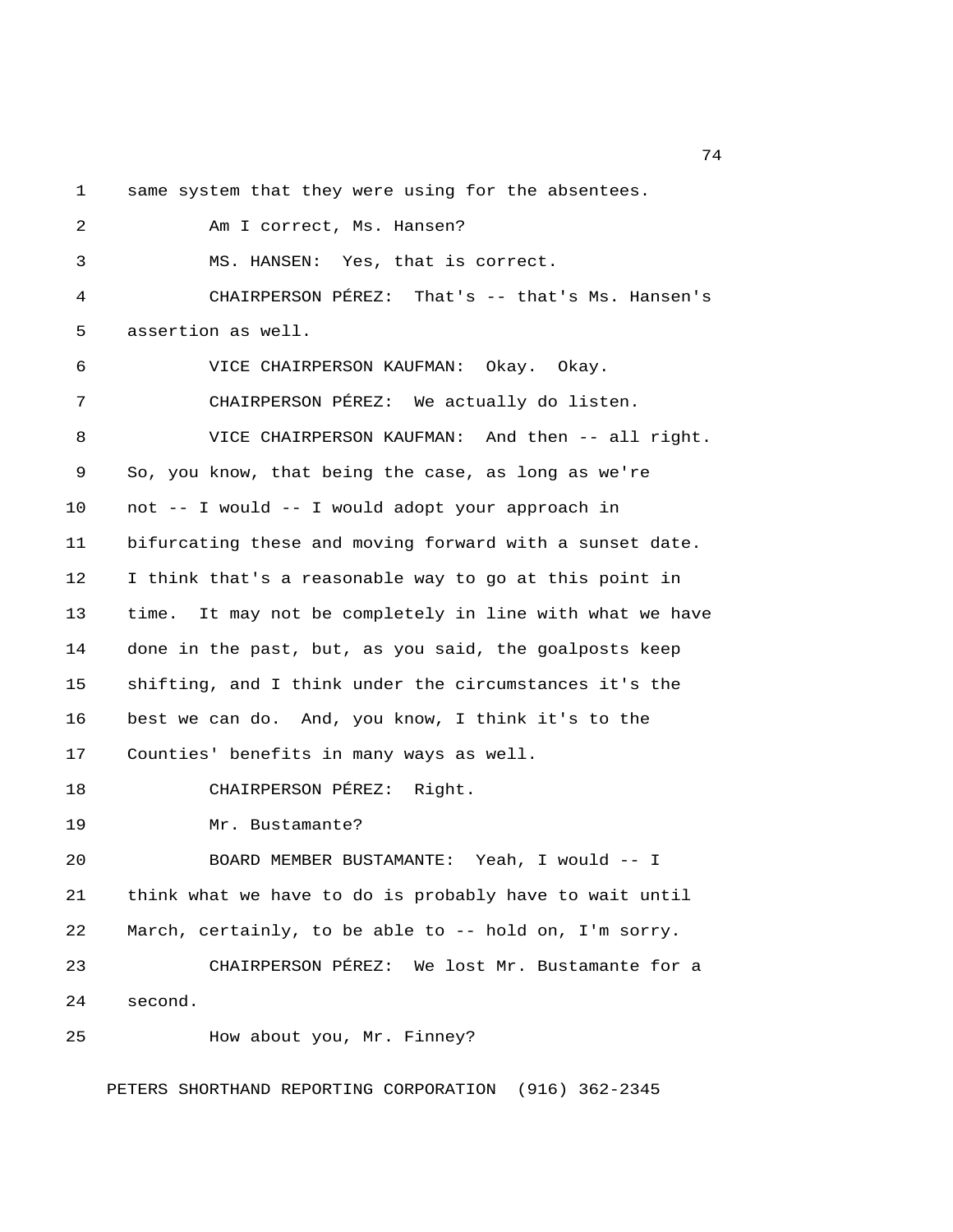1 BOARD MEMBER FINNEY: Well, I just want to point 2 out that I second Mr. Kaufman's concerns with respect to 3 our past actions. There's two aspects that I want to 4 address. One is that as the deadlines have gotten closer 5 and closer, it's incumbent upon this Board to be less and 6 less lax in its approach to trying to, you know, move 7 forward with funding conditioned subsequent to approval 8 of certification.

 9 Also, once again, the Counties are running the 10 risk if this Board does approve these systems and they 11 don't work out of not being able to get funded from this 12 proposition's pot of money going forward for systems that 13 do work.

14 And so I just want to emphasize that the Board is 15 not taking this decision lightly, and we do very much 16 appreciate and respect the difficult circumstances in 17 which you find yourselves.

18 I also am very supportive of moving forward with 19 the systems that we know are completely certified and 20 work out just fine. And I am also open to, once again, 21 taking that leap of faith and proceeding with the funding 22 of the DRE systems conditioned subsequent, meaning with 23 some type of a sunset provision, and hopefully everything 24 works out. But the Board has to be very, very careful on 25 how it proceeds, more so as we approach these -- the

PETERS SHORTHAND REPORTING CORPORATION (916) 362-2345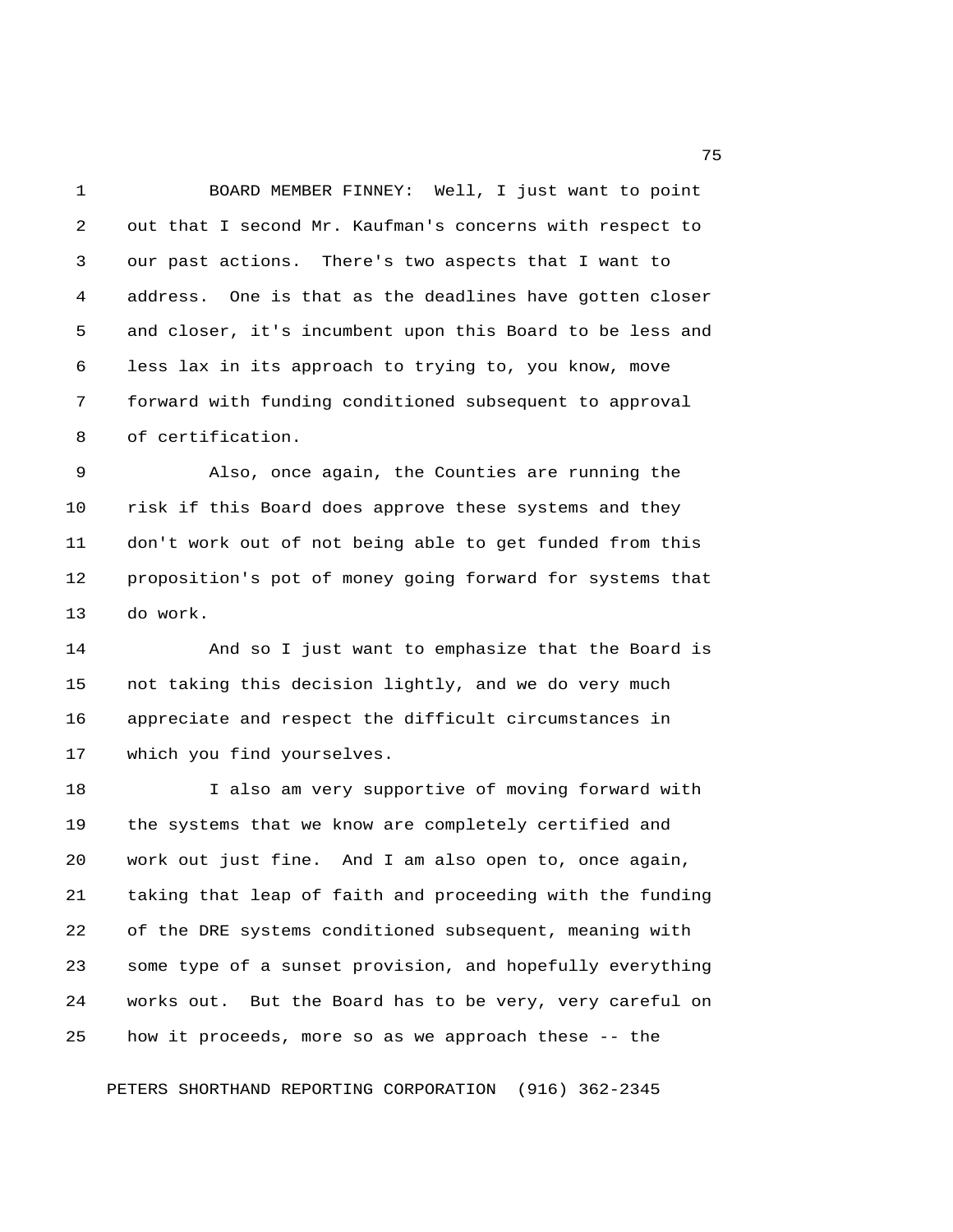1 deadlines we're running into for certification purposes.

 2 And finally I want to state that I think it would 3 probably be fine with the Board, if my fellow Board 4 members would approve, if we issued some type of a 5 statement that could be used by the registrars. I'm 6 certainly sympathetic to the political circumstance that 7 some of you have found yourselves in. And I think that 8 if we did a statement clarifying the circumstances, I 9 think that would be helpful to get it off of you and put 10 your public onto us. Not that I like that kind of thing. 11 I've been there too many times in the past.

12 But I think it would be helpful if we did 13 something like that. You have a condition -- approval 14 conditioned subsequent, straight approval for the systems 15 that do work, approvals conditioned subsequent for those 16 systems that are still questionable, and then a letter 17 explaining the circumstances so that it clarifies for the 18 purposes of elected boards and members of the public in 19 your respective Counties why we've made the decision 20 we've made.

21 MS. BECHTEL: Could you put that out immediately? 22 BOARD MEMBER FINNEY: Yeah, we'd put that 23 together immediately.

24 CHAIRPERSON PÉREZ: Yeah, we could do that. 25 If you'd identify yourself again. I know you're

PETERS SHORTHAND REPORTING CORPORATION (916) 362-2345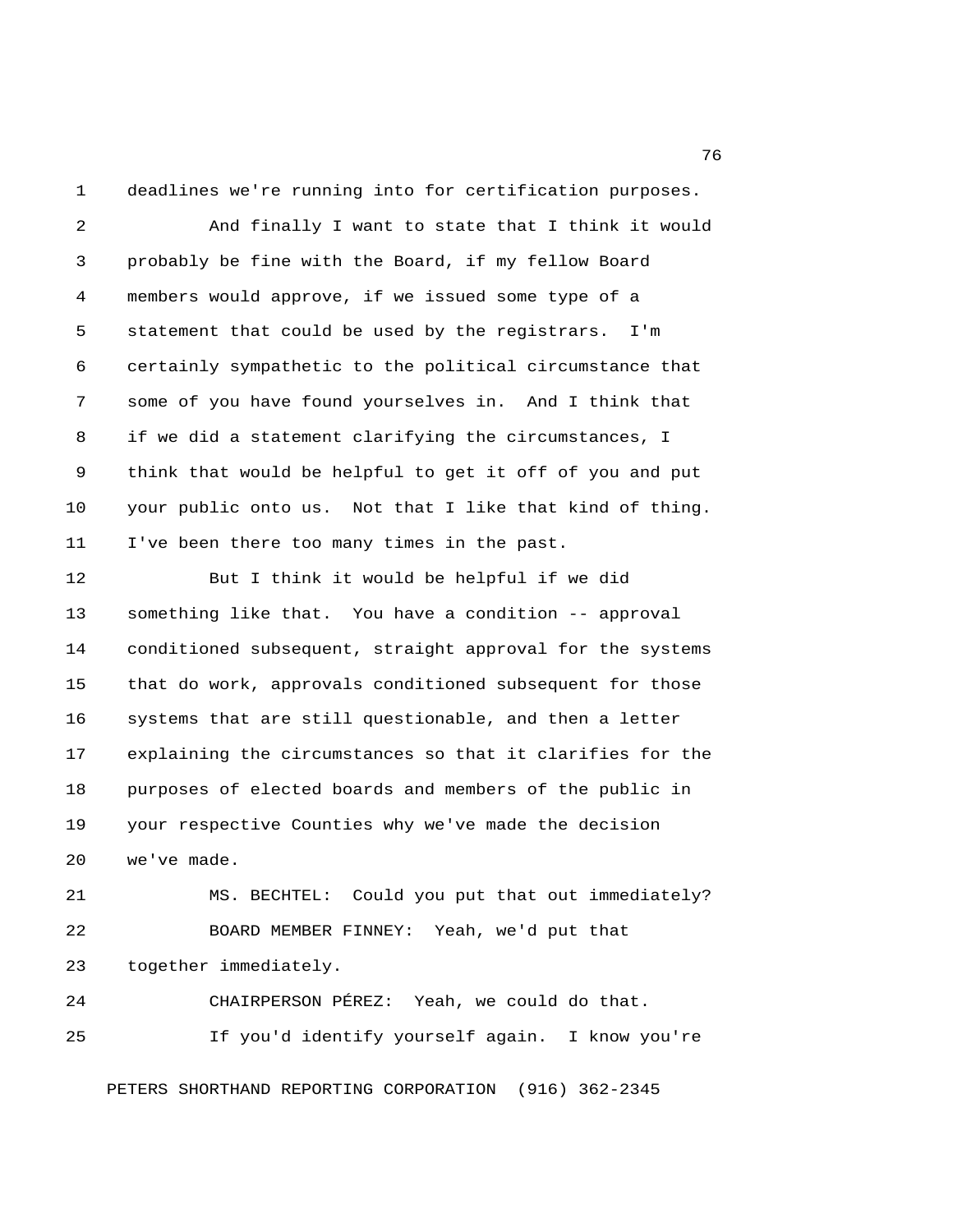1 with Tulare County.

 2 MR. McDONALD: Vern McDonald, assistant 3 auditor/controller. 4 You mentioned the January 31st deadline, putting 5 it in there. I have a problem with that, is -- is that I 6 think that's out of everybody's control in this room. 7 It's with the federals. And if that makes everything go 8 away and we have to reapply, that's going to put a big 9 burden on us. I'd like to be able to say if you 10 sunset -- if the process is going well at the State and 11 at that time has a federal certification, we're okay. 12 But just to say the January 31st date and if it drops, 13 we're out of the loop -- 14 BOARD MEMBER FINNEY: So you're suggesting a -- 15 CHAIRPERSON PÉREZ: I understand what you're 16 saying. 17 BOARD MEMBER FINNEY: You're talking about a 18 condition rather a time certain. 19 MR. McDONALD: Right. 20 CHAIRPERSON PÉREZ: Okay. I understand where 21 you're coming from. I'm not sure I'm a hundred-percent 22 there yet, but let me think through how we structure this 23 because I don't want to create an artificial barrier 24 there. 25 BOARD MEMBER FINNEY: But we also have to be --

PETERS SHORTHAND REPORTING CORPORATION (916) 362-2345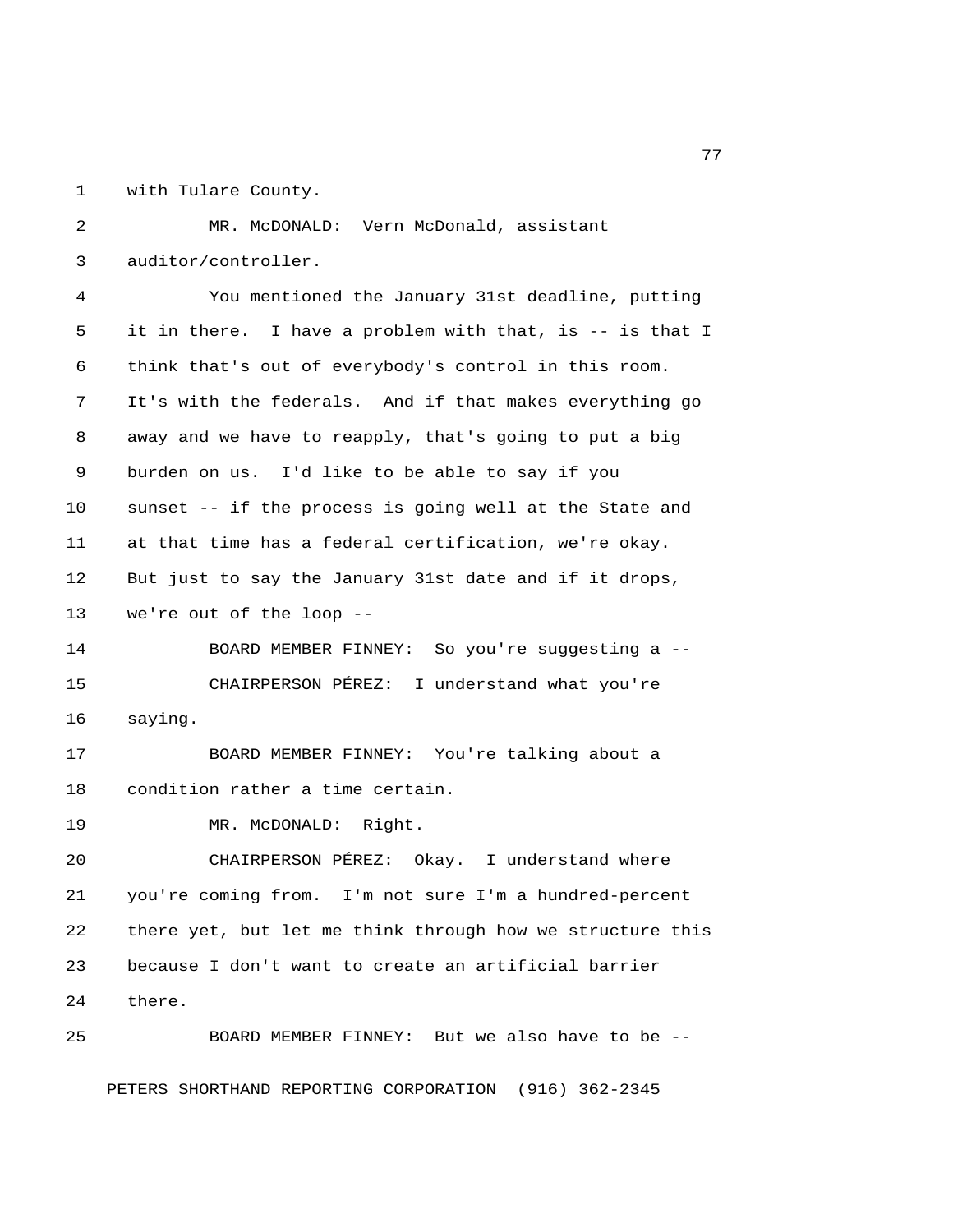1 CHAIRPERSON PÉREZ: But also -- okay.

 2 Mr. Bustamante, are you back with us? 3 BOARD MEMBER BUSTAMANTE: Yeah. Sorry about 4 that. 5 CHAIRPERSON PÉREZ: No problem. We just moved on 6 for a few seconds while -- 7 BOARD MEMBER BUSTAMANTE: No, no, I was with you, 8 I just had to hit mute because I've got an allergy and I 9 didn't want you to have to listen to it. 10 CHAIRPERSON PÉREZ: Are you saying that Los 11 Angeles doesn't agree with you? 12 BOARD MEMBER BUSTAMANTE: I would say that 13 wholeheartedly. 14 Anyway, I like your approach, Mr. Chairman. I 15 would suggest that we, for the second part of this, allow 16 for our March meeting, because I don't think -- based on 17 what I'm hearing from Sequoia, it doesn't sound like 18 they're going to -- it sounds like they're going to be 19 doing this stuff in February as opposed to the end of 20 January deadline, so just in case so we don't find 21 ourselves in the same situation again we do that part of 22 it in March. 23 And I would also agree with Mr. Finney that I 24 think a letter is appropriate, because having sat on this 25 Board from its -- when it was formed, you know, we've

PETERS SHORTHAND REPORTING CORPORATION (916) 362-2345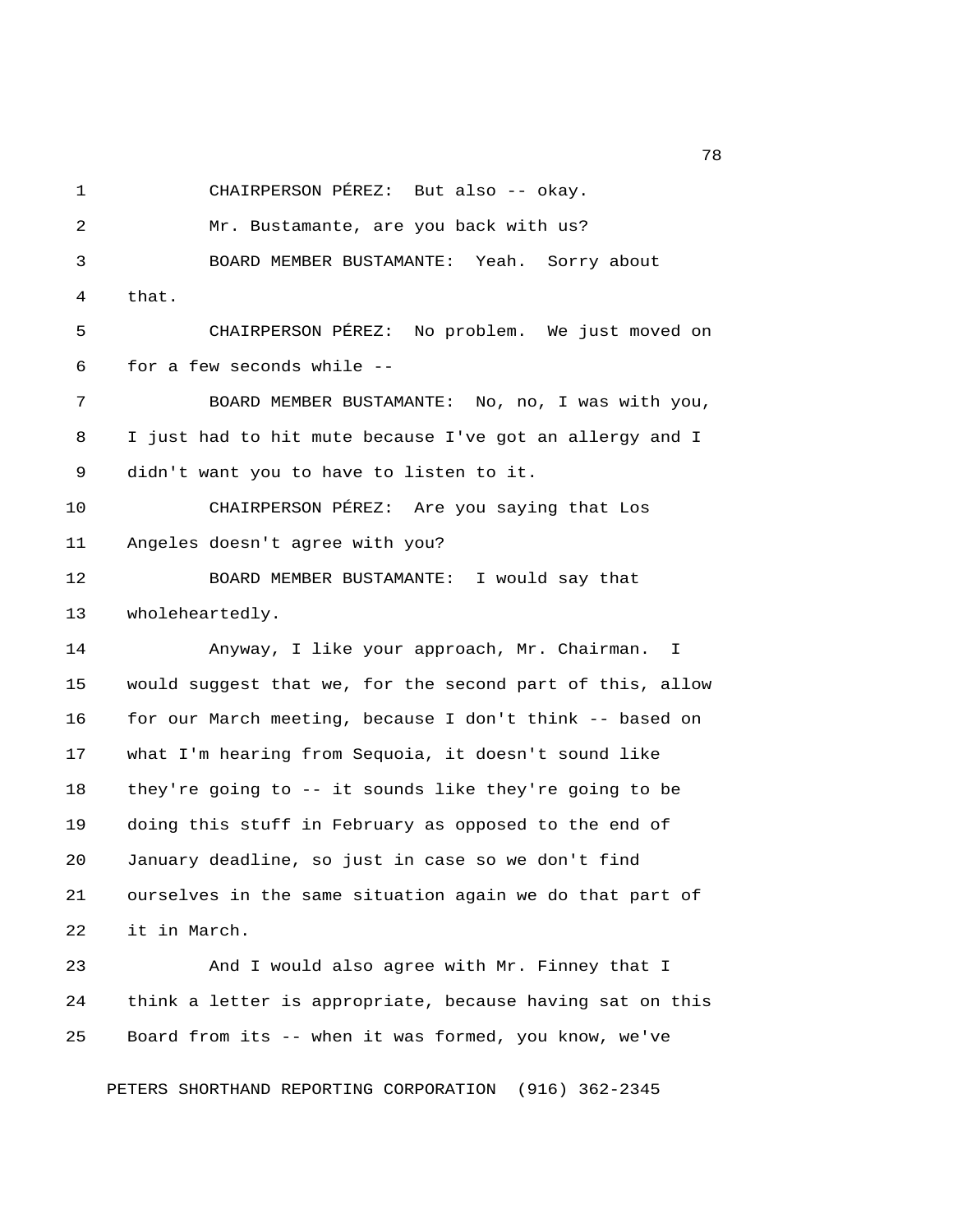1 gone up and down and all around in terms of frustration 2 on the part of vendors and have been with the Counties a 3 hundred percent. And the initial -- our initial charge 4 here was to find a way to help modernize voting equipment 5 for Counties so that voters would have the ability to 6 vote with confidence. And unfortunately we've had one 7 problem after another. And so I think a letter 8 explaining would be appropriate, would certainly be 9 helpful, I'm sure, to the registrars. 10 CHAIRPERSON PÉREZ: Okay. Let's take a 11 one-second pause here. I'm just trying to check the 12 March meeting date. 13 BOARD MEMBER FINNEY: Why don't we have 14 Mr. Kaufman take a crack at the motion. 15 CHAIRPERSON PÉREZ: Or -- 16 VICE CHAIRPERSON KAUFMAN: Oh, great. 17 CHAIRPERSON PÉREZ: I'm more than willing to 18 entertain a motion, if you'd rather, Mr. Kaufman. 19 VICE CHAIRPERSON KAUFMAN: Yeah, why don't you 20 try and articulate it. And then I -- go ahead. 21 CHAIRPERSON PÉREZ: Before we do, Jana had 22 something else to add. 23 MS. LEAN: I was just going to make a comment 24 that we did approve for several Counties in the last few 25 months to purchase the same system, but as you have

PETERS SHORTHAND REPORTING CORPORATION (916) 362-2345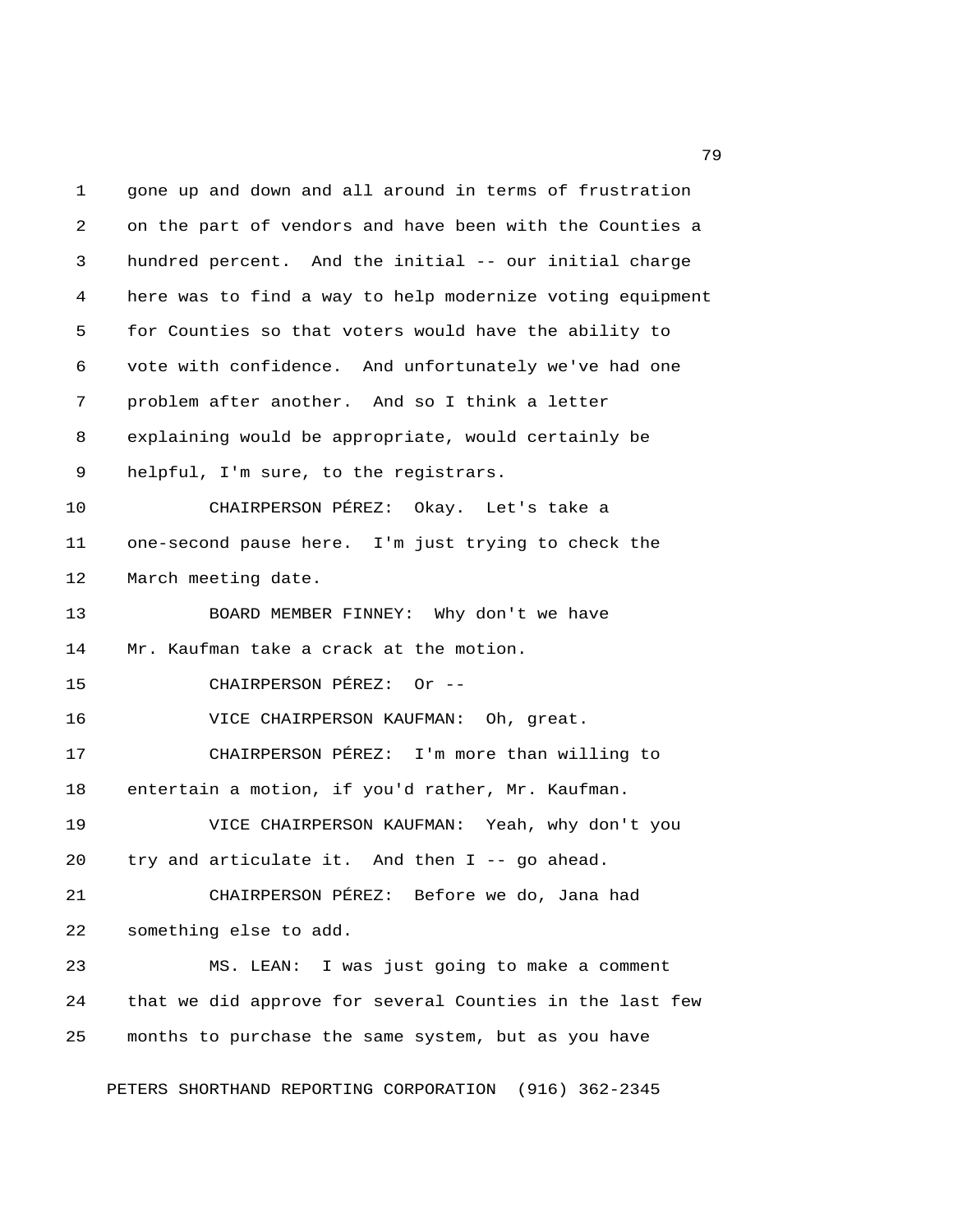1 indicated, that the --

 2 BOARD MEMBER FINNEY: There was a condition. 3 MS. LEAN: If there's addition -- there's 4 different circumstances that you've indicated than we 5 were in now than we were back in November and in June, 6 because we did approve Del Norte in November and Glenn in 7 June and Kings in November. And they were actually 8 reimbursed for that AVC Edge equipment. And San Benito 9 was also awarded, but they have not received funding yet, 10 but they are all purchasing the exact same equipment that 11 these three Counties are in today. I just want to make a 12 note that they are correct. This system has been 13 approved and we have issued funding for the DRE units. 14 CHAIRPERSON PÉREZ: And I would like to say along 15 those lines that when we considered those, there was 16 great debate and a good degree of consternation from 17 amongst the Board whether it was appropriate for us to 18 approve at that point. And at that point there was a 19 commitment that these -- or an expression to us, anyway, 20 that these items would be resolved prior to the end of 21 last year. And that date kept getting moved further and 22 further.

23 And while I am always willing to be reasonable 24 with respect to extending deadlines, there comes a point 25 in time where we hit a wall, and I've hit that wall.

PETERS SHORTHAND REPORTING CORPORATION (916) 362-2345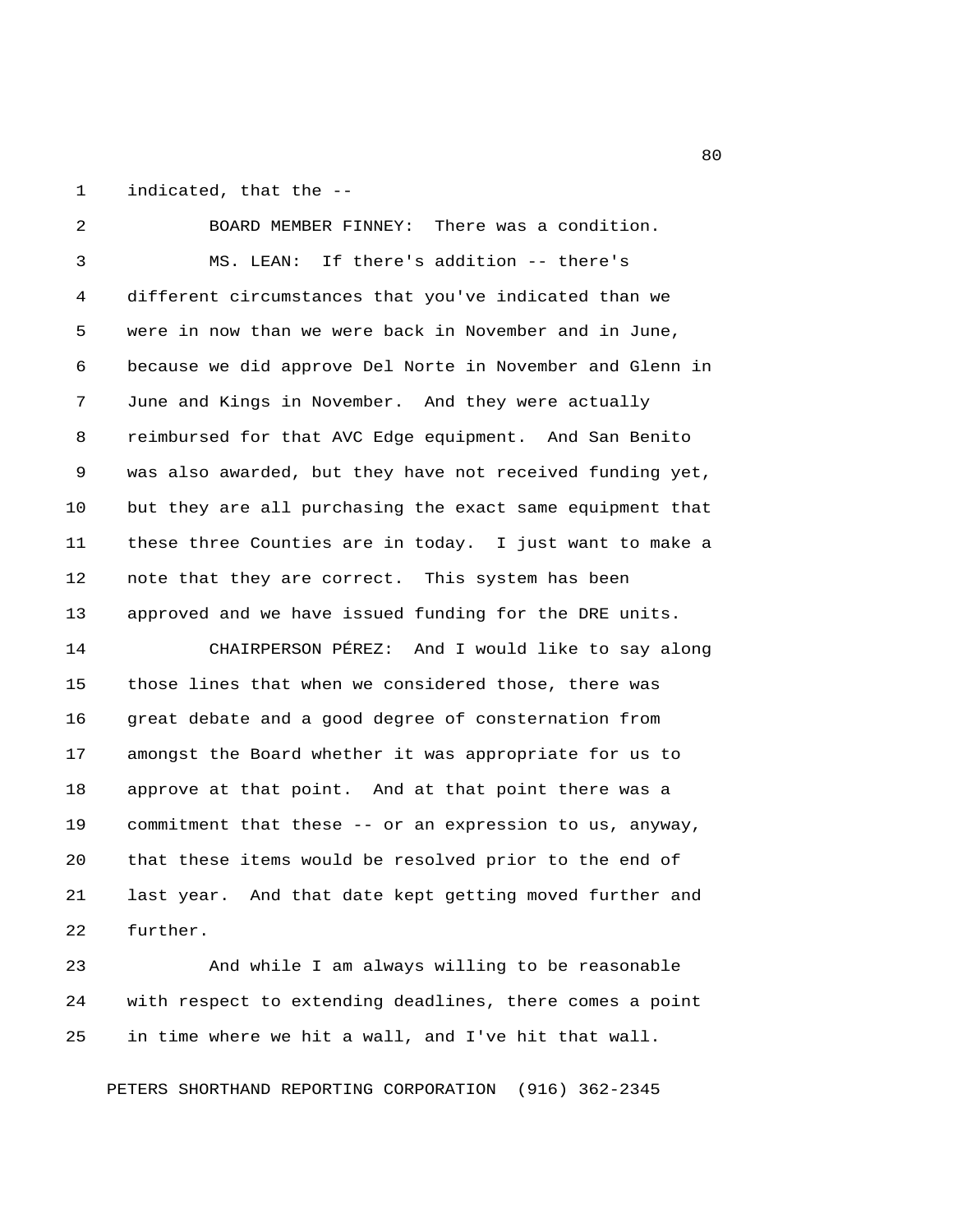1 So here's -- let me ask a couple of questions. 2 With respect to Sutter County, there is an amount of 3 money that's allocatable to the AVC and there's an amount 4 money that's allocatable to the optical Optech; correct? 5 MS. LEAN: Correct. 6 CHAIRPERSON PÉREZ: Okay. So the Chair would 7 entertain a motion to approve the staff recommendation 8 and issue a funding award letter in the amount of 9 \$497,078.20 and that the availability of these moneys is 10 to be bifurcated in the following way: That the amount 11 of money associated with the Optech system be immediately 12 made available to the Counties and that the amount of 13 money associated with the AVC Edge II DRE system 14 components that have a condition on their use be awarded 15 to the Counties but that no funds be transmitted to the 16 Counties for reimbursement on this specific equipment set 17 unless AVC or Sequoia Systems complies with the spirit of 18 the letter of the Secretary of State issued January 13th, 19 2006, and supplies the State with a completed package for 20 evaluation by January 31st, 2006. 21 What I'm doing is removing the condition of the

22 federal approval because of the complicated 23 interrelations between the federal approval process and 24 the state approval process and based on statements that 25 have been made to me that you can go through elements of

PETERS SHORTHAND REPORTING CORPORATION (916) 362-2345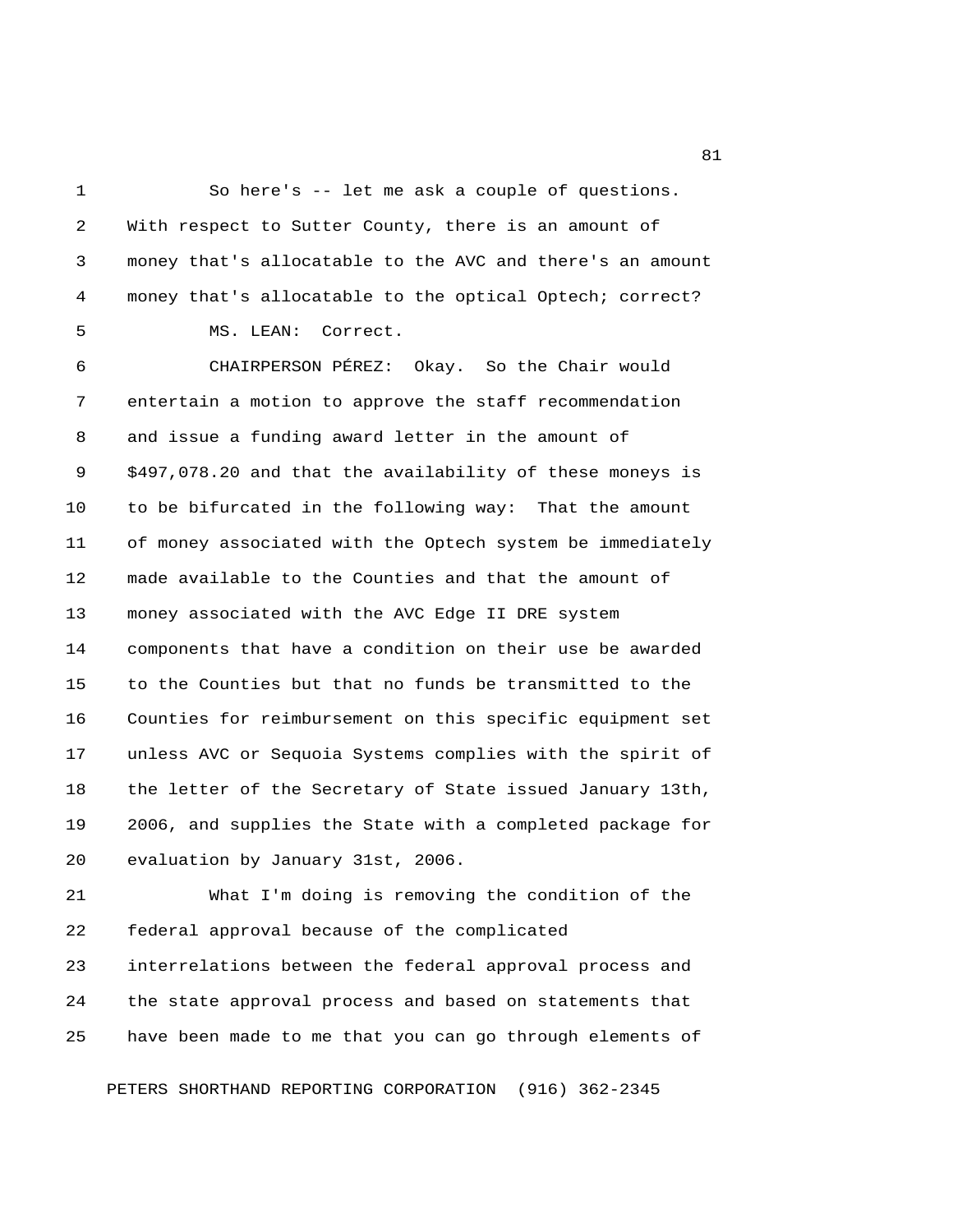1 them concurrently. And I don't want to create a barrier 2 that nobody in the state has any control of. 3 Should AVC -- should Sequoia fail to meet that 4 deadline, then our approval for funding for the 5 conditionally-approved equipment sunsets on March 10th, 6 2006, and could be brought back to us at our March 15th, 7 2006 meeting or any subsequent meeting at the request of 8 the individual Counties. 9 That's my -- that's the motion I'd like to 10 entertain. Would somebody like to make that motion? 11 VICE CHAIRPERSON KAUFMAN: I'll make the motion. 12 I just want to be clear. I think you kind of -- you 13 started out with Sutter and then mentioned Counties 14 plural. 15 CHAIRPERSON PÉREZ: You're right. I was trying 16 to make a general motion, but, yes, that was specific to 17 Sutter. And I'd like to use this as a template for the 18 next two Counties. But you're absolutely right. 19 VICE CHAIRPERSON KAUFMAN: I don't think we have 20 to repeat that whole second part for the next two 21 Counties. 22 So with respect to Sutter County and the amount 23 stated, I will so move. 24 CHAIRPERSON PÉREZ: Okay. Mr. Kaufman moves. Is 25 there a second? PETERS SHORTHAND REPORTING CORPORATION (916) 362-2345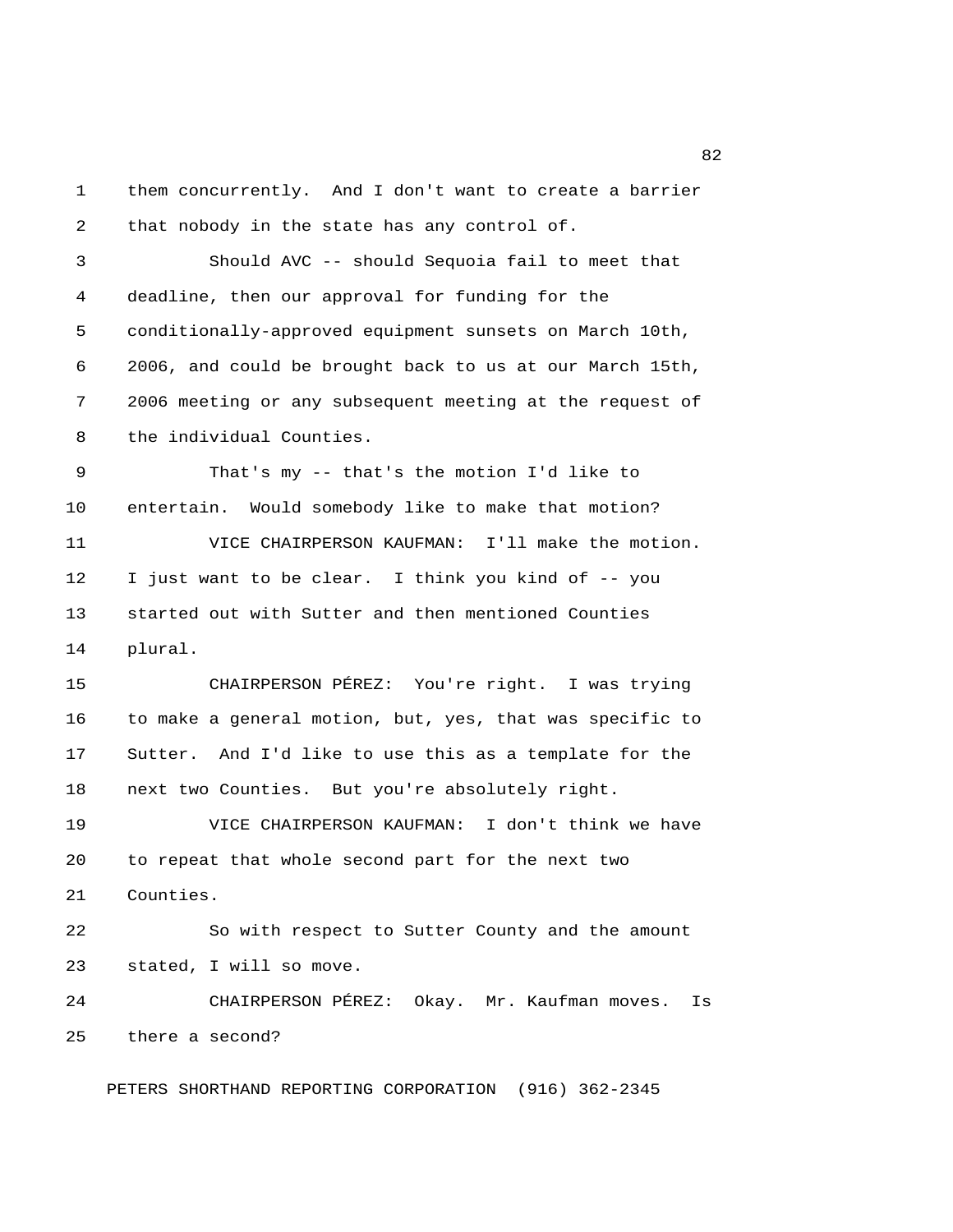1 BOARD MEMBER BUSTAMANTE: I'll second it.

 2 CHAIRPERSON PÉREZ: Mr. Bustamante seconds. 3 Would Joan Bechtel like to add anything to this 4 before we take action?

 5 A separate item, we will talk about the letter 6 after we vote on all three of these.

 7 MS. BECHTEL: I just want to make sure that I'm 8 understanding this, that you would approve funding for 9 everything other than the DRE voting machines.

10 CHAIRPERSON PÉREZ: Here's the intent of the 11 motion. We approve funding for everything, but we don't 12 release the money for the DRE machine itself until 13 Sequoia submits an appropriate complete package for 14 evaluation to the State.

15 BOARD MEMBER FINNEY: He has removed the 16 condition relating to certification.

17 CHAIRPERSON PÉREZ: Right. Assuming they did 18 that last night as they assert, then we're done. But if 19 for some reason the package they assert that they 20 submitted last night is not complete, they have an 21 opportunity to complete that package. If that isn't 22 done, our approval of this money sunsets March 10th, and 23 then you'd have to come back to us March 15th or 24 thereafter.

25 VICE CHAIRPERSON KAUFMAN: Based on -- I think PETERS SHORTHAND REPORTING CORPORATION (916) 362-2345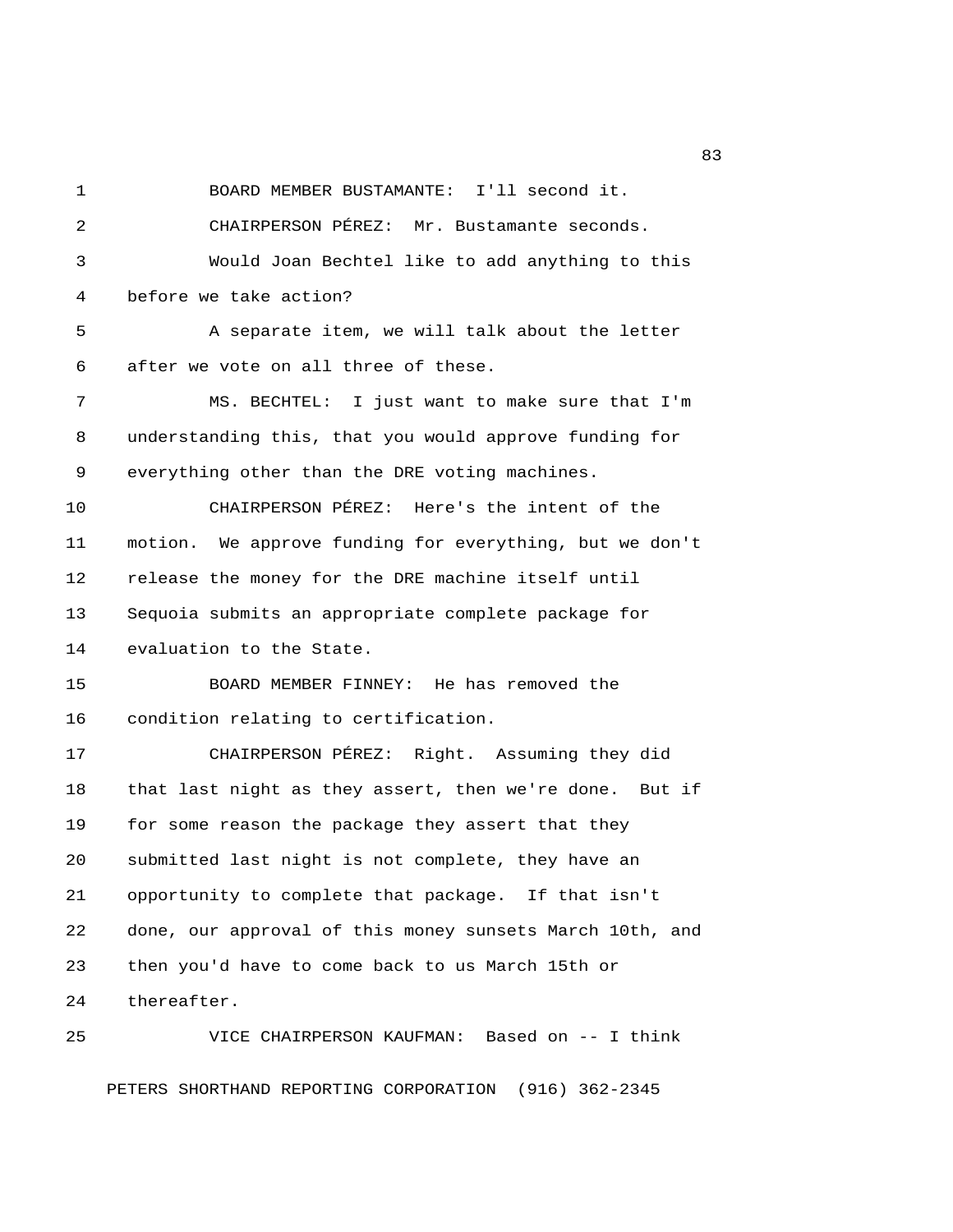1 based on the way it was framed, they would have to

2 complete that package if it is incomplete --

3 CHAIRPERSON PÉREZ: By January 31st.

 4 VICE CHAIRPERSON KAUFMAN: -- in the next couple 5 weeks.

6 CHAIRPERSON PÉREZ: Yeah.

7 MS. BECHTEL: Thank you.

 8 BOARD MEMBER FINNEY: And then another point 9 before we vote on this. I would like to say for the 10 record that I see the spirit of the Board's motion that 11 we are attempting to help the Counties not only move 12 forward with a, you know, consistent reliable efficient 13 election system, but that we are also trying to move 14 forward with the tenor of the proposition that gave birth 15 to this effort, and finally, that we are doing all that 16 we can to help the Counties comply with HAVA.

17 But having said that, we are cognizant of the 18 fact that there still remains one aspect of these DRE 19 systems, just one aspect of it, in the primary itself 20 that relates to the software with respect to -- Sequoia 21 is correct about this -- just the decline to state voters 22 and their reporting thereof that remains uncertified and 23 that the Board's, you know, taking a risk here, yet 24 again, to try to do all we can to help meet what the 25 voters decided when they passed this proposition.

PETERS SHORTHAND REPORTING CORPORATION (916) 362-2345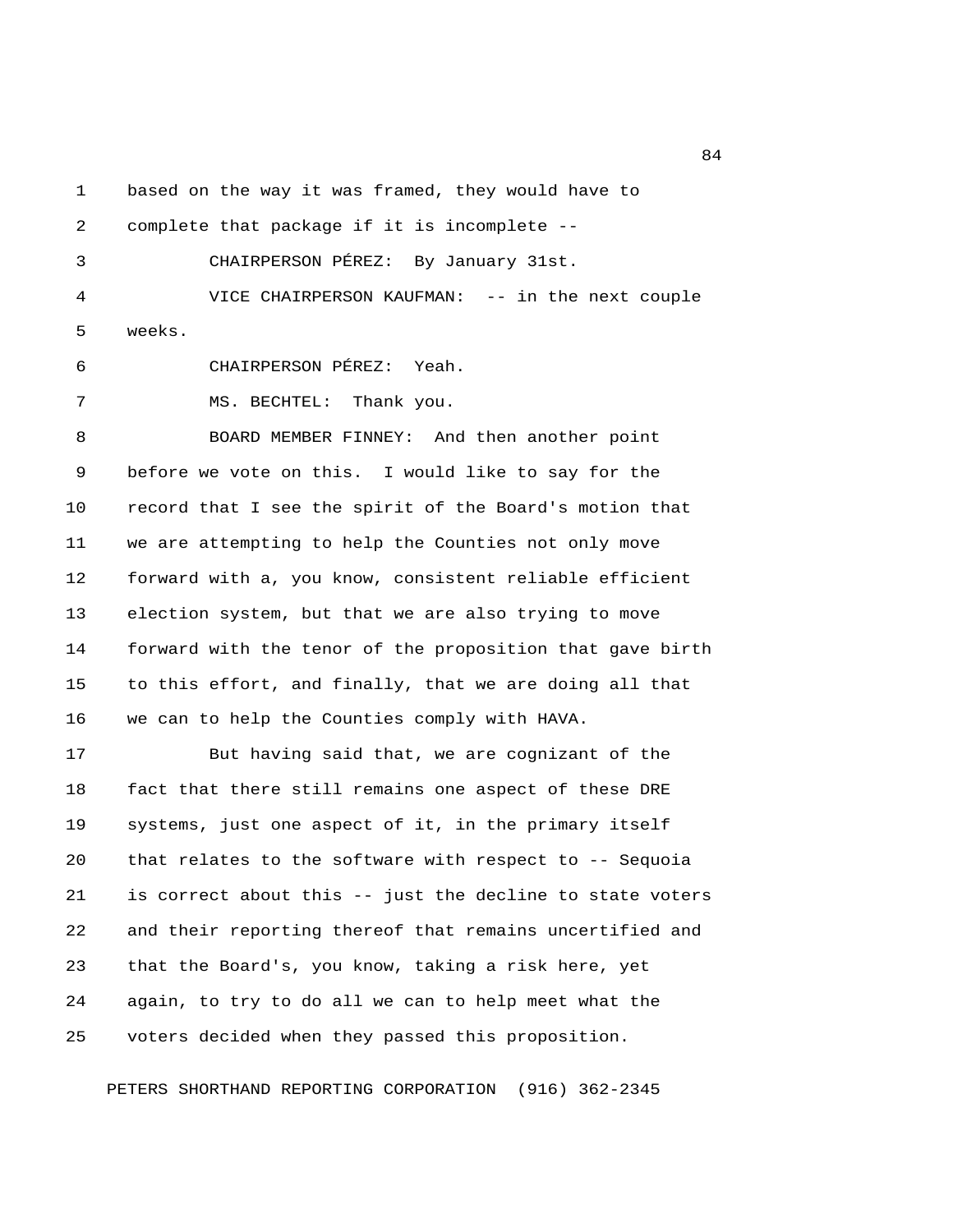1 MS. BECHTEL: I guess the one thing that keeps 2 going on in my mind, and maybe you can clarify for me, it 3 was my understanding that Sequoia was certified except 4 for, as you mentioned, the decline to state portion. I 5 did not ever realize until just recently that that was 6 going to require a submission of a complete new package. 7 I thought it was a condition that could be lifted by 8 Sequoia resolving that particular issue. And so that's 9 what really changed enormously for me, was an 10 understanding of that. 11 BOARD MEMBER FINNEY: Unfortunately, that's a 12 different board than ours. 13 CHAIRPERSON PÉREZ: Right. And quite frankly, 14 though, you've been working from a different set of 15 assumptions than I have. Because as we approved this 16 system in other Counties, we specifically talked about 17 the fact that it was conditionally approved, that the 18 system as it had been approved had deficiencies in its 19 software with respect to primary elections. And while 20 the underlying concern is with respect to decline to 21 state voters, that's not how it technically read. The 22 way it technically read was its usability in primary 23 elections. 24 BOARD MEMBER FINNEY: Right. Usability. That

25 specific information came to us from Sequoia.

PETERS SHORTHAND REPORTING CORPORATION (916) 362-2345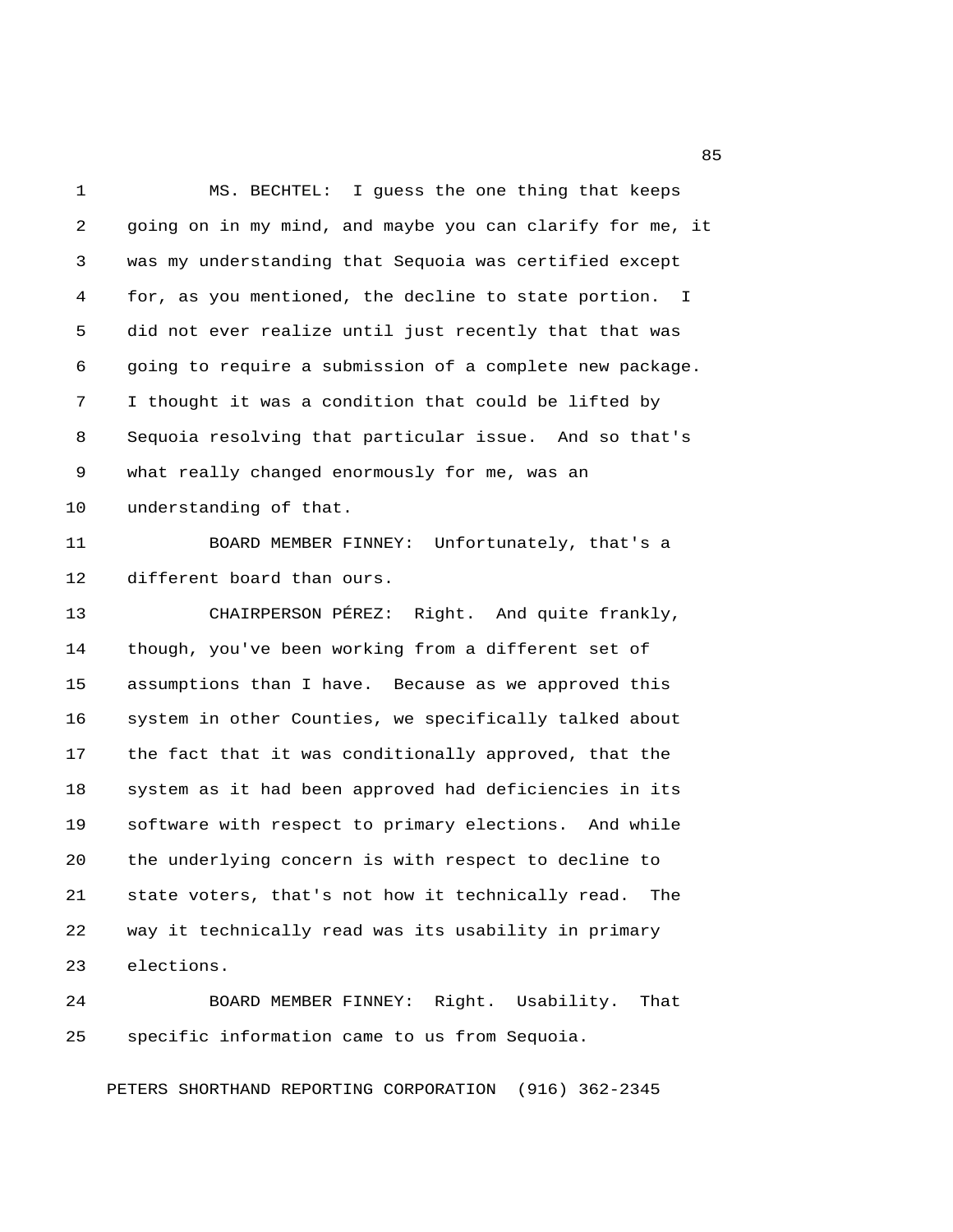1 CHAIRPERSON PÉREZ: And quite frankly, two 2 dynamics are very important for us to realize. One is 3 that in California the vast majority of legislative 4 decisions, whether they're state or federal, are made in 5 primary elections; and two, that we're at a point in time 6 historically where the fastest growing subset of voters 7 is decline to state voters. So we take seriously 8 whatever requirements are placed in, either by regulation 9 or by law, to make sure that the greatest level of voter 10 confidence is there in a system in its entirety. And 11 reporting is one of those key elements of voter 12 confidence.

13 MS. BECHTEL: I clearly understand. It was just 14 a misunderstanding that I had. And I have to honestly 15 say that I feel that it was reinforced to me by the 16 vendor. And I'm also going to publicly say that I am 17 really disappointed that the vendor does not have someone 18 here that can address the issues that we've raised. I 19 mean, this has left myself and the other registrars that 20 are here trying to move forward and trying to meet all 21 the requirements, you know, standing here not really, 22 really having a total answer, even though I know you're 23 trying to address that. But I wish there was a 24 requirement that they had to have someone here, the 25 vendor did, who could answer your questions. Because

PETERS SHORTHAND REPORTING CORPORATION (916) 362-2345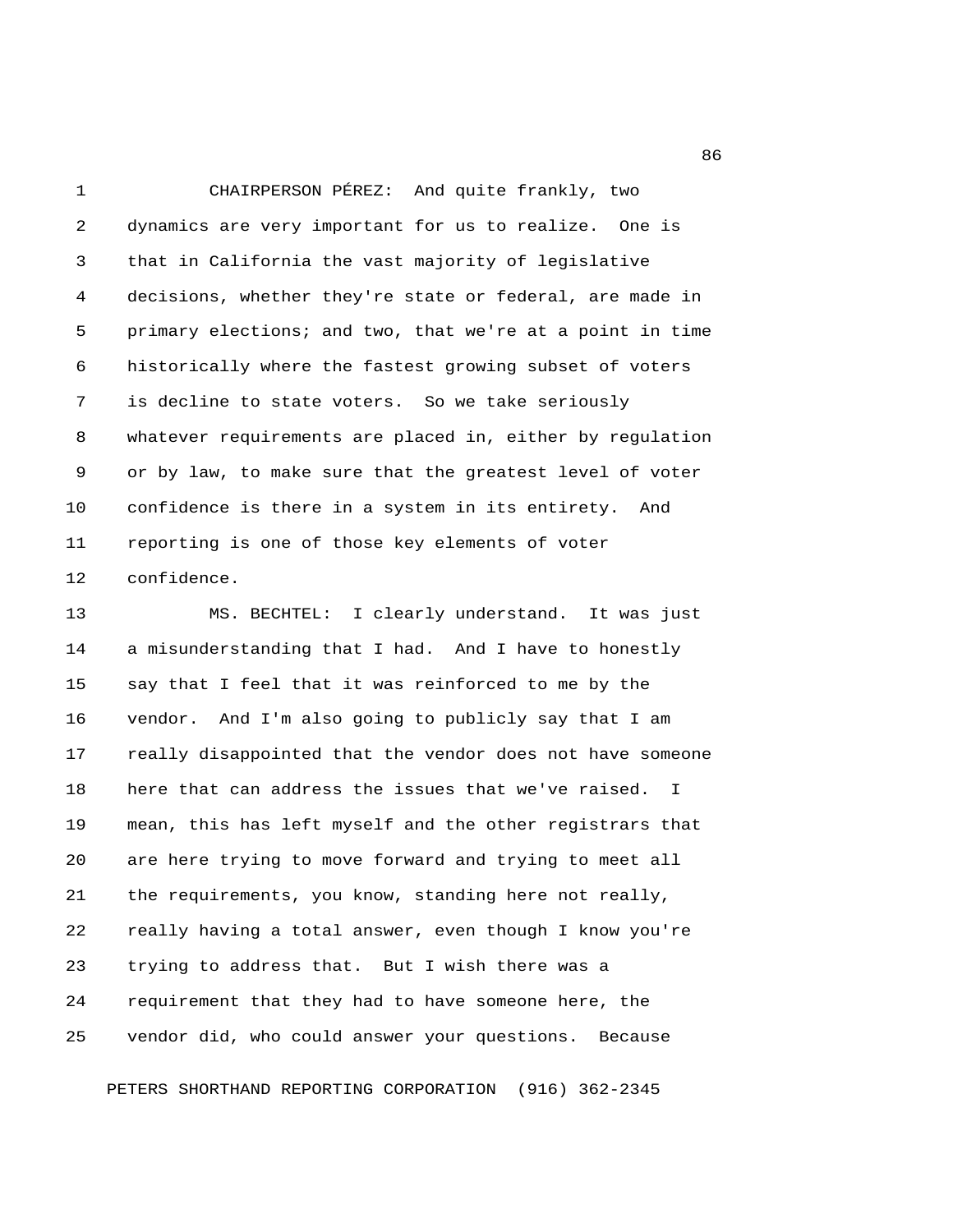1 we're really leaving this meeting with you making a 2 decision and me having to live by it without really have 3 full answers. 4 I thank you for trying to address it. 5 CHAIRPERSON PÉREZ: Thank you. 6 Anybody else before we take a vote on this? 7 Okay. Then if you would -- if you would call the 8 roll on the motion made by Mr. Kaufman, seconded by 9 Mr. Finney. 10 BOARD MEMBER FINNEY: Mr. Bustamante. 11 CHAIRPERSON PÉREZ: Mr. Bustamante, I apologize. 12 MS. MONTGOMERY: John Pérez. 13 CHAIRPERSON PÉREZ: Aye. 14 MS. MONTGOMERY: Stephen Kaufman. 15 VICE CHAIRPERSON KAUFMAN: Aye. 16 MS. MONTGOMERY: Michael Bustamante. 17 BOARD MEMBER BUSTAMANTE: Aye. 18 MS. MONTGOMERY: Tal Finney. 19 BOARD MEMBER FINNEY: Aye. 20 CHAIRPERSON PÉREZ: Very good. We have approval. 21 VICE CHAIRPERSON KAUFMAN: Mr. Chair, hang on. 22 I'm trying to get my votes in here, but I'm already about 23 20 minutes late for a meeting. 24 CHAIRPERSON PÉREZ: Okay. So the Chair would 25 entertain a motion consistent with the motion for Sutter PETERS SHORTHAND REPORTING CORPORATION (916) 362-2345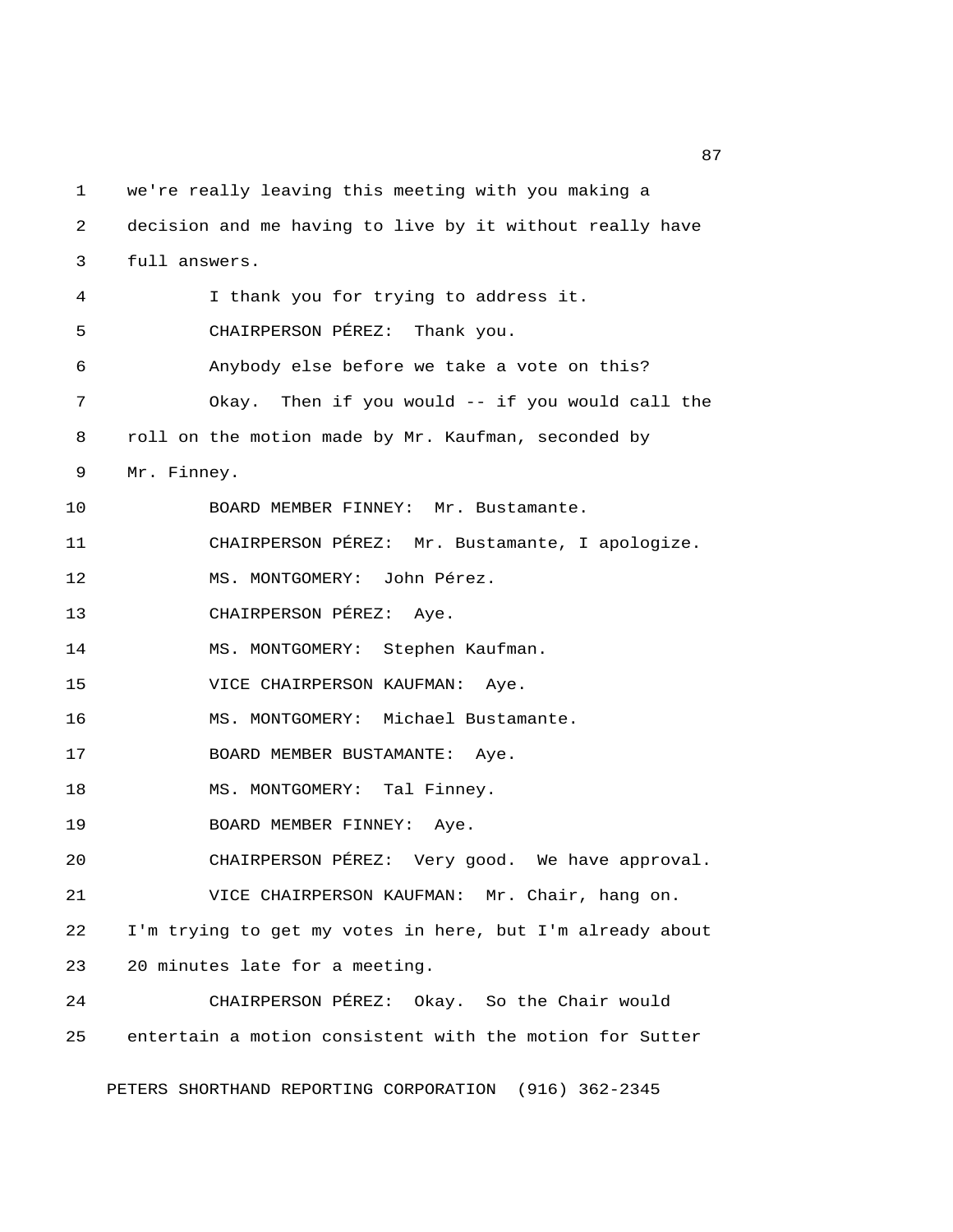1 County, and if you would just enter in the same type of 2 language for us, and approve the staff recommendation in 3 the amount of \$1,389,047.14 with all the same caveats 4 that were in the Sutter County motion. 5 Mr. Kaufman, do you so move? 6 VICE CHAIRPERSON KAUFMAN: I will so move again. 7 CHAIRPERSON PÉREZ: Mr. Bustamante, do you so 8 second? 9 BOARD MEMBER BUSTAMANTE: I so. 10 BOARD MEMBER FINNEY: Before we vote on it, 11 Mr. Chair, one last quick statement on this. I also 12 wanted to point out with respect to the previous motion 13 that passed and this one and the next coming one, that, 14 once again, even though we've approved the money, if in 15 the end the system is not approved or certified for the 16 primary, it cannot be used. 17 CHAIRPERSON PÉREZ: Correct. 18 BOARD MEMBER FINNEY: Right. 19 CHAIRPERSON PÉREZ: Until they come to us. 20 BOARD MEMBER FINNEY: Until they come back to us 21 and it is certified. 22 MS. BECHTEL: Are you talking about the whole 23 system or -- 24 BOARD MEMBER FINNEY: No. 25 CHAIRPERSON PÉREZ: No, no, no, just the DRE.

PETERS SHORTHAND REPORTING CORPORATION (916) 362-2345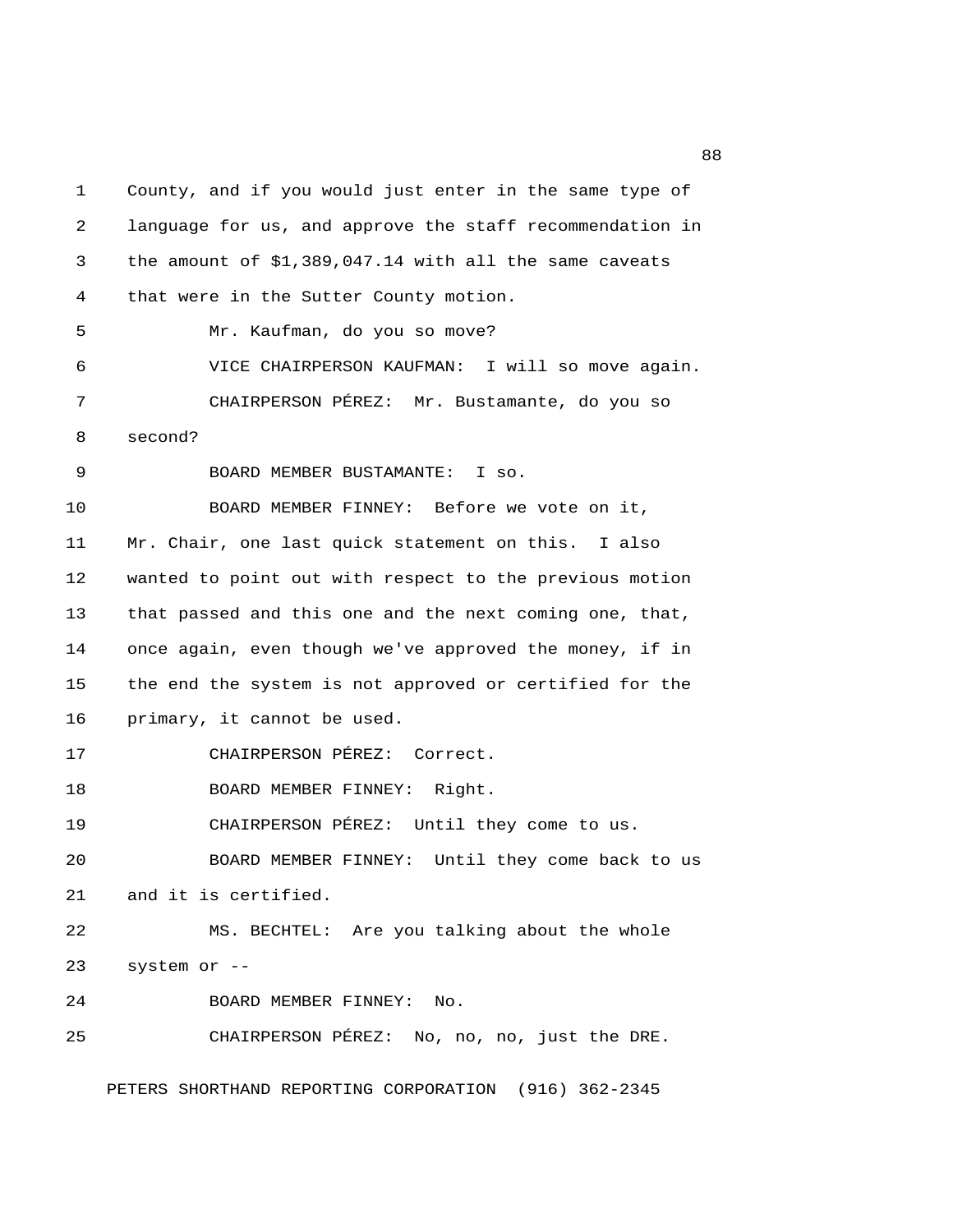1 BOARD MEMBER FINNEY: We're all just 2 acknowledging the law separate from the decision that 3 we're making here today. I want to make sure that the 4 public feels that this Board -- has confidence in the 5 decision that this Board has made, which in a way is a 6 risk for us. We're expending significant public funds 7 here, and I experience the same frustration with respect 8 to the vendor. You know, we're all taking a risk here, 9 really. 10 VICE CHAIRPERSON KAUFMAN: And I guess I'd just 11 like to reiterate that any -- the action that we're 12 taking and the conditions we're putting on it are not 13 directed at the Counties themselves, but at the vendor 14 and should not be taken any other way other than us 15 desiring that this issue get resolved once and for all so 16 the Counties can move forward. 17 BOARD MEMBER FINNEY: And that the action we're 18 taking, once again, does not encourage the Counties to 19 use these machines in violation of the law if they are 20 not approved in time for the June primary. 21 CHAIRPERSON PÉREZ: Right. Very good. 22 BOARD MEMBER FINNEY: Even though we're expending 23 the money. 24 CHAIRPERSON PÉREZ: On the question. 25 MS. MONTGOMERY: John Pérez. PETERS SHORTHAND REPORTING CORPORATION (916) 362-2345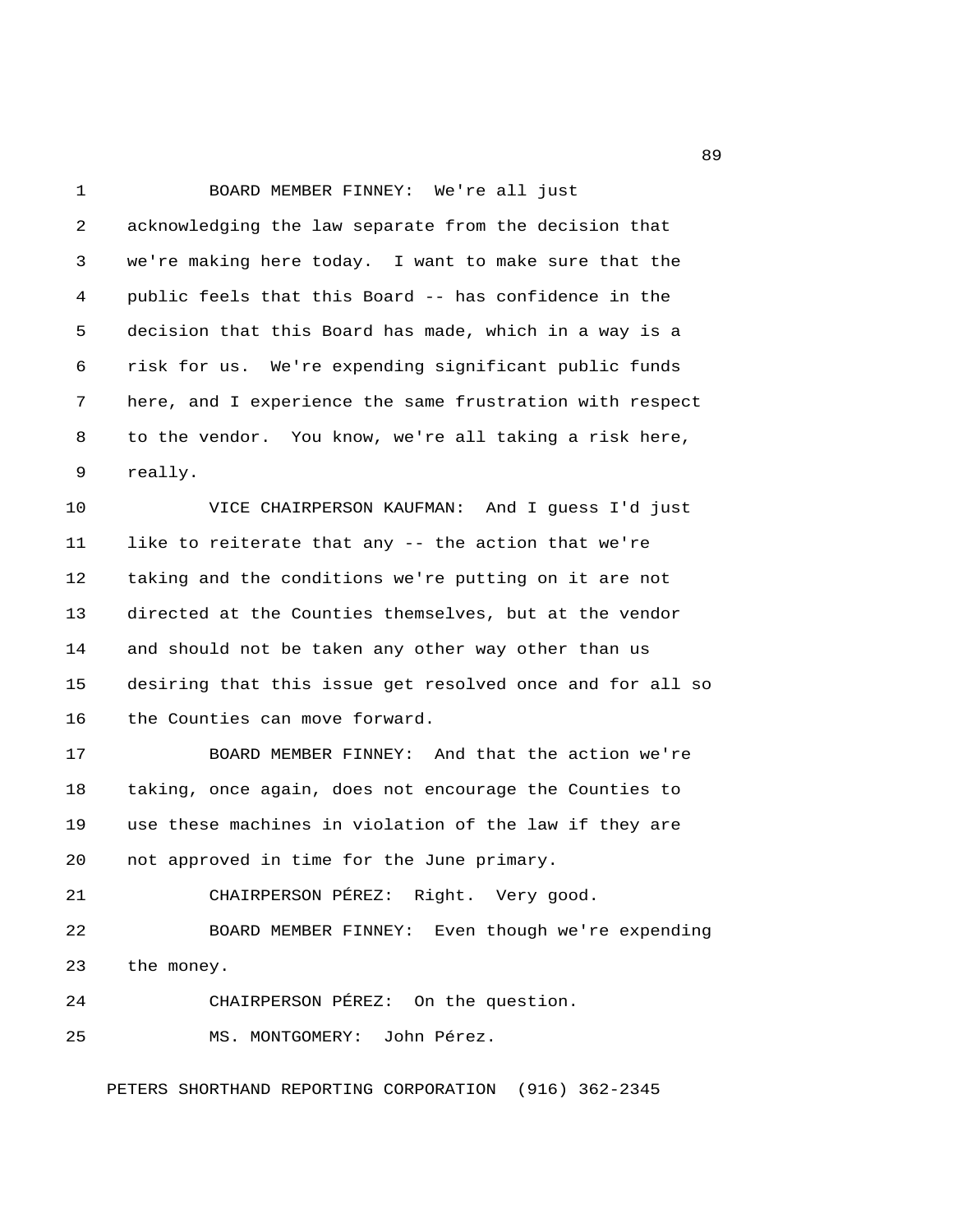1 CHAIRPERSON PÉREZ: Aye.

 2 MS. MONTGOMERY: Stephen Kaufman. 3 VICE CHAIRPERSON KAUFMAN: Aye. 4 MS. MONTGOMERY: Michael Bustamante. 5 BOARD MEMBER BUSTAMANTE: Aye. 6 MS. MONTGOMERY: Tal Finney. 7 BOARD MEMBER FINNEY: Aye. 8 CHAIRPERSON PÉREZ: We have approval. 9 Next, Yuba County. Same motion. 10 VICE CHAIRPERSON KAUFMAN: I will make the same 11 motion. 12 CHAIRPERSON PÉREZ: In the amount of \$339,538 13 even. 14 VICE CHAIRPERSON KAUFMAN: Right. I will so 15 move. 16 BOARD MEMBER BUSTAMANTE: And I'll second again. 17 CHAIRPERSON PÉREZ: Anybody be heard? 18 Hearing none, if you'd call the roll. 19 MS. MONTGOMERY: John Pérez. 20 CHAIRPERSON PÉREZ: Aye. 21 MS. MONTGOMERY: Stephen Kaufman. 22 VICE CHAIRPERSON KAUFMAN: Aye. 23 MS. MONTGOMERY: Michael Bustamante. 24 BOARD MEMBER BUSTAMANTE: Aye. 25 MS. MONTGOMERY: Tal Finney.

PETERS SHORTHAND REPORTING CORPORATION (916) 362-2345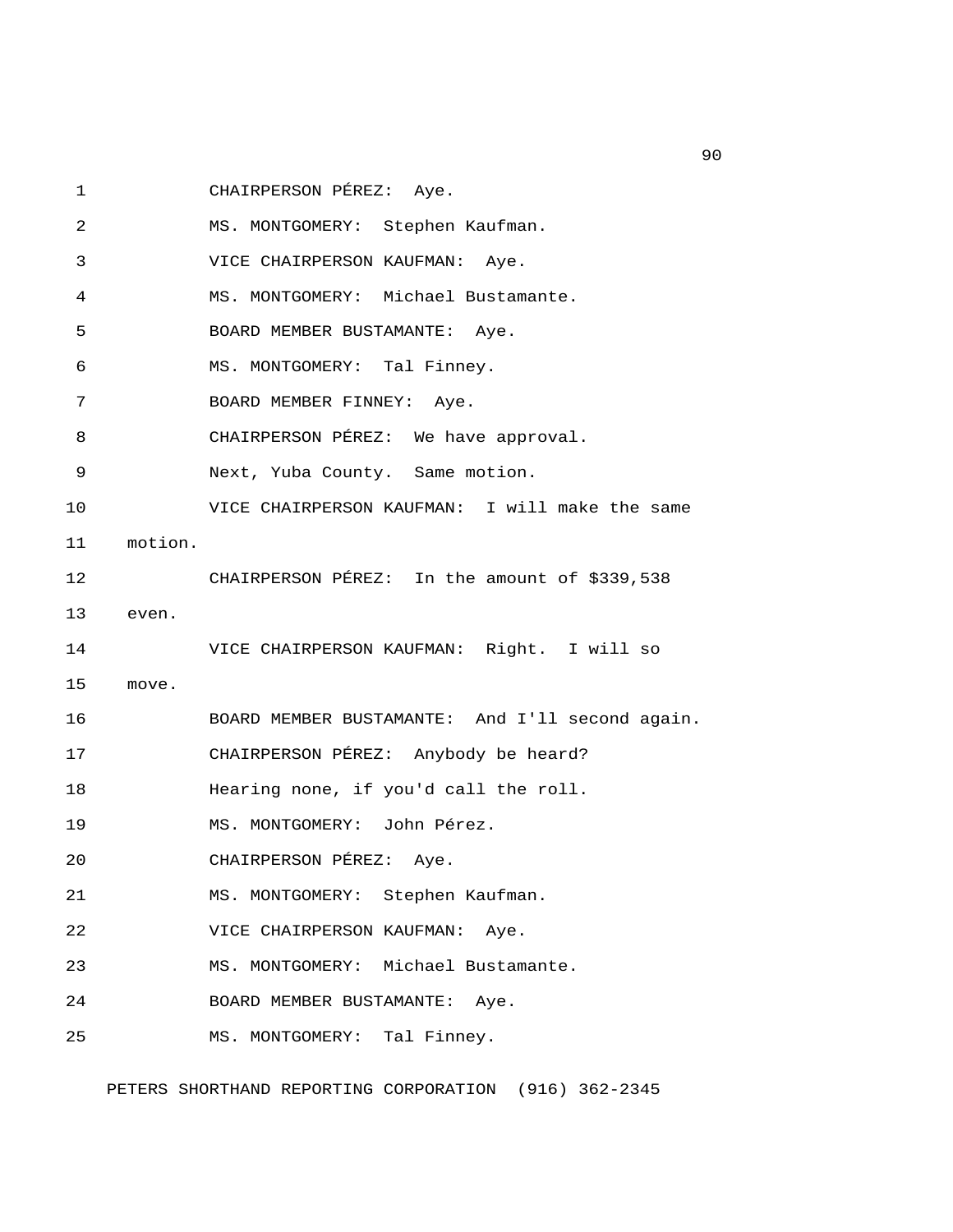1 BOARD MEMBER FINNEY: Aye. 2 CHAIRPERSON PÉREZ: Okay. Next item before us is 3 other business. 4 Hearing none, we'll move on to the final item 5 before us, which is adjournment. I will assume before we 6 go to adjournment that you will empower the Chair to 7 issue a letter to these three Counties consistent with 8 the discussion that we had earlier today. 9 VICE CHAIRPERSON KAUFMAN: I will do that. And 10 if you all want to further discuss this, I'm going to 11 have to sign off. 12 CHAIRPERSON PÉREZ: As long as you defer to the 13 Chair, we're fine. 14 BOARD MEMBER FINNEY: The Chair's going to write 15 a letter consistent -- 16 VICE CHAIRPERSON KAUFMAN: I defer to the Chair. 17 BOARD MEMBER FINNEY: We'll defer to the Chair on 18 that. 19 VICE CHAIRPERSON KAUFMAN: I'm fine with that. 20 CHAIRPERSON PÉREZ: Okay. Is there a motion to 21 adjourn? 22 BOARD MEMBER FINNEY: To be issued right away. 23 MS. BECHTEL: Can you just -- 24 VICE CHAIRPERSON KAUFMAN: So move. 25 MS. BECHTEL: -- for my benefit make it

PETERS SHORTHAND REPORTING CORPORATION (916) 362-2345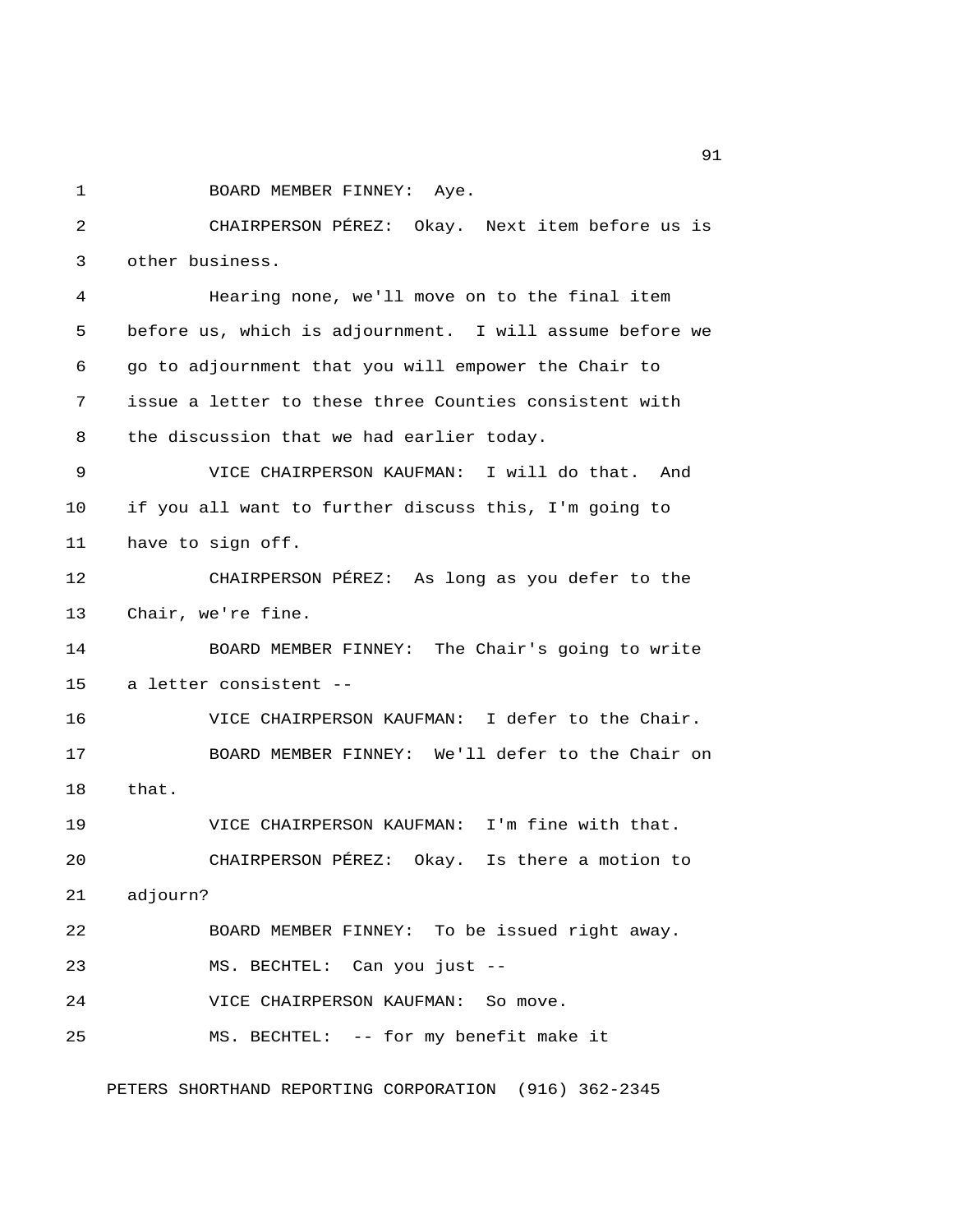1 absolutely clear that when I said it was certified -- 2 CHAIRPERSON PÉREZ: It was certified. 3 MS. BECHTEL: -- it was certified? 4 BOARD MEMBER FINNEY: Yes. 5 CHAIRPERSON PÉREZ: Okay. Moved -- it's been 6 moved and seconded? Mr. Kaufman moved. 7 Mr. Bustamante, second --8 BOARD MEMBER BUSTAMANTE: Yes. 9 CHAIRPERSON PÉREZ: -- to adjourn? 10 All in favor, signify by saying "aye." 11 MULTIPLE SPEAKERS: Aye. 12 CHAIRPERSON PÉREZ: We are adjourned. 13 (The meeting concluded at 12:37 p.m.) 14 15 16 17 18 19 20 21 22 23 24 25